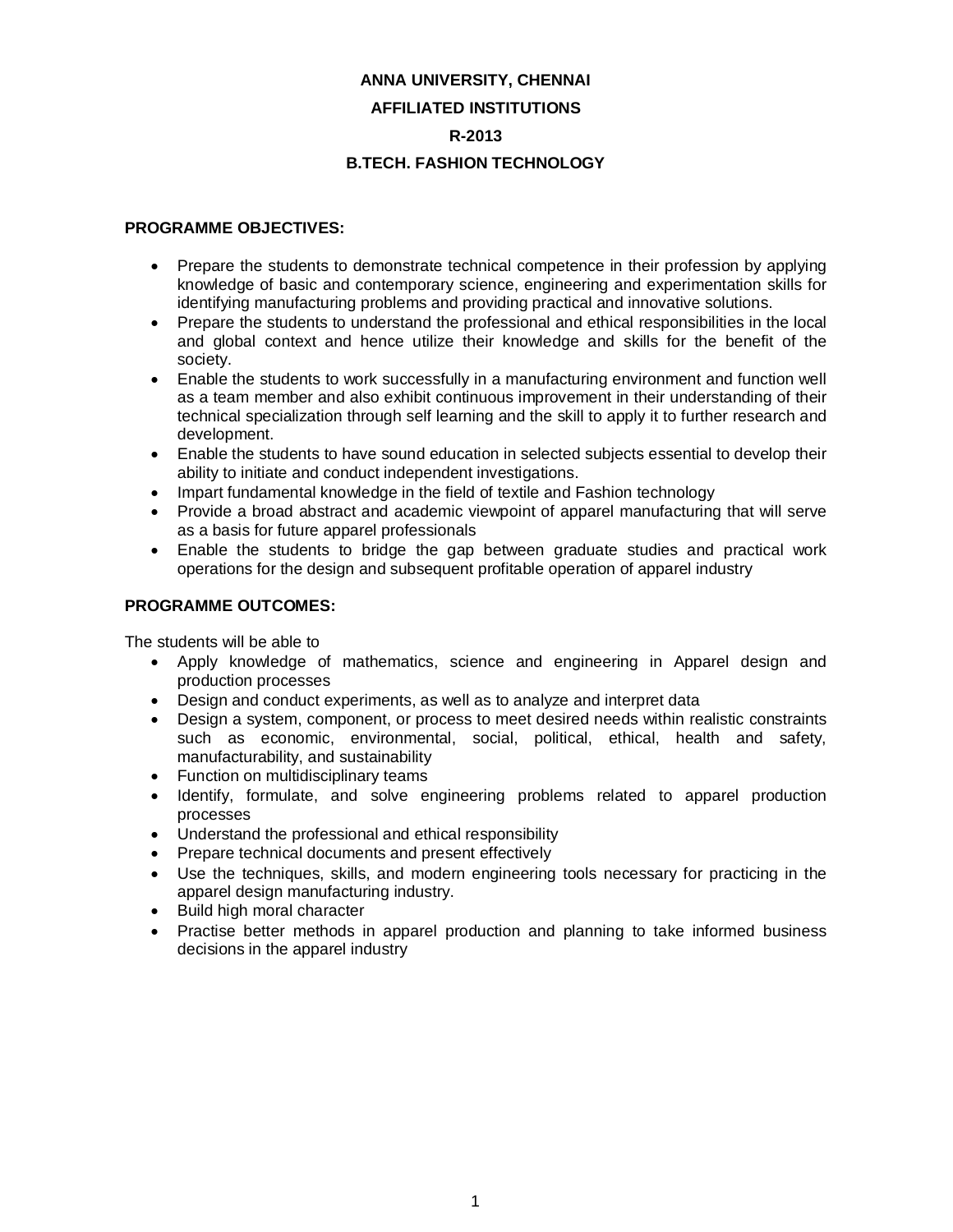# **ANNA UNIVERSITY, CHENNAI**

# **AFFILIATED INSTITUTIONS**

# **R - 2013**

# **B. TECH. FASHION TECHNOLOGY**

# **I – VIII SEMESTERS CURRICULUM AND SYLLABUS**

# **SEMESTER - I**

| <b>CODE</b>      | <b>COURSE TITLE</b>                     |    |   | Р |    |
|------------------|-----------------------------------------|----|---|---|----|
| <b>THEORY</b>    |                                         |    |   |   |    |
| <b>HS6151</b>    | Technical English - I                   | 3  |   | 0 | 4  |
| MA6151           | Mathematics-I                           | 3  | 4 | 0 | 4  |
| PH6151           | Engineering Physics - I                 | 3  | 0 | 0 | 3  |
| CY6151           | Engineering Chemistry - I               | 3  | 0 | 0 | 3  |
| GE6151           | <b>Computer Programming</b>             | 3  | 0 | 0 | 3  |
| GE6152           | <b>Engineering Graphics</b>             | 2  | 0 | 3 | 4  |
| <b>PRACTICAL</b> |                                         |    |   |   |    |
| GE6161           | <b>Computer Practices Laboratory</b>    | 0  | 0 | 3 | 2  |
| GE6162           | <b>Engineering Practices Laboratory</b> | 0  | 0 | 3 | 2  |
| GE6163           | Physics and Chemistry Laboratory - I    | 0  | 0 | 2 | 4  |
|                  | ΤΟΤΑΙ                                   | 17 | 2 |   | 26 |

### **SEMESTER – II**

| <b>CODE</b>      | <b>COURSE TITLE</b>                                 |    |   | Р |    |
|------------------|-----------------------------------------------------|----|---|---|----|
| <b>THEORY</b>    |                                                     |    |   |   |    |
| HS6251           | <b>Technical English - II</b>                       | 3  |   |   | 4  |
| MA6251           | Mathematics - II                                    | 3  |   | 0 | 4  |
| PH6251           | <b>Engineering Physics - II</b>                     | 3  | 0 | 0 | 3  |
| CY6251           | <b>Engineering Chemistry - II</b>                   | 3  | 0 | 0 | 3  |
| GE6252           | <b>Basic Electrical and Electronics Engineering</b> | 4  | ი | ი |    |
| GE6253           | <b>Engineering Mechanics</b>                        | 3  |   |   |    |
| <b>PRACTICAL</b> |                                                     |    |   |   |    |
| GE6261           | Computer Aided Drafting and Modeling Laboratory     | 0  |   | 2 | 2  |
| GE6262           | Physics and Chemistry Laboratory - II               | 0  | 0 | 2 |    |
| GE6263           | <b>Computer Programming Laboratory</b>              | 0  |   | 2 | 2  |
|                  |                                                     | 19 |   |   | 27 |

### **SEMESTER – III**

| <b>CODE</b>       | <b>COURSE TITLE</b>                             |    |   | Р        |               |
|-------------------|-------------------------------------------------|----|---|----------|---------------|
| <b>THEORY</b>     |                                                 |    |   |          |               |
| MA6468            | <b>Probability and Statistics</b>               | 3  |   | 0        | 4             |
| FT6301            | <b>Textile Fibres</b>                           | 3  | 0 | 0        | 3             |
| TC6302            | Technology of Yarn Manufacture                  | 3  |   | $\Omega$ |               |
| GE6351            | <b>Environmental Science and Engineering</b>    | 3  | 0 | 0        | 3             |
| FT6302            | <b>Garment Construction</b>                     | 3  | 0 | 0        | 3             |
| FT6303            | <b>Fashion Evolution</b>                        | 3  | O | 0        | 3             |
| <b>PRACTICALS</b> |                                                 |    |   |          |               |
| FT6311            | <b>Fashion Illustration Laboratory</b>          | 0  | O | 3        | $\mathcal{P}$ |
| FT6312            | <b>Fibre Science Laboratory</b>                 | 0  | 0 | 3        | $\mathcal{P}$ |
| GE6674            | Communication and Soft Skills- Laboratory Based | 0  | 0 | 4        | 2             |
|                   | TOTAL                                           | 20 |   | 10       | 27            |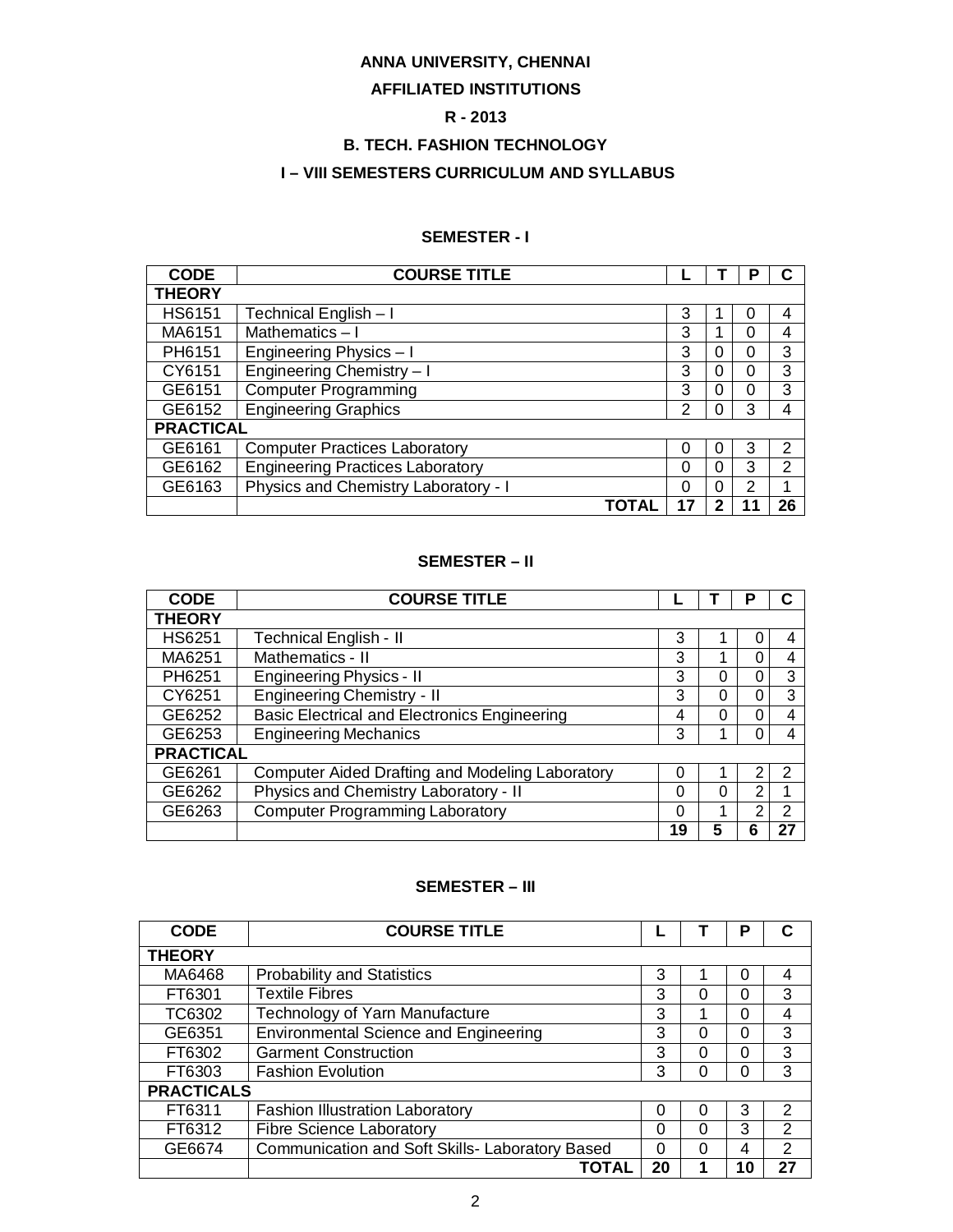# **SEMESTER – IV**

| <b>CODE</b>       | <b>COURSE TITLE</b>                                |          |   | Р        |    |
|-------------------|----------------------------------------------------|----------|---|----------|----|
| <b>THEORY</b>     |                                                    |          |   |          |    |
| FT6401            | Pattern Engineering I                              | 3        | 0 | 0        | 3  |
| FT6402            | Fashion accessories and costumes                   | 3        | 0 | 0        | 3  |
| FT6403            | <b>Garment Production Machinery and Equipments</b> | 3        | 0 | $\Omega$ | 3  |
| TT6402            | <b>Fabric Structure</b>                            | 3        | 0 | 0        | 3  |
| FT6404            | <b>Textile Chemical Processing I</b>               | 3        | 0 | 0        | 3  |
| TC6405            | <b>Technology of Fabric Manufacture</b>            | 3        |   | 0        | 4  |
| <b>PRACTICALS</b> |                                                    |          |   |          |    |
| TT6461            | Fabric structure laboratory                        | 0        | 0 | 3        | 2  |
| FT6411            | Pattern Engineering Laboratory - I                 | 0        | 0 | 3        | 2  |
| FT6412            | <b>Garment Construction Laboratory I</b>           | $\Omega$ | 0 | 3        | 2  |
|                   | ΤΟΤΑΙ                                              | 18       |   | 9        | 25 |

# **SEMESTER – V**

| <b>CODE</b>       | <b>COURSE TITLE</b>                           |    |          | Р |               |
|-------------------|-----------------------------------------------|----|----------|---|---------------|
| <b>THEORY</b>     |                                               |    |          |   |               |
| FT6501            | Textile Chemical Processing - II              | 3  | $\Omega$ | 0 | 3             |
| FT6502            | <b>Textile and Apparel Quality Evaluation</b> | 3  | $\Omega$ | 0 | 3             |
| TT6503            | <b>Knitting Technology</b>                    | 3  | $\Omega$ | 0 | 3             |
| FT6503            | Garment Finishing and Clothing Care           | 3  | $\Omega$ | 0 | 3             |
| FT6504            | Apparel Production Planning and Control       | 3  | $\Omega$ | 0 | 3             |
| FT6505            | Pattern Engineering - II                      | 3  | $\Omega$ | 0 | 3             |
| <b>PRACTICALS</b> |                                               |    |          |   |               |
| FT6511            | Pattern Engineering Laboratory - II           | 0  | 0        | 3 | $\mathcal{P}$ |
| FT6512            | <b>Textile Chemical Processing Laboratory</b> | 0  | $\Omega$ | 3 | $\mathcal{P}$ |
| FT6513            | <b>Textile and Garment Testing Laboratory</b> | 0  | $\Omega$ | 3 | $\mathcal{P}$ |
|                   | ΤΟΤΑΙ                                         | 18 | 0        | 9 | 24            |

# **SEMESTER – VI**

| <b>CODE</b>       | <b>COURSE TITLE</b>                        |    |   | Р        |    |
|-------------------|--------------------------------------------|----|---|----------|----|
| <b>THEORY</b>     |                                            |    |   |          |    |
| FT6601            | <b>Clothing Science</b>                    | 3  | 0 | 0        | 3  |
| FT6602            | Speciality Fabrics and Technology          | 3  | 0 | $\Omega$ | 3  |
| FT6603            | <b>Fashion Forecasting</b>                 | 3  | 0 | 0        | 3  |
| FT6604            | <b>Apparel Costing</b>                     | 3  | 0 | $\Omega$ | 3  |
| FT6605            | Industrial Engineering in Apparel Industry | 3  | 0 | $\Omega$ | 3  |
| FT6606            | Apparel Marketing and Merchandising        | 3  | 0 | $\Omega$ | 3  |
| <b>PRACTICALS</b> |                                            |    |   |          |    |
| FT6611            | <b>Garment CAD Laboratory</b>              | 0  | 0 | 3        | 2  |
| FT6612            | <b>Garment Construction Laboratory II</b>  | 0  | 0 | 3        | 2  |
| FT6613            | Mini Project and Design Collection         | 0  | 0 | 3        | 2  |
|                   | ΤΟΤΑΙ                                      | 18 | 0 | 9        | 24 |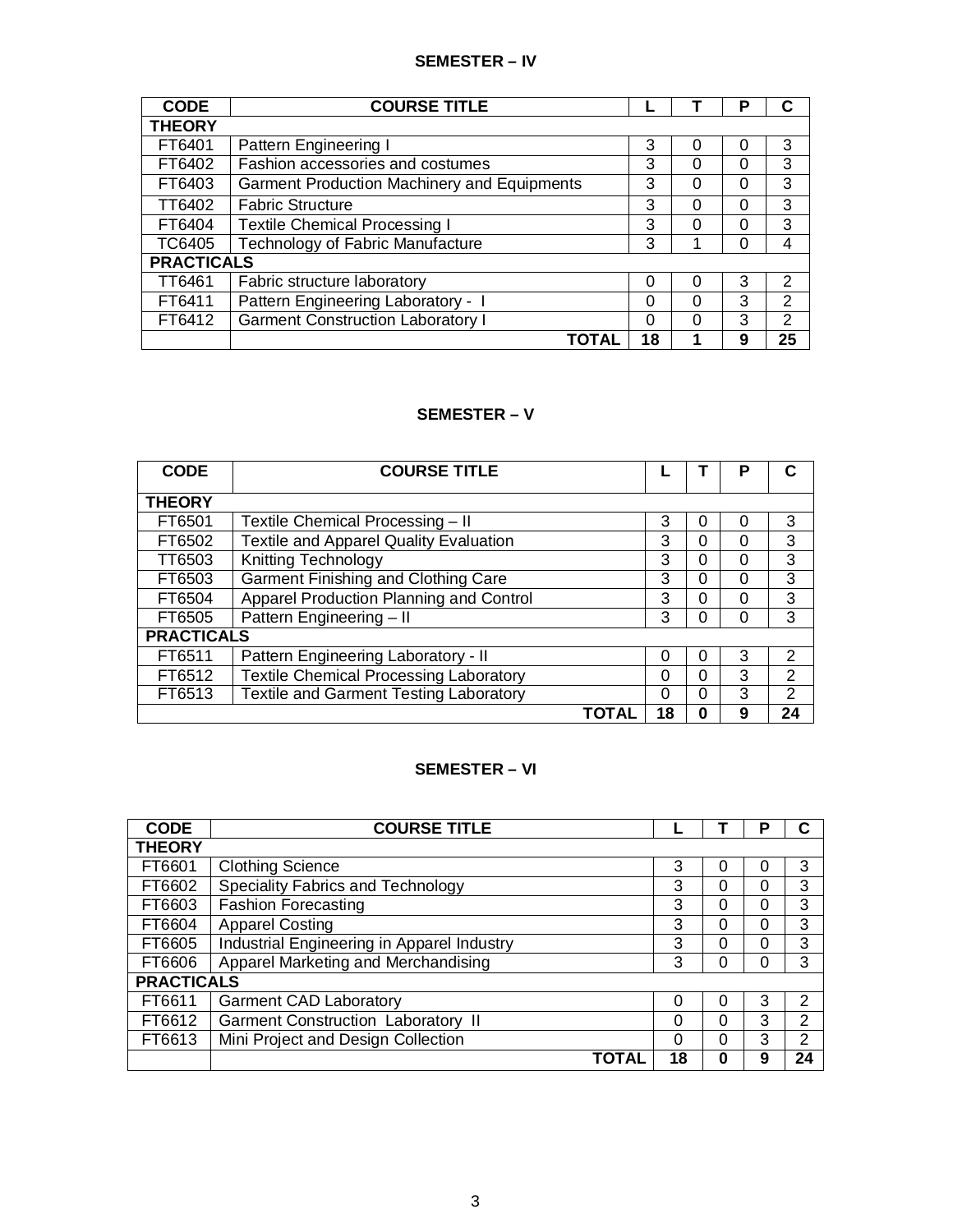# **SEMESTER – VII**

| <b>CODE</b>       | <b>COURSE TITLE</b>                                    |    |   | Р |    |
|-------------------|--------------------------------------------------------|----|---|---|----|
| <b>THEORY</b>     |                                                        |    |   |   |    |
| FT6701            | Visual Merchandising                                   | 3  | U | 0 | 3  |
| GE6757            | <b>Total Quality Management</b>                        | 3  | 0 | 0 | 3  |
| MG6089            | Supply Chain Management                                | 3  | 0 | 0 | 3  |
| FT6702            | <b>Home Textiles</b>                                   | 3  | O | 0 | 3  |
|                   | Elective $-1$                                          | 3  | 0 | 0 | 3  |
|                   | $Elective - II$                                        | 3  | O | 0 | 3  |
| <b>PRACTICALS</b> |                                                        |    |   |   |    |
| FT6711            | Apparel Engineering and Product Development Laboratory | 0  | 0 | 2 |    |
| GE6773            | <b>Presentation Skills and Technical Seminar</b>       | 0  | 0 | 2 |    |
|                   | ΤΟΤΑΙ                                                  | 18 | 0 | 5 | 20 |

## **SEMESTER – VIII**

| CODE NO.          | <b>COURSE TITLE</b> |   |   | P  |    |
|-------------------|---------------------|---|---|----|----|
| <b>THEORY</b>     |                     |   |   |    |    |
|                   | Elective – III      | 3 |   |    |    |
|                   | $Electric - IV$     | 3 |   |    | ◠  |
| <b>PRACTICALS</b> |                     |   |   |    |    |
| FT6811            | <b>Project Work</b> |   |   | 12 |    |
|                   | <b>TOTAL</b>        | 6 | 0 | 12 | 12 |

# **TOTAL NO OF CREDITS : 184**

# **LIST OF ELECTIVES**

### **B.TECH. FASHION TECHNOLOGY**

# **ELECTIVE I**

| CODE NO.      | <b>COURSE TITLE</b>                  |  |  |
|---------------|--------------------------------------|--|--|
| FT6001        | Fashion Photography                  |  |  |
| FT6002        | Intimate Apparels                    |  |  |
| <b>FT6003</b> | <b>Garment Trims and Accessories</b> |  |  |

# **ELECTIVE II**

| CODE NO. | <b>COURSE TITLE</b>                     |   |  |  |
|----------|-----------------------------------------|---|--|--|
| FT6004   | <b>Functional Apparels and Clothing</b> |   |  |  |
| FT6005   | <b>Protective Clothing</b>              | ົ |  |  |
| FT6006   | Apparel Size and Fit analysis           | ◠ |  |  |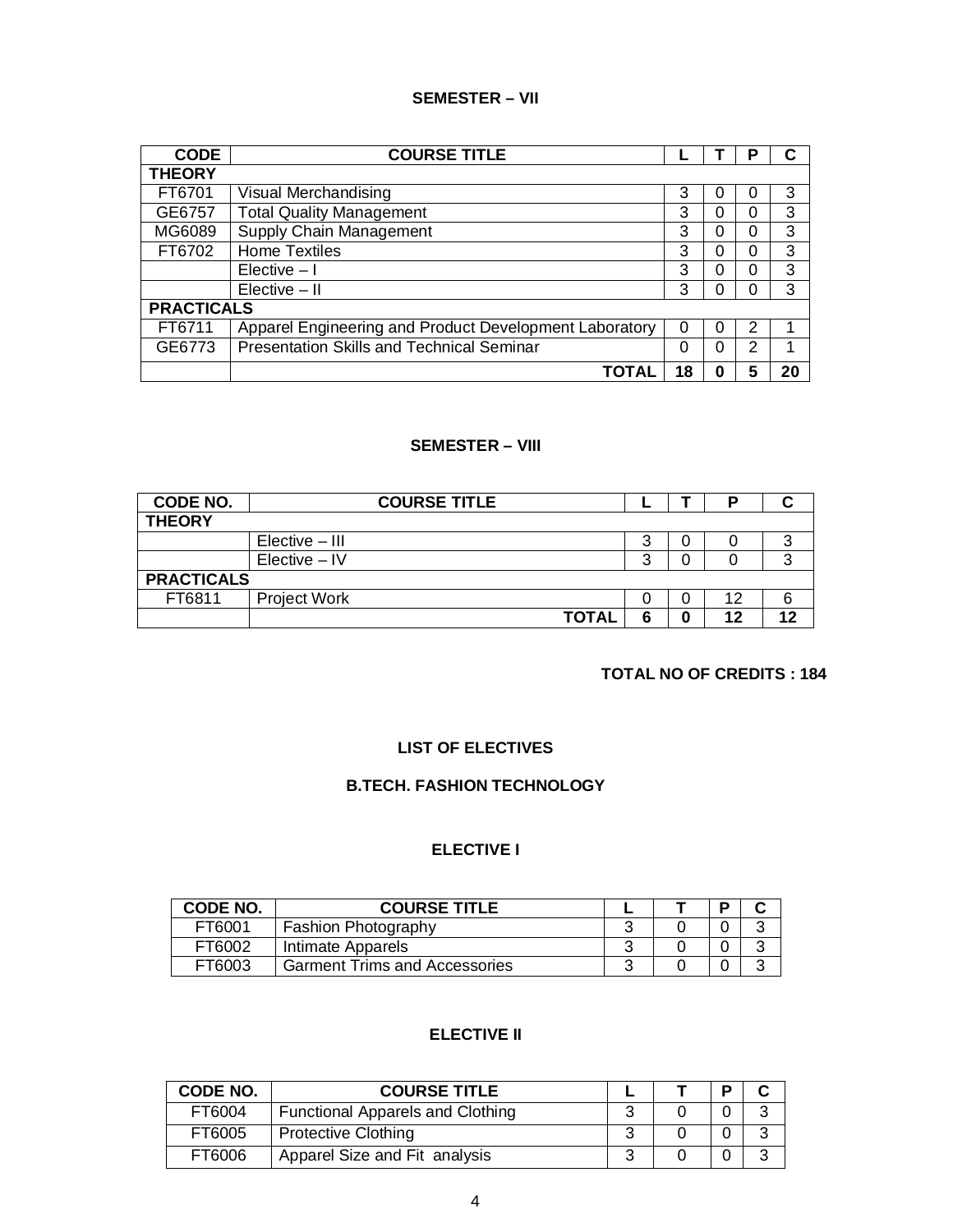# **ELECTIVE – III**

| CODE NO. | <b>COURSE TITLE</b>            |   |  |   |
|----------|--------------------------------|---|--|---|
| FT6007   | Leather Garment Technology     |   |  | 2 |
| FT6008   | Sewing Threads and Fancy Yarns | າ |  | າ |
| FT6009   | <b>Colour Science</b>          |   |  | 2 |
| GE6084   | Human Rights                   |   |  | 2 |

# **ELECTIVE – IV**

| CODE NO. | <b>COURSE TITLE</b>                |   | P |   |
|----------|------------------------------------|---|---|---|
| GE6075   | Professional Ethics in Engineering | ◠ |   | っ |
| FT6010   | <b>Brand Management</b>            | 3 |   | 3 |
| FT6011   | <b>Apparel Entrepreneurship</b>    | ີ |   | 3 |
| GE6083   | <b>Disaster Management</b>         | າ |   | 2 |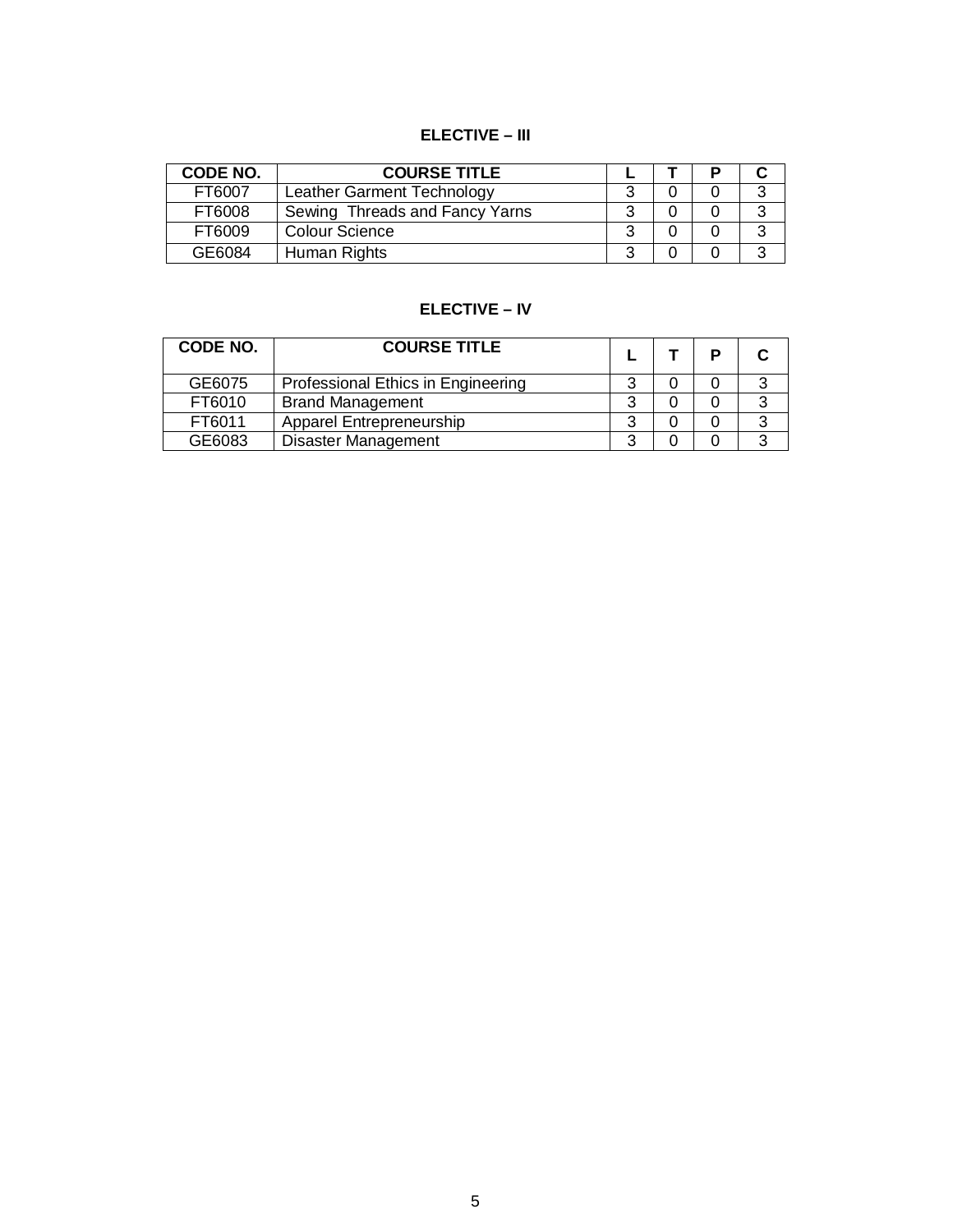### **HS6151 TECHNICAL ENGLISH – I L T P C**

### **OBJECTIVES:**

- To enable learners of Engineering and Technology develop their basic communication skills in English.
- To emphasize specially the development of speaking skills amongst learners of Engineering and Technology.
- To ensure that learners use the electronic media such as internet and supplement the learning materials used in the classroom.
- To inculcate the habit of reading and writing leading to effective and efficient communication.

**UNIT I 9+3** Listening - Introducing learners to GIE - Types of listening - Listening to audio (verbal & sounds); Speaking - Speaking about one's place, important festivals etc. – Introducing oneself, one's family / friend; Reading - Skimming a reading passage – Scanning for specific information - Note-making; Writing - Free writing on any given topic (My favourite place / Hobbies / School life, etc.) -Sentence completion - Autobiographical writing (writing about one's leisure time activities, hometown, etc.); Grammar - Prepositions - Reference words - Wh-questions - Tenses (Simple); Vocabulary - Word formation - Word expansion (root words / etymology); E-materials - Interactive exercises for Grammar & Vocabulary - Reading comprehension exercises - Listening to audio files and answering questions.

**UNIT II 9+3** Listening - Listening and responding to video lectures / talks; Speaking - Describing a simple process (filling a form, etc.) - Asking and answering questions - Telephone skills – Telephone etiquette; Reading – Critical reading - Finding key information in a given text - Sifting facts from opinions; Writing - Biographical writing (place, people) - Process descriptions (general/specific) - Definitions - Recommendations – Instructions; Grammar - Use of imperatives - Subject-verb agreement; Vocabulary - Compound words - Word Association (connotation); E-materials - Interactive exercises for Grammar and Vocabulary - Listening exercises with sample telephone conversations / lectures – Picture-based activities.

**UNIT III 9+3** Listening - Listening to specific task - focused audio tracks; Speaking - Role-play – Simulation - Group interaction - Speaking in formal situations (teachers, officials, foreigners); Reading - Reading and interpreting visual material; Writing - Jumbled sentences - Coherence and cohesion in writing - Channel conversion (flowchart into process) - Types of paragraph (cause and effect / compare and contrast / narrative / analytical) - Informal writing (letter/e-mail/blogs) - Paraphrasing; Grammar - Tenses (Past) - Use of sequence words - Adjectives; Vocabulary - Different forms and uses of words, Cause and effect words; E-materials - Interactive exercises for Grammar and Vocabulary - Excerpts from films related to the theme and follow up exercises - Pictures of flow charts and tables for interpretations.

**UNIT IV 9+3** Listening - Watching videos / documentaries and responding to questions based on them; Speaking - Responding to questions - Different forms of interviews - Speaking at different types of interviews; Reading - Making inference from the reading passage - Predicting the content of a reading passage; Writing - Interpreting visual materials (line graphs, pie charts etc.) - Essay writing – Different types of essays; Grammar - Adverbs – Tenses – future time reference; Vocabulary - Single word substitutes - Use of abbreviations and acronyms; E-materials - Interactive exercises for Grammar and Vocabulary - Sample interviews - film scenes - dialogue writing.

### **UNIT V 9+3**

Listening - Listening to different accents, Listening to Speeches/Presentations, Listening to broadcast and telecast from Radio and TV; Speaking - Giving impromptu talks, Making presentations on given topics; Reading - Email communication - Reading the attachment files having a poem/joke/proverb - Sending their responses through email; Writing - Creative writing, Poster making; Grammar - Direct and indirect speech; Vocabulary - Lexical items (fixed / semi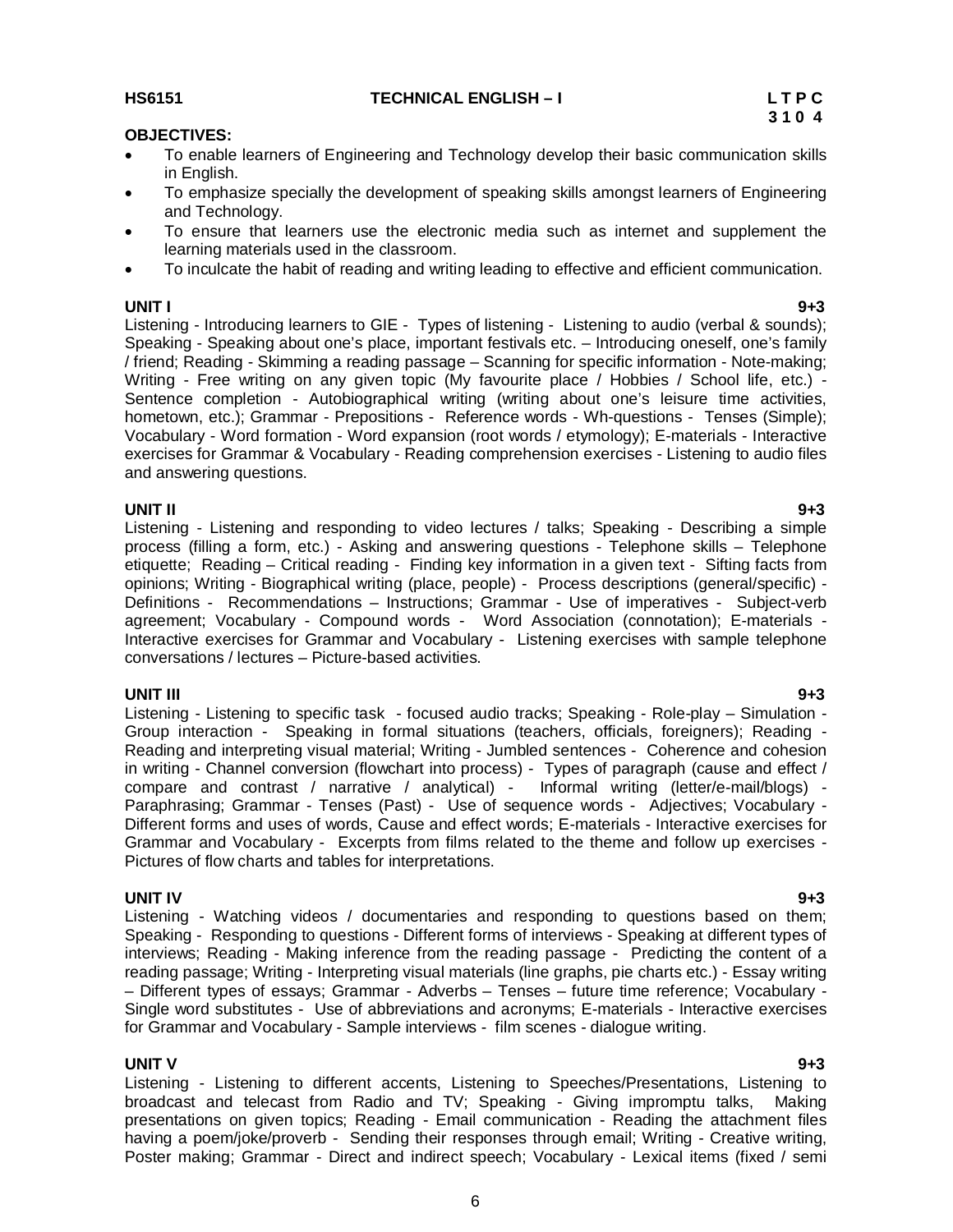fixed expressions); E-materials - Interactive exercises for Grammar and Vocabulary - Sending emails with attachment – Audio / video excerpts of different accents - Interpreting posters.  **TOTAL (L:45+T:15): 60 PERIODS**

### **OUTCOMES:**

Learners should be able to

- speak clearly, confidently, comprehensibly, and communicate with one or many listeners using appropriate communicative strategies.
- write cohesively and coherently and flawlessly avoiding grammatical errors, using a wide vocabulary range, organizing their ideas logically on a topic.
- read different genres of texts adopting various reading strategies.
- listen/view and comprehend different spoken discourses/excerpts in different accents

## **TEXTBOOKS:**

- 1. Department of English, Anna University. Mindscapes: English for Technologists and Engineers. Orient Blackswan, Chennai. 2012
- 2. Dhanavel, S.P. English and Communication Skills for Students of Science and Engineering. Orient Blackswan, Chennai. 2011

### **REFERENCES:**

- 1. Raman, Meenakshi & Sangeetha Sharma. Technical Communication: Principles and Practice. Oxford University Press, New Delhi. 2011.
- 2. Regional Institute of English. English for Engineers. Cambridge University Press, New Delhi. 2006.
- 3. Rizvi, Ashraf. M. Effective Technical Communication. Tata McGraw-Hill, New Delhi. 2005
- 4. Rutherford, Andrea. J Basic Communication Skills for Technology. Pearson, New Delhi. 2001.
- 5. Viswamohan, Aysha. English for Technical Communication. Tata McGraw-Hill, New Delhi. 2008.

### **EXTENSIVE Reading (Not for Examination)**

1. Kalam, Abdul. Wings of Fire. Universities Press, Hyderabad. 1999.

### **WEBSITES:**

- 1. http://www.usingenglish.com
- 2. http://www.uefap.com

## **TEACHING METHODS:**

- Lectures
- Activities conducted individually, in pairs and in groups like self introduction, peer introduction, group poster making, grammar and vocabulary games, etc.
- **Discussions**
- Role play activities
- Short presentations
- Listening and viewing activities with follow up activities like discussion, filling up worksheets, writing exercises (using language lab wherever necessary/possible) etc.

### **EVALUATION PATTERN:**

### **Internal assessment: 20%**

3 tests of which two are pen and paper tests and the other is a combination of different modes of assessment like

- Project
- Assignment
- Reviews
- Creative writing
- Poster making, etc.

All the four skills are to be tested with equal weightage given to each.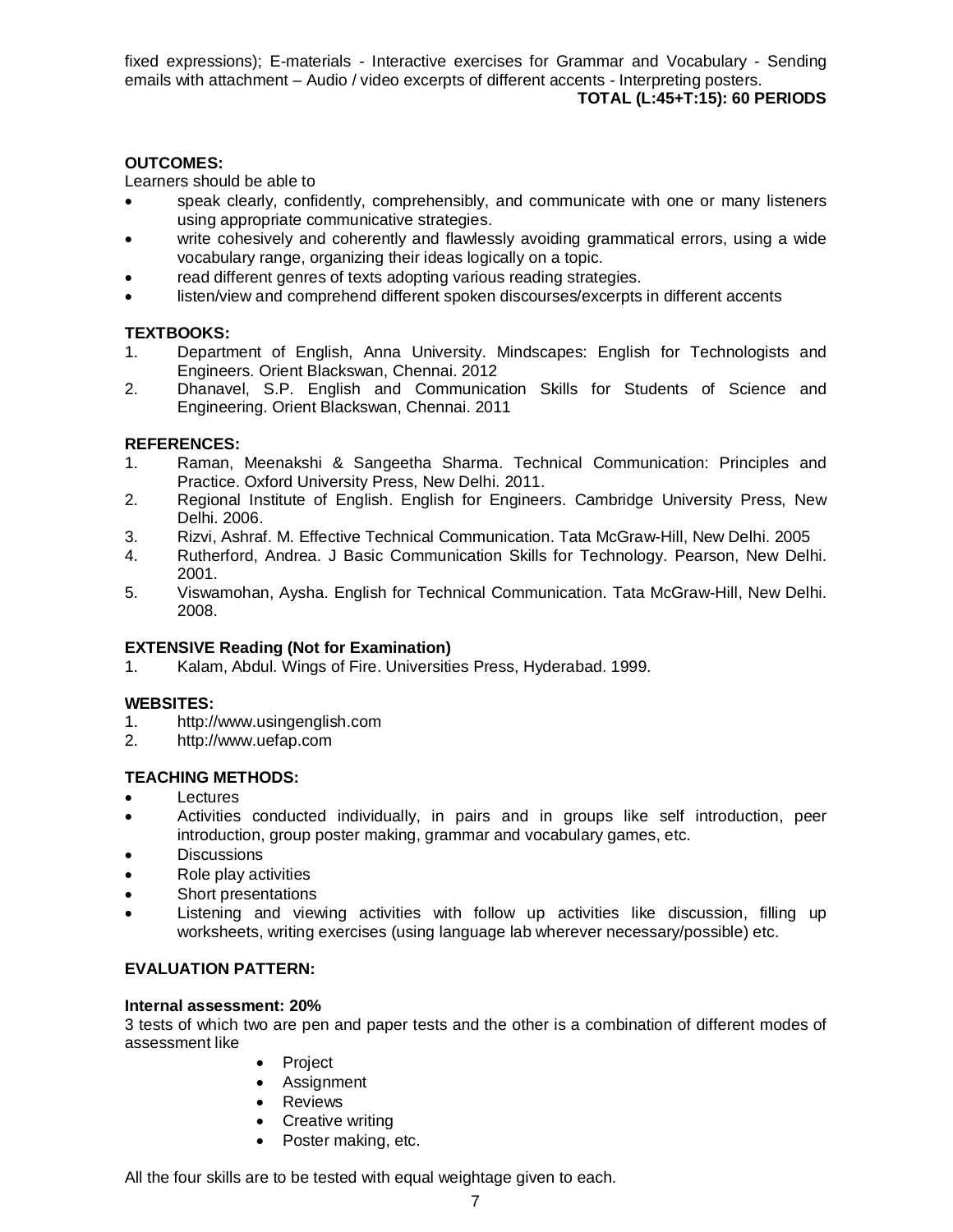- $\checkmark$  Speaking assessment: Individual speaking activities, Pair work activities like role play, Interview, Group discussions
- $\checkmark$  Reading assessment: Reading passages with comprehension questions graded from simple to complex, from direct to inferential
- $\checkmark$  Writing assessment: Writing paragraphs, essays etc. Writing should include grammar and vocabulary.
- $\checkmark$  Listening/Viewing assessment: Lectures, dialogues, film clippings with questions on verbal as well as audio/visual content.

## **End Semester Examination: 80%**

**MA6151 MATHEMATICS – I LT P C** 

# **OBJECTIVES:**

 To develop the use of matrix algebra techniques this is needed by engineers for practical applications.

**3 1 0 4 3 1 0 4** 

- To make the student knowledgeable in the area of infinite series and their convergence so that he/ she will be familiar with limitations of using infinite series approximations for solutions arising in mathematical modeling.
- To familiarize the student with functions of several variables. This is needed in many branches of engineering.
- To introduce the concepts of improper integrals, Gamma, Beta and Error functions which are needed in engineering applications.
- To acquaint the student with mathematical tools needed in evaluating multiple integrals and their usage.

## **UNIT I MATRICES 9+3**

Eigenvalues and Eigenvectors of a real matrix – Characteristic equation – Properties of eigenvalues and eigenvectors – Statement and applications of Cayley-Hamilton Theorem – Diagonalization of matrices – Reduction of a quadratic form to canonical form by orthogonal transformation – Nature of quadratic forms.

### **UNIT II SEQUENCES AND SERIES 9+3**

Sequences: Definition and examples – Series: Types and Convergence – Series of positive terms – Tests of convergence: Comparison test, Integral test and D'Alembert's ratio test – Alternating series – Leibnitz's test – Series of positive and negative terms – Absolute and conditional convergence.

## **UNIT III APPLICATIONS OF DIFFERENTIAL CALCULUS 9+3**

Curvature in Cartesian co-ordinates – Centre and radius of curvature – Circle of curvature – Evolutes – Envelopes - Evolute as envelope of normals.

# **UNIT IV DIFFERENTIAL CALCULUS OF SEVERAL VARIABLES 9+3**

Limits and Continuity – Partial derivatives – Total derivative – Differentiation of implicit functions – Jacobian and properties – Taylor's series for functions of two variables – Maxima and minima of functions of two variables – Lagrange's method of undetermined multipliers.

## **UNIT V MULTIPLE INTEGRALS 9+3**

Double integrals in cartesian and polar coordinates – Change of order of integration – Area enclosed by plane curves – Change of variables in double integrals – Area of a curved surface - Triple integrals – Volume of Solids.

# **TOTAL (L:45+T:15): 60 PERIODS**

## **OUTCOME:**

 This course equips students to have basic knowledge and understanding in one fields of materials, integral and differential calculus.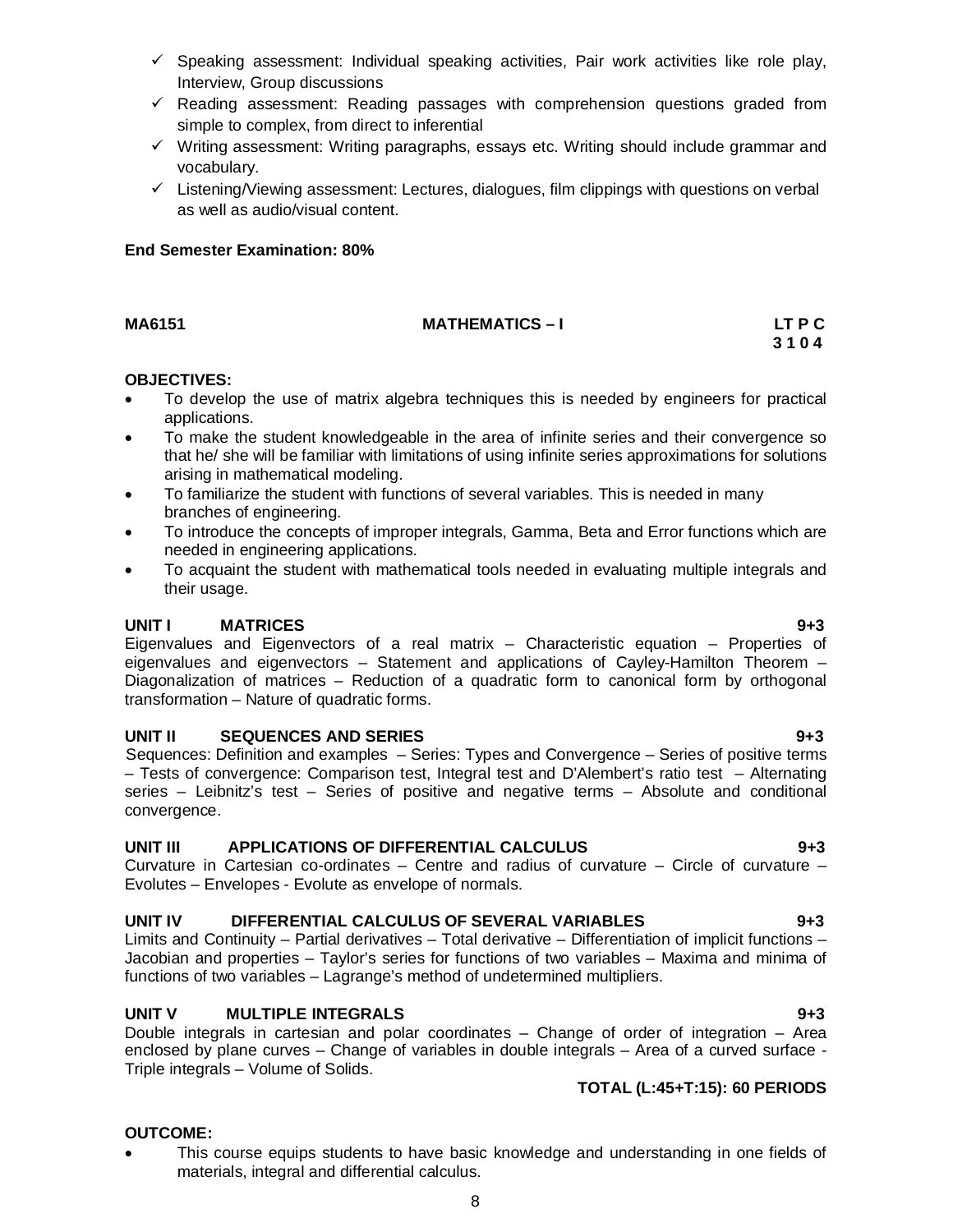# **TEXT BOOKS:**

- Bali N. P and Manish Goyal, "A Text book of Engineering Mathematics", Eighth Edition, Laxmi Publications Pvt Ltd., 2011.
- <sup>2.</sup> Grewal. B.S, "Higher Engineering Mathematics", 41<sup>st</sup> Edition, Khanna Publications, Delhi, 2011.

# **REFERENCES:**

- 1. Dass, H.K., and Er. Rajnish Verma," Higher Engineering Mathematics", S. Chand Private Ltd., 2011.
- 2. Glyn James, "Advanced Modern Engineering Mathematics", 3<sup>rd</sup> Edition, Pearson Education, 2012.
- 3. Peter V. O'Neil," Advanced Engineering Mathematics", 7th Edition, Cengage learning, 2012.
- 4. Ramana B.V, "Higher Engineering Mathematics", Tata McGraw Hill Publishing Company, New Delhi, 2008.
- 5. Sivarama Krishna Das P. and Rukmangadachari E., "Engineering Mathematics", Volume I, Second Edition, PEARSON Publishing, 2011.

| <b>PH6151</b> | <b>ENGINEERING PHYSICS - I</b> | LTPC |  |
|---------------|--------------------------------|------|--|
|               |                                |      |  |

### **3 0 0 3 OBJECTIVES:**

 To enhance the fundamental knowledge in Physics and its applications relevant to various streams of Engineering and Technology.

## **UNIT I CRYSTAL PHYSICS 9**

Lattice – Unit cell – Bravais lattice – Lattice planes – Miller indices – d spacing in cubic lattice – Calculation of number of atoms per unit cell – Atomic radius – Coordination number – Packing factor for SC, BCC, FCC and HCP structures – Diamond and graphite structures (qualitative treatment) - Crystal growth techniques –solution, melt (Bridgman and Czochralski) and vapour growth techniques (qualitative)

## **UNIT II PROPERTIES OF MATTER AND THERMAL PHYSICS 9**

Elasticity- Hooke's law - Relationship between three modulii of elasticity (qualitative) – stress strain diagram – Poisson's ratio –Factors affecting elasticity –Bending moment – Depression of a cantilever –Young's modulus by uniform bending- I-shaped girders

Modes of heat transfer- thermal conductivity- Newton's law of cooling - Linear heat flow – Lee's disc method – Radial heat flow – Rubber tube method – conduction through compound media (series and parallel)

# **UNIT III QUANTUM PHYSICS 9**

Black body radiation – Planck's theory (derivation) – Deduction of Wien's displacement law and Rayleigh – Jeans' Law from Planck's theory – Compton effect. Theory and experimental verification – Properties of Matter waves – G.P Thomson experiment -Schrödinger's wave equation – Time independent and time dependent equations – Physical significance of wave function – Particle in a one dimensional box - Electron microscope - Scanning electron microscope - Transmission electron microscope.

# **UNIT IV ACOUSTICS AND ULTRASONICS 9**

Classification of Sound- decibel- Weber–Fechner law – Sabine's formula- derivation using growth and decay method – Absorption Coefficient and its determination –factors affecting acoustics of buildings and their remedies.

Production of ultrasonics by magnetostriction and piezoelectric methods - acoustic grating -Non Destructive Testing – pulse echo system through transmission and reflection modes - A,B and C – scan displays, Medical applications - Sonogram

9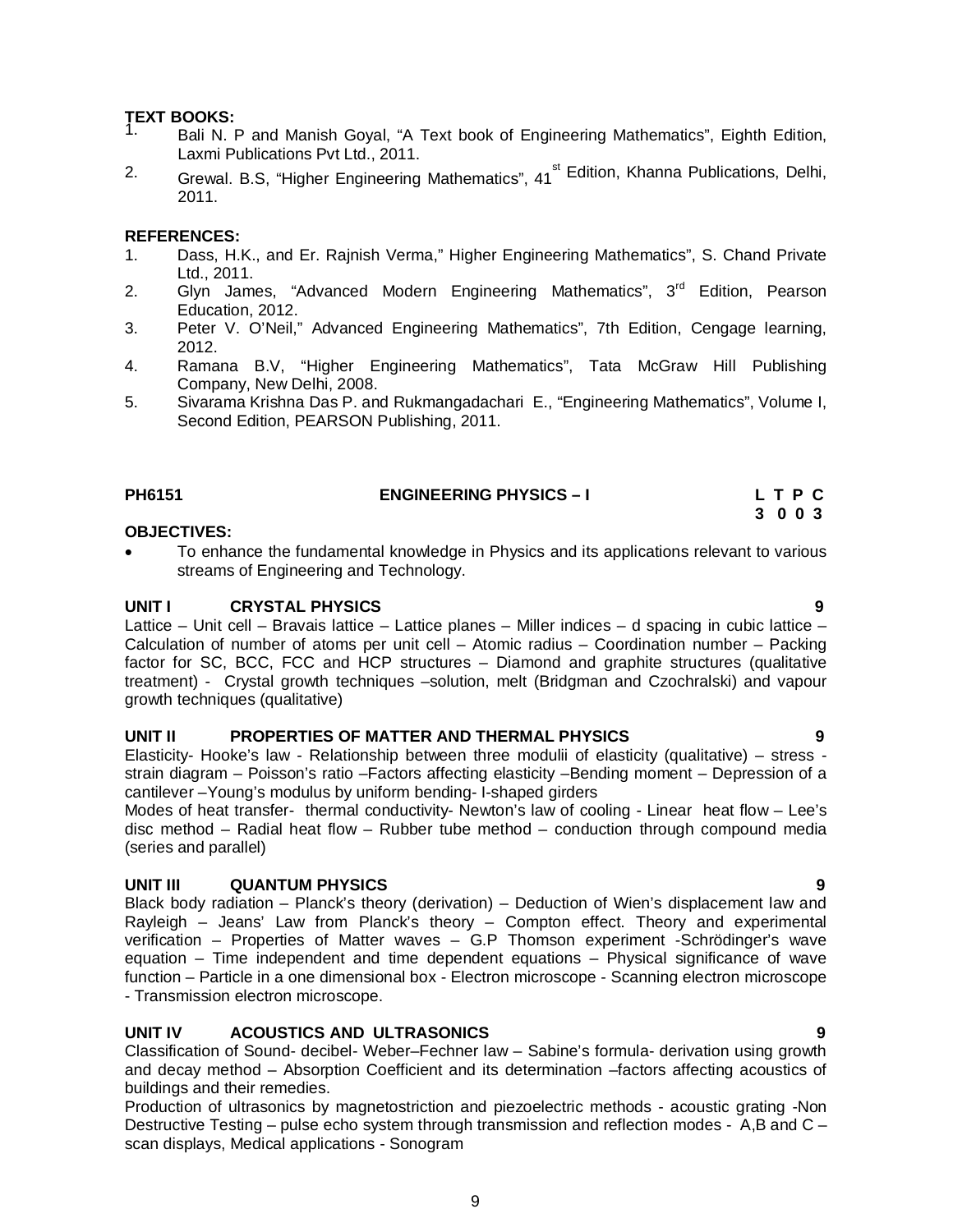# **UNIT III PHOTOCHEMISTRY AND SPECTROSCOPY 9**

# 10

# **UNIT V PHOTONICS AND FIBRE OPTICS 9**

Spontaneous and stimulated emission- Population inversion -Einstein's A and B coefficients derivation. Types of lasers  $-$  Nd:YAG, CO<sub>2</sub>, Semiconductor lasers (homojunction & heterojunction)- Industrial and Medical Applications.

Principle and propagation of light in optical fibres – Numerical aperture and Acceptance angle - Types of optical fibres (material, refractive index, mode) – attenuation, dispersion, bending - Fibre Optical Communication system (Block diagram) - Active and passive fibre sensors- Endoscope.

# **OUTCOME:**

 The students will have knowledge on the basics of physics related to properties of matter, optics, acoustics etc., and they will apply these fundamental principles to solve practical problems related to materials used for engineering applications.

# **TEXT BOOKS:**

- 1. Arumugam M. Engineering Physics. Anuradha publishers, 2010<br>2. Gaur R.K. and Gupta S.L. Engineering Physics. Dhanpat Rai pul
- 2. Gaur R.K. and Gupta S.L. Engineering Physics. Dhanpat Rai publishers, 2009
- 3. Mani Naidu S. Engineering Physics, Second Edition, PEARSON Publishing, 2011.

# **REFERENCES:**

- 1. Searls and Zemansky. University Physics, 2009
- 2. Mani P. Engineering Physics I. Dhanam Publications, 2011
- 3. Marikani A. Engineering Physics. PHI Learning Pvt., India, 2009
- 4. Palanisamy P.K. Engineering Physics. SCITECH Publications, 2011
- 5. Rajagopal K. Engineering Physics. PHI, New Delhi, 2011
- 6. Senthilkumar G. Engineering Physics I. VRB Publishers, 2011.

# **CY6151 ENGINEERING CHEMISTRY - I LT P C**

**OBJECTIVES:**

# **30 0 3**

- To make the students conversant with basics of polymer chemistry.
- To make the student acquire sound knowledge of second law of thermodynamics and second law based derivations of importance in engineering applications in all disciplines.
- To acquaint the student with concepts of important photophysical and photochemical processes and spectroscopy.
- To develop an understanding of the basic concepts of phase rule and its applications to single and two component systems and appreciate the purpose and significance of alloys.
- To acquaint the students with the basics of nano materials, their properties and applications.

# **UNIT I POLYMER CHEMISTRY 9**

Introduction: Classification of polymers – Natural and synthetic; Thermoplastic and Thermosetting. Functionality – Degree of polymerization. Types and mechanism of polymerization: Addition (Free Radical, cationic and anionic); condensation and copolymerization. Properties of polymers: Tg, Tacticity, Molecular weight – weight average, number average and polydispersity index. Techniques of polymerization: Bulk, emulsion, solution and suspension. Preparation, properties and uses of Nylon 6,6, and Epoxy resin.

# **UNIT II CHEMICAL THERMODYNAMICS 9**

Terminology of thermodynamics - Second law: Entropy - entropy change for an ideal gas, reversible and irreversible processes; entropy of phase transitions; Clausius inequality. Free energy and work function: Helmholtz and Gibbs free energy functions (problems); Criteria of spontaneity; Gibbs-Helmholtz equation (problems); Clausius-Clapeyron equation; Maxwell relations – Van't Hoff isotherm and isochore(problems).

# **TOTAL: 45 PERIODS**

- 
-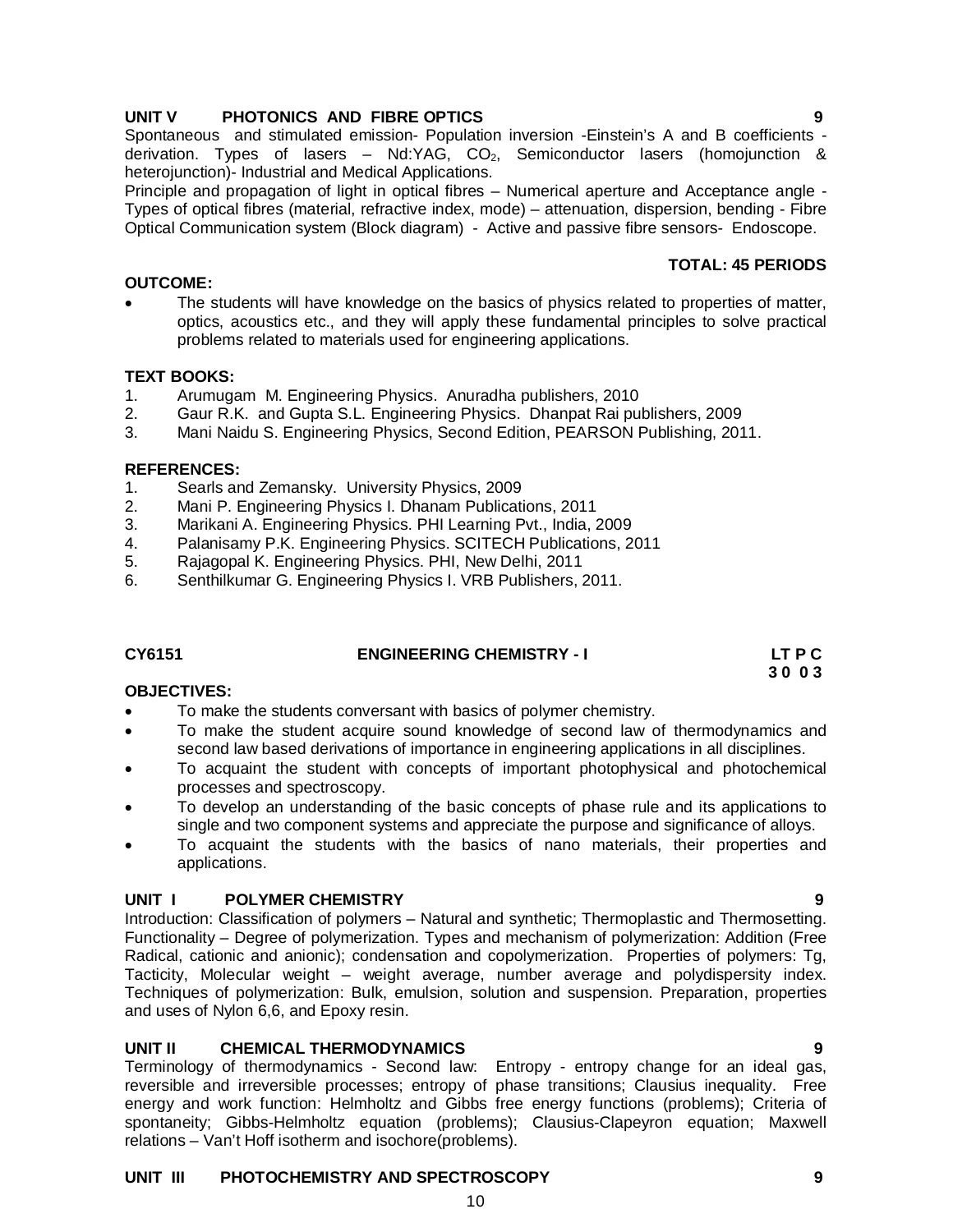Photochemistry: Laws of photochemistry - Grotthuss–Draper law, Stark–Einstein law and Lambert-Beer Law. Quantum efficiency – determination- Photo processes - Internal Conversion, Intersystem crossing, Fluorescence, Phosphorescence, Chemiluminescence and Photo-sensitization. Spectroscopy: Electromagnetic spectrum - Absorption of radiation – Electronic, Vibrational and rotational transitions. UV-visible and IR spectroscopy – principles, instrumentation (Block diagram only).

# **UNIT IV PHASE RULE AND ALLOYS 9**

Phase rule: Introduction, definition of terms with examples, One Component System- water system - Reduced phase rule - Two Component Systems- classification – lead-silver system, zincmagnesium system. Alloys: Introduction- Definition- Properties of alloys- Significance of alloying, Functions and effect of alloying elements- Ferrous alloys- Nichrome and Stainless steel – heat treatment of steel; Non-ferrous alloys – brass and bronze.

# **UNIT V NANOCHEMISTRY 9**

Basics - distinction between molecules, nanoparticles and bulk materials; size-dependent properties. Nanoparticles: nano cluster, nano rod, nanotube(CNT) and nanowire. Synthesis: precipitation, thermolysis, hydrothermal, solvothermal, electrode position, chemical vapour deposition, laser ablation; Properties and applications

# **OUTCOME:**

 The knowledge gained on polymer chemistry, thermodynamics. spectroscopy, phase rule and nano materials will provide a strong platform to understand the concepts on these subjects for further learning.

# **TEXT BOOKS:**

- 1. Jain P.C. and Monica Jain, "Engineering Chemistry", Dhanpat Rai Publishing Company (P) Ltd., New Delhi, 2010
- 2. Kannan P., Ravikrishnan A., "Engineering Chemistry", Sri Krishna Hi-tech Publishing Company Pvt. Ltd. Chennai, 2009

# **REFERENCES:**

- 1. Dara S.S, Umare S.S, "Engineering Chemistry", S. Chand & Company Ltd., New Delhi 2010
- 2. Sivasankar B., "Engineering Chemistry", Tata McGraw-Hill Publishing Company, Ltd., New Delhi, 2008.
- 3. Gowariker V.R. , Viswanathan N.V. and JayadevSreedhar, "Polymer Science", New Age International P (Ltd.,), Chennai, 2006.
- 4. Ozin G. A. and Arsenault A. C., "Nanochemistry: A Chemical Approach to Nanomaterials", RSC Publishing, 2005.

# **GE6151 COMPUTER PROGRAMMING L T P C**

 **3 0 0 3** 

# **OBJECTIVES:**

# **The students should be made to:**

- Learn the organization of a digital computer.
- Be exposed to the number systems.
- Learn to think logically and write pseudo code or draw flow charts for problems.
- Be exposed to the syntax of C.
- Be familiar with programming in C.
- Learn to use arrays, strings, functions, pointers, structures and unions in C.

# **UNIT I INTRODUCTION 8**

Generation and Classification of Computers- Basic Organization of a Computer –Number System – Binary – Decimal – Conversion – Problems. Need for logical analysis and thinking – Algorithm – Pseudo code – Flow Chart.

**TOTAL :45 PERIODS**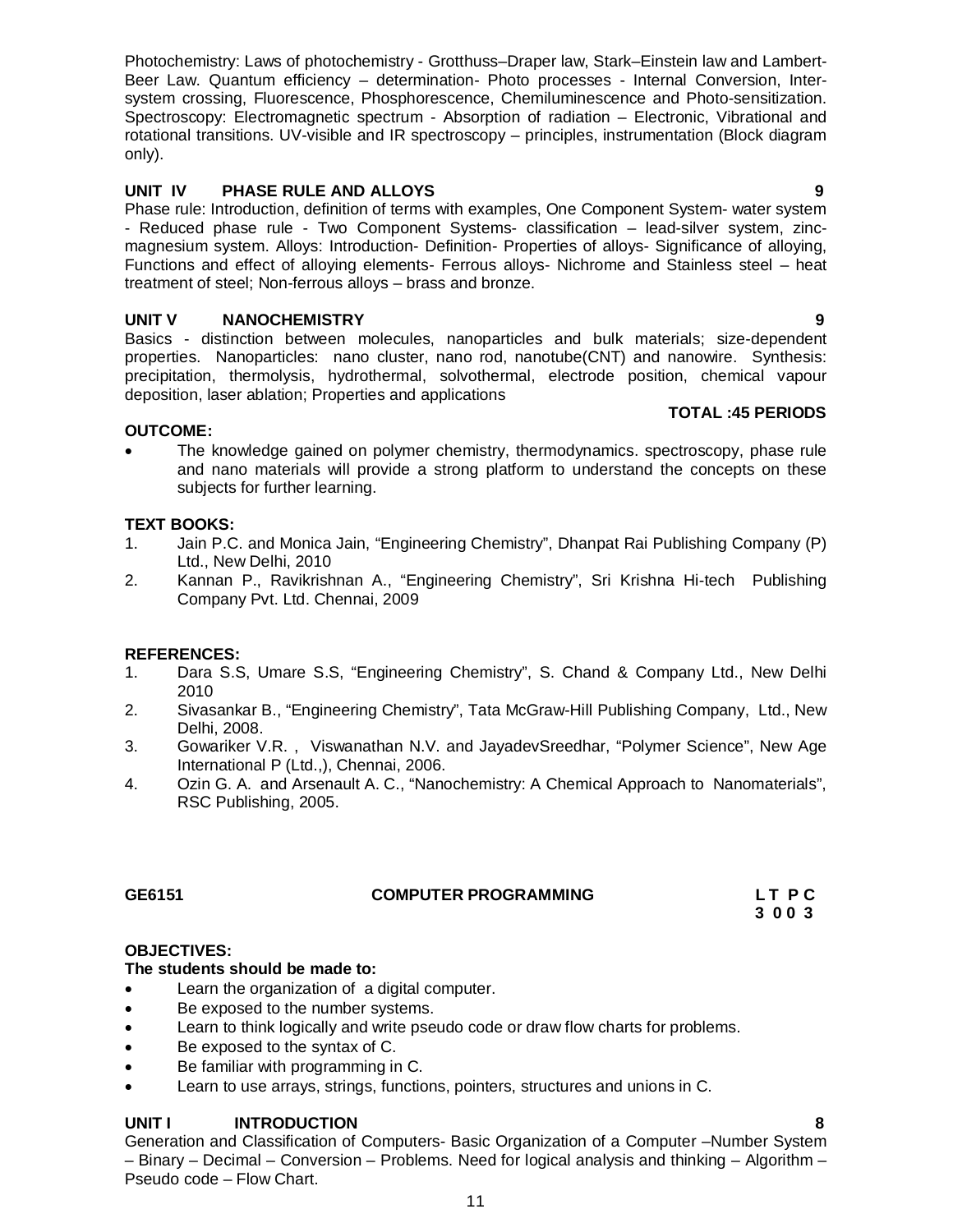# **UNIT II C PROGRAMMING BASICS** 2008 2009 10

Problem formulation – Problem Solving - Introduction to ' C' programming –fundamentals – structure of a 'C' program – compilation and linking processes – Constants, Variables – Data Types – Expressions using operators in 'C' – Managing Input and Output operations – Decision Making and Branching – Looping statements – solving simple scientific and statistical problems.

# **UNIT III ARRAYS AND STRINGS 9**

Arrays – Initialization – Declaration – One dimensional and Two dimensional arrays. String- String operations – String Arrays. Simple programs- sorting- searching – matrix operations.

# **UNIT IV FUNCTIONS AND POINTERS 9**

Function – definition of function – Declaration of function – Pass by value – Pass by reference – Recursion – Pointers - Definition – Initialization – Pointers arithmetic – Pointers and arrays-Example Problems.

## **UNIT V STRUCTURES AND UNIONS 9**

Introduction – need for structure data type – structure definition – Structure declaration – Structure within a structure - Union - Programs using structures and Unions – Storage classes, Preprocessor directives.

## **OUTCOMES:**

At the end of the course, the student should be able to:

- Design C Programs for problems.
- Write and execute C programs for simple applications.

## **TEXTBOOKS:**

- 1. Anita Goel and Ajay Mittal, "Computer Fundamentals and Programming in C", Dorling Kindersley (India) Pvt. Ltd., Pearson Education in South Asia, 2011.
- 2. Pradip Dey, Manas Ghosh, "Fundamentals of Computing and Programming in C", First Edition, Oxford University Press, 2009
- 3. Yashavant P. Kanetkar. " Let Us C", BPB Publications, 2011.

## **REFERENCES:**

- 1. Byron S Gottfried, "Programming with C", Schaum's Outlines, Second Edition, Tata McGraw-Hill, 2006.
- 2. Dromey R.G., "How to Solve it by Computer", Pearson Education, Fourth Reprint, 2007.
- 3. Kernighan,B.W and Ritchie,D.M, "The C Programming language", Second Edition, Pearson Education, 2006.

### **OBJECTIVES:**

- To develop in students, graphic skills for communication of concepts, ideas and design of Engineering products.
- To expose them to existing national standards related to technical drawings.

## **CONCEPTS AND CONVENTIONS (Not for Examination) 1**

Importance of graphics in engineering applications – Use of drafting instruments – BIS conventions and specifications – Size, layout and folding of drawing sheets – Lettering and dimensioning.

# **UNIT I PLANE CURVES AND FREE HAND SKETCHING 5+9**

Basic Geometrical constructions, Curves used in engineering practices: Conics – Construction of

**TOTAL: 45 PERIODS**

**GE6152 ENGINEERING GRAPHICS L T P C 2 0 3 4**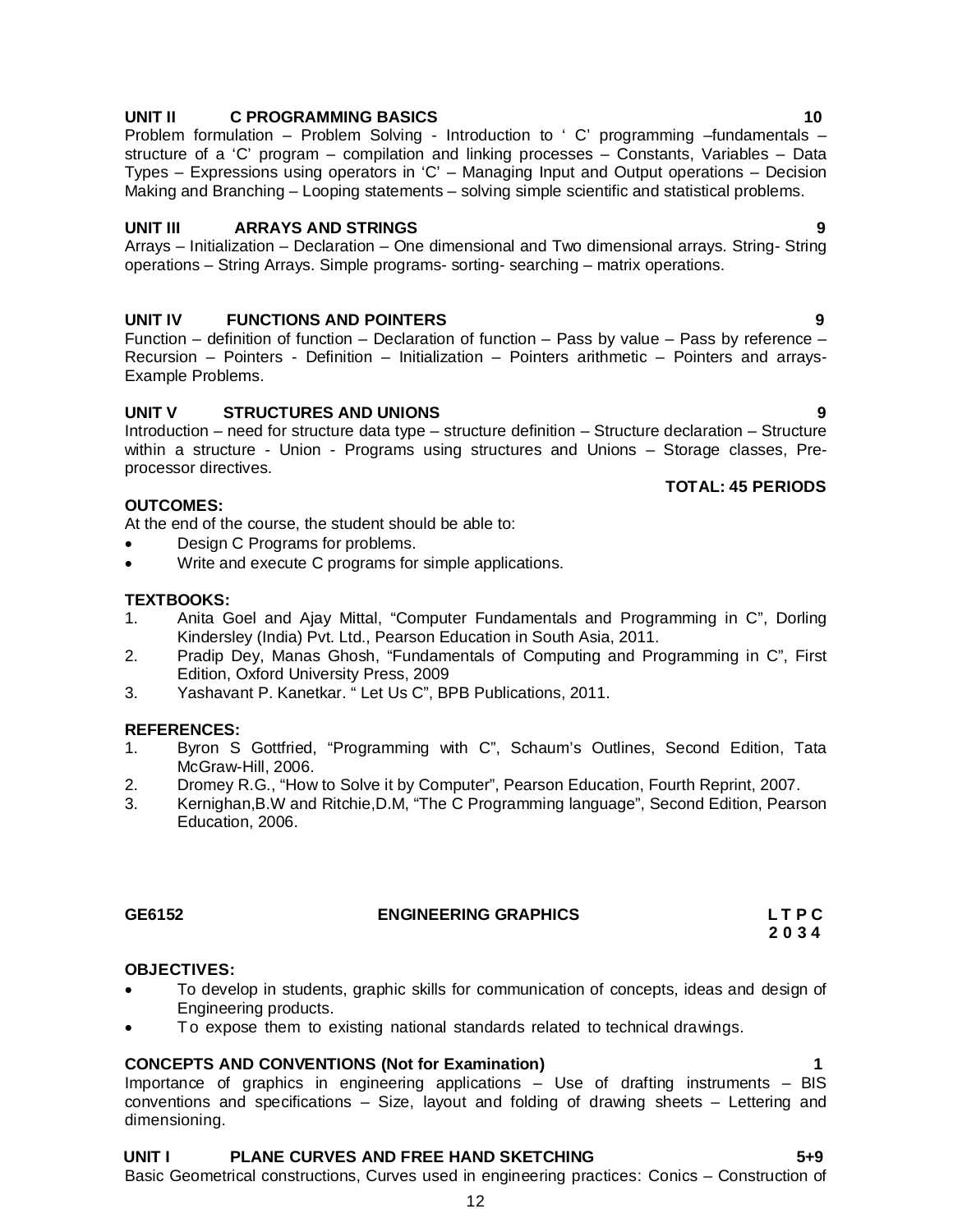ellipse, parabola and hyperbola by eccentricity method – Construction of cycloid – construction of involutes of square and circle – Drawing of tangents and normal to the above curves, Scales: Construction of Diagonal and Vernier scales.

Visualization concepts and Free Hand sketching: Visualization principles –Representation of Three Dimensional objects – Layout of views- Free hand sketching of multiple views from pictorial views of objects

# **UNIT II PROJECTION OF POINTS, LINES AND PLANE SURFACES 5+9**

Orthographic projection- principles-Principal planes-First angle projection-projection of points. Projection of straight lines (only First angle projections) inclined to both the principal planes - Determination of true lengths and true inclinations by rotating line method and traces Projection of planes (polygonal and circular surfaces) inclined to both the principal planes by rotating object method.

# **UNIT III** PROJECTION OF SOLIDS **549**

Projection of simple solids like prisms, pyramids, cylinder, cone and truncated solids when the axis is inclined to one of the principal planes by rotating object method and auxiliary plane method.

### **UNIT IV PROJECTION OF SECTIONED SOLIDS AND DEVELOPMENT OF SURFACES** 5+9

Sectioning of above solids in simple vertical position when the cutting plane is inclined to the one of the principal planes and perpendicular to the other – obtaining true shape of section. Development of lateral surfaces of simple and sectioned solids – Prisms, pyramids cylinders and cones. Development of lateral surfaces of solids with cut-outs and holes

# **UNIT V ISOMETRIC AND PERSPECTIVE PROJECTIONS** 649

Principles of isometric projection – isometric scale –Isometric projections of simple solids and truncated solids - Prisms, pyramids, cylinders, cones- combination of two solid objects in simple vertical positions and miscellaneous problems. Perspective projection of simple solids-Prisms, pyramids and cylinders by visual ray method .

# **COMPUTER AIDED DRAFTING (Demonstration Only) 3**

Introduction to drafting packages and demonstration of their use.

# **TOTAL: 75 PERIODS**

# **OUTCOMES:**

On Completion of the course the student will be able to

- perform free hand sketching of basic geometrical constructions and multiple views of objects.
- do orthographic projection of lines and plane surfaces.
- draw projections and solids and development of surfaces.
- prepare isometric and perspective sections of simple solids.
- demonstrate computer aided drafting.

## **TEXT BOOK:**

1. Bhatt N.D. and Panchal V.M., "Engineering Drawing", Charotar Publishing House,  $50^{\text{th}}$ Edition, 2010.

### **REFERENCES:**

- 1. Gopalakrishna K.R., "Engineering Drawing" (Vol. I&II combined), Subhas Stores, Bangalore, 2007.
- 2. Luzzader, Warren.J. and Duff,John M., "Fundamentals of Engineering Drawing with an introduction to Interactive Computer Graphics for Design and Production, Eastern Economy Edition, Prentice Hall of India Pvt. Ltd, New Delhi, 2005.
- 3. Shah M.B., and Rana B.C., "Engineering Drawing", Pearson,  $2^{nd}$  Edition, 2009.
- 4. Venugopal K. and Prabhu Raja V., "Engineering Graphics", New Age International (P) Limited, 2008.
- 5. Natrajan K.V., "A text book of Engineering Graphics", Dhanalakshmi Publishers, Chennai, 2009.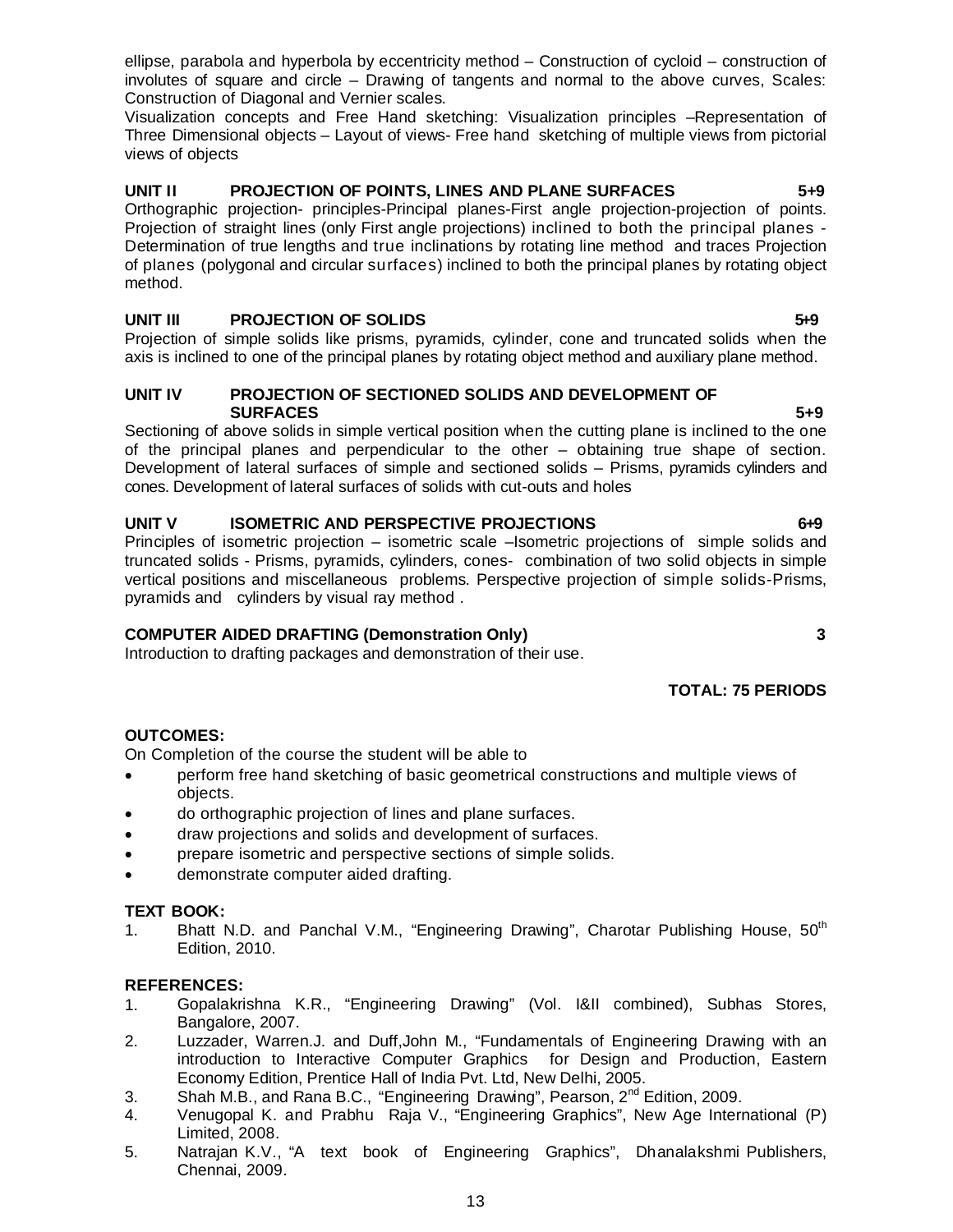6. Basant Agarwal and Agarwal C.M., "Engineering Drawing", Tata McGraw Hill Publishing Company Limited, New Delhi, 2008.

# **Publication of Bureau of Indian Standards**:

- 1. IS 10711 2001: Technical products Documentation Size and lay out of drawing sheets.<br>2. IS 9609
- 2. IS 9609 (Parts 0 & 1) 2001: Technical products Documentation Lettering.
- 3. IS 10714 (Part 20) 2001 & SP 46 2003: Lines for technical drawings.
- 4. IS 11669 1986 & SP 46 2003: Dimensioning of Technical Drawings.
- 5. IS 15021 (Parts 1 to 4) 2001: Technical drawings Projection Methods.

### **Special points applicable to University Examinations on Engineering Graphics:**

- 1. There will be five questions, each of either or type covering all units of the syllabus.
- 2. All questions will carry equal marks of 20 each making a total of 100.
- 3. The answer paper shall consist of drawing sheets of A3 size only. The students will be permitted to use appropriate scale to fit solution within A3 size.<br>4. The examination will be conducted in appropriate sessions on the same day
- The examination will be conducted in appropriate sessions on the same day

# GE6161 **COMPUTER PRACTICES LABORATORY** LT P C<br>0 0 3 2

 **0 0 3 2**

### **OBJECTIVES:**

### **The student should be made to:**

- Be familiar with the use of Office software.
- Be exposed to presentation and visualization tools.
- Be exposed to problem solving techniques and flow charts.
- Be familiar with programming in C.
- Learn to use Arrays, strings, functions, structures and unions.

### **LIST OF EXPERIMENTS:**

- 1. Search, generate, manipulate data using MS office/ Open Office
- 2. Presentation and Visualization graphs, charts, 2D, 3D
- 3. Problem formulation, Problem Solving and Flowcharts
- 4. C Programming using Simple statements and expressions
- 5. Scientific problem solving using decision making and looping.
- 6. Simple programming for one dimensional and two dimensional arrays.
- 7. Solving problems using String functions
- 8. Programs with user defined functions Includes Parameter Passing<br>9. Program using Recursive Function and conversion from given program
- Program using Recursive Function and conversion from given program to flow chart.
- 10. Program using structures and unions.

## **OUTCOMES:**

## **At the end of the course, the student should be able to:**

- Apply good programming design methods for program development.
- Design and implement C programs for simple applications.
- Develop recursive programs.

## **LIST OF EQUIPMENTS FOR A BATCH OF 30 STUDENTS:**

Standalone desktops with C compiler 30 Nos.

### (or)

Server with C compiler supporting 30 terminals or more.

## **TOTAL : 45 PERIODS**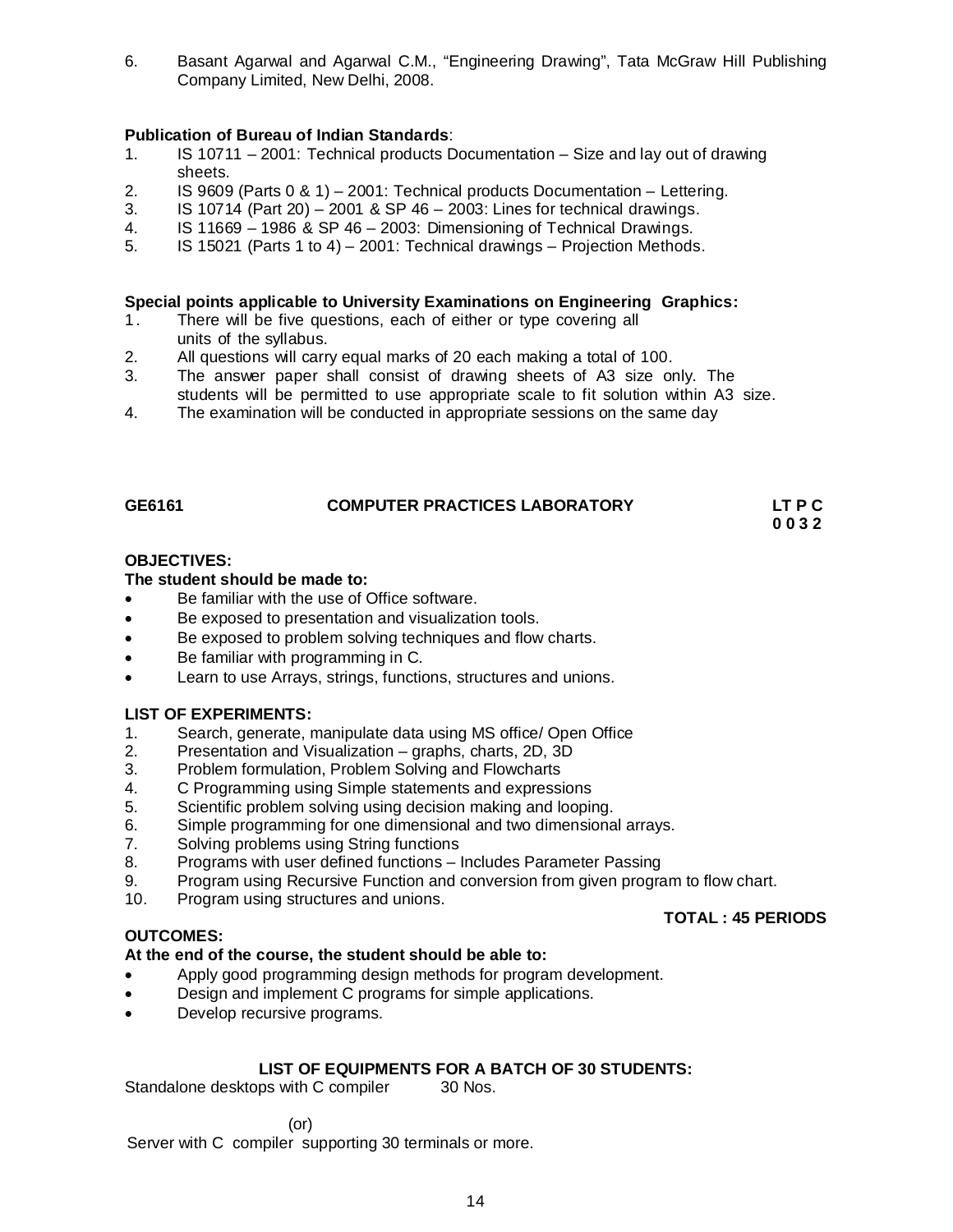### **GE6162 ENGINEERING PRACTICES LABORATORY LT P C**

**0 0 3 2** 

# **OBJECTIVES:**

 To provide exposure to the students with hands on experience on various basic engineering practices in Civil, Mechanical, Electrical and Electronics Engineering.

### **GROUP A (CIVIL & MECHANICAL)**

### **I CIVIL ENGINEERING PRACTICE 9**

### **Buildings:**

(a) Study of plumbing and carpentry components of residential and industrial buildings. Safety aspects.

### **Plumbing Works**:

- (a) Study of pipeline joints, its location and functions: valves, taps, couplings, unions, reducers, elbows in household fittings.
- (b) Study of pipe connections requirements for pumps and turbines.
- (c) Preparation of plumbing line sketches for water supply and sewage works.
- (d) Hands-on-exercise:

Basic pipe connections – Mixed pipe material connection – Pipe connections with different joining components.

(e) Demonstration of plumbing requirements of high-rise buildings.

### **Carpentry using Power Tools only:**

- (a) Study of the joints in roofs, doors, windows and furniture.
- (b) Hands-on-exercise:

Wood work, joints by sawing, planing and cutting.

### **II MECHANICAL ENGINEERING PRACTICE 13 13**

### **Welding:**

- (a) Preparation of arc welding of butt joints, lap joints and tee joints.
- (b) Gas welding practice

### **Basic Machining:**

- (a) Simple Turning and Taper turning
- (b) Drilling Practice

### **Sheet Metal Work:**

- (a) Forming & Bending:
- (b) Model making Trays, funnels, etc.
- (c) Different type of joints.

### **Machine assembly practice:**

- (a) Study of centrifugal pump
- (b) Study of air conditioner

### **Demonstration on:**

- (a) Smithy operations, upsetting, swaging, setting down and bending. Example Exercise – Production of hexagonal headed bolt.
- (b) Foundry operations like mould preparation for gear and step cone pulley.
- (c) Fitting Exercises Preparation of square fitting and vee fitting models.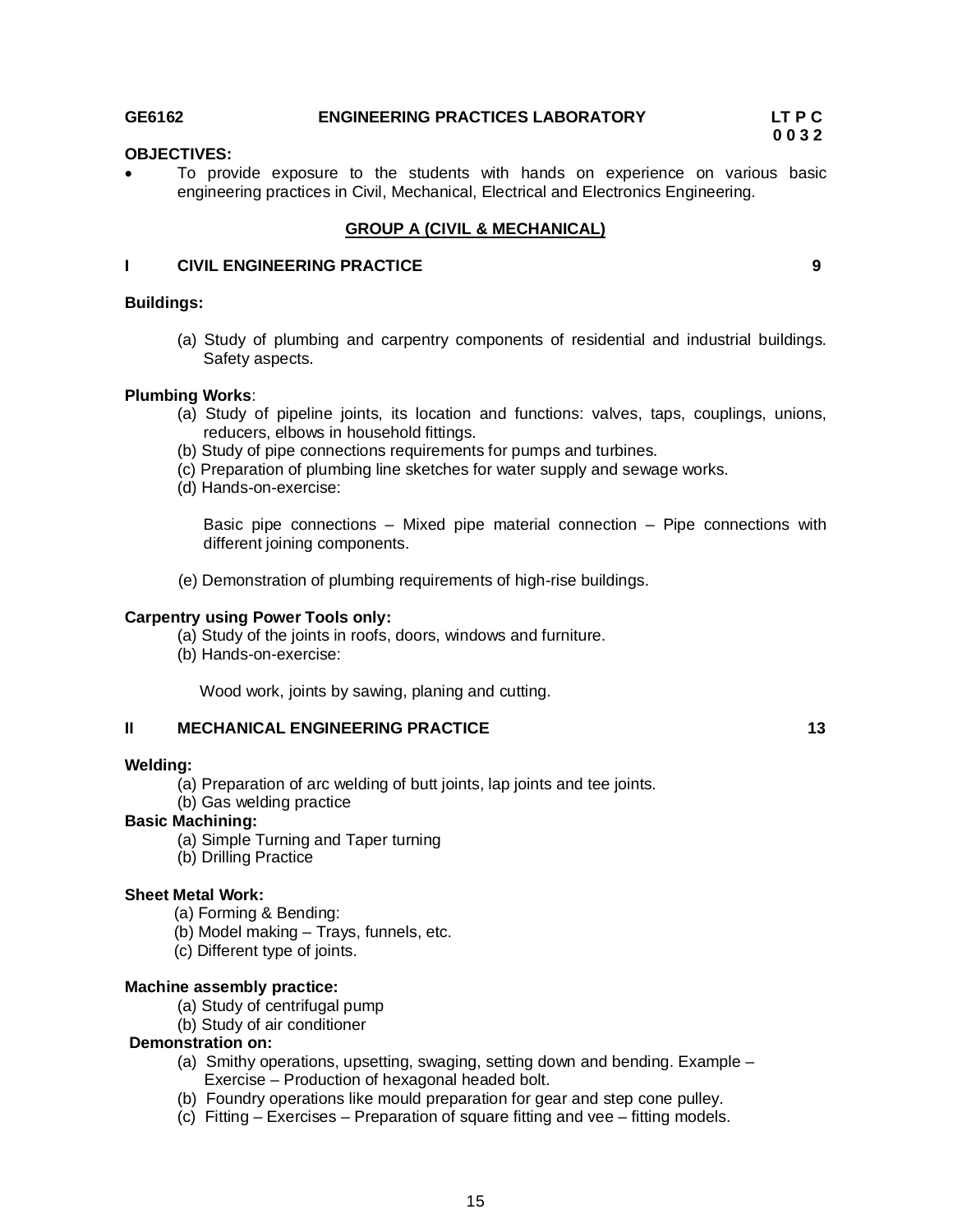# **GROUP B (ELECTRICAL & ELECTRONICS)**

### **III ELECTRICAL ENGINEERING PRACTICE 10**

- 1. Residential house wiring using switches, fuse, indicator, lamp and energy meter.
- 2. Fluorescent lamp wiring.
- 3. Stair case wiring
- 4. Measurement of electrical quantities voltage, current, power & power factor in RLC circuit.
- 5. Measurement of energy using single phase energy meter.
- 6. Measurement of resistance to earth of an electrical equipment.

### **IV ELECTRONICS ENGINEERING PRACTICE 13 13**

- 1. Study of Electronic components and equipments Resistor, colour coding measurement of AC signal parameter (peak-peak, rms period, frequency) using CR.
- 2. Study of logic gates AND, OR, EOR and NOT.
- 3. Generation of Clock Signal.
- 4. Soldering practice Components Devices and Circuits Using general purpose PCB.
- 5. Measurement of ripple factor of HWR and FWR.

### **OUTCOMES:**

- ability to fabricate carpentry components and pipe connections including plumbing works.
- ability to use welding equipments to join the structures.
- ability to fabricate electrical and electronics circuits.

### **REFERENCES:**

- 1. Jeyachandran K., Natarajan S. & Balasubramanian S., "A Primer on Engineering Practices Laboratory", Anuradha Publications, 2007.
- 2. Jeyapoovan T., Saravanapandian M. & Pranitha S., "Engineering Practices Lab Manual", Vikas Puplishing House Pvt.Ltd, 2006.
- 3. Bawa H.S., "Workshop Practice", Tata McGraw Hill Publishing Company Limited, 2007.
- 4. Rajendra Prasad A. & Sarma P.M.M.S., "Workshop Practice", Sree Sai Publication, 2002.<br>5. Kannaiah P. & Naravana K.L., "Manual on Workshop Practice". Scitech Publications. 1999.
- 5. Kannaiah P. & Narayana K.L., "Manual on Workshop Practice", Scitech Publications, 1999.

# **LIST OF EQUIPMENT FOR A BATCH OF 30 STUDENTS:**

# **CIVIL**

| 1. Assorted components for plumbing consisting of metallic pipes,<br>plastic pipes, flexible pipes, couplings, unions, elbows, plugs and |          |
|------------------------------------------------------------------------------------------------------------------------------------------|----------|
| other fittings.                                                                                                                          | 15 Sets. |
| 2. Carpentry vice (fitted to work bench)                                                                                                 | 15 Nos.  |
| 3. Standard woodworking tools                                                                                                            | 15 Sets. |
| 4. Models of industrial trusses, door joints, furniture joints                                                                           | 5 each   |
| 5. Power Tools: (a) Rotary Hammer                                                                                                        | 2 Nos    |
| (b) Demolition Hammer                                                                                                                    | 2 Nos    |
| (c) Circular Saw                                                                                                                         | 2 Nos    |
| (d) Planer                                                                                                                               | 2 Nos    |
| (e) Hand Drilling Machine                                                                                                                | 2 Nos    |
| (f) Jigsaw                                                                                                                               | 2 Nos    |

## **MECHANICAL**

| 1. Arc welding transformer with cables and holders           | 5 Nos.  |
|--------------------------------------------------------------|---------|
| 2. Welding booth with exhaust facility                       | 5 Nos.  |
| 3. Welding accessories like welding shield, chipping hammer, |         |
| wire brush, etc.                                             | 5 Sets. |

**TOTAL: 45 PERIODS**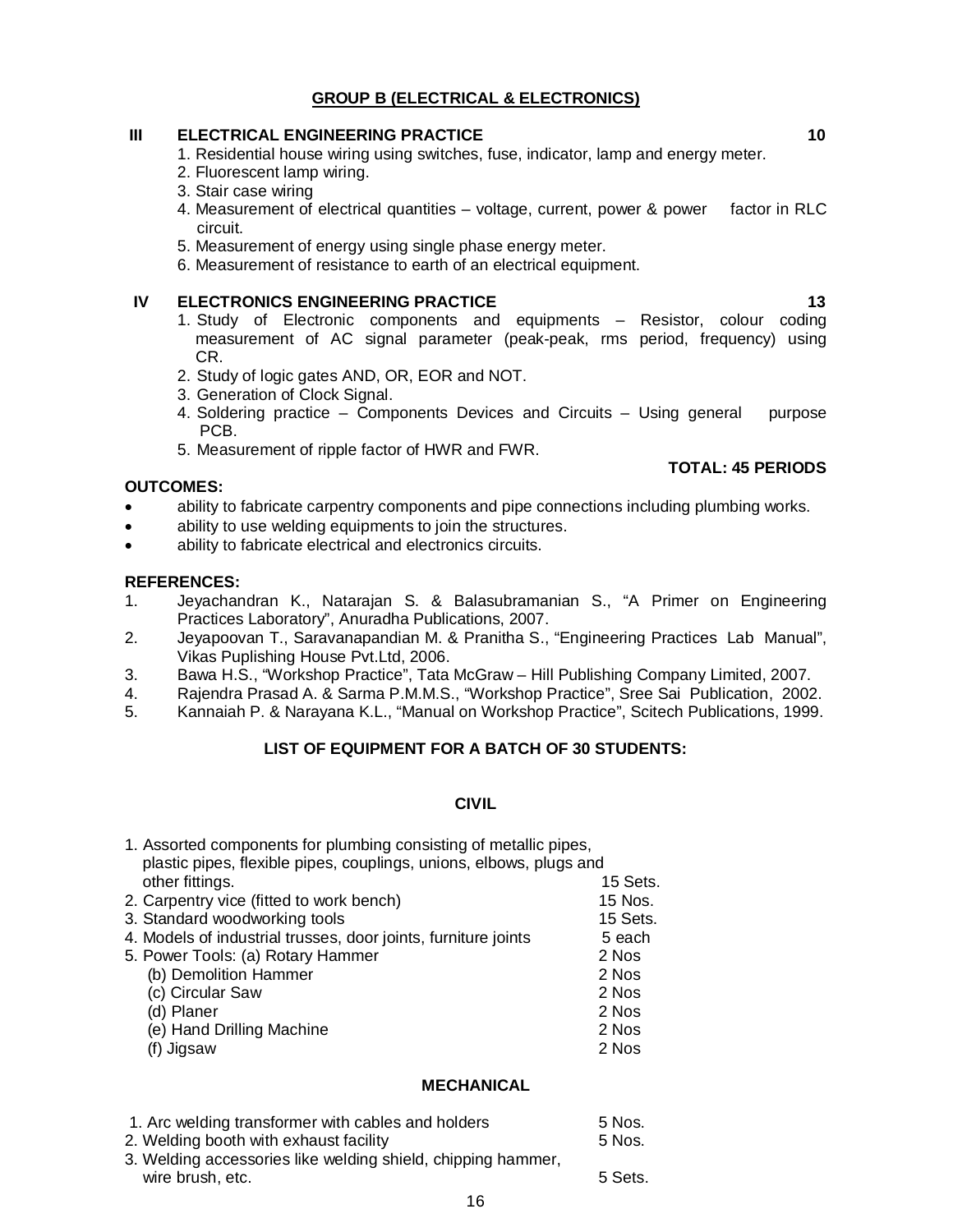| 4. Oxygen and acetylene gas cylinders, blow pipe and other<br>welding outfit. | $2$ Nos.  |
|-------------------------------------------------------------------------------|-----------|
| 5. Centre lathe                                                               | 2 Nos.    |
| 6. Hearth furnace, anvil and smithy tools                                     | 2 Sets.   |
| 7. Moulding table, foundry tools                                              | 2 Sets.   |
| 8. Power Tool: Angle Grinder                                                  | 2 Nos     |
| 9. Study-purpose items: centrifugal pump, air-conditioner                     | One each. |

## **ELECTRICAL**

| 1. Assorted electrical components for house wiring                         | 15 Sets |
|----------------------------------------------------------------------------|---------|
| 2. Electrical measuring instruments                                        | 10 Sets |
| 3. Study purpose items: Iron box, fan and regulator, emergency lamp 1 each |         |
| 4. Megger (250V/500V)                                                      | 1 No.   |
| 5. Power Tools: (a) Range Finder                                           | 2 Nos   |
| (b) Digital Live-wire detector                                             | 2 Nos   |
|                                                                            |         |

## **ELECTRONICS**

| 1. Soldering guns                                              | 10 Nos.   |
|----------------------------------------------------------------|-----------|
| 2. Assorted electronic components for making circuits          | 50 Nos.   |
| 3. Small PCBs                                                  | 10 Nos.   |
| 4. Multimeters                                                 | $10$ Nos. |
| 5. Study purpose items: Telephone, FM radio, low-voltage power |           |
| supply                                                         |           |

| GE6163 | <b>PHYSICS AND CHEMISTRY LABORATORY - I</b> | LT P C |
|--------|---------------------------------------------|--------|
|        |                                             | 0021   |
|        | <b>PHYSICS LABORATORY – I</b>               |        |
|        |                                             |        |

### **OBJECTIVES:**

 To introduce different experiments to test basic understanding of physics concepts applied in optics, thermal physics and properties of matter.

## **LIST OF EXPERIMENTS**

(Any FIVE Experiments)

- 1. (a) Determination of Wavelength, and particle size using Laser
	- (b) Determination of acceptance angle in an optical fiber.
- 2. Determination of velocity of sound and compressibility of liquid Ultrasonic interferometer.
- 3. Determination of wavelength of mercury spectrum spectrometer grating
- 4. Determination of thermal conductivity of a bad conductor Lee's Disc method.
- 5. Determination of Young's modulus by Non uniform bending method
- 6. Determination of specific resistance of a given coil of wire Carey Foster's Bridge

### **OUTCOME:**

 The hands on exercises undergone by the students will help them to apply physics principles of optics and thermal physics to evaluate engineering properties of materials.

## **LIST OF EQUIPMENT FOR A BATCH OF 30 STUDENTS:**

- 1. Diode laser, lycopodium powder, glass plate, optical fiber.
- 2. Ultrasonic interferometer
- 3. Spectrometer, mercury lamp, grating
- 4. Lee's Disc experimental set up
- 5. Traveling microscope, meter scale, knife edge, weights
- 6. Carey foster's bridge set up (vernier Caliper, Screw gauge, reading lens are required for most of the experiments)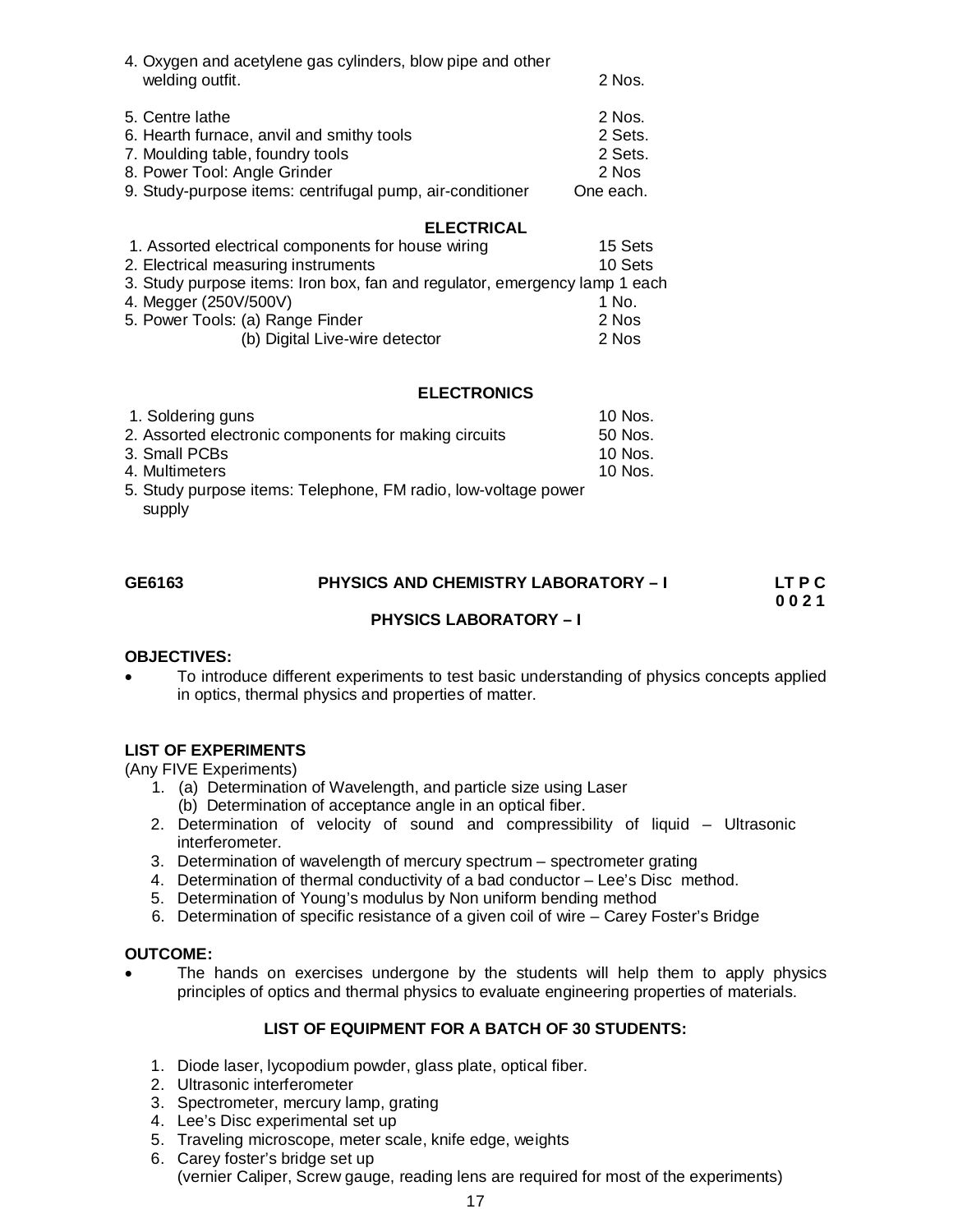# **CHEMISTRY LABORATORY- I**

### **OBJECTIVES:**

- To make the student to acquire practical skills in the determination of water quality parameters through volumetric and instrumental analysis.
- To acquaint the students with the determination of molecular weight of a polymer by vacometry.

## **LIST OF EXPERIMENTS**

(Any FIVE Experiments)

- 1 Determination of DO content of water sample by Winkler's method.
- 2 Determination of chloride content of water sample by argentometric method.
- 3 Determination of strength of given hydrochloric acid using pH meter.<br>4 Determination of strength of acids in a mixture using conductivity met
- Determination of strength of acids in a mixture using conductivity meter.
- 5 Estimation of iron content of the water sample using spectrophotometer. (1,10- phenanthroline / thiocyanate method).
- 6 Determination of molecular weight of polyvinylalcohol using Ostwald viscometer.
- 7 Conductometric titration of strong acid vs strong base.

# **TOTAL: 30 PERIODS**

### **OUTCOME:**

 The students will be outfitted with hands-on knowledge in the quantitative chemical analysis of water quality related parameters.

### **REFERENCES:**

- 1. Daniel R. Palleros, "Experimental organic chemistry" John Wiley & Sons, Inc., New York 2001.
- 2. Furniss B.S. Hannaford A.J, Smith P.W.G and Tatchel A.R., "Vogel's Textbook of practical organic chemistry", LBS Singapore 1994.
- 3. Jeffery G.H., Bassett J., Mendham J.and Denny vogel's R.C, "Text book of quantitative analysis chemical analysis", ELBS 5th Edn. Longman, Singapore publishers, Singapore, 1996.
- 4. Kolthoff I.M., Sandell E.B. et al. "Quantitative chemical analysis", Mcmillan, Madras 1980.

### **LIST OF EQUIPMENT FOR A BATCH OF 30 STUDENTS:**

| 1. Iodine flask       | ۰              | 30 Nos |
|-----------------------|----------------|--------|
| 2. pH meter           | -              | 5 Nos  |
| 3. Conductivity meter | $\blacksquare$ | 5 Nos  |
| 4. Spectrophotometer  | $\blacksquare$ | 5 Nos  |
| 5. Ostwald Viscometer |                | 10 Nos |

### **Common Apparatus : Pipette, Burette, conical flask, percelain tile, dropper (each 30 Nos.)**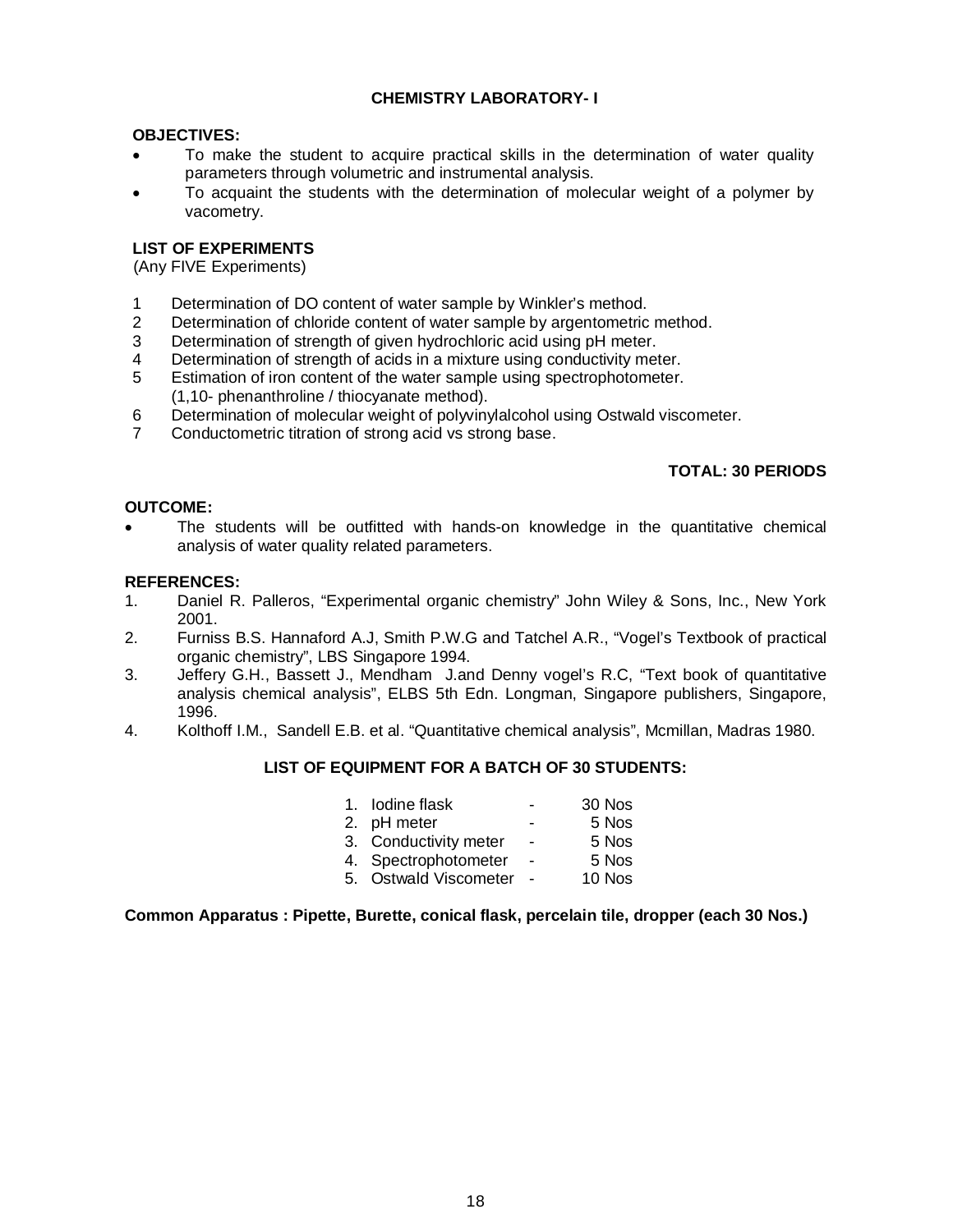### **OBJECTIVES:**

- To make learners acquire listening and speaking skills in both formal and informal contexts.
- To help them develop their reading skills by familiarizing them with different types of reading strategies.
- To equip them with writing skills needed for academic as well as workplace contexts.
- To make them acquire language skills at their own pace by using e-materials and language lab components.

### **UNIT I 9+3**

Listening - Listening to informal conversations and participating; Speaking - Opening a conversation (greetings, comments on topics like weather) - Turn taking - Closing a conversation (excuses, general wish, positive comment, thanks); Reading - Developing analytical skills, Deductive and inductive reasoning - Extensive reading; Writing - Effective use of SMS for sending short notes and messages - Using 'emoticons' as symbols in email messages; Grammar - Regular and irregular verbs - Active and passive voice; Vocabulary - Homonyms (e.g. 'can') - Homophones (e.g. 'some', 'sum'); E-materials - Interactive exercise on Grammar and vocabulary – blogging; Language Lab - Listening to different types of conversation and answering questions.

**UNIT II 9+3** Listening - Listening to situation based dialogues; Speaking - Conversation practice in real life situations, asking for directions (using polite expressions), giving directions (using imperative sentences), Purchasing goods from a shop, Discussing various aspects of a film (they have already seen) or a book (they have already read); Reading - Reading a short story or an article from newspaper, Critical reading, Comprehension skills; Writing - Writing a review / summary of a story / article, Personal letter (Inviting your friend to a function, congratulating someone for his / her success, thanking one's friends / relatives); Grammar - modal verbs, Purpose expressions; Vocabulary - Phrasal verbs and their meanings, Using phrasal verbs in sentences; E-materials - Interactive exercises on Grammar and vocabulary, Extensive reading activity (reading stories / novels), Posting reviews in blogs - Language Lab - Dialogues (Fill up exercises), Recording students' dialogues.

### **UNIT III 9+3**

Listening - Listening to the conversation - Understanding the structure of conversations; Speaking - Conversation skills with a sense of stress, intonation, pronunciation and meaning - Seeking information – expressing feelings (affection, anger, regret, etc.); Reading - Speed reading – reading passages with time limit - Skimming; Writing - Minutes of meeting – format and practice in the preparation of minutes - Writing summary after reading articles from journals - Format for journal articles – elements of technical articles (abstract, introduction, methodology, results, discussion, conclusion, appendices, references) - Writing strategies; Grammar - Conditional clauses - Cause and effect expressions; Vocabulary - Words used as nouns and verbs without any change in the spelling (e.g. 'rock', 'train', 'ring'); E-materials - Interactive exercise on Grammar and vocabulary - Speed Reading practice exercises; Language Lab - Intonation practice using EFLU and RIE materials – Attending a meeting and writing minutes.

**UNIT IV 9+3** Listening - Listening to a telephone conversation, Viewing model interviews (face-to-face, telephonic and video conferencing); Speaking - Role play practice in telephone skills - listening and responding, -asking questions, -note taking – passing on messages, Role play and mock interview for grasping interview skills; Reading - Reading the job advertisements and the profile of the company concerned – scanning; Writing - Applying for a job – cover letter - résumé preparation – vision, mission and goals of the candidate; Grammar - Numerical expressions - Connectives (discourse markers); Vocabulary - Idioms and their meanings – using idioms in sentences; E-materials - Interactive exercises on Grammar and Vocabulary - Different forms of résumés- Filling up a résumé / cover letter; Language Lab - Telephonic interview – recording the responses - e-résumé writing.

# **UNIT V 9+3**

Listening - Viewing a model group discussion and reviewing the performance of each participant - Identifying the characteristics of a good listener; Speaking - Group discussion skills – initiating the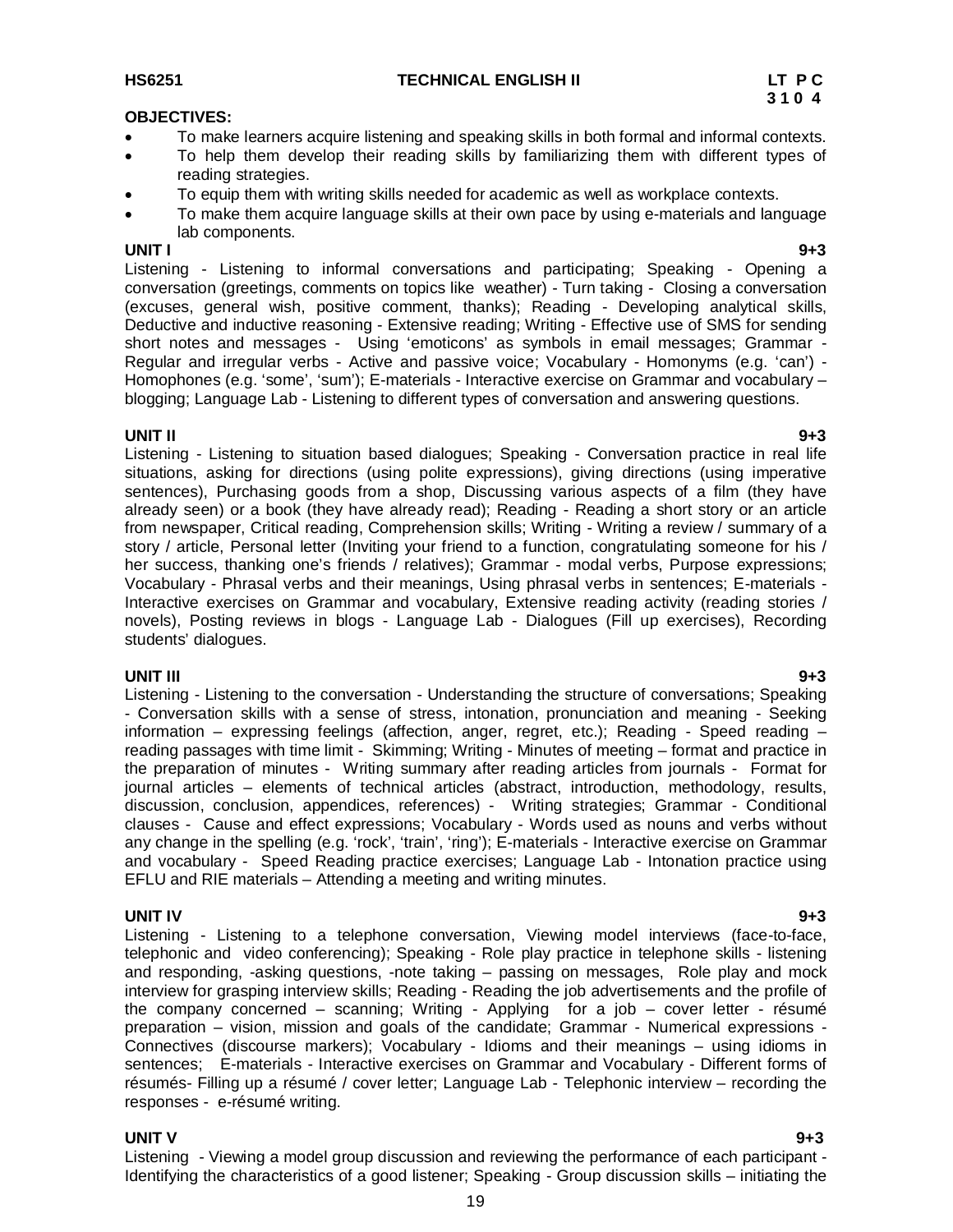discussion – exchanging suggestions and proposals – expressing dissent/agreement – assertiveness in expressing opinions – mind mapping technique; Reading - Note making skills – making notes from books, or any form of written materials - Intensive reading; Writing – Checklist - Types of reports – Feasibility / Project report – report format – recommendations / suggestions – interpretation of data (using charts for effective presentation); Grammar - Use of clauses; Vocabulary – Collocation; E-materials - Interactive grammar and vocabulary exercises - Sample GD - Pictures for discussion, Interactive grammar and vocabulary exercises; Language Lab - Different models of group discussion.

# **TOTAL (L:45+T:15): 60 PERIODS**

# **OUTCOMES:**

Learners should be able to

- speak convincingly, express their opinions clearly, initiate a discussion, negotiate, argue using appropriate communicative strategies.
- write effectively and persuasively and produce different types of writing such as narration, description, exposition and argument as well as creative, critical, analytical and evaluative writing.
- read different genres of texts, infer implied meanings and critically analyse and evaluate them for ideas as well as for method of presentation.
- listen/view and comprehend different spoken excerpts critically and infer unspoken and implied meanings.

## **TEXTBOOKS:**

- 1. Department of English, Anna University. Mindscapes: English for Technologists and Engineers. Orient Blackswan, Chennai. 2012
- 2. Dhanavel, S.P. English and Communication Skills for Students of Science and Engineering. Orient Blackswan, Chennai. 2011

# **REFERENCES:**

- 1. Anderson, Paul V. Technical Communication: A Reader-Centered Approach. Cengage. New Delhi. 2008
- 2. Muralikrishna, & Sunita Mishra. Communication Skills for Engineers. Pearson, New Delhi. 2011
- 3. Riordan, Daniel. G. Technical Communication. Cengage Learning, New Delhi. 2005
- 4. Sharma, Sangeetha & Binod Mishra. Communication Skills for Engineers and Scientists. PHI Learning, New Delhi. 2009
- 5. Smith-Worthington, Darlene & Sue Jefferson. Technical Writing for Success. Cengage, Mason USA. 2007

## **EXTENSIVE Reading (Not for Examination)**

1. Khera, Shiv. You can Win. Macmillan, Delhi. 1998.

## **Websites**

- 1. http://www.englishclub.com
- 2. http://owl.english.purdue.edu

# **TEACHING METHODS:**

- Lectures
- Activities conducted individually, in pairs and in groups like individual writing and presentations, group discussions, interviews, reporting, etc
- Long presentations using visual aids
- Listening and viewing activities with follow up activities like discussions, filling up worksheets, writing exercises (using language lab wherever necessary/possible) etc
- Projects like group reports, mock interviews etc using a combination of two or more of the language skills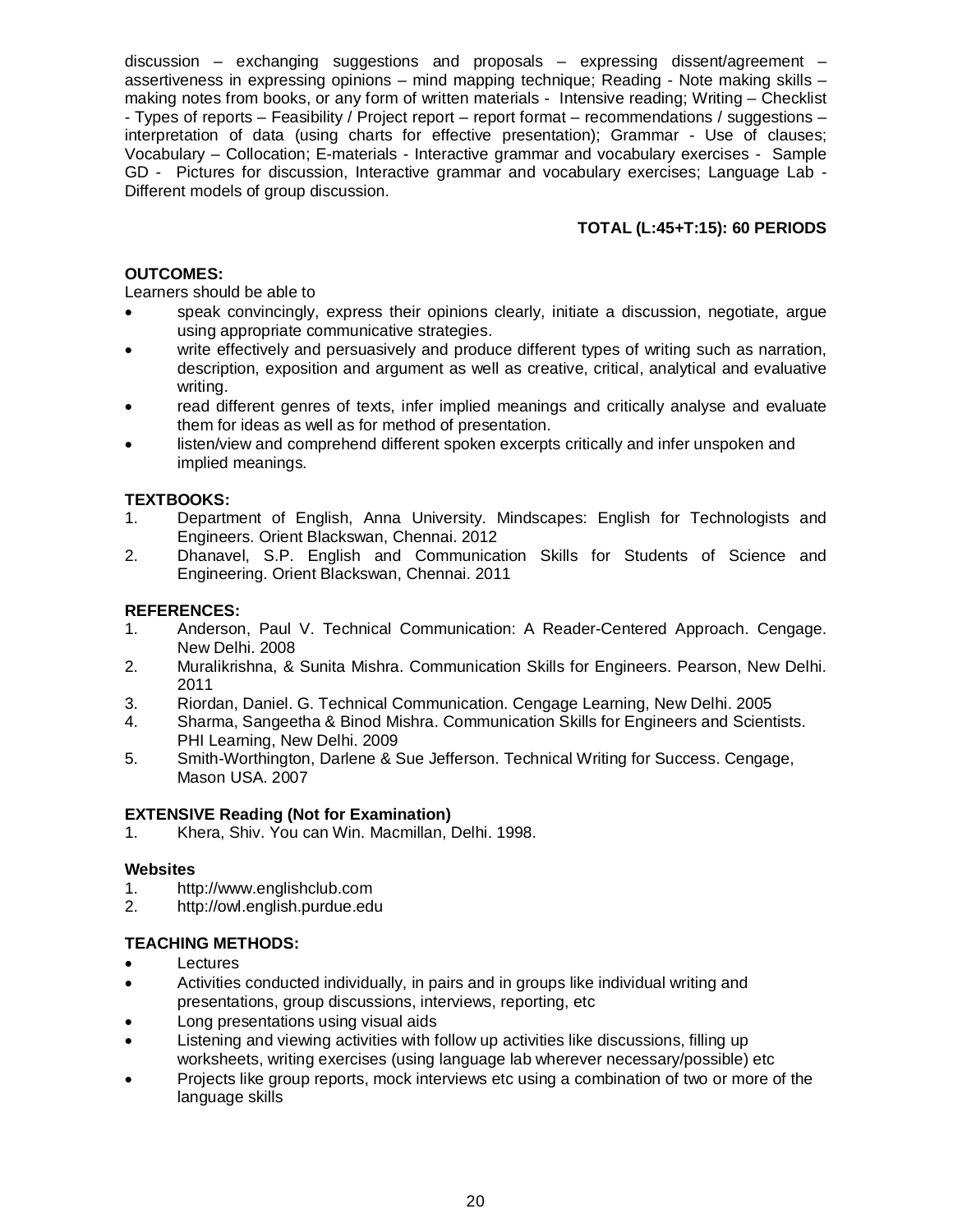# **End Semester Examination: 80%**

# **MA6251 MATHEMATICS – II L T P C**

# **OBJECTIVES:**

 To make the student acquire sound knowledge of techniques in solving ordinary differential equations that model engineering problems.

**3 1 0 4** 

- To acquaint the student with the concepts of vector calculus needed for problems in all engineering disciplines.
- To develop an understanding of the standard techniques of complex variable theory so as to enable the student to apply them with confidence, in application areas such as heat conduction, elasticity, fluid dynamics and flow the of electric current.
- To make the student appreciate the purpose of using transforms to create a new domain in which it is easier to handle the problem that is being investigated.

# **UNIT I VECTOR CALCULUS 9+3**

Gradient, divergence and curl – Directional derivative – Irrotational and solenoidal vector fields – Vector integration – Green's theorem in a plane, Gauss divergence theorem and Stokes' theorem (excluding proofs) – Simple applications involving cubes and rectangular parallelopipeds.

# **UNIT II ORDINARY DIFFERENTIAL EQUATIONS 9+3**

Higher order linear differential equations with constant coefficients – Method of variation of parameters – Cauchy's and Legendre's linear equations – Simultaneous first order linear equations with constant coefficients.

# **UNIT III LAPLACE TRANSFORM 9+3**

Laplace transform – Sufficient condition for existence – Transform of elementary functions – Basic properties – Transforms of derivatives and integrals of functions - Derivatives and integrals of transforms - Transforms of unit step function and impulse functions – Transform of periodic functions. Inverse Laplace transform -Statement of Convolution theorem – Initial and final value theorems – Solution of linear ODE of second order with constant coefficients using Laplace transformation techniques.

### 21

### **EVALUATION PATTERN:**

### **Internal assessment: 20%**

3 tests of which two are pen and paper tests and the other is a combination of different modes of assessment like

- Project
- Assignment
- Report
- Creative writing, etc.

All the four skills are to be tested with equal weightage given to each.

- $\checkmark$  Speaking assessment: Individual presentations, Group discussions
- $\checkmark$  Reading assessment: Reading passages with comprehension questions graded following Bloom's taxonomy
- $\checkmark$  Writing assessment: Writing essays, CVs, reports etc. Writing should include grammar and vocabulary.
- $\checkmark$  Listening/Viewing assessment: Lectures, dialogues, film clippings with questions on verbal as well as audio/visual content graded following Bloom's taxonomy.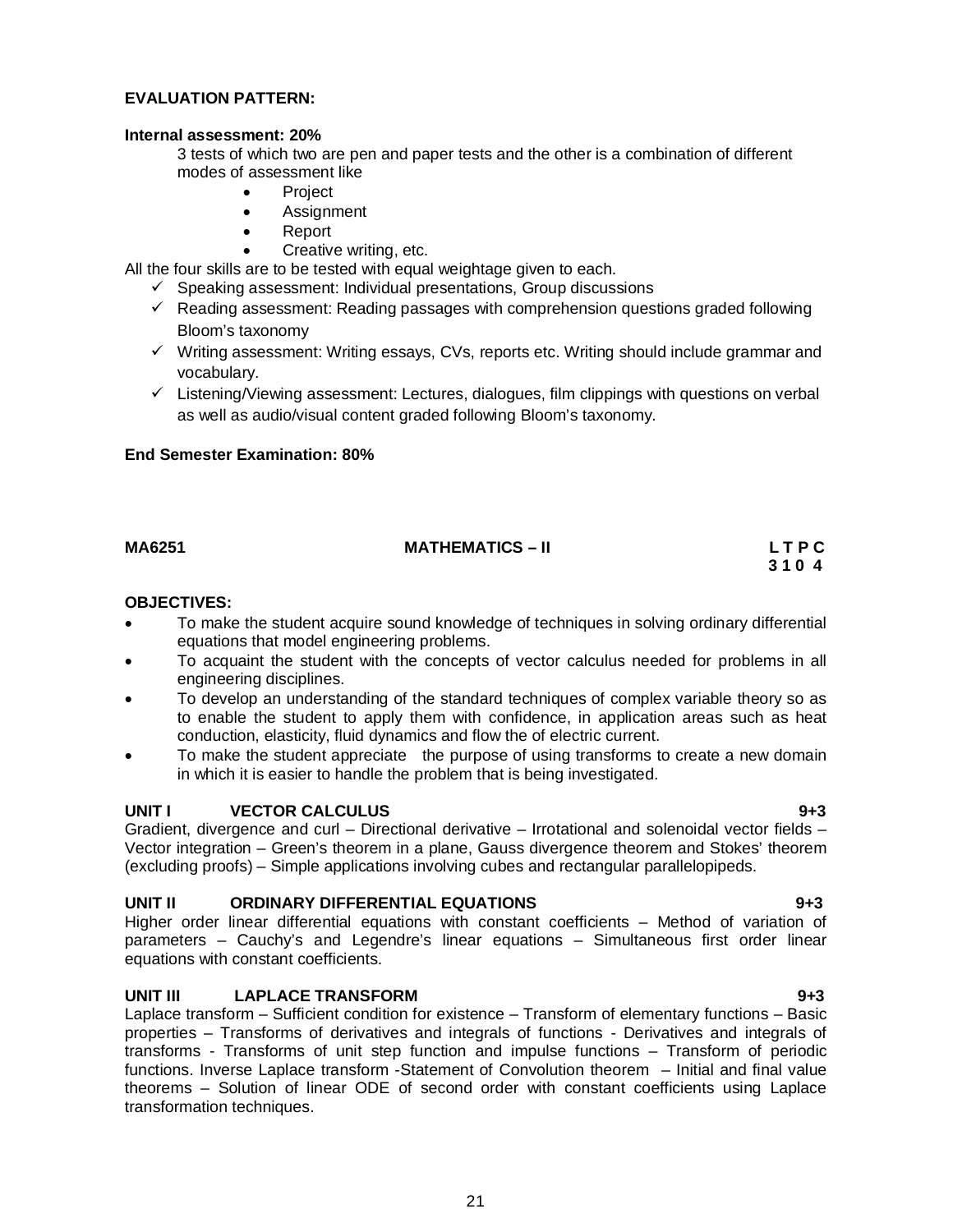# **UNIT IV ANALYTIC FUNCTIONS 9+3**

Functions of a complex variable – Analytic functions: Necessary conditions – Cauchy-Riemann equations and sufficient conditions (excluding proofs) – Harmonic and orthogonal properties of analytic function – Harmonic conjugate – Construction of analytic functions – Conformal mapping:  $w = z + k$ , kz, 1/z,  $z^2$ ,  $e^z$  and bilinear transformation.

# UNIT V COMPLEX INTEGRATION **1943**

Complex integration – Statement and applications of Cauchy's integral theorem and Cauchy's integral formula – Taylor's and Laurent's series expansions – Singular points – Residues – Cauchy's residue theorem – Evaluation of real definite integrals as contour integrals around unit circle and semi-circle (excluding poles on the real axis).

# **TOTAL (L:45+T:15): 60 PERIODS**

### **OUTCOMES:**

 The subject helps the students to develop the fundamentals and basic concepts in vector calculus, ODE, Laplace transform and complex functions. Students will be able to solve problems related to engineering applications by using these techniques.

### **TEXT BOOKS:**

- 1. Bali N. P and Manish Goyal, "A Text book of Engineering Mathematics", Eighth Edition, Laxmi Publications Pvt Ltd.,2011.
- 2. Grewal. B.S, "Higher Engineering Mathematics", 41<sup>st</sup> Edition, Khanna Publications, Delhi, 2011.

### **REFERENCES:**

- 1. Dass, H.K., and Er. Rajnish Verma," Higher Engineering Mathematics", S. Chand Private Ltd., 2011
- 2. Glyn James, "Advanced Modern Engineering Mathematics", 3<sup>rd</sup> Edition, Pearson Education, 2012.
- 3. Peter V. O'Neil," Advanced Engineering Mathematics", 7th Edition, Cengage learning, 2012.
- 4. Ramana B.V, "Higher Engineering Mathematics", Tata McGraw Hill Publishing Company, New Delhi, 2008.
- 5. Sivarama Krishna Das P. and Rukmangadachari E., "Engineering Mathematics" Volume II, Second Edition, PEARSON Publishing, 2011.

**PH6251 ENGINEERING PHYSICS – II L T P C** 

### **OBJECTIVES:**

 To enrich the understanding of various types of materials and their applications in engineering and technology.

### **UNIT I CONDUCTING MATERIALS 9**

Conductors – classical free electron theory of metals – Electrical and thermal conductivity – Wiedemann – Franz law – Lorentz number – Draw backs of classical theory – Quantum theory – Fermi distribution function – Effect of temperature on Fermi Function – Density of energy states – carrier concentration in metals.

### **UNIT II SEMICONDUCTING MATERIALS**

Intrinsic semiconductor – carrier concentration derivation – Fermi level – Variation of Fermi level with temperature – electrical conductivity – band gap determination – compound semiconductors direct and indirect band gap- derivation of carrier concentration in n-type and p-type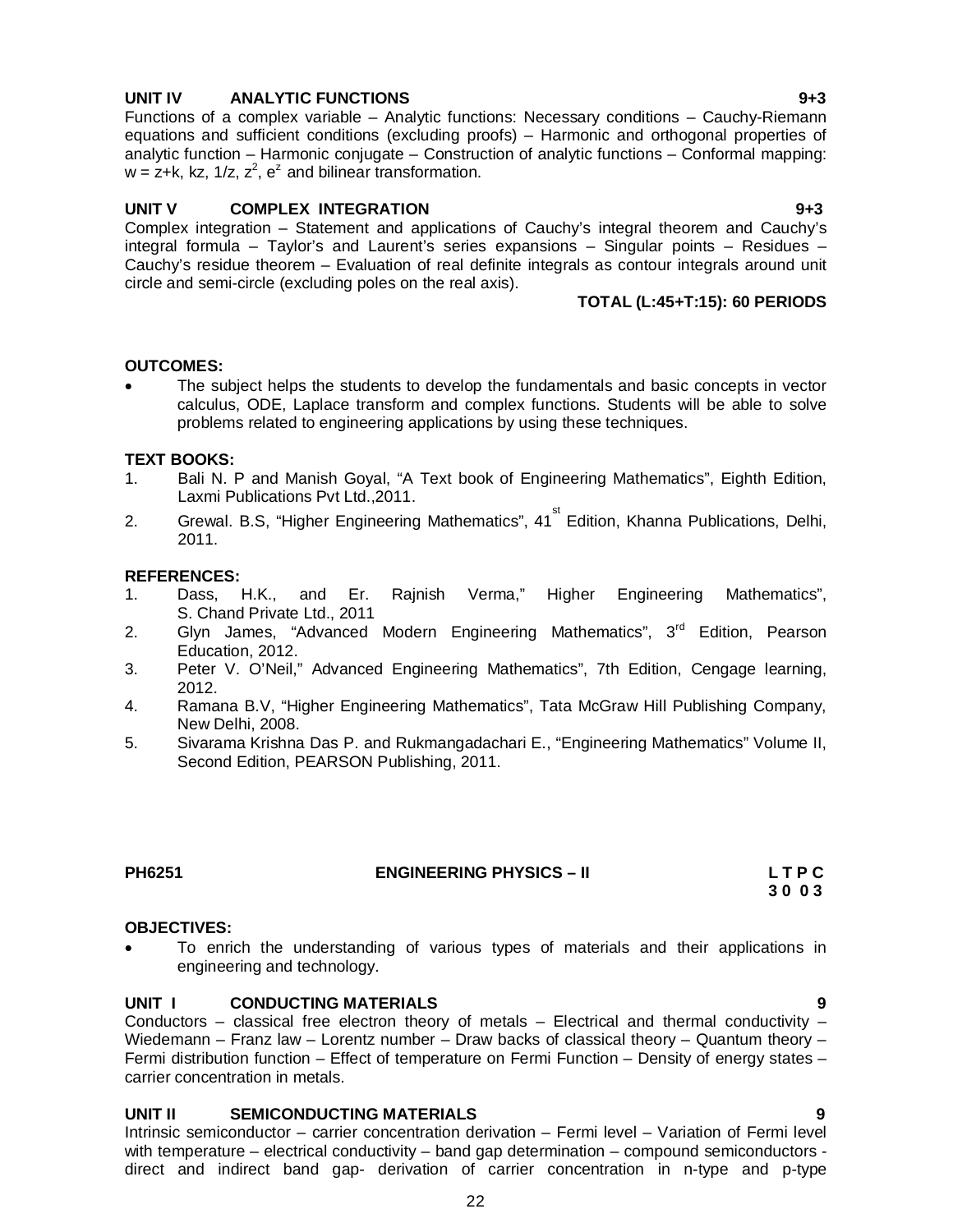semiconductor – variation of Fermi level with temperature and impurity concentration — Hall effect –Determination of Hall coefficient – Applications.

# **UNIT III MAGNETIC AND SUPERCONDUCTING MATERIALS 9**

Origin of magnetic moment – Bohr magneton – comparison of Dia, Para and Ferro magnetism – Domain theory – Hysteresis – soft and hard magnetic materials – antiferromagnetic materials – Ferrites and its applications

Superconductivity: properties – Type I and Type II superconductors – BCS theory of superconductivity(Qualitative) - High  $T_c$  superconductors – Applications of superconductors – SQUID, cryotron, magnetic levitation.

# **UNIT IV DIELECTRIC MATERIALS 9**

Electrical susceptibility – dielectric constant – electronic, ionic, orientational and space charge polarization – frequency and temperature dependence of polarisation – internal field – Claussius – Mosotti relation (derivation) – dielectric loss – dielectric breakdown – uses of dielectric materials (capacitor and transformer) – ferroelectricity and applications.

# **UNIT V ADVANCED ENGINEERING MATERIALS 9**

Metallic glasses: preparation, properties and applications. Shape memory alloys (SMA): Characteristics, properties of NiTi alloy, application, Nanomaterials– Preparation -pulsed laser deposition – chemical vapour deposition – Applications – NLO materials –Birefringence- optical Kerr effect – Classification of Biomaterials and its applications

### **OUTCOME:**

 The students will have the knowledge on physics of materials and that knowledge will be used by them in different engineering and technology applications.

## **TEXT BOOKS:**

- 1. Arumugam M., Materials Science. Anuradha publishers, 2010
- 2. Pillai S.O., Solid State Physics. New Age International(P) Ltd., publishers, 2009

### **REFERENCES:**

- 1. Palanisamy P.K. Materials Science. SCITECH Publishers, 2011
- 2. Senthilkumar G. Engineering Physics II. VRB Publishers, 2011
- 3. Mani P. Engineering Physics II. Dhanam Publications, 2011
- 4. Marikani A. Engineering Physics. PHI Learning Pvt., India, 2009

### **CY6251 ENGINEERING CHEMISTRY - II LT P C 3 0 0 3**

### **OBJECTIVES:**

- To make the students conversant with boiler feed water requirements, related problems and water treatment techniques.
- Principles of electrochemical reactions, redox reactions in corrosion of materials and methods for corrosion prevention and protection of materials.
- Principles and generation of energy in batteries, nuclear reactors, solar cells, wind mills and fuel cells.
- Preparation, properties and applications of engineering materials.
- Types of fuels, calorific value calculations, manufacture of solid, liquid and gaseous fuels.

## **UNIT I WATER TECHNOLOGY 9**

Introduction to boiler feed water-requirements-formation of deposits in steam boilers and heat exchangers- disadvantages (wastage of fuels, decrease in efficiency, boiler explosion) prevention of scale formation -softening of hard water -external treatment zeolite and demineralization internal treatment- boiler compounds (phosphate, calgon, carbonate, colloidal) - caustic embrittlement -boiler corrosion-priming and foaming- desalination of brackish water –reverse osmosis.

**TOTAL: 45 PERIODS**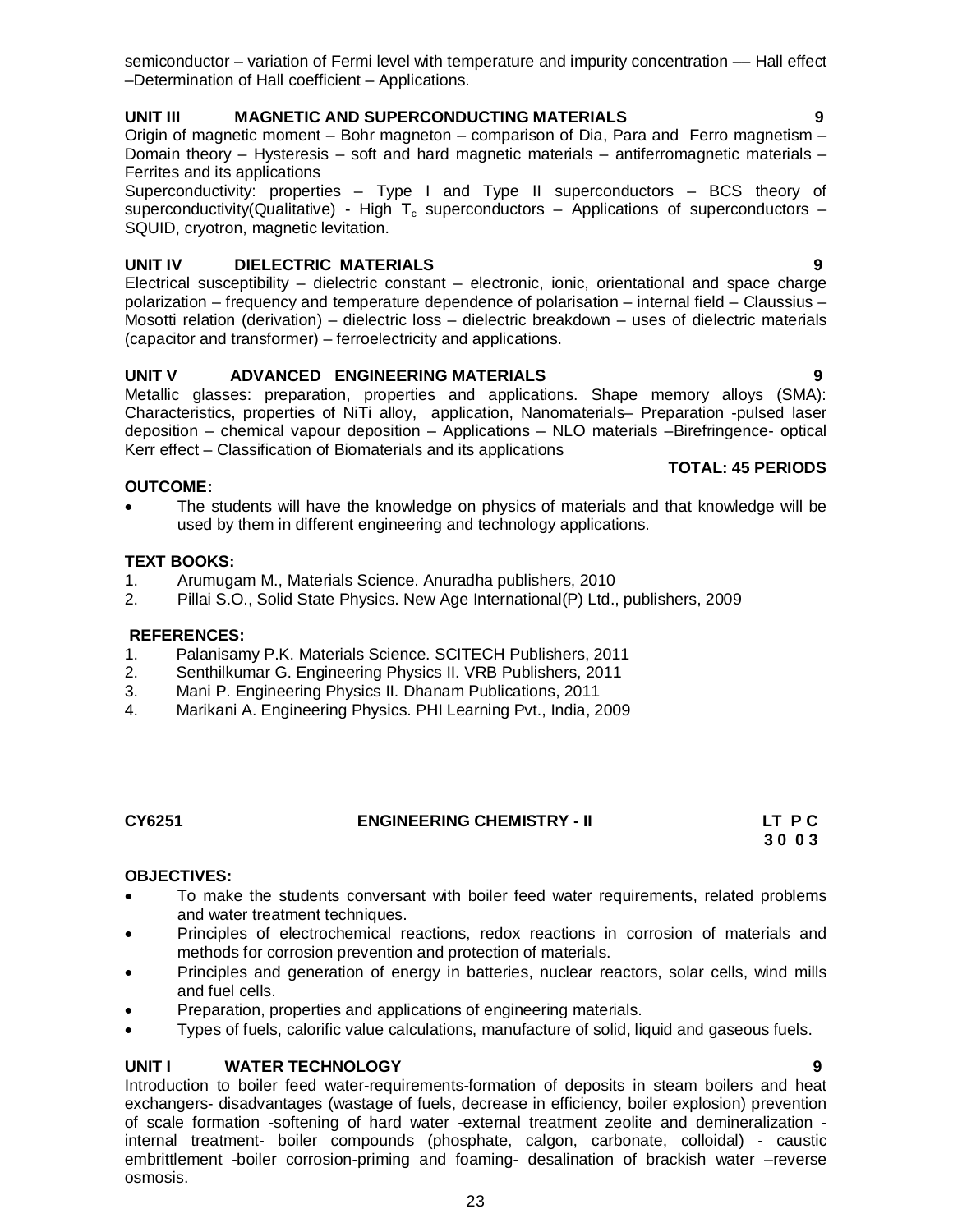### UNIT II **ELECTROCHEMISTRY AND CORROSION**

Electrochemical cell - redox reaction, electrode potential- origin of electrode potential- oxidation potential- reduction potential, measurement and applications - electrochemical series and its significance - Nernst equation (derivation and problems). Corrosion- causes- factors- typeschemical, electrochemical corrosion (galvanic, differential aeration), corrosion control - material selection and design aspects - electrochemical protection – sacrificial anode method and impressed current cathodic method. Paints- constituents and function. Electroplating of Copper

# **UNIT III ENERGY SOURCES 9**

and electroless plating of nickel.

Introduction- nuclear energy- nuclear fission- controlled nuclear fission- nuclear fusion- differences between nuclear fission and fusion- nuclear chain reactions- nuclear reactor power generatorclassification of nuclear reactor- light water reactor- breeder reactor- solar energy conversionsolar cells- wind energy. Batteries and fuel cells:Types of batteries- alkaline battery- lead storage battery- nickel-cadmium battery- lithium battery- fuel cell  $H_2$  -O<sub>2</sub> fuel cell- applications.

# **UNIT IV ENGINEERING MATERIALS 9**

Abrasives: definition, classification or types, grinding wheel, abrasive paper and cloth. Refractories: definition, characteristics, classification, properties – refractoriness and RUL, dimensional stability, thermal spalling, thermal expansion, porosity; Manufacture of alumina, magnesite and silicon carbide, Portland cement- manufacture and properties - setting and hardening of cement, special cement- waterproof and white cement–properties and uses. Glass manufacture, types, properties and uses.

# **UNIT V FUELS AND COMBUSTION 9**

Fuel: Introduction- classification of fuels- calorific value- higher and lower calorific values- coalanalysis of coal (proximate and ultimate)- carbonization- manufacture of metallurgical coke (Otto Hoffmann method) - petroleum- manufacture of synthetic petrol (Bergius process)- knockingoctane number - diesel oil- cetane number - natural gas- compressed natural gas(CNG)- liquefied petroleum gases(LPG)- producer gas- water gas. Power alcohol and bio diesel. Combustion of fuels: introduction- theoretical calculation of calorific value- calculation of stoichiometry of fuel and air ratio- ignition temperature- explosive range - flue gas analysis (ORSAT Method).

## **OUTCOME:**

 The knowledge gained on engineering materials, fuels, energy sources and water treatment techniques will facilitate better understanding of engineering processes and applications for further learning.

## **TEXT BOOKS:**

- 1. Vairam S, Kalyani P and SubaRamesh.,"Engineering Chemistry"., Wiley India PvtLtd.,New Delhi., 2011
- 2. DaraS.S,UmareS.S."Engineering Chemistry", S. Chand & Company Ltd., New Delhi , 2010

## **REFERENCES:**

- 1 Kannan P. and Ravikrishnan A., "Engineering Chemistry", Sri Krishna Hi-tech Publishing Company Pvt. Ltd. Chennai, 2009
- 2. AshimaSrivastava and Janhavi N N., "Concepts of Engineering Chemistry", ACME Learning Private Limited., New Delhi., 2010.
- 3. RenuBapna and Renu Gupta., "Engineering Chemistry", Macmillan India Publisher Ltd., 2010.
- 4 Pahari A and Chauhan B., "Engineering Chemistry"., Firewall Media., New Delhi., 2010

**TOTAL: 45 PERIODS**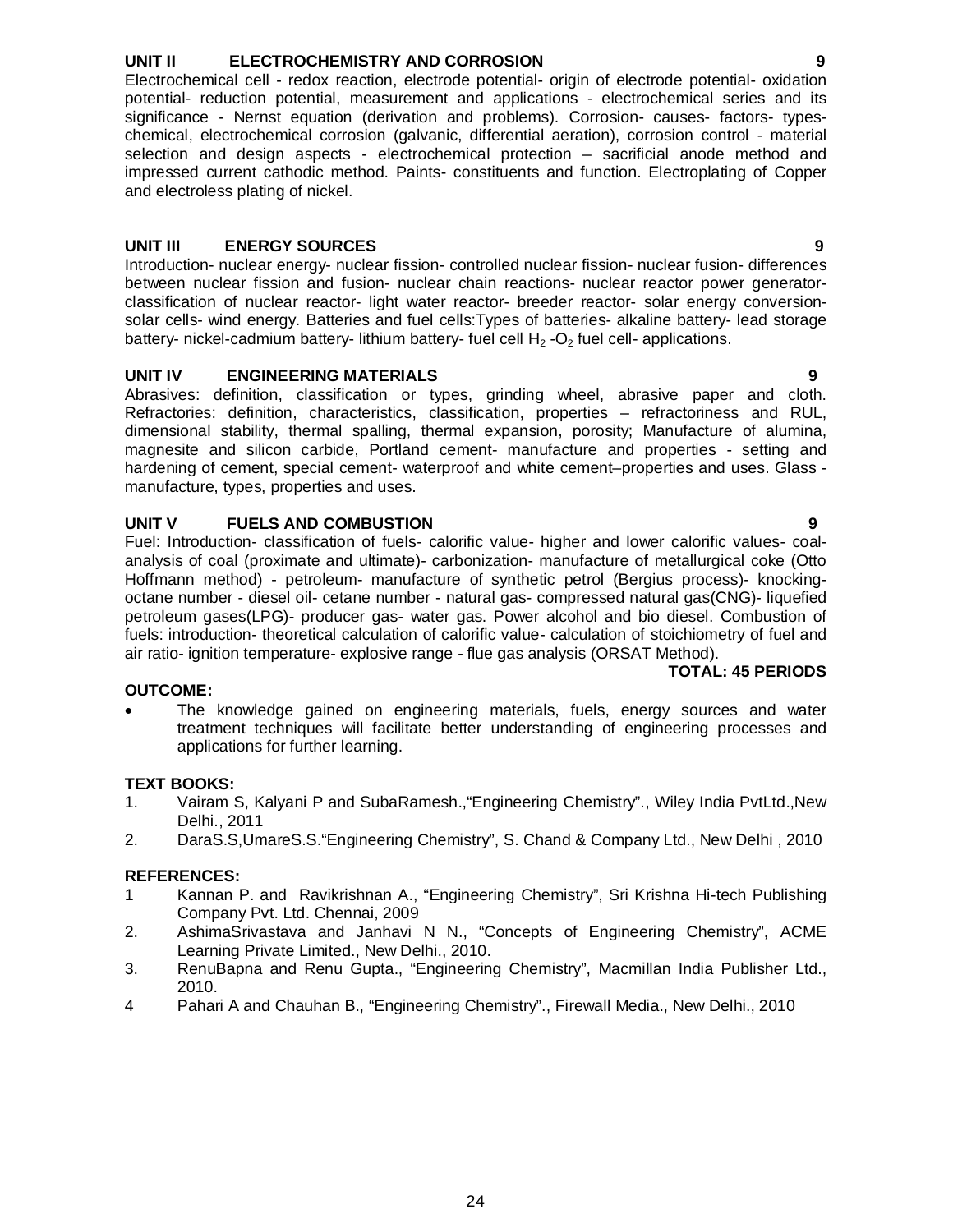# **GE6252 BASIC ELECTRICAL AND ELECTRONICS ENGINEERING L T P C**

### **OBJECTIVES:**

- To explain the basic theorems used in Electrical circuits and the different components and function of electrical machines.
- To explain the fundamentals of semiconductor and applications.
- To explain the principles of digital electronics
- To impart knowledge of communication.

# **UNIT I ELECTRICAL CIRCUITS & MEASURMENTS 12**

Ohm's Law – Kirchoff's Laws – Steady State Solution of DC Circuits – Introduction to AC Circuits – Waveforms and RMS Value – Power and Power factor – Single Phase and Three Phase Balanced Circuits.

Operating Principles of Moving Coil and Moving Iron Instruments (Ammeters and Voltmeters), Dynamometer type Watt meters and Energy meters.

## **UNIT II ELECTRICAL MECHANICS 12**

Construction, Principle of Operation, Basic Equations and Applications of DC Generators, DC Motors, Single Phase Transformer, single phase induction Motor.

### **UNIT III SEMICONDUCTOR DEVICES AND APPLICATIONS 12**

Characteristics of PN Junction Diode – Zener Effect – Zener Diode and its Characteristics – Half wave and Full wave Rectifiers – Voltage Regulation.

Bipolar Junction Transistor – CB,  $\overline{CE}$ , CC Configurations and Characteristics – Elementary Treatment of Small Signal Amplifier.

## **UNIT IV DIGITAL ELECTRONICS 12**

Binary Number System – Logic Gates – Boolean Algebra – Half and Full Adders – Flip-Flops – Registers and Counters – A/D and D/A Conversion (single concepts)

## **UNIT V FUNDAMENTALS OF COMMUNICATION ENGINEERING 12**

Types of Signals: Analog and Digital Signals – Modulation and Demodulation: Principles of Amplitude and Frequency Modulations.

Communication Systems: Radio, TV, Fax, Microwave, Satellite and Optical Fibre (Block Diagram Approach only).

# **TOTAL: 60 PERIODS**

## **OUTCOMES:**

- ability to identify the electrical components explain the characteristics of electrical machines.
- ability to identify electronics components and use of them to design circuits.

## **TEXT BOOKS:**

- 1. Mittle N., "Basic Electrical Engineering", Tata McGraw Hill Edition, New Delhi, 1990.
- 2. Sedha R.S., "Applied Electronics", S. Chand & Co., 2006.

### **REFERENCES:**

- 1. Muthusubramanian R, Salivahanan S and Muraleedharan K A, "Basic Electrical, Electronics and Computer Engineering", Tata McGraw Hill, Second Edition, 2006.
- 2. Nagsarkar T K and Sukhija M S, "Basics of Electrical Engineering", Oxford press 2005.
- 3. Mehta V K, "Principles of Electronics", S.Chand & Company Ltd, 1994.
- 4. Mahmood Nahvi and Joseph A. Edminister, "Electric Circuits", Schaum' Outline Series, McGraw Hill, 2002.
- 5. Premkumar N, "Basic Electrical Engineering", Anuradha Publishers, 2003.

**4 0 0 4**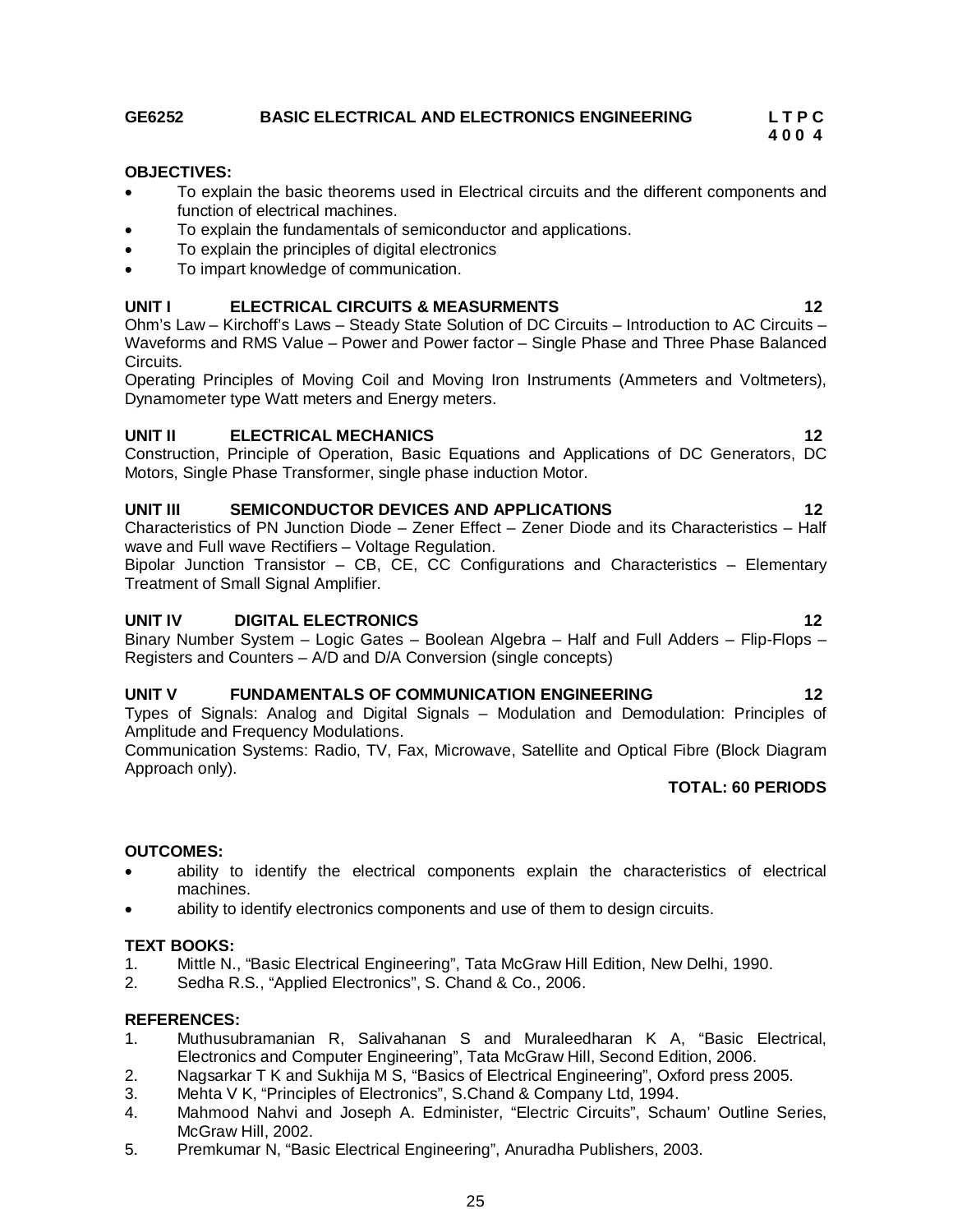### **OBJECTIVES:**

 To develop capacity to predict the effect of force and motion in the course of carrying out the design functions of engineering.

### **UNIT I BASICS AND STATICS OF PARTICLES 12**

Introduction – Units and Dimensions – Laws of Mechanics – Lami's theorem, Parallelogram and triangular Law of forces –– Vectorial representation of forces – Vector operations of forces additions, subtraction, dot product, cross product – Coplanar Forces – rectangular components – Equilibrium of a particle – Forces in space – Equilibrium of a particle in space – Equivalent systems of forces – Principle of transmissibility .

### **UNIT II EQUILIBRIUM OF RIGID BODIES 12**

Free body diagram – Types of supports –Action and reaction forces –stable equilibrium – Moments and Couples – Moment of a force about a point and about an axis – Vectorial representation of moments and couples – Scalar components of a moment – Varignon's theorem – Single equivalent force -Equilibrium of Rigid bodies in two dimensions – Equilibrium of Rigid bodies in three dimensions

### **UNIT III PROPERTIES OF SURFACES AND SOLIDS 12**

Centroids and centre of mass– Centroids of lines and areas - Rectangular, circular, triangular areas by integration  $-$  T section, I section,  $-$  Angle section, Hollow section by using standard formula –Theorems of Pappus - Area moments of inertia of plane areas – Rectangular, circular, triangular areas by integration – T section, I section, Angle section, Hollow section by using standard formula – Parallel axis theorem and perpendicular axis theorem –Principal moments of inertia of plane areas – Principal axes of inertia-Mass moment of inertia –mass moment of inertia for prismatic, cylindrical and spherical solids from first principle – Relation to area moments of inertia.

## **UNIT IV DYNAMICS OF PARTICLES** 22

Displacements, Velocity and acceleration, their relationship – Relative motion – Curvilinear motion - Newton's laws of motion – Work Energy Equation– Impulse and Momentum – Impact of elastic bodies.

# UNIT V FRICTION AND ELEMENTS OF RIGID BODY DYNAMICS 12

Friction force – Laws of sliding friction – equilibrium analysis of simple systems with sliding friction –wedge friction-. Rolling resistance -Translation and Rotation of Rigid Bodies – Velocity and acceleration – General Plane motion of simple rigid bodies such as cylinder, disc/wheel and sphere.

## **TOTAL : 60 PERIODS**

### **OUTCOMES:**

- ability to explain the differential principles applies to solve engineering problems dealing with force, displacement, velocity and acceleration.
- ability to analyse the forces in any structures.
- ability to solve rigid body subjected to dynamic forces.

### **TEXT BOOKS:**

- 1. Beer, F.P and Johnston Jr. E.R., "Vector Mechanics for Engineers (In SI Units): Statics and Dynamics", 8<sup>th</sup> Edition, Tata McGraw-Hill Publishing company, New Delhi (2004).
- 2. Vela Murali, "Engineering Mechanics", Oxford University Press (2010)

### **REFERENCES:**

- 1. Hibbeller, R.C and Ashok Gupta, "Engineering Mechanics: Statics and Dynamics", 11<sup>th</sup> Edition, Pearson Education 2010.
- 2. Irving H. Shames and Krishna Mohana Rao. G., "Engineering Mechanics Statics and Dynamics", 4<sup>th</sup> Edition, Pearson Education 2006.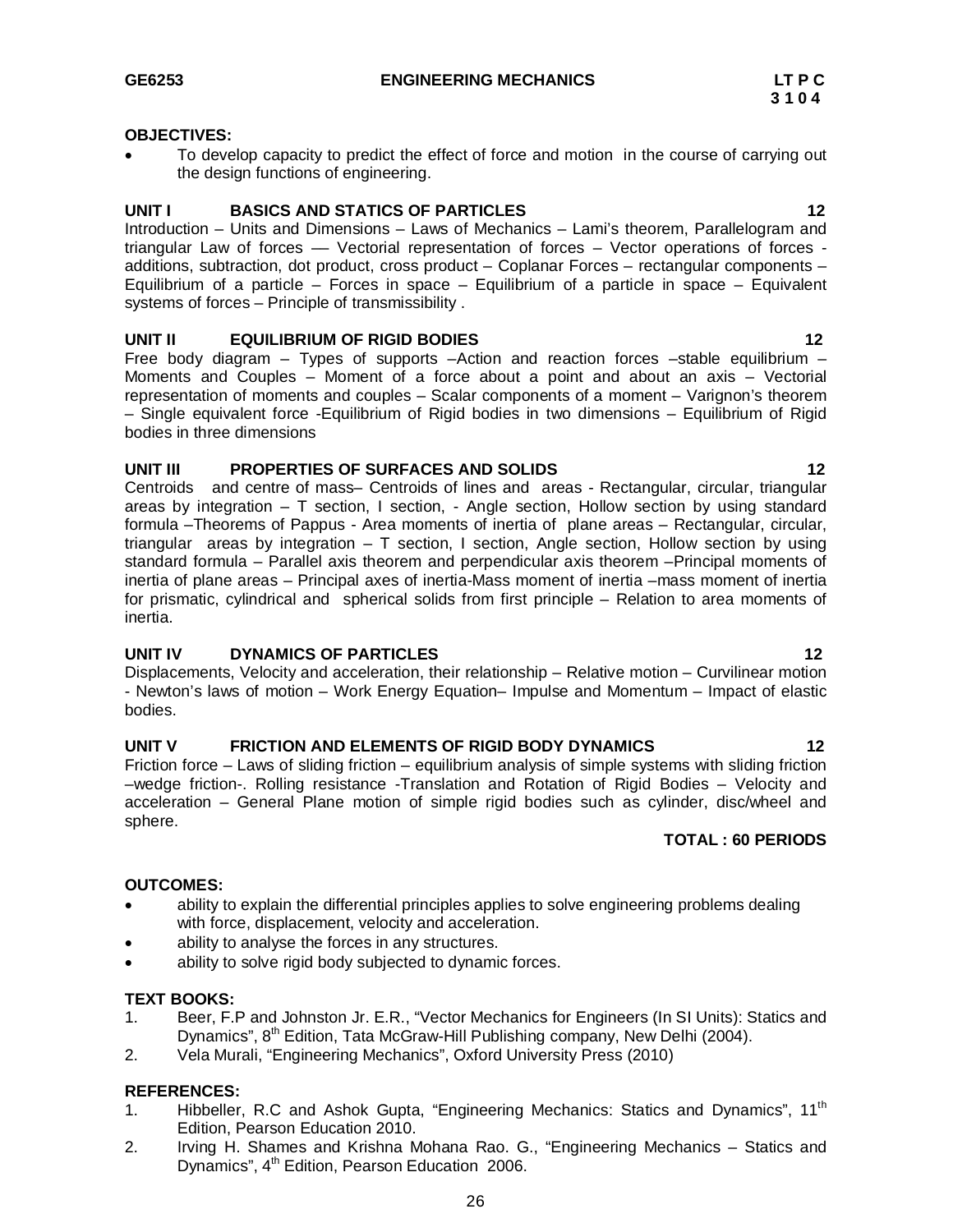- 3. Meriam J.L. and Kraige L.G., " Engineering Mechanics- Statics Volume 1, Dynamics-Volume 2", Third Edition, John Wiley & Sons,1993.
- 4. Rajasekaran S and Sankarasubramanian G., "Engineering Mechanics Statics and Dynamics", 3rd Edition, Vikas Publishing House Pvt. Ltd., 2005.
- 5. Bhavikatti, S.S and Rajashekarappa, K.G., "Engineering Mechanics", New Age International (P) Limited Publishers, 1998.
- 6. Kumar, K.L., "Engineering Mechanics", 3<sup>rd</sup> Revised Edition, Tata McGraw-Hill Publishing company, New Delhi 2008.

### **GE6261 COMPUTER AIDED DRAFTING AND MODELING LABORATORY LT P C 0 1 2 2**

## **OBJECTIVES:**

To develop skill to use software to create 2D and 3D models.

# **List of Exercises using software capable of Drafting and Modeling**

- 1. Study of capabilities of software for Drafting and Modeling Coordinate systems (absolute, relative, polar, etc.) – Creation of simple figures like polygon and general multi-line figures.
- 2. Drawing of a Title Block with necessary text and projection symbol.
- 3. Drawing of curves like parabola, spiral, involute using Bspline or cubic spline.
- 4. Drawing of front view and top view of simple solids like prism, pyramid, cylinder, cone, etc, and dimensioning.
- 5. Drawing front view, top view and side view of objects from the given pictorial views (eg. Vblock, Base of a mixie, Simple stool, Objects with hole and curves).
- 6. Drawing of a plan of residential building ( Two bed rooms, kitchen, hall, etc.)
- 7. Drawing of a simple steel truss.
- 8. Drawing sectional views of prism, pyramid, cylinder, cone, etc,
- 9. Drawing isometric projection of simple objects.<br>10. Creation of 3-D models of simple objects and
- 10. Creation of 3-D models of simple objects and obtaining 2-D multi-view drawings from 3-D model.

Note: Plotting of drawings must be made for each exercise and attached to the records written by students.

## **TOTAL: 45 PERIODS**

## **OUTCOMES:**

- ability to use the software packers for drafting and modeling
- ability to create 2D and 3D models of Engineering Components

# **LIST OF EQUIPMENT FOR A BATCH OF 30 STUDENTS:**

| <b>SI.No</b> | <b>Description of Equipment</b>                                            | Quantity    |
|--------------|----------------------------------------------------------------------------|-------------|
|              | Pentium IV computer or better hardware, with<br>suitable graphics facility | 30 No.      |
| 2.           | Licensed software for Drafting and Modeling.                               | 30 Licenses |
| 3.           | Laser Printer or Plotter to print / plot drawings                          | 2 No.       |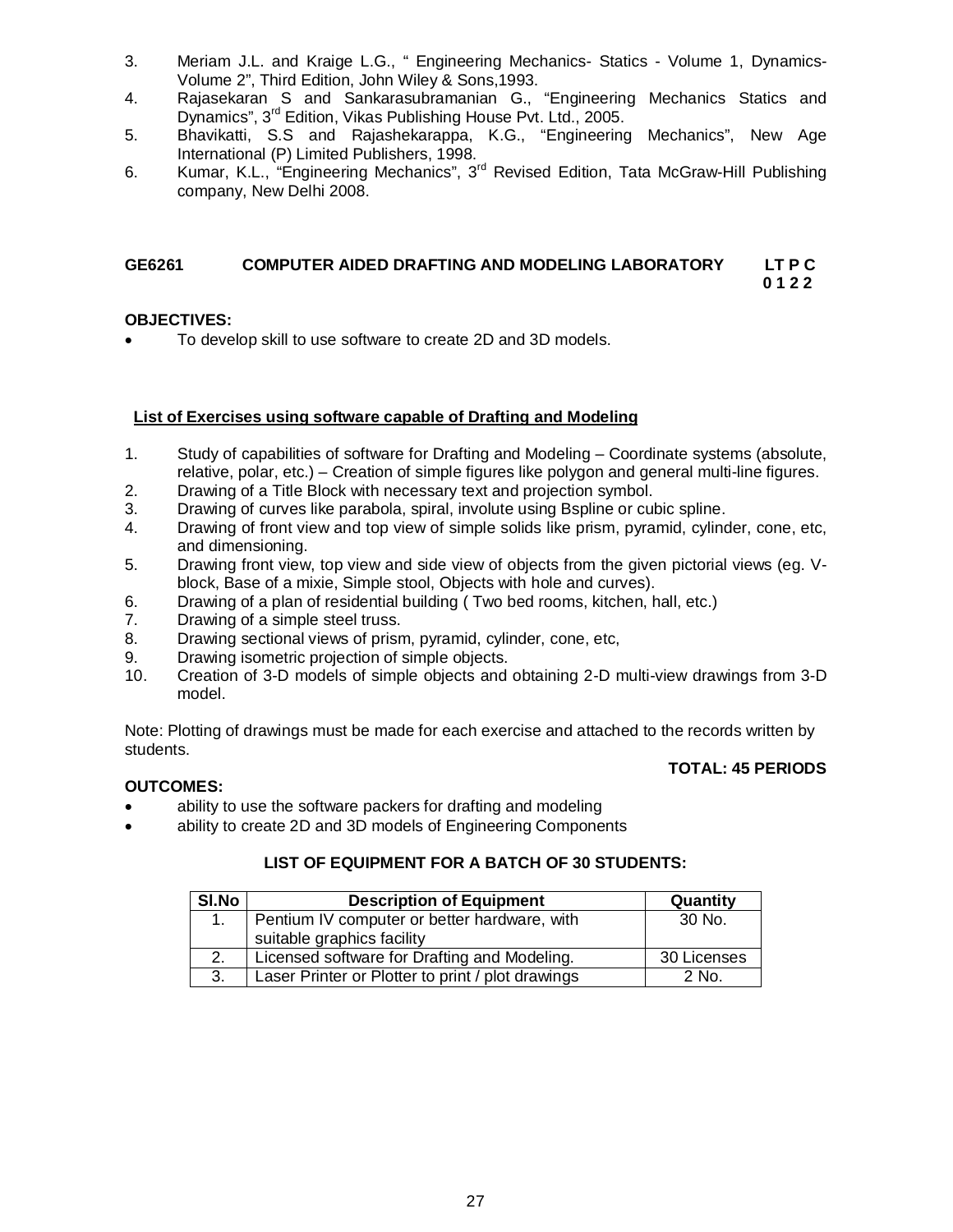# **GE6262 PHYSICS AND CHEMISTRY LABORATORY – II LT P C**

 **0 0 2 1**

# **PHYSICS LABORATORY – II**

### **OBJECTIVES:**

 To introduce different experiments to test basic understanding of physics concepts applied in optics, thermal physics and properties of matter.

### **LIST OF EXPERIMENTS**

### **(Any FIVE Experiments)**

- 1. Determination of Young's modulus by uniform bending method
- 2. Determination of band gap of a semiconductor
- 3. Determination of Coefficient of viscosity of a liquid –Poiseuille's method
- 4. Determination of Dispersive power of a prism Spectrometer<br>5. Determination of thickness of a thin wire Air wedge method
- 5. Determination of thickness of a thin wire Air wedge method
- 6. Determination of Rigidity modulus Torsion pendulum

### **OUTCOME:**

 The students will have the ability to test materials by using their knowledge of applied physics principles in optics and properties of matter.

## **LIST OF EQUIPMENT FOR A BATCH OF 30 STUDENTS:**

- 1. Traveling microscope, meter scale, Knife edge, weights
- 2. Band gap experimental set up
- 3. Burette, Capillary tube, rubber tube, stop clock, beaker and weighing balance
- 4. spectrometer, prism, sodium vapour lamp.
- 5. Air-wedge experimental set up.
- 6. Torsion pendulum set up. (vernier Caliper, Screw gauge, reading lens are required for most of the experiments)

## **CHEMISTRY LABORATORY - II**

### **OBJECTIVES:**

 To make the student acquire practical skills in the wet chemical and instrumental methods for quantitative estimation of hardness, alkalinity, metal ion content, corrosion in metals and cement analysis.

## **LIST OF EXPERIMENTS**

### **(Any FIVE Experiments)**

- 1 Determination of alkalinity in water sample<br>2 Determination of total, temporary & permar
- Determination of total, temporary & permanent hardness of water by EDTA method
- 3 Estimation of copper content of the given solution by EDTA method
- 4 Estimation of iron content of the given solution using potentiometer
- 5 Estimation of sodium present in water using flame photometer
- 6 Corrosion experiment weight loss method
- 7 Conductometric precipitation titration using BaCl<sub>2</sub> and  $Na<sub>2</sub>SO<sub>4</sub>$ <br>8 Determination of CaO in Cement.
- Determination of CaO in Cement.

## **TOTAL: 30 PERIODS**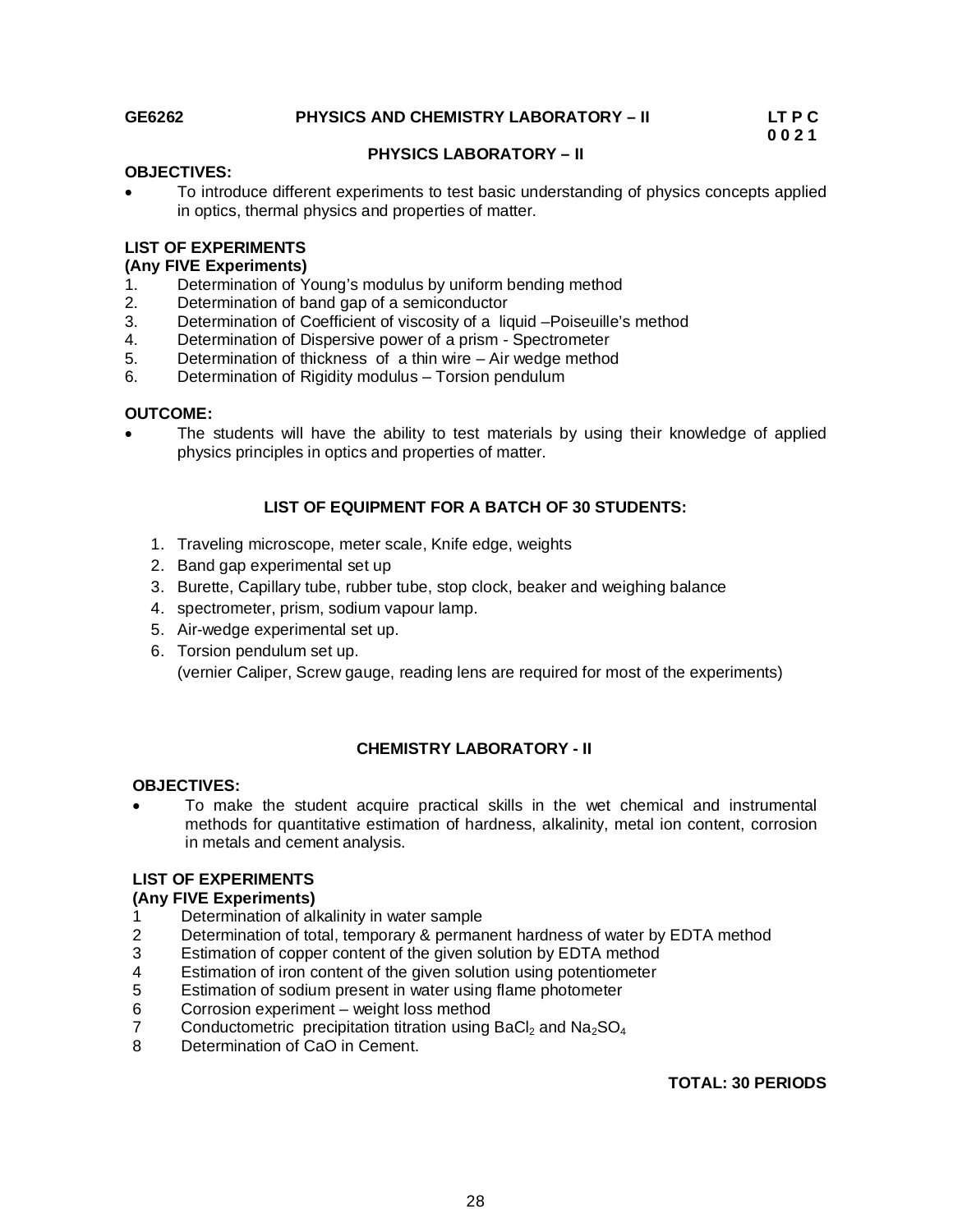### **OUTCOME:**

 The students will be conversant with hands-on knowledge in the quantitative chemical analysis of water quality related parameters, corrosion measurement and cement analysis.

### **REFERENCES:**

- 1. Daniel R. Palleros, "Experimental organic chemistry" John Wiley & Sons, Inc., New York, 2001.
- 2. Furniss B.S. Hannaford A.J, Smith P.W.G and Tatchel A.R., "Vogel's Textbook of practical organic chemistry, LBS Singapore ,1994.
- 3. Jeffery G.H, Bassett J., Mendham J. and Denny R.C., "Vogel's Text book of quantitative analysis chemical analysis", ELBS 5th Edn. Longman, Singapore publishers, Singapore, 1996.
- 4. Kolthoff I.M. and Sandell E.B. et al. Quantitative chemical analysis, McMillan, Madras 1980
- **Laboratory classes on alternate weeks for Physics and Chemistry.**

## **LIST OF EQUIPMENT FOR A BATCH OF 30 STUDENTS:**

| $\overline{\phantom{0}}$                                                                 | 5 Nos |
|------------------------------------------------------------------------------------------|-------|
| $\blacksquare$                                                                           | 5 Nos |
| $\blacksquare$                                                                           | 5 Nos |
| $\blacksquare$                                                                           | 5 Nos |
| 1. Potentiometer<br>2. Flame photo meter<br>3. Weighing Balance<br>4. Conductivity meter |       |

**Common Apparatus : Pipette, Burette, conical flask, percelain tile, dropper (30 Nos each)**

| GE6263                                                                                         | <b>COMPUTER PROGRAMMING LABORATORY</b>                                                                                                                                                        | L T P C<br>0<br>122      |
|------------------------------------------------------------------------------------------------|-----------------------------------------------------------------------------------------------------------------------------------------------------------------------------------------------|--------------------------|
| <b>OBJECTIVES:</b><br>$\bullet$<br>$\bullet$<br>٠<br>$\bullet$                                 | The Students should be made to<br>Be exposed to Unix shell commands<br>Be familiar with an editor on Unix<br>Learn to program in Shell script<br>Learn to write C programme for Unix platform |                          |
| <b>1. UNIX COMMANDS</b>                                                                        | <b>LIST OF EXPERIMENTS</b><br>Study of Unix OS - Basic Shell Commands - Unix Editor                                                                                                           | 15                       |
|                                                                                                | <b>2. SHELL PROGRAMMING</b><br>Simple Shell program - Conditional Statements - Testing and Loops                                                                                              | 15                       |
| <b>3. C PROGRAMMING ON UNIX</b><br>Dynamic Storage Allocation-Pointers-Functions-File Handling |                                                                                                                                                                                               | 15                       |
|                                                                                                |                                                                                                                                                                                               | <b>TOTAL: 45 PERIODS</b> |
| <b>OUTCOMES:</b>                                                                               | At the end of the course the students should be able to:<br>• Use Shell commands<br>• Design of Implement Unix shell scripts                                                                  |                          |

Write and execute C programs on Unix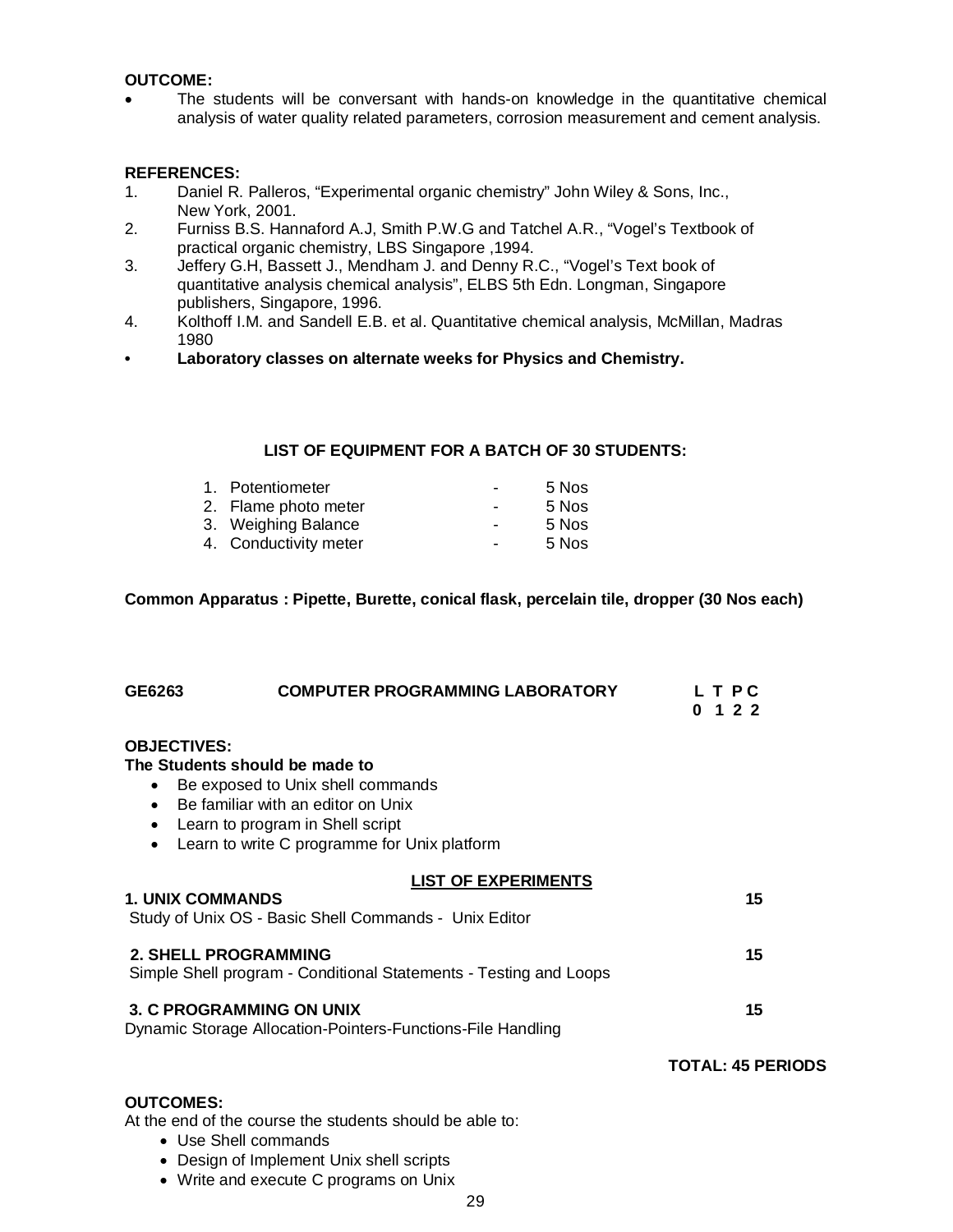### **HARDWARE / SOFTWARE REQUIREMENTS FOR A BATCH OF 30 STUDENTS Hardware**

- 1 UNIX Clone Server
- 3 3 Nodes (thin client or PCs)
- $\bullet$  Printer 3 Nos.

### **Software**

- OS UNIX Clone (33 user license or License free Linux)
- Compiler C

# **MA6468 PROBABILITY AND STATISTICS LT P C**

# **OBJECTIVES:**

 This course aims at providing the required skill to apply the statistical tools in engineering problems.

 **3 1 0 4**

# **UNIT I RANDOM VARIABLES 9 + 3**

Discrete and continuous random variables – Moments – Moment generating functions – Binomial, Poisson, Geometric, Uniform, Exponential, Gamma and Normal distributions.

## **UNIT II TWO - DIMENSIONAL RANDOM VARIABLES 9 + 3**

Joint distributions – Marginal and conditional distributions – Covariance – Correlation and Linear regression – Transformation of random variables – Central limit theorem (for independent and identically distributed random variables).

# **UNIT III TESTING OF HYPOTHESIS 9 + 3**

Sampling distributions - Estimation of parameters - Statistical hypothesis - Large sample test based on Normal distribution for single mean and difference of means -Tests based on t, Chisquare and F distributions for mean, variance and proportion - Contingency table (test for independent) - Goodness of fit.

## **UNIT IV DESIGN OF EXPERIMENTS 9 + 3**

One way and Two way classifications - Completely randomized design – Randomized block design – Latin square design -  $2^2$  factorial design.

# **UNIT V STATISTICAL QUALITY CONTROL 9 + 3**

Control charts for measurements  $(X \text{ and } R \text{ charts})$  – Control charts for attributes (p, c and np charts) – Tolerance limits - Acceptance sampling.

## **OUTCOME:**

The students will have a fundamental knowledge of the concepts of probability. Have knowledge of standard distributions which can describe real life phenomenon. Have the notion of sampling distributions and statistical techniques used in management problems.

## **TEXT BOOKS:**

- 1. Milton. J. S. and Arnold. J.C., "Introduction to Probability and Statistics", Tata McGraw Hill, 4th Edition, 2007.
- 2. Johnson. R.A. and Gupta. C.B., "Miller and Freund's Probability and Statistics for Engineers", Pearson Education, Asia, 7th Edition, 2007.
- 3. Papoulis. A and Unnikrishnapillai. S., "Probability, Random Variables and Stochastic Processes " Mc Graw Hill Education India , 4th Edition, New Delhi , 2010.

 **TOTAL (L:45 + T:15): 60 PERIODS**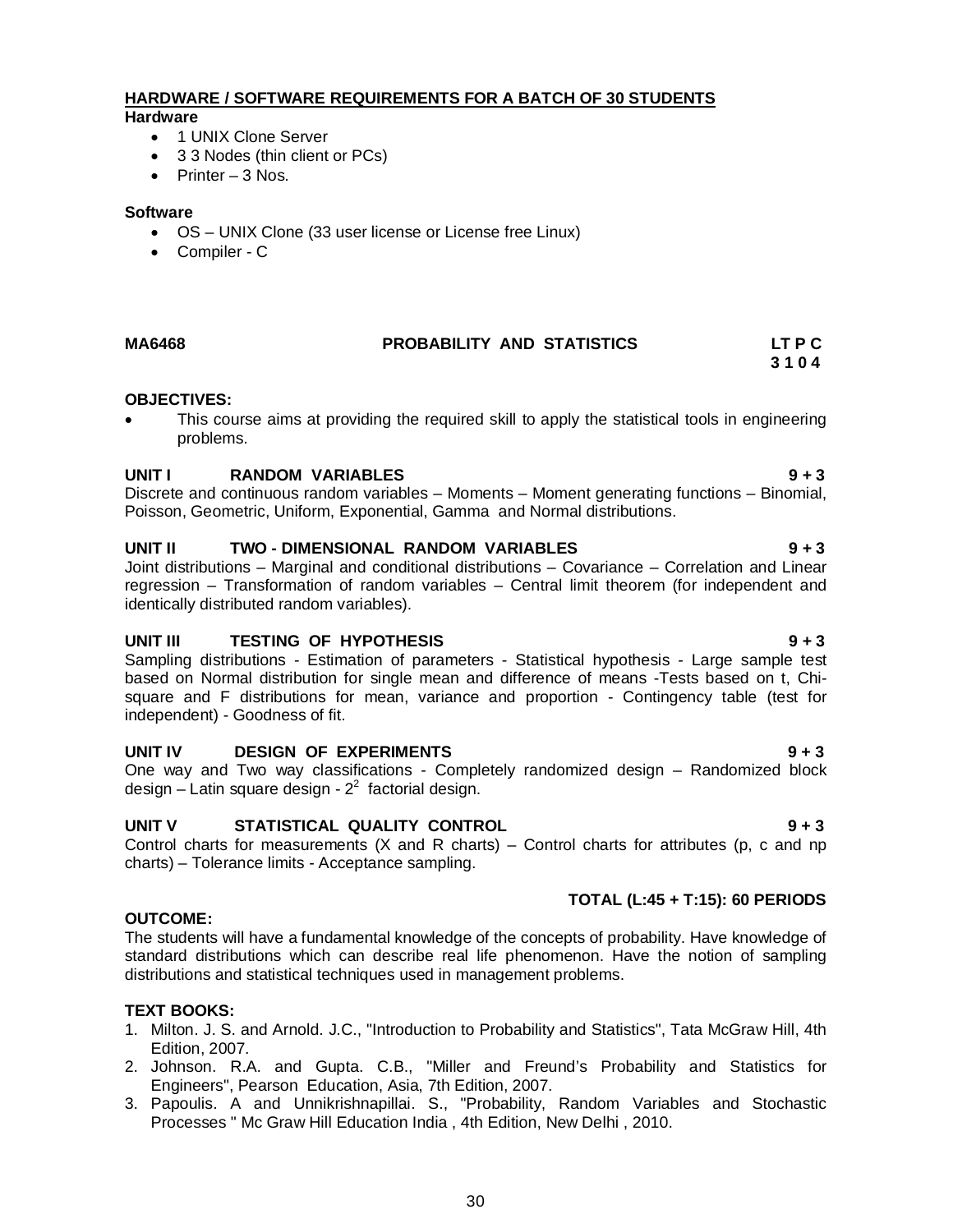### **REFERENCES:**

- 1. Devore. J.L., "Probability and Statistics for Engineering and the Sciences", Cengage Learning, New Delhi, 8th Edition, 2012.
- 2. Walpole. R.E., Myers. R.H., Myers. S.L. and Ye. K., "Probability and Statistics for Engineers and Scientists", Pearson Education, Asia , 8th Edition, 2007.
- 3. Ross, S.M., "Introduction to Probability and Statistics for Engineers and Scientists", 3rd Edition, Elsevier, 2004.
- 4. Spiegel. M.R., Schiller. J. and Srinivasan. R.A., "Schaum's Outline of Theory and Problems of Probability and Statistics", Tata McGraw Hill Edition, 2004.

### **FT6301 TEXTILE FIBRES LT P C**

### **OBJECTIVE:**

 To facilitate the students to understand the structural features, investigation techniques of textile fibres, and their influence on the behaviour of textiles.

 **3 0 0 3 3 0 0 3** 

### **UNIT I STRUCTURE OF FIBRES 6**

Study of structures of natural and man-made fibers – physical, chemical and morphological structures. Molecular conformations – planar zig-zag, helical, lamellar, and sphrulite conformations.

### **UNIT II** STRUCTURE INVESTIGATION TECHNIQUES 12

Transmission and Scanning electron microscopes-principle construction and working; X-ray diffraction techniques – X-ray analysis-estimation of crystallinity; Infrared radiation and dichroism.techniques – chemical element and group identification by transmittance and optical density methods. Molecular orientation estimation, Typical molecular structures of commercially important fibres.

### **UNIT III MOISTURE ABSORPTION CHARACTERISTICS OF FIBRES 9**

Moisture absorption behaviour of natural and man-made fibres; influence of fibre structure, humidity and temperature on the moisture absorption; conditioning of fibres –mechanism of conditioning and factors influencing conditioning. Moisture diffusion in fibres. Heat of orption – integral and differential, their relation; factors influencing heat of sorption - measurement of heat of sorption.

### **UNIT IV TENSILE CHARACTERISTICS OF FIBRES 9**

Tensile characteristics –Study of strength, elongation, work of rupture, initial modulus, work actor and yield point. Stress-strain relations of natural and man-made fibres – influence of humidity and temperature on tensile characteristics. Time effects-study of creep phenomena.

## **UNIT V ELASTIC RECOVERY BEHAVIOUR OF FIBRES 9**

Elastic recovery and its relation to stress and strain of fibres; mechanical conditioning of fibres and its influence on elastic recovery. Load cycling and extension cycling-their effect on elastic recovery

### **TOTAL : 45 PERIODS**

**OUTCOMES:**

Upon completion of the course, the students will be able

- To understand the molecular conformations of textile fibres
- To carryout structural investigations techniques
- To understand the moisture, tensile and elastic behaviour of textile fibres

### **TEXTBOOKS:**

- 1. Morton W. E. and Hearle J. W. S., "Physical Properties of Textile Fibres", The Textile Institute, Washington D.C., 2008.
- 2. Meredith R. and Hearle J. W. S., "Physical Methods of Investigation of Textiles", Wiley Publication, New York, 1989
- 3. Raheel M. (ed.), "Modern Textile Characterization Methods", Marcel Dekker, 1995.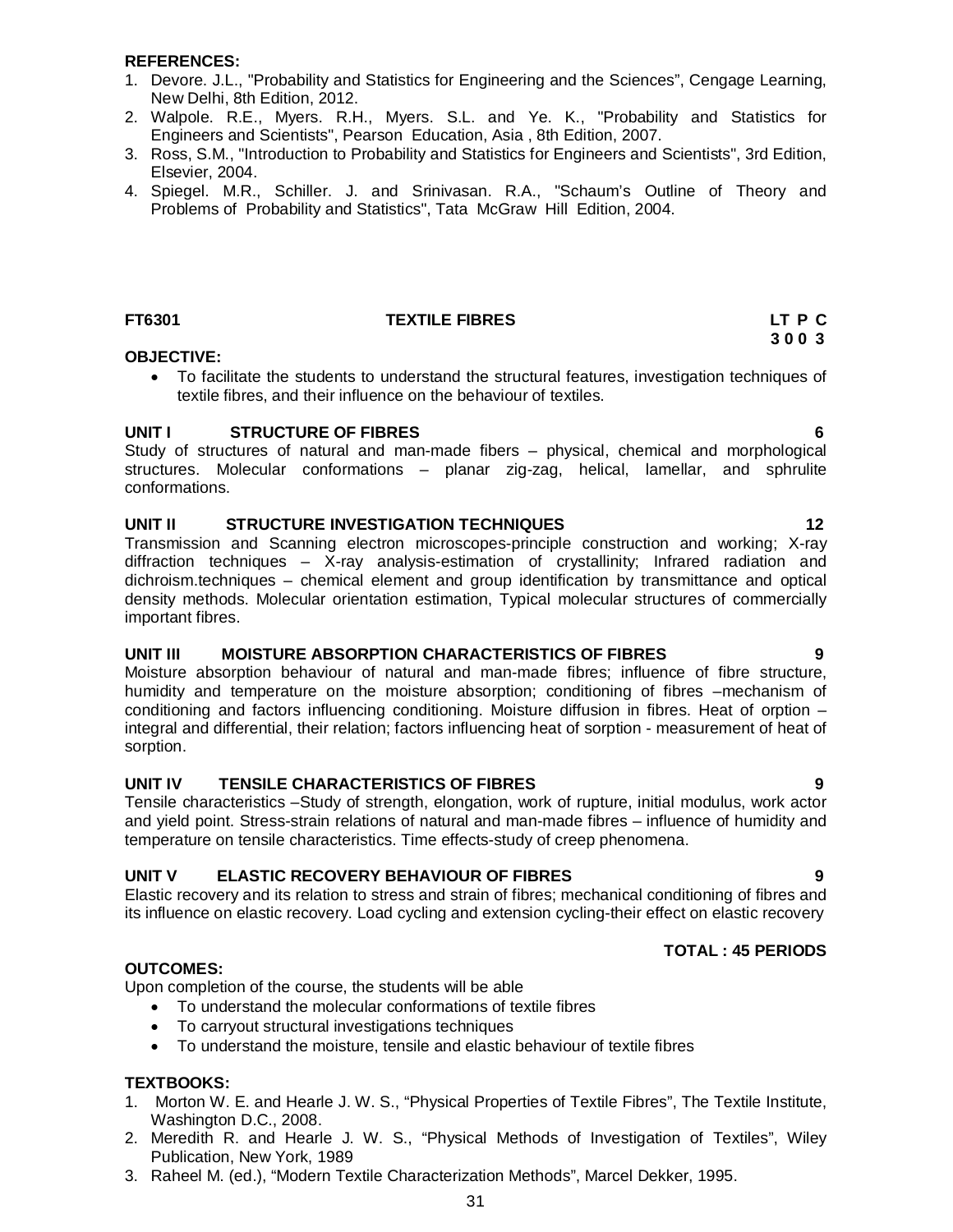### **REFERENCES:**

- 1. Meredith R., "Mechanical Properties of Textile Fibres", North Holland, Amsterdam, 1986
- 2. Hearle J. W. S. Lomas B. and Cooke W. D., "Atlas of Fibre Fracture and Damage to Textiles", The Textile Institute, 2nd Edition, 1998.
- 3. Mukhopadhyay S. K., "The Structure and Properties of Typical Melt Spun Fibres", Textile Progress, Vol. 18, No. 4, Textile Institute, 1989.
- 4. Mukhopadhyay S. K., "Advances in Fibre Science", The Textile Institute,1992.
- 5. Hearle J.W.S., "Polymers and Their Properties, Vol.1. Fundamentals of Structures and Mechanics", Ellis Horwood, England, 1982
- 6. Greaves P.H. and Aville B.P., "Microscopy of Textile Fibres", Bios Scientific, U.K., 1995
- 7. Saville, "Physical Testing of Textiles", M. K. Book Distributors, 1998

## TC6302 **TECHNOLOGY OF YARN MANUFACTURE** L T P C<br>3 1 0 4  **3 1 0** 4

### **OBJECTIVES:**

- To expose the students to the numbering system used to specify textile yarns
- To enable the students to understand the processes involved in the production of yarn from fibres
- To enable the students to understand the machinery used for the production of yarns using short staple spinning system

### **UNIT I GINNING AND BLOWROOM 9**

Yarn numbering systems. Objectives of ginning, Study of working of different gins – Knife roller gin, Saw gin & Macarthy gin. Objectives of blow room. Principle and working of Opening, Cleaning, Mixing and Blending machines. Settings and speeds.Sequence of machines in modern blow room line. Mechanism of Lap feed and Chute feed system.

### **UNIT II CARDING AND DRAWFRAME 9**

Objectives of carding. Basics of Opening, Cleaning and fibre individualization. Study of working of SHP & HP cards. Card settings and speeds. Card clothing. Basic principles of doubling and drafting. Description of working of various drafting systems. Working of draw frame machines. Autolevellers in drawframe.

### **UNIT III COMBER AND SPEEDFRAME 9**

Requirement and objectives of comber preparatory processes. Methods of lap preparation. Objectives and principles of combing. Working of comber – sequence and timing of operations in combing. Types of feeding. Degree of combing. Comber settings. Objectives of speed frame. Principle of working of speed frame. Differences between bobbin lead / flyer lead roving processes. Mechanism of winding and bobbin building. Settings and speeds.

## **UNIT IV RING FRAME 9**

Principle of ring spinning. Detailed study of modern ring frame. Drafting system, Types of top roller loading systems - Functions of yarn guide, balloon control ring, separators, rings and travellers. Spindles – spindle size, spindle drives. Traveller lag. Cop building – ring rail movements, builder motion, doffing procedure. Two-for-one twister. Condensed yarn spinning system – Different methods of condensed yarn systems, condensed yarn properties vis-à-vis conventional ring-spun yarn properties.

## **UNIT V OTHER SPINNING SYSTEMS 9**

Principles of yarn manufacture, yarn characteristics and applications of Rotor Spinning, Friction Spinning, Air-jet spinning, Wrap spinning, Core yarn spinning and Self-twist spinning, Twistless spinning.

## **TOTAL (L : 45 + T : 15) : 60 PERIODS**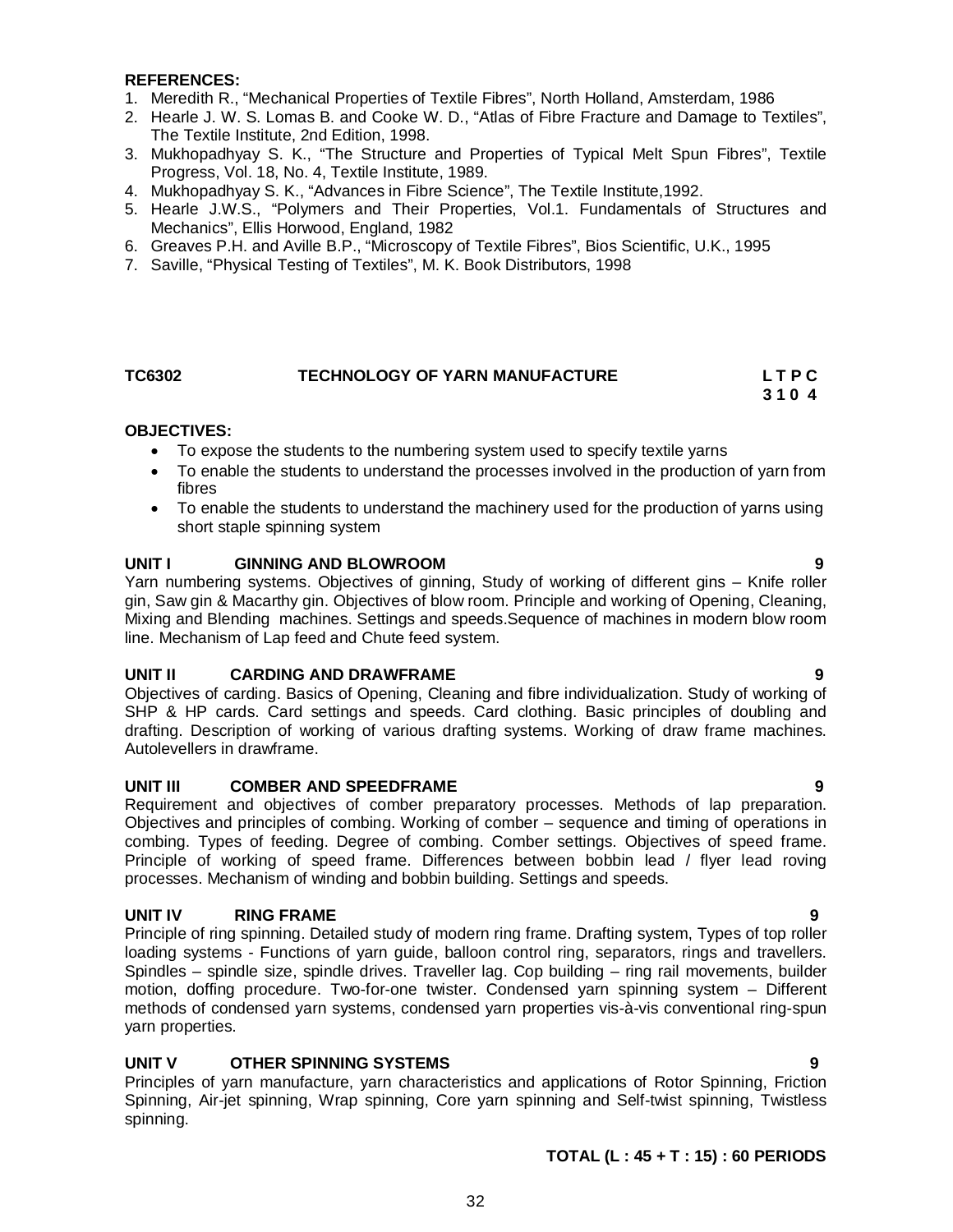## **OUTCOMES:**

Upon completion of the course, the students will be able to

- Carryout yarn numbering by different systems
- Understand the processes involved in the production of yarn using short staple spinning system
- Understand the details of machinery used for the production of yarn

# **TEXTBOOKS:**

- 1. Klein W., Vol. 1-3, "The Technology of Short Staple Spinning", "A Practical Guide to
- 2. Opening & Carding" and "A Practical Guide to Combing, Drawing, and Roving frame", The Textile Institute, Manchester, U.K., 1998.
- 3. Chattopadhyay R. (Ed), Advances in Technology of Yarn Production, NCUTE, IIT Delhi, 2002.
- 4. Klein W., Vol.4 -5, "A Practical Guide to Ring Spinning, 1987" and "New Spinning Systems, 1993" The Textile Institute, Manchester, 1987.
- 5. Gowda R.V.M, "New Spinning Systems", NCUTE, IIT Delhi, 2003.

# **REFERENCES:**

- 1. Chattopadhyay R., Technology of Carding, NCUTE, IIT Delhi, 2003.
- 2. Chattopadhyay R. & Rengasamy R., "Spinning, Drawing, Combing & Roving, NCUTE Pilot Programme.
- 3. Salhotra K. R. & Chattopadhyay R., Book of papers on "Blowroom and Carding", IIT Delhi 1998.
- 4. Duraiswamy I, Chellamani P & Pavendhan A., "Cotton Ginning" Textile Progress, The Textile Institute, Manchester, U.K., 1993.
- 5. Lord P. R., Yarn Production: Science Technology and Economics", The Textile Institute, Manchester, U.K., 1999.

# **GE6351 ENVIRONMENTAL SCIENCE AND ENGINEERING L T P C 3 0 0 3**

## **OBJECTIVES:**

To the study of nature and the facts about environment.

- To finding and implementing scientific, technological, economic and political solutions to environmental problems.
- To study the interrelationship between living organism and environment.
- To appreciate the importance of environment by assessing its impact on the human world; envision the surrounding environment, its functions and its value.
- To study the dynamic processes and understand the features of the earth's interior and surface.
- To study the integrated themes and biodiversity, natural resources, pollution control and waste management.

## **UNIT I ENVIRONMENT, ECOSYSTEMS AND BIODIVERSITY 12**

Definition, scope and importance of Risk and hazards; Chemical hazards, Physical hazards, Biological hazards in the environment – concept of an ecosystem – structure and function of an ecosystem – producers, consumers and decomposers-Oxygen cycle and Nitrogen cycle – energy flow in the ecosystem – ecological succession processes – Introduction, types, characteristic features, structure and function of the (a) forest ecosystem (b) grassland ecosystem (c) desert ecosystem (d) aquatic ecosystems (ponds, streams, lakes, rivers, oceans, estuaries) – Introduction to biodiversity definition: genetic, species and ecosystem diversity – biogeographical classification of India – value of biodiversity: consumptive use, productive use, social, ethical, aesthetic and option values – Biodiversity at global, national and local levels – India as a megadiversity nation – hot-spots of biodiversity – threats to biodiversity: habitat loss, poaching of wildlife, man-wildlife conflicts – endangered and endemic species of India – conservation of biodiversity: In-situ and ex-situ conservation of biodiversity. Field study of common plants, insects, birds

Field study of simple ecosystems – pond, river, hill slopes, etc.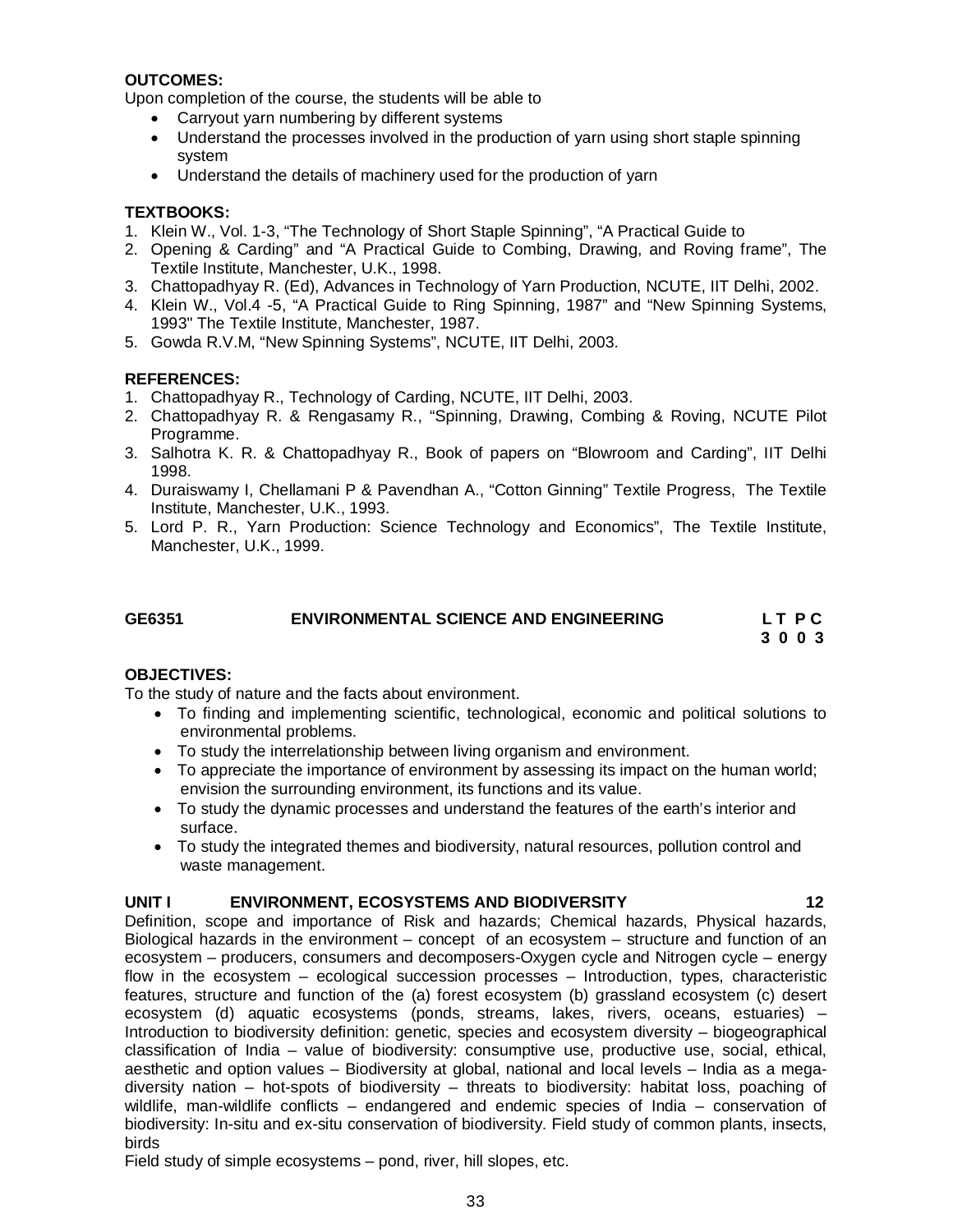# **UNIT II ENVIRONMENTAL POLLUTION 10**

Definition – causes, effects and control measures of: (a) Air pollution (Atmospheric chemistry-Chemical composition of the atmosphere; Chemical and photochemical reactions in the atmosphere - formation of smog, PAN, acid rain, oxygen and ozone chemistry;- Mitigation procedures- Control of particulate and gaseous emission, Control of  $SO_2$ ,  $NO<sub>X</sub>$ , CO and HC) (b) Water pollution : Physical and chemical properties of terrestrial and marine water and their environmental significance; Water quality parameters – physical, chemical and biological; absorption of heavy metals - Water treatment processes. (c) Soil pollution - soil waste management: causes, effects and control measures of municipal solid wastes – (d) Marine pollution (e) Noise pollution (f) Thermal pollution (g) Nuclear hazards–role of an individual in prevention of pollution – pollution case studies –

Field study of local polluted site – Urban / Rural / Industrial / Agricultural.

# **UNIT III** NATURAL RESOURCES 10

Forest resources: Use and over-exploitation, deforestation, case studies- timber extraction, mining, dams and their effects on forests and tribal people – Water resources: Use and overutilization of surface and ground water, dams-benefits and problems – Mineral resources: Use and exploitation, environmental effects of extracting and using mineral resources, case studies – Food resources: World food problems, changes caused by agriculture and overgrazing, effects of modern agriculture, fertilizer-pesticide problems, water logging, salinity, case studies – Energy resources: Growing energy needs, renewable and non renewable energy sources, use of alternate energy sources. Energy Conversion processes – Biogas – production and uses, anaerobic digestion; case studies – Land resources: Land as a resource, land degradation, man induced landslides, soil erosion and desertification – role of an individual in conservation of natural resources – Equitable use of resources for sustainable lifestyles. Introduction to Environmental Biochemistry: Proteins – Biochemical degradation of pollutants, Bioconversion of pollutants.

Field study of local area to document environmental assets – river / forest / grassland / hill / mountain.

# **UNIT IV SOCIAL ISSUES AND THE ENVIRONMENT 7**

From unsustainable to sustainable development – urban problems related to energy – water conservation, rain water harvesting, watershed management – resettlement and rehabilitation of people; its problems and concerns, case studies – role of non-governmental organizationenvironmental ethics: Issues and possible solutions – 12 Principles of green chemistry- nuclear accidents and holocaust, case studies. – wasteland reclamation – consumerism and waste products – environment production act – Air act – Water act – Wildlife protection act – Forest conservation act –The Biomedical Waste (Management and Handling) Rules; 1998 and amendments- scheme of labeling of environmentally friendly products (Ecomark). enforcement machinery involved in environmental legislation- central and state pollution control boardsdisaster management: floods, earthquake, cyclone and landslides. Public awareness.

## **UNIT V HUMAN POPULATION AND THE ENVIRONMENT 6**

Population growth, variation among nations – population explosion – family welfare programme – environment and human health – human rights – value education – HIV / AIDS – women and child welfare –Environmental impact analysis (EIA)- -GIS-remote sensing-role of information technology in environment and human health – Case studies.

# **OUTCOMES:**

Environmental Pollution or problems cannot be solved by mere laws. Public participation is an important aspect which serves the environmental Protection. One will obtain knowledge on the following after completing the course.

- Public awareness of environmental is at infant stage.
- Ignorance and incomplete knowledge has lead to misconceptions
- Development and improvement in std. of living has lead to serious environmental disasters

# **TEXT BOOKS:**

1. Gilbert M.Masters, 'Introduction to Environmental Engineering and Science', 2nd edition, Pearson Education (2004).

**TOTAL : 45 PERIODS**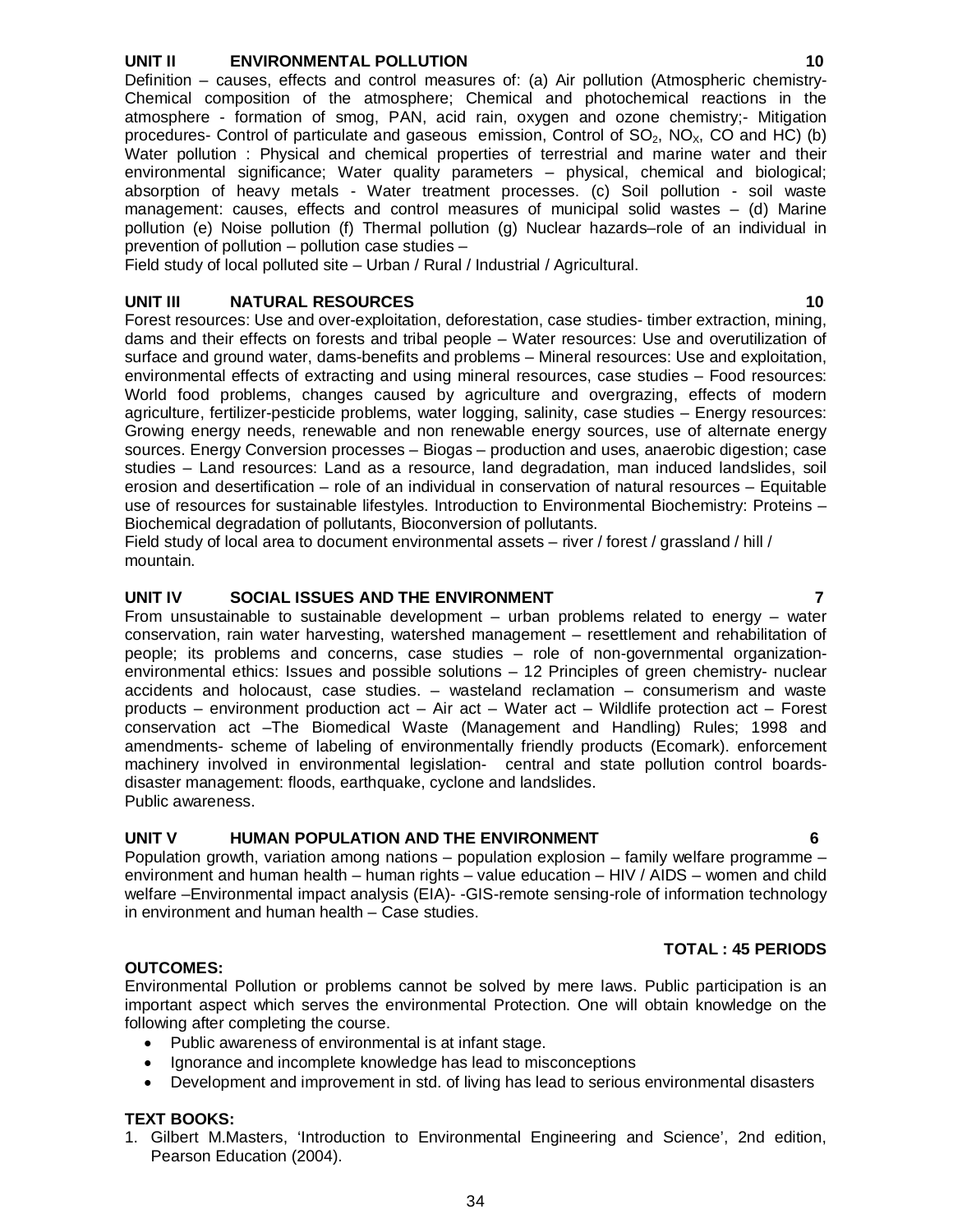2. Benny Joseph, 'Environmental Science and Engineering', Tata McGraw-Hill, New Delhi, (2006).

# **REFERENCES:**

- 1. R.K. Trivedi, 'Handbook of Environmental Laws, Rules, Guidelines, Compliances and Standards', Vol. I and II, Enviro Media.
- 2. Cunningham, W.P. Cooper, T.H. Gorhani, 'Environmental Encyclopedia',Jaico Publ., House, Mumbai, 2001.
- 3. Dharmendra S. Sengar, 'Environmental law', Prentice hall of India PVT LTD,New Delhi, 2007.
- 4. Rajagopalan, R, 'Environmental Studies-From Crisis to Cure', Oxford University Press, 2005.

## **FT6302 GARMENT CONSTRUCTION LT P C**

# **OBJECTIVES:**

To develop knowledge of apparel construction processes

# **UNIT I LAYING AND CUTTING 9**

Basics of fabric spreading ,modes of spreading, different fabric packages and un winding methods, spreading tension, uniformity and alignment, woven fabric lay, knitted fabric lay ,types of fabric lay, Lay planning principles. Marker making, principles of marker making, types of markers, marker planning and marker efficiency, and fabric design parameters on markers, matching and grain line. Fabric cutting methods, latest fabric cutting equipments, and record keeping in cutting room, advancements in cutting room technology

# **UNIT II SEAMS AND STITCHES 9**

The properties of seams, seam types and classes, Stitch types and classes, machine elements in sewing, sewing threads and their basic requirements in sewing, problems in sewing, quality of sewing and standards.

## **UNIT III GARMENT COMPONENTS AND FUNCTIONAL PURPOSES 9**

Ladies and men's tops -basic blocks, collars, sleeves, cuffs, pleats, gatherings and darts, skirts. Ladies and men's bottoms, trousers basic blocks, pockets, welts, yolk. The purpose of darts pleats and panels. Children's dresses, innerwear and lingerie. Balance and symmetry in garment construction. Wash finishing and packing.

## **UNIT IV STYLES AND OPERATION BREAK DOWN 9**

Operations break down for shirts, trousers, blouses, jackets, dresses. Material flow, cut component progresses, tracking and machinery allocation, labour allocation and skill levels.

# **UNIT V PRODUCTION PROCESSES 9**

Line set up, production line balancing, different production system, manual system, make through system, batch production system , progressive bundle system, straight line system, progressive bundle system, conveyor belt system , unit production system , modular production system, quick response system and Just in time system.

# **OUTCOMES:**

Upon completion of the course, the student would have

- Overview of the manufacturing process and the industrial equipment used in garment construction.
- Sound knowledge of apparel pre-processing
- Understood different apparel production systems

## **TEXTBOOKS:**

- 1. Jacob Solinger, "Apparel Production Handbook", Reinhold Publications,1998
- 2. Carr H and Latham B., "The Technology of Clothing Manufacturing", Blackwell Science,
- 3. Ruth E. Glock, Grace I. Kunz, "Apparel Manufacturing, Sewn Product Analysis", fourth edition,

**TOTAL: 45 PERIODS**

 **3 0 0 3**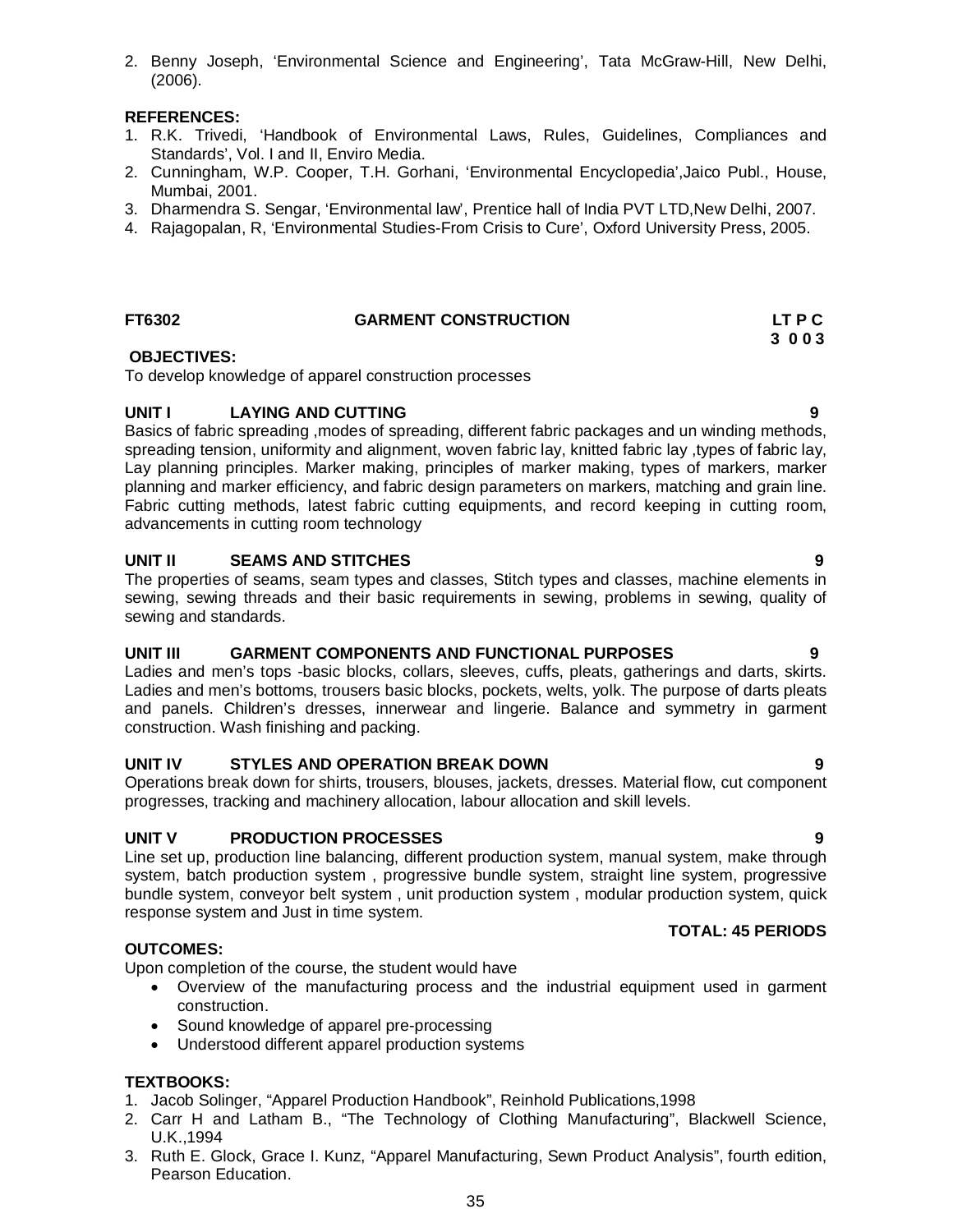### **REFERENCES:**

- 1. Laing R.M., Webster J, "Stitches & Seams", The Textile Institute, India,1998
- 2. Shaeffer Claire, "Sewing for the Apparel Industry", Prentice Hall, New Jersey, 2001
- 3. Singer, "Sewing Lingerie", Cy De Cosse Incorporated, 1991
- 4. Patty Brown & Janett Rice, "Ready-To-Wear Apparel Analysis", Third Edition, Prientice-Hall Inc., New Jersey.

### **FT6303 FASHION EVOLUTION LT P C**

### **OBJECTIVE:**

 To acquaint the student with the history of fashion, its elements, traditional costumes, accessories and embellishments.

**UNIT I** 12 History of fashion – Elements of Fashion. Fashion cycles – length of cycles. The psychology of clothing – factors influencing fashion. Adoption of fashion – traditional- modern, Fashion categories.

### **UNIT II** 12

Indian garments from ancient to modern times. Traditional Indian textiles – Motifs, colour combinations, designs. Accessories and embellishments.

**UNIT III** 12 History of western costumes. Greek and Persian influence on fashion. English, American and French costumes. Silhouette, Headgears, Clothing styles and embellishments.

### **UNIT IV 9**

African and European traditional costumes, colour combination, designs, motifs and accessories.

### **UNIT V 9**

Traditional costumes of Asian countries – Japan, China, Srilanka, Pakistan, Afghanistan and Thailand.

### **TOTAL: 45 PERIODS**

### **OUTCOME:**

Upon completion of the course, the student would develop an understanding of fashion evolution and fashion designing

### **TEXTBOOKS:**

- 1. Vandana Bhenderi, "Costume, Textiles and Jewellery of India Traditions in Rajasthan", Prakash Books, New Delhi, 2004.
- 2. Fillow J and Bernard N Thomas and Hudson, "Traditional Indian Textiles", Prentice Hall, India, 1993.

### **REFERENCES:**

- 1. Hart A North S V and A Museum, "Historical Fashion in detail the 17th and 18th Centuries", McMillan, India, 1998.
- 2. Kathy Alert,"Traditional folk costumes of Europe paper dolls in full color", Dover publications, Inc., Newyork,1984.

# **3 0 0 3**

- 
-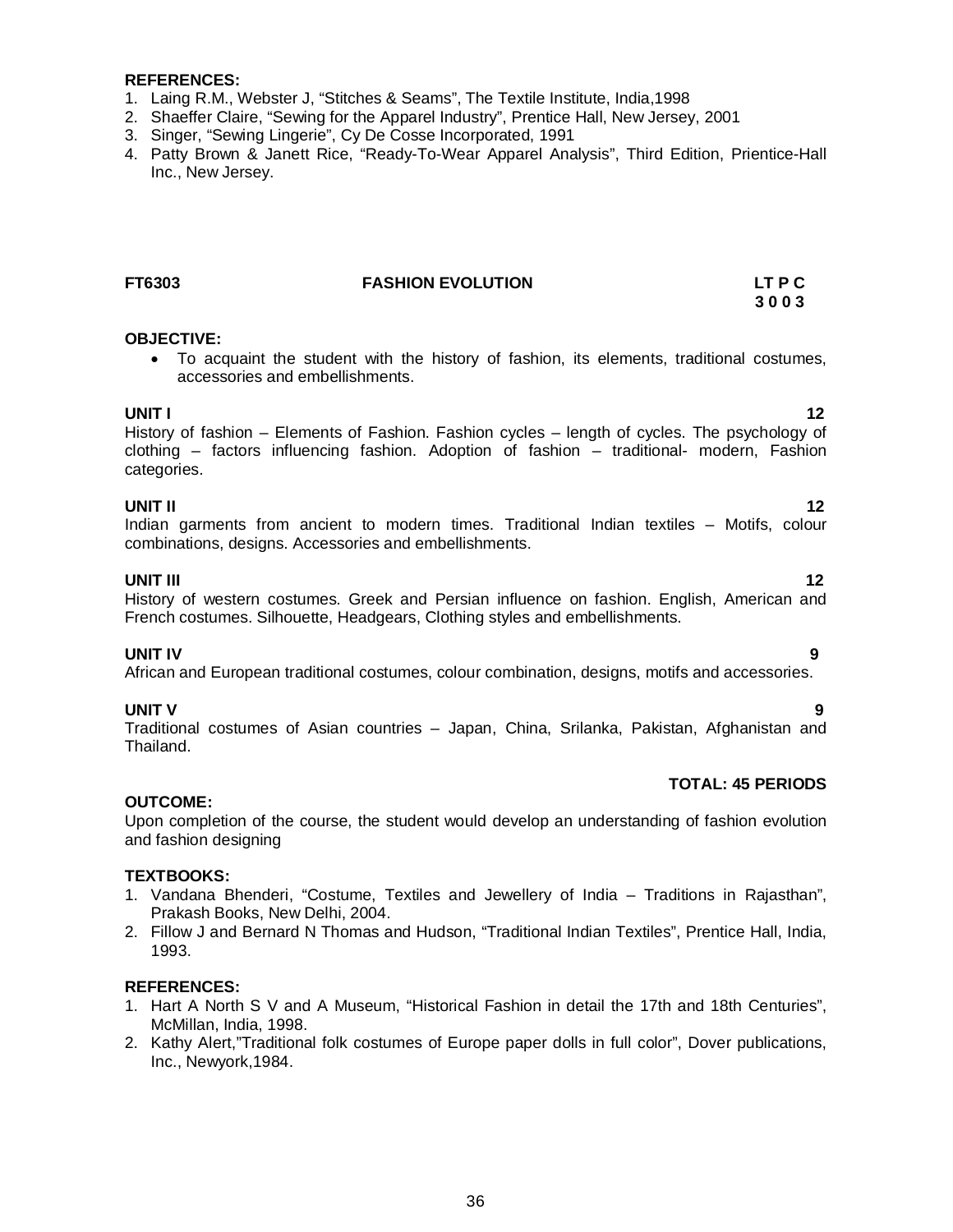#### **OBJECTIVE**

To train the students in fashion illustration

#### **LIST OF EXPERIMENTS**

- 1. Drawing still objects.
- 2. Sketching Human body.
- 3. Sketching of Ideal figure –Men and Women.
- 4. Creating garment designs.
- 5. Proportions and style lines illustrations.

#### **OUTCOMES:**

#### **TOTAL : 45 PERIODS**

**TOTAL: 45 PERIODS**

Upon completion of this practical course, the student would be able to sketch human body, ideal figures and create garment designs.

#### **LIST OF EQUIPMENT REQUIRED FOR 30 STUDENTS**

• Drawing tables - 30 No.

| FT6312 | <b>FIBRE SCIENCE LABORATORY</b> | LTPC |
|--------|---------------------------------|------|
|        |                                 |      |

 **0 0 3 2**

#### **OBJECTIVE:**

To train the students on identification of different kinds of fibres based on different tests and measurement of properties of fibres.

#### **LIST OF EXPERIMENTS**

- 1. Identification of fibres by feel, microscopic view, burning behaviour and solubility
	- a. Natural cellulose fibres
	- b. Natural protein fibres
	- c. Regenerated cellulose fibres
	- d. Polyamide fibres
	- e. Polyester fibres
	- f. Polyolefin fibres
- 2. Determination of density of various fibres by density gradient column
- 3. Determination of denier of synthetic fibres by gravimetric method
- 4. Determination of Moisture Regainand Moisture content of fibres
- 5. Determination of the percentage of spin finish of synthetic fibres
- 6. Determination of wax content of the cotton fibres
- 7. Determination of the blend proportion
	- a. Natural/ regenerated cellulose
	- b. Cellulose/ protein fibres
	- c. Cellulose/polyester fibres
	- d. Natural cellulose/ regenerated cellulose/polyester
- 8. Thermo gravimetric analysis of fibres
- 9. FTIR analysis of polymers and fibres
- 10. Determination of count of yarn and CV %
- 11. Determination of yarn Strength (Lea strength) CV% and CSP
- 12. Determination of yarn Appearance Grades.
- 13. Determination of yarn evenness and Imperfections
- 14. Determination of single yarn Twist and CV%
- 15. Determination of crimp in Yarn

#### **OUTCOMES:**

Upon completion of this course, the student shall be able to

• Identify the given fibres using cross section, dissolution in solvent and burn test practically.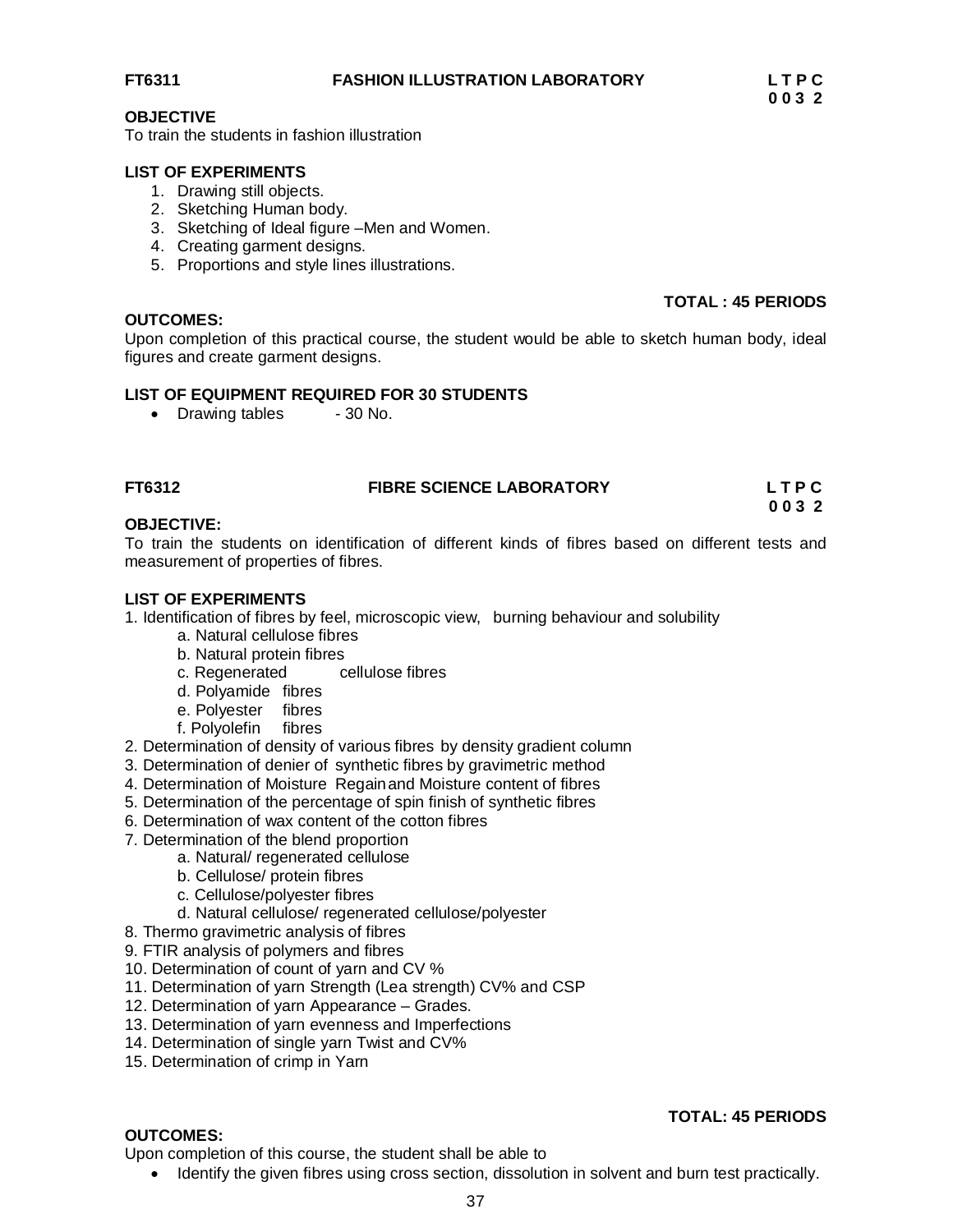38

- Determine important properties of fibres
- Determine blend proportion of different fibres in a blended material

## **LIST OF EQUIPMENT FOR BATCH OF 30 STUDENTS**

- 1. Microscope 1 No.
- 2. Density gradient column-1 No.
- 3. Weighing balance 1 No.
- 4. Conditioning Oven 1No.
- 5. Spin finish tester 1 No.
- 6. Thermogravimetric analyzer -1 No.
- 7. FTIR Spectrometer -1 No.

#### **GE6674 COMMUNICATION AND SOFT SKILLS- LABORATORY BASED L T P C 0 0 4 2**

## **OBJECTIVES:**

To enable learners to,

- Develop their communicative competence in English with specific reference to speaking and listening
- Enhance their ability to communicate effectively in interviews.
- Strengthen their prospects of success in competitive examinations.

## $\bullet$

## **UNIT I LISTENING AND SPEAKING SKILLS 12**

Conversational skills (formal and informal)- group discussion- making effective presentations using computers, listening/watching interviews conversations, documentaries. Listening to lectures, discussions from TV/ Radio/ Podcast.

## **UNIT II READING AND WRITING SKILLS 12**

Reading different genres of tests ranging from newspapers to creative writing. Writing job applications- cover letter- resume- emails- letters- memos- reports. Writing abstracts- summariesinterpreting visual texts.

### **UNIT III ENGLISH FOR NATIONAL AND INTERNATIONAL EXAMINATIONS AND PLACEMENTS 12**

International English Language Testing System (IELTS) - Test of English as a Foreign Language (TOEFL) - Civil Service(Language related)- Verbal Ability.

## **UNIT IV BY INTERVIEW SKILLS 12 12**

Different types of Interview format- answering questions- offering information- mock interviewsbody language( paralinguistic features)- articulation of sounds- intonation.

## **UNIT V SOFT SKILLS 12**

**Motivation- emotional intelligence-**Multiple intelligences- emotional intelligence- managing changes-time management-stress management-leadership straits-team work- career planning intercultural communication- creative and critical thinking

## **Teaching Methods:**

- 1. To be totally learner-centric with minimum teacher intervention as the course revolves around practice.
- 2. Suitable audio/video samples from Podcast/YouTube to be used for illustrative purposes.
- 3. Portfolio approach for writing to be followed. Learners are to be encouraged to blog, tweet, text and email employing appropriate language.
- 4. GD/Interview/Role Play/Debate could be conducted off the laboratory (in a regular classroom) but learners are to be exposed to telephonic interview and video conferencing.
- 5. Learners are to be assigned to read/write/listen/view materials outside the classroom as well for graining proficiency and better participation in the class.

## **TOTAL: 60 PERIODS**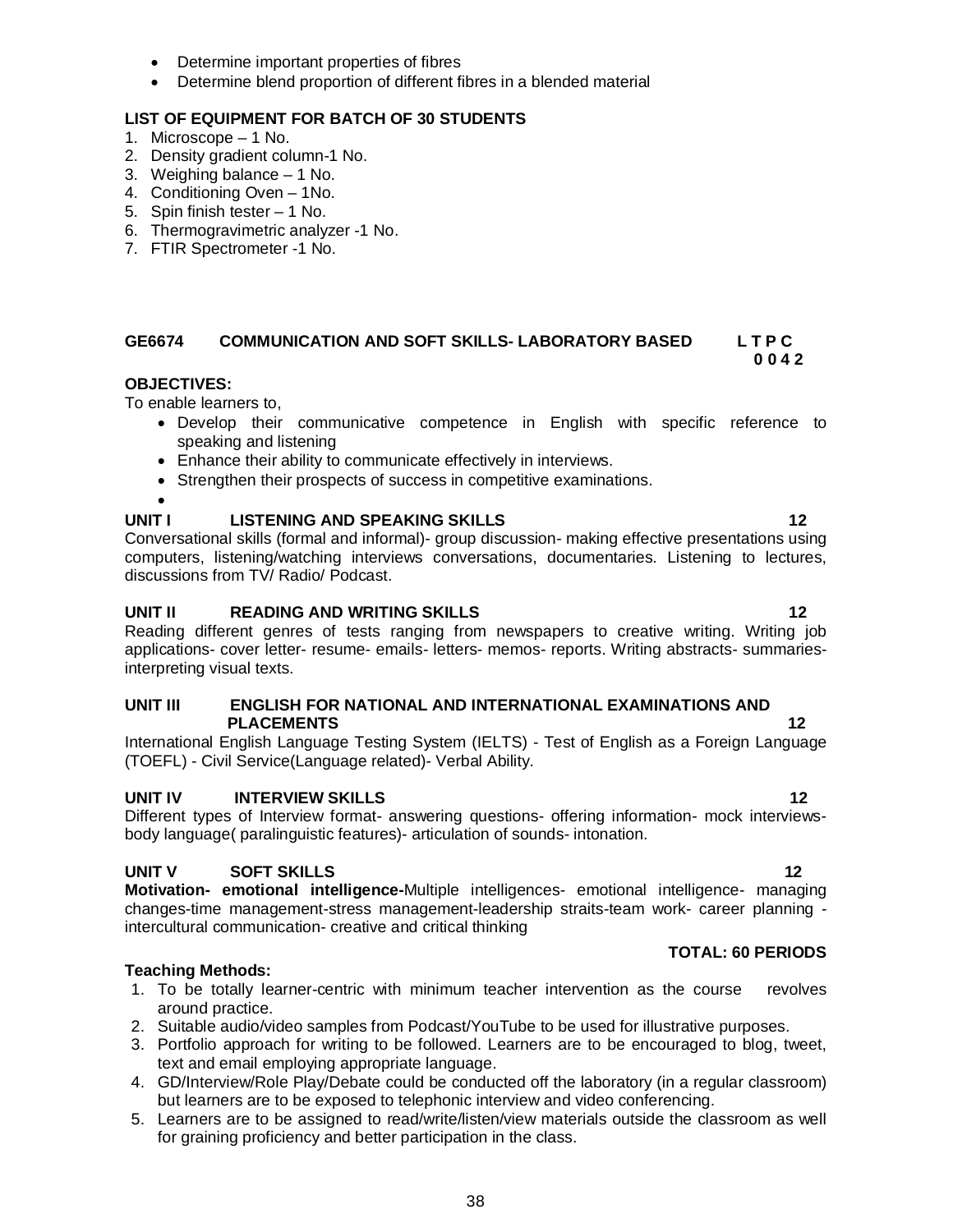#### **Lab Infrastructure:**

| <b>S. No.</b> | Description of Equipment (minimum configuration)           | <b>Qty Required</b> |
|---------------|------------------------------------------------------------|---------------------|
|               | <b>Server</b>                                              | 1 No.               |
|               | <b>PIV System</b><br>٠                                     |                     |
|               | 1 GB RAM / 40 GB HDD                                       |                     |
|               | OS: Win 2000 server                                        |                     |
|               | Audio card with headphones                                 |                     |
|               | <b>JRE 1.3</b>                                             |                     |
| 2             | <b>Client Systems</b>                                      | 60 Nos.             |
|               | PIII or above                                              |                     |
|               | 256 or 512 MB RAM / 40 GB HDD                              |                     |
|               | OS: Win 2000                                               |                     |
|               | Audio card with headphones                                 |                     |
|               | <b>JRE 1.3</b>                                             |                     |
| 3             | Handicam                                                   | 1 No.               |
| 4             | Television 46"                                             | 1 No.               |
| 5             | Collar mike                                                | 1 No.               |
| 6             | Cordless mike                                              | 1 No.               |
| 7             | <b>Audio Mixer</b>                                         | 1 No.               |
| 8             | DVD recorder/player                                        | 1 No.               |
| 9             | Projector<br>provision<br>LCD<br>with<br>MP3/CD/DVD<br>for | 1 No.               |
|               | Audio/video facility                                       |                     |

#### **Evaluation:**

#### **Internal: 20 marks**

Record maintenance: Students should write a report on a regular basis on the activities conducted, focusing on the details such as the description of the activity, ideas emerged, learning outcomes and so on. At the end of the semester records can be evaluated out of 20 marks.

#### **External: 80 marks**

| <b>Online Test</b>      | - 35 marks |
|-------------------------|------------|
| Interview               | - 15 marks |
| Presentation            | - 15 marks |
| <b>Group Discussion</b> | - 15 marks |

### **Note on Internal and External Evaluation:**

- 1. Interview mock interview can be conducted on one-on-one basis.
- 2. Speaking **–** example for role play:
	- a. Marketing engineer convincing a customer to buy his product.
	- b. Telephonic conversation- fixing an official appointment / placing an order / enquiring and so on.
- 3. Presentation should be extempore on simple topics.
- 4. Discussion topics of different kinds; general topics, and case studies.

### **OUTCOMES:**

#### **At the end of the course, learners should be able to**

- Take international examination such as IELTS and TOEFL
- Make presentations and Participate in Group Discussions.
- Successfully answer questions in interviews**.**

#### **REFERENCES:**

- 1. **Business English Certificate Materials,** Cambridge University Press.
- 2. **Graded Examinations in Spoken English and Spoken English for Work** downloadable materials from Trinity College, London.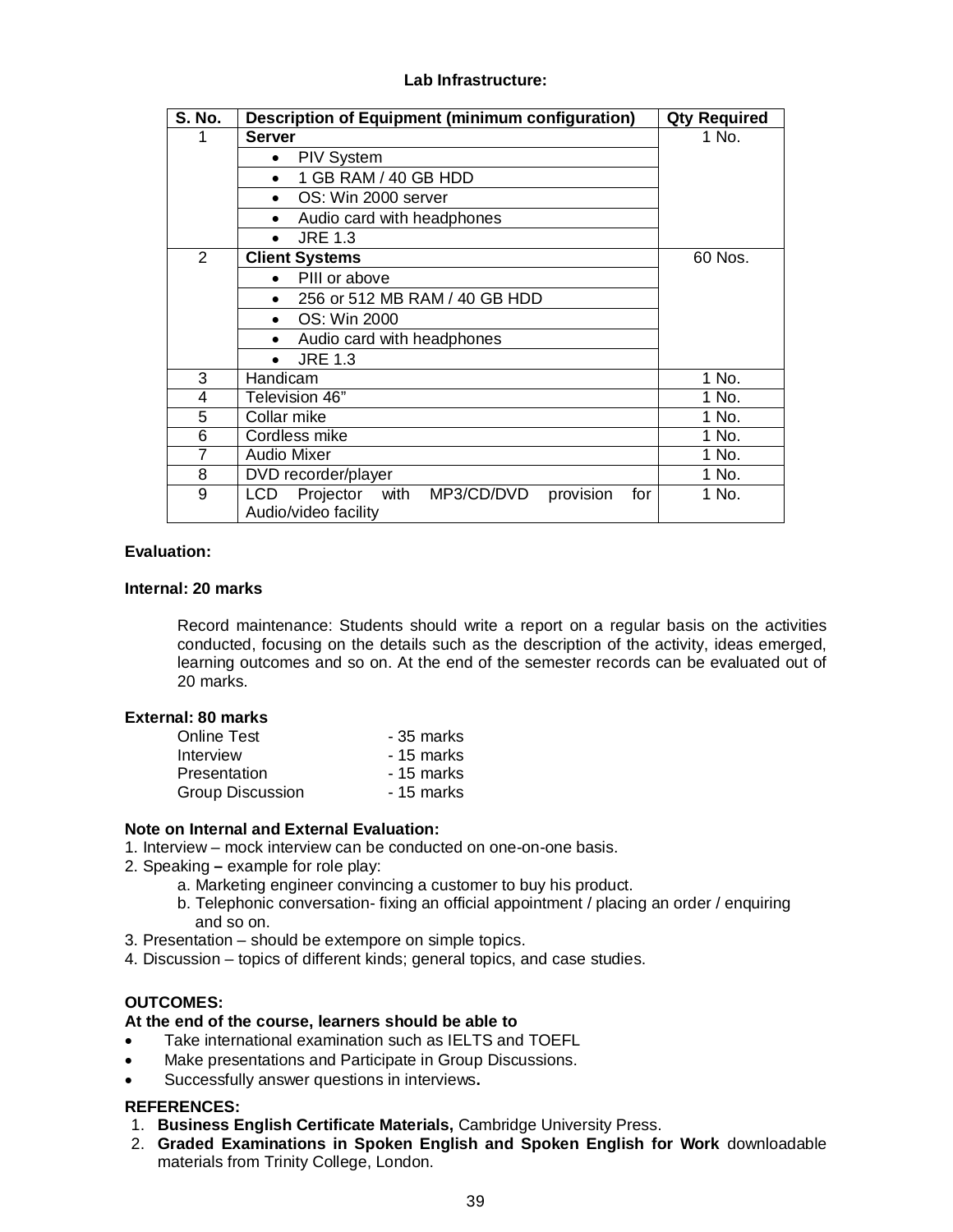- 3. **International English Language Testing System** Practice Tests, Cambridge University Press.
- 4. Interactive Multimedia Programs on **Managing Time and Stress.**
- 5. **Personality Development** (CD-ROM), Times Multimedia, Mumbai.
- 6. Robert M Sherfield and et al. **"Developing Soft Skills"** 4th edition, New Delhi: Pearson Education, 2009.

#### **Web Sources:**

http://www.slideshare.net/rohitjsh/presentation-on-group-discussion http://www.washington.edu/doit/TeamN/present\_tips.html http://www.oxforddictionaries.com/words/writing-job-applications http://www.kent.ac.uk/careers/cv/coveringletters.htm http://www.mindtools.com/pages/article/newCDV\_34.htm

#### **FT6401 PATTERN ENGINEERING I LT P C**

## **3 0 0 3**

#### **OBJECTIVE:**

- To introduce students to human anthropometrics from the scientific and technological viewpoint
- To equip students with comprehensive pattern making skills

#### UNIT I BASICS OF ANTHROPOMETRICS AND SIZING SYSTEMS 12

Anthropometry measurements, Human Anatomy, Landmark terms, Perception of body appearance, its relation to clothing, clothing sizing systems, Illusions created by clothing, Body ideals-Eight head theory: body proportions, height and weight distribution.

#### **UNIT II STUDY OF BODY MEASUREMENTS 6**

Important body measurements across all age groups, Methods of measuring body dimensions, Standard measurement chart-designation and control dimensions.

#### **UNIT III RUDIMENTS TO PATTERN MAKING 9**

Functions of pattern making tools, Preparing and Measuring the Form, Trueing, blending, pattern grain line, balance line terms, notches, seam allowance, jog seam, dart points, pleats, flares, gather and true bias.

#### **UNIT IV BASIC PATTERN SET 9**

Pattern making - Drafting and draping methods. Basic men's and women's block.

#### **UNIT V PATTERN MAKING - PRINCIPLES**

Dart manipulation- single dart series-slash-spread technique, pivotal transfer technique. Two dart series- slash spread and pivotal transfer technique. Graduated and radiating darts. Parallel, asymmetric and intersecting darts. Types of added fullness and Contouring Principle.

#### **TOTAL : 45 PERIODS**

#### **OUTCOME:**

The course would help the students to develop better understanding on how clothing should be designed, so as to provide not only good fit but also enhance body image

#### **TEXTBOOKS:**

- 1. Fan J, Yu W, and Hunter L., "Clothing Appearance and Fit: Science and Technology", Wood head Publishing Limited, 2004
- 2. Ashdown S. P., "Sizing in Clothing", Wood head Publishing Limited, 2007
- 3. Helen Joseph, Armstrong, "Patternmaking for Fashion Design", Pearson Education Pte. Ltd., 2005

#### **REFERENCE:**

1. Winifred Aldrich, "Metric Pattern Cutting for Children's Wear and Baby Wear", Blackwell Publishing, 2004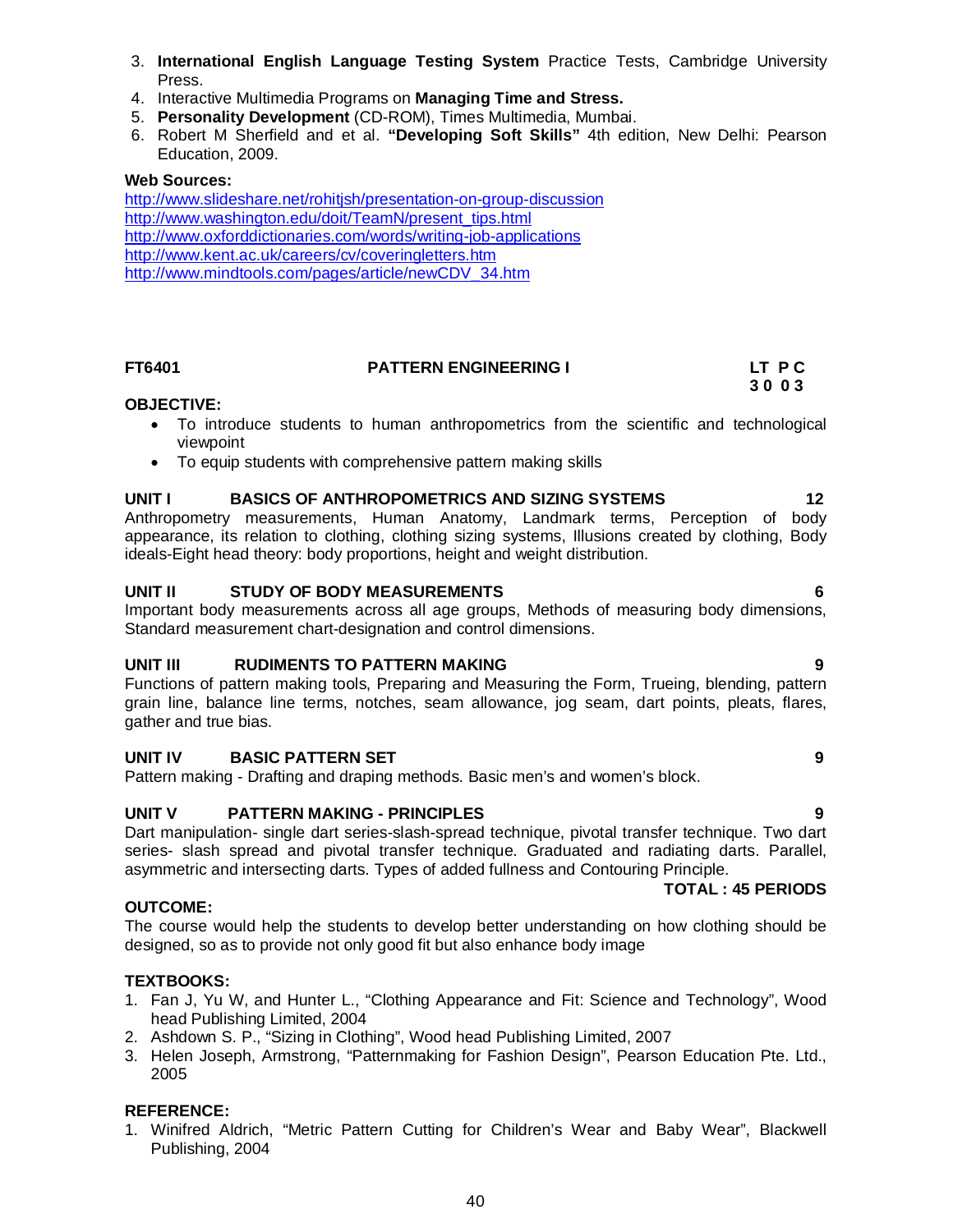#### **OBJECTIVE:**

- To acquaint students of the different trims, components, accessories and embellishments used as fashion accessories
- To make them acquire skills essential to evaluate the performance of accessories

**UNIT I 9** Garment components and trimmings – labels and motifs, linings, interlining wadding, lace, braid and elastic, seam binding and tape, shoulder pads, eyelets and laces, zip fasteners, buttons – tack buttons, snap fastener, rivets and other closures. Decorative and functional trimmings – Applique, sequins, beadwork, smocking, and other surface ornamentation – performance, properties, types and application techniques on fabrics and garments.

#### **UNIT II 9**

Hook and loop fastening (Velcro), Zippers – anatomy of zipper, types, function of zipper, position of slider, standards on zipper, selection of zipper, application of zipper, shortening of zipper; evaluation of quality of accessories

**UNIT III 9** Embroideries - basic embroidery stitches – chain stitch, button hole stitch, herringbone stitch, feather stitch, lazy daisy, double knot stitch, interlacing stitch, stem stitch, French knot stitch, types of embroidery machines, limitations of hand embroidery; kaustic embroidery; kasida, kathiwar; Sind; chickankari; zardosai; tribal embroideries.

**UNIT IV 9** Fashion accessories – footwear, handbags, gloves, hats, scarves, hosiery, jewelry, watches; testing of zippers, elastic waist band testing, fusible interlinings; safety issues for different accessories in children garment.

**UNIT V 9** Printing – introduction; different methods – block printing, roller, screen, discharge, resist and pigment; styles of printing - batik, tie and dye, patch work, appliqué work, bead work.

### **TOTAL : 45 PERIODS**

#### **OUTCOMES:**

Upon completion of the course, the students would be able

- To develop a thorough understanding of the different accessories and embellishments their performance, properties and application
- To independently hint accessories apt for different garment styles

#### **TEXTBOOK:**

1. Shailaja D. Naik, "Traditional Embroideries of India", API Publishing Corporation, New Delhi, 1996

#### **REFERENCE:**

1. Shella Paine, "Embroidered Textiles", Thames and Hudson Ltd., U. S. A., 1990

#### **FT6403 GARMENT PRODUCTION MACHINERY AND EQUIPMENTS L T P C**

**3 0 0 3**

#### **OBJECTIVE:**

 To acquaint students of the basic production machinery and equipments used in apparel construction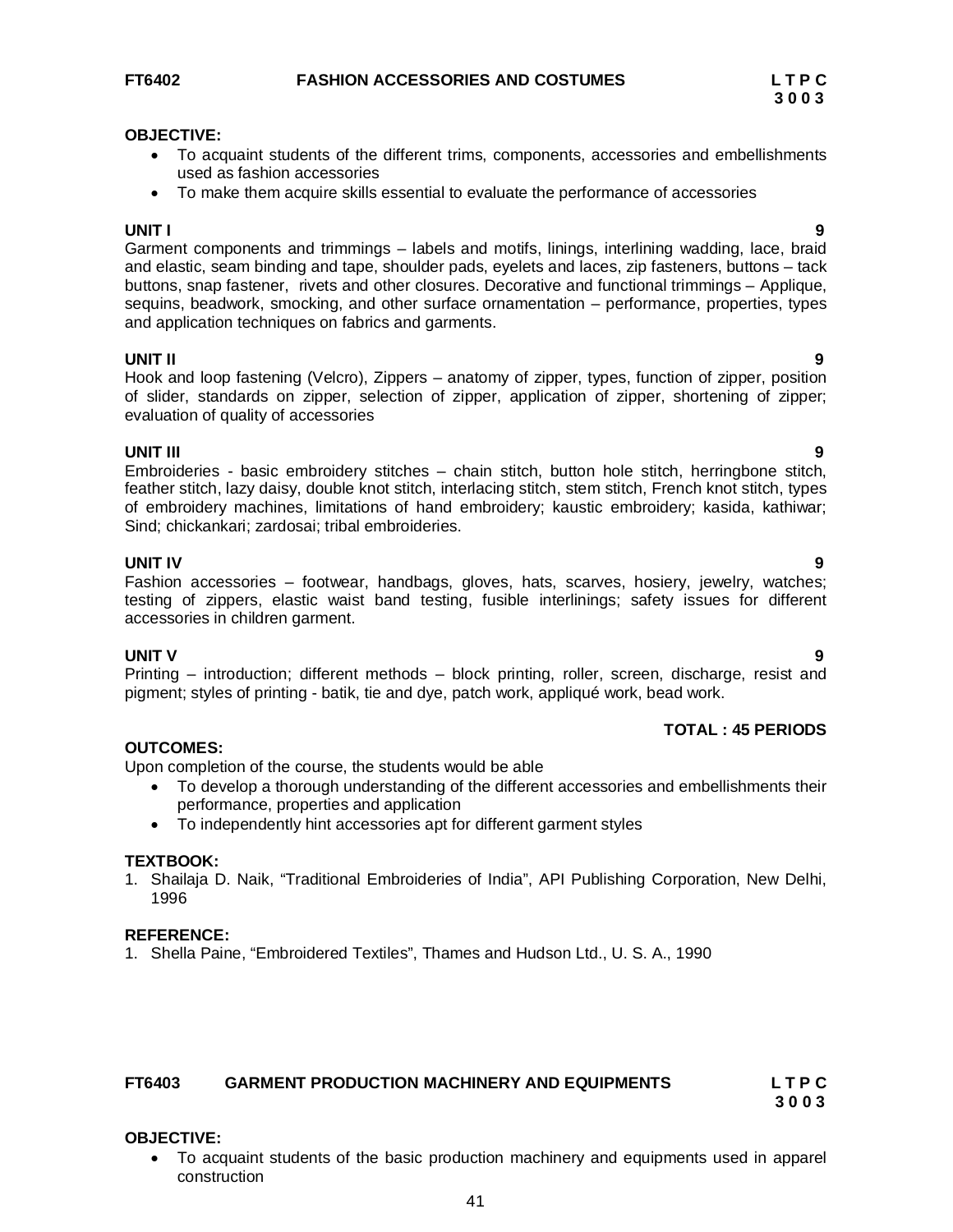#### **UNIT I FABRIC INSPECTION AND SPREADING MACHINES 9**

Fabric inspection devices – manual and automatic – modes of fabric feeding, fabric tension controller and modern developments; Spreading machines – manual, semi automatic and fully automatic machines, fabric control devices in spreading machines

#### **UNIT II CUTTING MACHINES 9**

Mechanism of straight knife cutting machines, rotary cutting machines, band knife cutting machines, die cutting, laser cutting, plasma cutting, water jet cutting and ultra sonic cutting; Notches, drills and thread markers; Computer interfaced cutting machines.

#### **UNIT III SEWING MACHINES 9**

Sewing machines – primary and secondary components; Working principle, stitch formation and timing diagram - lock stitch and chain stitch; single needle and double needle lock stitch mechanism: needle bar, hook – rotary and feed mechanism; Needles – geometry, types and selection

#### **UNIT IV SPECIAL SEWING MACHINES 9**

Over lock, Flatlock, Feed off arm, button fixing and button holing; Embroidery machines – mechanism and stitch formation; Sewing machines feed mechanisms; sewing machine attachments

#### **UNIT V FINISHING MACHINES 9**

Molding machineries; Shrinking machineries – London shrinking, hot-water shrinking, steam sharking and compaction shrinkage; Pressing machineries – buck pressing, iron pressing, block or die pressing, form pressing, steamers and advanced pressing machineries; Pleating – principles and mechanics machineries.

#### **TOTAL : 45 PERIODS**

#### **OUTCOME:**

Upon completion of the course, the students would understand the fundamental principles and working of garment production machinery and the interrelationship of assembly methods

#### **TEXTBOOKS:**

- 1. Harold Carr& Barbara latham, "The Technology of Clothing Manufacture", Black well Sciences, 1996
- 2. Jacob Solinger., " Apparel Manufacturing Handbook ", VanNostrand Reinhold Company, 1980

#### **REFERENCE:**

1. Ruth E. Glock and Grace I. Kunz, "Apparel Manufacturing Sewn Product Analysis" , Pearson Prentice Hall, 2005

**TT6402 FABRIC STRUCTURE LT P C**

#### **OBJECTIVE:**

To enable the students to learn about structure of fabric and design the structure for different applications.

#### **UNIT I 9**

Elementary weaves – plain and its derivatives, twill and its derivatives, satin, sateen and their derivatives – loom requirements

#### **UNIT II 9**

Ordinary and Brighten Honey Comb; Huck-a-Back and its modifications; Mock Leno; crepe weaves; colour theory – light and pigment theory; modification of colour; application of colours; colour and weave effects – loom requirements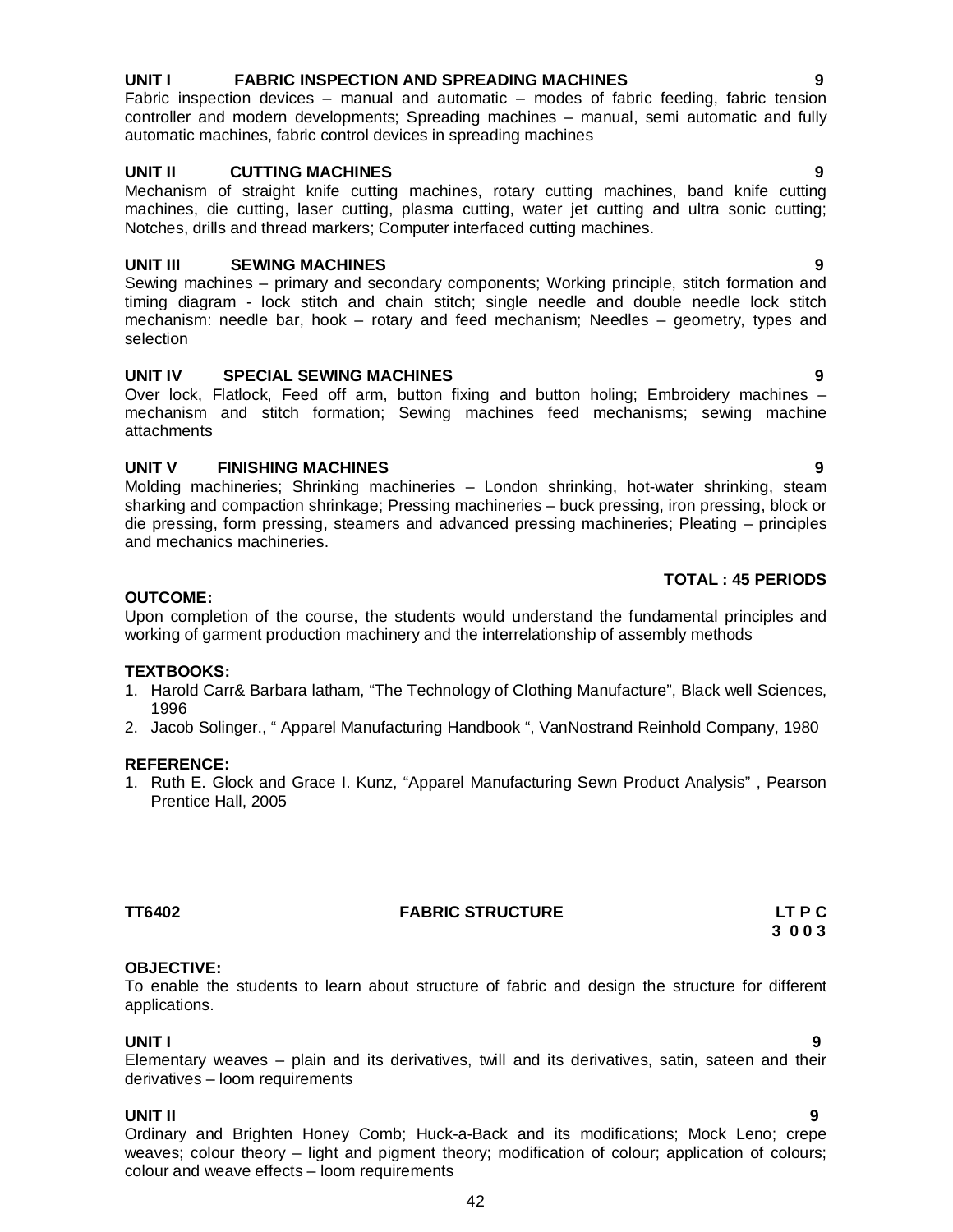**UNIT IV 9** Pile fabrics; warp pile - wire pile, terry pile, loose backed; weft pile – plain back and twill back velveteen, lashed pile, corduroy, weft plush – loom requirements

### **UNIT V** 5

Double cloth, types of stitches; Damasks; Gauze and Leno principles – loom requirements, 3D fabrics

### **TOTAL : 45 PERIODS**

#### **OUTCOMES:**

Upon the completion of this course the student will be able to

- Understand different structures of woven fabric
- Design the structure for different end uses
- Construct the draft and peg-plan which are required to convert the design into fabric

### **TEXTBOOKS:**

- 1. Grosicki Z. J., "Watson's Textile Design and Colour", Vol.1, Woodhead Publications, Cambridge England, 2004
- 2. Grosicki Z. J., "Watson's Advanced Textile Design and Colour", Vol.II, Butterworths, London, 1989

### **REFERENCES:**

- 1. Grosicki Z. J., "Watson's Textile Design and Colour", Vol.1, Woodhead Publications, Cambridge England, 2004
- 2. Grosicki Z. J., "Watson's Advanced Textile Design and Colour", Vol.II, Butterworths, London, 1989
- 3. Wilson J., "Handbook of Textile Design", Textile Institute, Manchester, 2001
- 4. Horne C.E., "Geometric Symmetry in Patterns and Tilings", Textile Institute, Manchester, 2000.
- 5. Seyam A. M., "Structural Design of Woven Fabrics, Theory and Practice", Textile Institute, Manchester, 2002.
- 6. Georner D, "Woven Structure and Design, part 1: Single Cloth Construction", WIRA, U.K., 1986
- 7. Georner D, "Woven Structure and Design, Part 2: Compound Structures", WIRA, U.K.,1989

#### **FT6404 TEXTILE CHEMICAL PROCESSING I L T P C 3 0 0 3**

#### **OBJECTIVES:**

- To acquaint student of the operational sequence in wet processing of different textile materials
- To impart knowledge in the field of pre-processing, processing and post-processing of textile substrate
- To impart fundamental knowledge of colour science and assessment of dyed and printed goods

**UNIT I 5** Operation sequence in chemical processing of cotton, silk, wool, rayon, polyester, polyamide, polyester and cellulosic blend materials with emphasis on the objectives of each operation.

43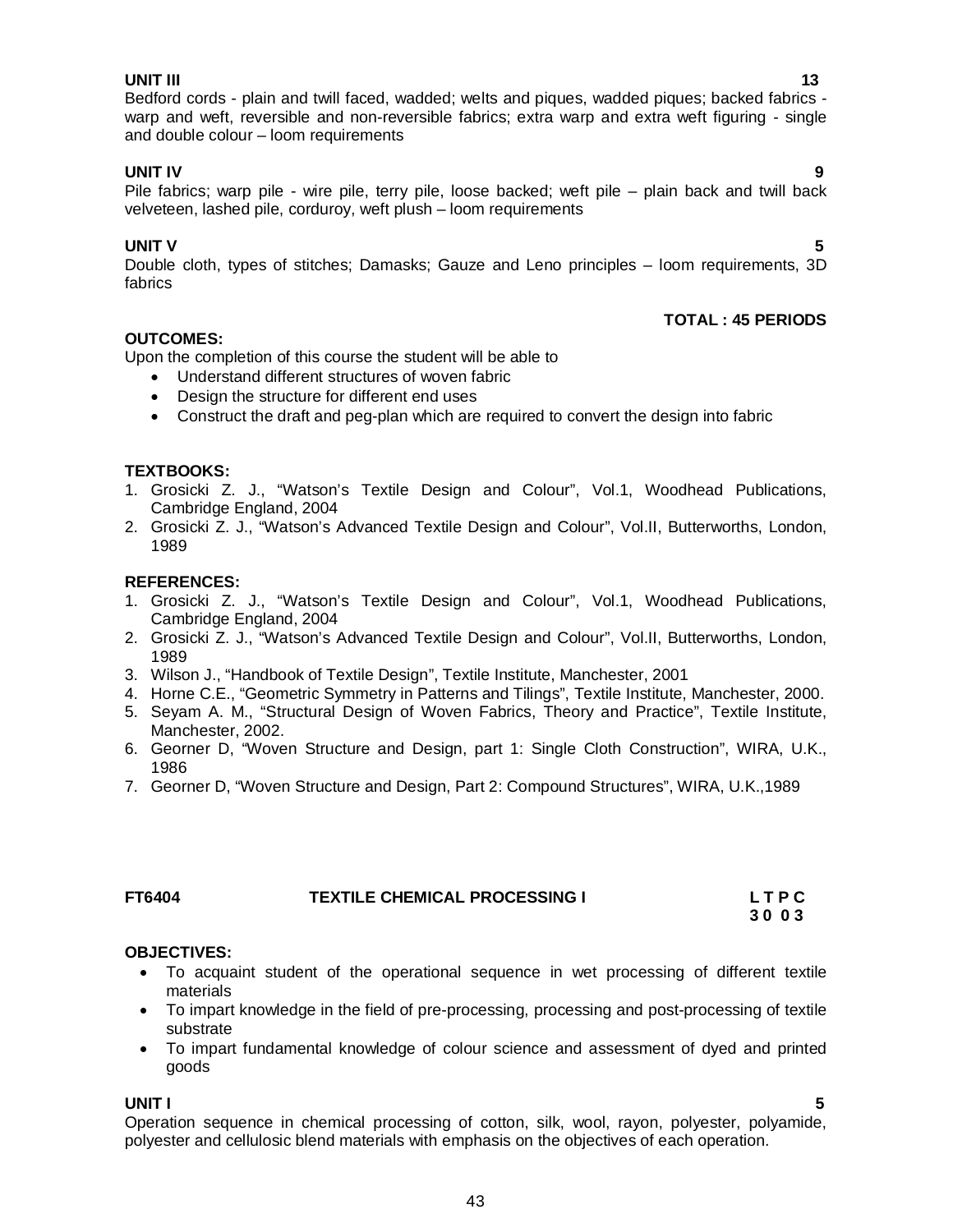#### **UNIT II 9**

Scouring; bleaching and mercerization of cotton; preparatory process for wool and silk.

#### **UNIT III 9**

Stages involved in dyeing process, principle of application of direct, reactive, vat, acid, disperse and natural dyes. Principles of working of loose fibre, yarn and fabric processing machines.

**UNIT IV** 13 Printing methods and styles of printing; general constitution of printing paste, printing with pigments, principles of transfer and ink-jet printing, dyeing and printing faults, assessment of fastness properties of dyed and printed goods

**UNIT V 9** Fundamentals of colour science, assessment of colour of dyed and printed goods; basics of colour matching technique; assessment of whiteness and yellowness indices and colour difference; pass/fail decision making.

### **TOTAL : 45 PERIODS**

### **OUTCOMES:**

At the completion of the course, the student would be able to develop a thorough knowledge on

- Chemical processing of textile materials
- Dyeing and printing methods and principles of colour application
- Assessment of fastness properties of dyed and printed goods

#### **TEXTBOOKS:**

- 1. Trotman E. R., "Dyeing and Chemical Technology of Textile Fibres", B.I Publishing Pvt. Ltd., New Delhi, 1994
- 2. Shenai V. A., "Chemistry of Dyes and Principles of Dyeing", Sevak Publications, Mumbai, 1995
- 3. Shore J., "Colourants and Auxiliaries: Volume I Colorants", Wood head Publishing Ltd., 2002.
- 4. Shenai V. A., "Technology of Printing", Sevak Publications, Mumbai, 1996

#### **REFERENCES:**

- 1. Shore J., "Colourants and Auxiliaries: Volume II Auxiliaries", Wood head Publishin Ltd, 2002.
- 2. Cegerra J. Puente P. And Valladepears J., "The Dyeing of Textile Materials", Textile Institute, Manchester, 1993
- 3. Miles W. C., "Textile Printing", Wood head Publication, 2003.
- 4. Johnson A., "The Theory of Colouration of Textiles", SDC, Second edition, 1989.
- 5. Shah H. S. and Gandhi R. S., "Instrumental Colour Measurement and Computer Aided Colour Matching for Textiles", Mahajan Book Publication, 1990

#### **TC6405 TECHNOLOGY OF FABRIC MANUFACTURE LT P C 3 1 0 4**

#### **OBJECTIVES:**

The main objective of this course is to enable the students to understand

- Preparatory processes involved in the production of fabric
- Basics of weaving and knitting processes
- Basics of nonwoven production methods

#### **UNIT I PREPARATION OF YARNS FOR WEAVING AND KNITTING**

Objects of winding – Different types of winders – Parallel winding, cross winding and precision winding. Conventional and automatic winding machines. Yarn clearing and splicing – Types of tensioners, guides. Weft winding - Pirn winding: Types and working principle of pirn winding machines – bunching, stop motions – Features of automatic pirn winding machine. Warping - Beam warping machines – creels – features of modern warping machines - sectional warping machine. Types and selection of ingredients for sizing, Size receipe for various types of fabrics,

44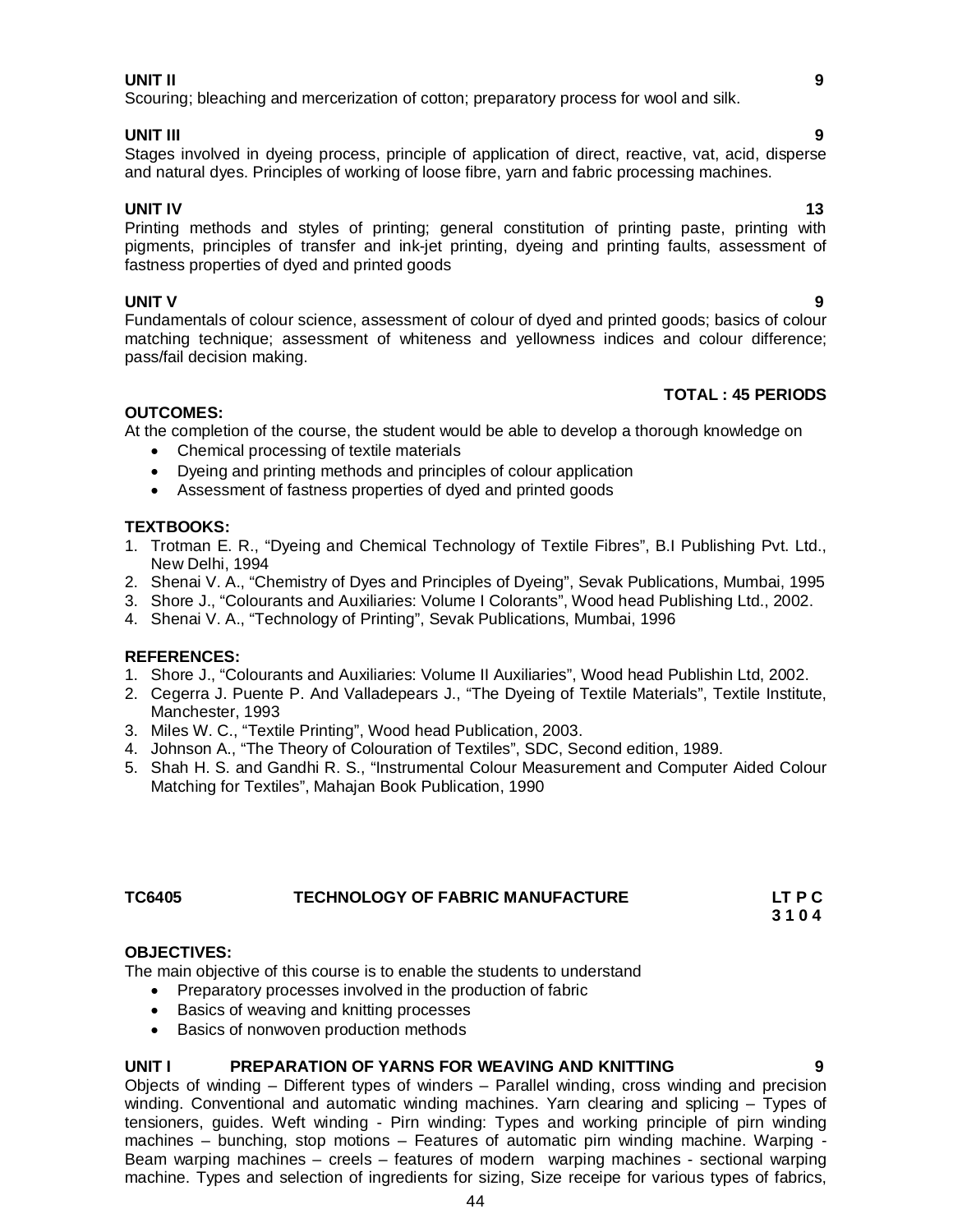Sizing machines – multi-cylinder & hot air sizing – Methods of drying– Modern development in Sizing, Single end sizing. Drawing-in and Denting.

#### **UNIT II PLAIN POWER LOOM 9**

Types of looms - Primary, secondary and auxilliary mechanisms of loom, - Classification of weaving machines. Shedding - Tappet shedding, Shuttle Picking mechanism – Beat-up mechanism. Stop motions – Friction Let – off motion - Negative let off and positive let off motions. Take- up motion - Five wheel take up motion, Seven wheel take up motion, Positive continuous take up motion. Warp protector Mechanisms - Loose Reed and Fast Reed Mechanisms, Warp Stop Motions, Weft stop motions, temples, lease rods and brake. Weaving faults. Brief study about drop box loom and Terry loom.

### **UNIT III DOBBY AND JACQUARD SHEDDING 9**

Principles of working of single lift and double lift dobbies. Methods of pegging. Negative and positive dobbies. Cross boarder, paper, cam and rotary dobbies. Single lift and double lift Jacquards. Open shed jacquards. Electronic jacquards.

### **UNIT IV SHUTTLELESS WEAVING 9**

Yarn quality requirements for Shuttleless looms, Principles of weft insertion in shuttleless loom - Mechanisms of weft insertion by Projectile, Rapier, Airjet and Waterjet looms - Techno economics of shuttleless weaving. Defects in woven fabrics – causes and remedies.

### **UNIT V BONDED FABRICS & KNITTING 9**

Types of bonded fabrics. Web preparation for bonding – Different type of Bonding – Mechanical, Thermal and Chemical. End uses of bonded fabrics. Knitting – weft and warp knitting. Knitted fabric properties.

**TOTAL (L : 45 + T : 15) : 60 PERIODS**

### **OUTCOMES:**

Upon completion of the course, the students will be able to

- Explain the preparatory processes involved in the production of fabrics
- Explain the principles of different fabric production methods
- Identify various fabric defects and their causes and remedies

#### **TEXT BOOKS:**

- 1. Sriramlu P.K., Ajgaonkar D.B. & Talukdar M.K., Weaving Machines: Mechanisms, Management, Mahajan Publishers, Ahmedabad, 1998.
- 2. Lord P.R. and Mohammed M.H., Weaving Conversion of Yarn to Fabric, Merrow Publication, 1992.

#### **REFERENCES:**

- 1. Modi J.R.D., Sizing Ingredient, Mahajan Publications, Ahmedabad
- 2. Ormerod A., Modern Preparation and Weaving, Merrow Publication Co. U.K. 1988.
- 3. Talukdar M.K., "An Introduction to Winding and Warping" Testing Trade Press, Mumbai.
- 4. Talavasek O. & Svaty V., Shuttleless Weaving Machines, Elsevier Scientific Pub. Co., New York 1981.
- 5. Adanur S., Handbook of Weaving, Technomic Publishing Co., Inc., 2001.

#### **TT6461 FABRIC STRUCTURE LABORATORY L T P C**

 **0 0 3 2**

#### **OBJECTIVE:**

To train the students in analyzing the cloth to identify construction parameters and prepare design, draft and peg plan.

#### **LIST OF EXPERIMENTS**

Analysis of construction details of the following fabric structure 1. Plain and its derivatives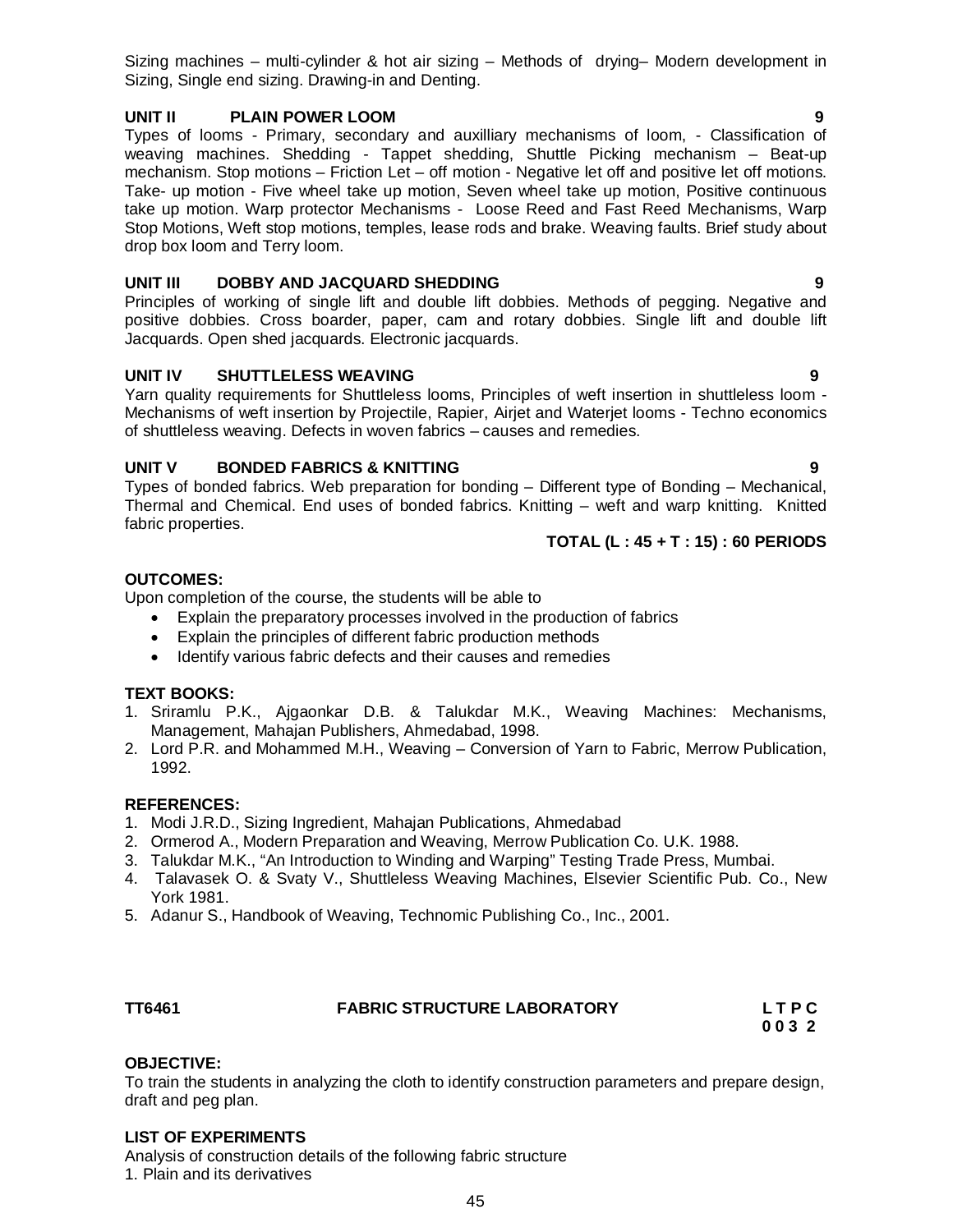- 2. Twill and its derivatives
- 3. Satin (Regular and irregular)
- 4. Sateen (Regular and irregular)
- 5. Honeycomb (ordinary and Brighton)
- 6. Huck-a-back
- 7. Extra warp and extra weft figuring
- 8. Pile fabrics (warp and weft)
- 9. Backed fabrics
- 10. Gauze and Leno
- 11. Double cloth
- 12. Crepe
- 13. Tapestry
- 14. Mock-leno
- 15. Bedford cord.
- 16. Single jersey
- 17. Double jersey structures
- 18. Analysis of blend composition in the yarn of the fabric
- 19. Analysis of finish on the fabric

**TOTAL : 45 PERIODS**

#### **OUTCOMES:**

Upon completion of the lab the student will be able

- Identify the constructional parameters of fabric
- Construct design, draft and peg plan for weaving the fabric
- Analyse the blend composition of yarn used in the fabric and the type of finish applied in the fabric

#### **LIST OF EQUIPMENT FOR BATCH OF 30 STUDENTS**

- 1. Counting Glass 30 No.
- 2. GSM Cutter 1 No.
- 3. Beesley Balance 1 No.
- 4. Crimp Tester 1 No.
- 5. Electronic balance 1 No.

#### **FT6411 PATTERN ENGINEERING LABORATORY – I L T P C 0 0 3 2**

#### **OBJECTIVE:**

To train the students in pattern making of apparels.

#### **LIST OF EXPERIMENTS**

- 1. Measuring the Form Male, female and child.
- 2. Formulating standard measurement chart.
- 3. Drafting the basic pattern set using the above measurement chart.
- 4. Single dart series slash spread technique
- 5. Single dart series pivotal transfer technique
- 6. Double dart series slash spread technique
- 7. Double dart series pivotal transfer technique.
- 8. Graduated and radiating darts.
- 9. Pleat tuck and pin tuck.

#### **OUTCOME:**

Upon completion of this practical course, the student would have practical experience on pattern making of garments

#### **LIST OF EQUIPMENT FOR BATCH OF 30 STUDENTS**

### **TOTAL : 45 PERIODS**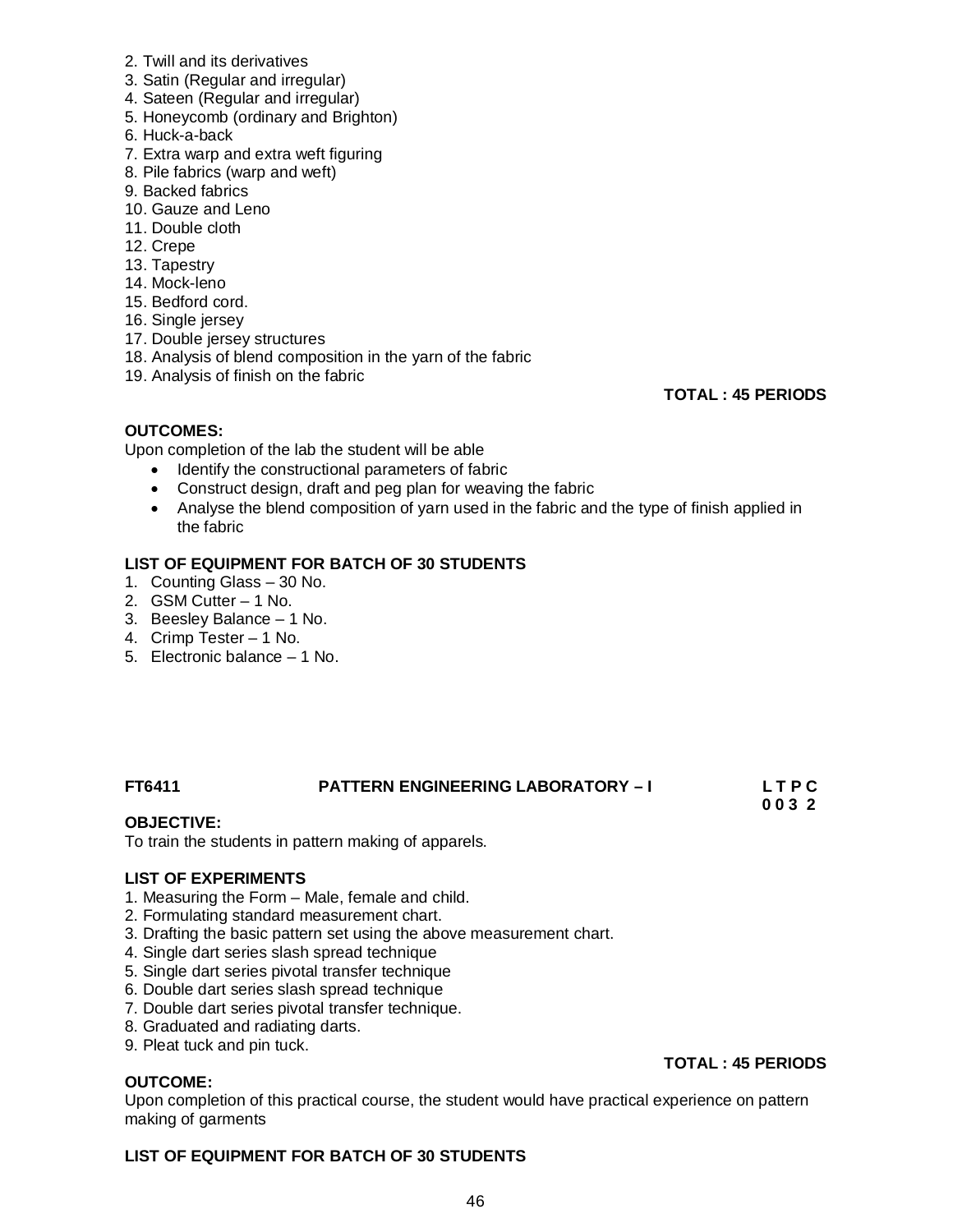|           | • Working surface – pattern making / cutting table (polished or laminated top) |           |  |
|-----------|--------------------------------------------------------------------------------|-----------|--|
|           | • Fabric and paper scissors                                                    | - 15 No.  |  |
|           | Rulers $-12$ " and 36"                                                         | - 15 No.  |  |
|           | • Tailor's square $-24$ " x 14"                                                | - 15 No.  |  |
|           | • Curve rules – French curves, hip curves and vary form curve                  | - 15 No.  |  |
|           | • Pattern notcher, tracing wheel, awl                                          | - 5 No.   |  |
|           | Measuring tape                                                                 | $-30$ No. |  |
| $\bullet$ | Pattern weights                                                                | $-10$ No. |  |
|           | Dress forms (Full and Half) – Kids, Children's, Women's and Men's              | - 3 Each  |  |
|           |                                                                                |           |  |

## **FT6412 GARMENT CONSTRUCTION LABORATORY - I L T P C**

### **OBJECTIVE:**

To train the students in construction of garments

#### **LIST OF EXPERIMENTS**

- 1. Stitch classification and stitch properties.
- 2. Formation of Stitch classes.
- 3. Seam classification and common uses.
- 4. Sewing practice of superimposed seam, lapped seam, bound seam and flat seam.
- 5. Button hole and button stitch machine.
- 6. Study of Feed-of-the-arm machine.
- 7. Assembling of various garment components using appropriate seams.

#### **TOTAL : 45 PERIODS**

 **0 0 3 2**

#### **OUTCOME:**

Upon completion of this practical course, the students can carry out different types of stitching, button holing and button stitching and would have hands on experience on different machines used for garment manufacture.

#### **LIST OF EQUIPMENT FOR BATCH OF 30 STUDENTS**

• High speed industrial sewing machines

|                       | Single needle lock stitch machine  | $-30$ No. |
|-----------------------|------------------------------------|-----------|
| $\blacksquare$        | Double needle lock stitch machine  | - 02 No.  |
| $\blacksquare$        | Over-lock machine                  | - 02 No.  |
|                       | Feed-of-the-arm machine            | $-01$ No. |
| $\sim$ 10 $\pm$       | Button stitch machine              | - 01 No.  |
| $\blacksquare$        | Button hole machine                | $-01$ No. |
|                       | - Flat lock machine                | - 01 No.  |
|                       | - Zigzag machine                   | - 01 No.  |
|                       | • Straight knife cutting machine   | - 01 No.  |
|                       | • Steam pressing table (Desirable) | $-01$ No. |
| • Iron box (electric) |                                    | - 04 NO.  |
|                       |                                    |           |

#### **FT6501 TEXTILE CHEMICAL PROCESSING - II L T P C**

 **3 0 0 3**

#### **OBJECTIVES:**

- To acquaint student with different types of textile finishing and its assessment
- Have knowledge of garment dyeing, printing and washing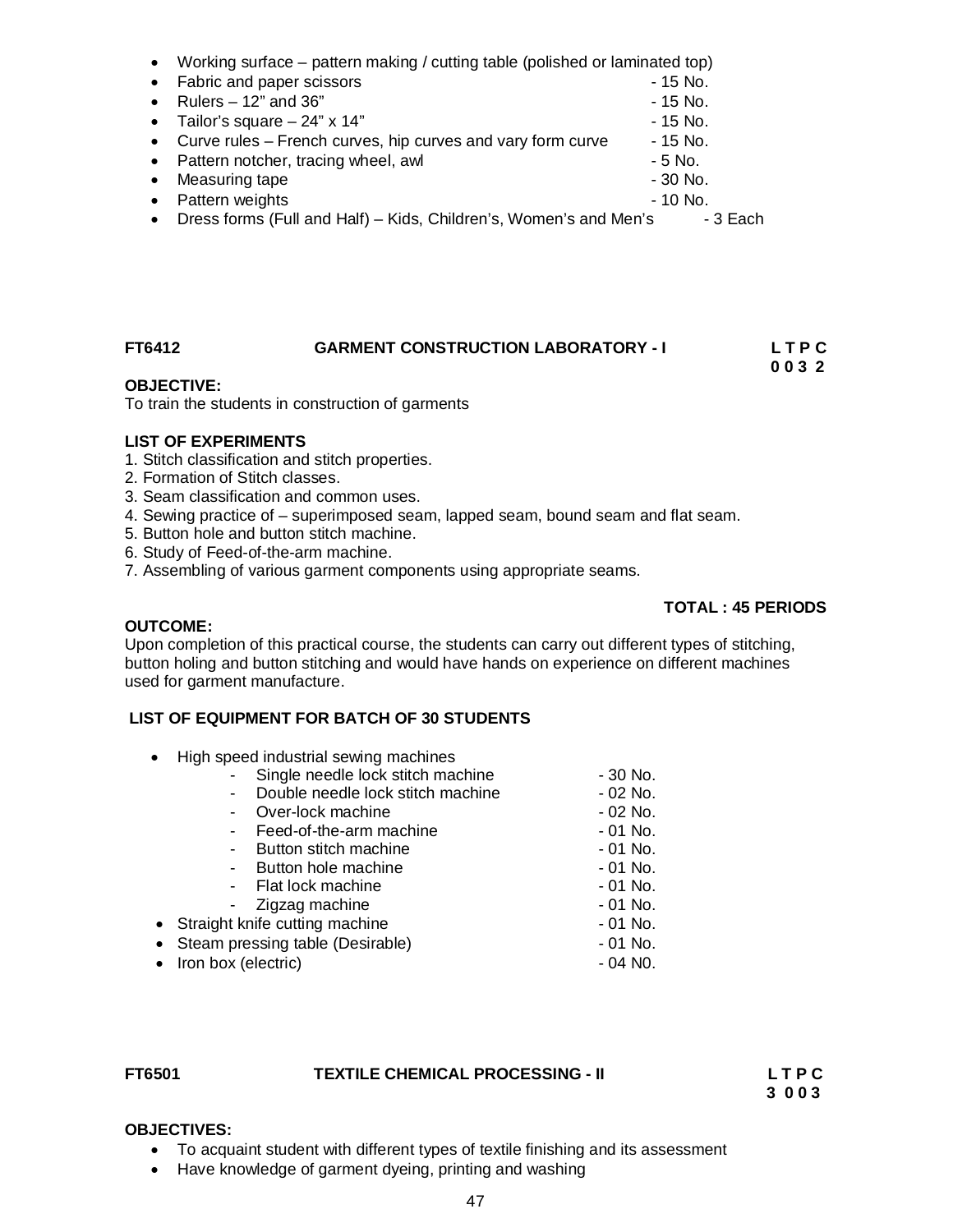Have knowledge of dyes, auxiliaries and eco friendly chemical processes

### **UNIT I** 13

Finishing - Calendering, shrink proofing, antistatic finish, softening, water and flame proofing, UV protection, antimicrobial finish, resin finishing – crease recovery, wash and wear and durable press finishes

### **UNIT II 5**

Standard methods of assessment of all the above finishes

### **UNIT III 9**

Selection of garment accessories for garment dyeing; preparation of garments for dyeing; garment dyeing machines; physical finishes for garments.

### **UNIT IV 9**

Selection of dyes and auxiliaries for garment dyeing; printing machines for garments and unconventional printing techniques; washing of denim and other garments, laundering and stain removal.

**UNIT V 9** Eco friendly chemical processes, banned dyes and chemicals, evaluation techniques for assessment of these agents, permissible limits for objectionable agents.

### **TOTAL : 45 PERIODS**

### **OUTCOMES:**

Upon completion of this course, the students will be able

- To develop thorough knowledge in textile and garment finishing.
- To sensitize the hazardous and banned dyes, chemical and auxiliaries
- To work in a textile wet processing industry

### **TEXTBOOKS:**

- 1. Dr. V.A. Shenai, "Technology of Finishing", Vol. X, Usha, 1998
- 2. Marks Atlas & Wooding, "Chemical After Treatments of Textile", 1st ed., PHI, 1996
- 3. A.J. Hall, "Textile Finishing", 2nd ed., McGraw Hill, 1995.
- 4. J.T. Marsh, "Introduction to Textile Finishing" Vol. II, New Age, 1996

#### **REFERENCES:**

- 1. R.M. Mittal and S.S. Trivedi, "Chemical Processing of Polyester/Cellulosic Blends", 2nd ed., Tata McGraw Hill, 2000
- 2. Schindler W.D and Hauser P., "Chemical Finishing of Textiles"., Wood head Publications.
- 3. Bernard P. Corbman, "Textile Fibre to Fabric", McGraw Hill Internationl Edition.
- 4. Reife A and Freeman H.S., "Environmental Chemistry of Dyes and Pigments", Wiley, 1996.

## **FT6502 TEXTILE AND APPAREL QUALITY EVALUATION L T P C**

#### **OBJECTIVE:**

To infuse understanding of yarn, fabric and apparel testing methods

### **UNIT I SAMPLING TECHNIQUES 6**

Definition – random- biased techniques for fibre, yarns and fabrics. Standard conditions - RH and temperature for testing. Moisture – measurement.

#### **UNIT II** YARN TESTING 12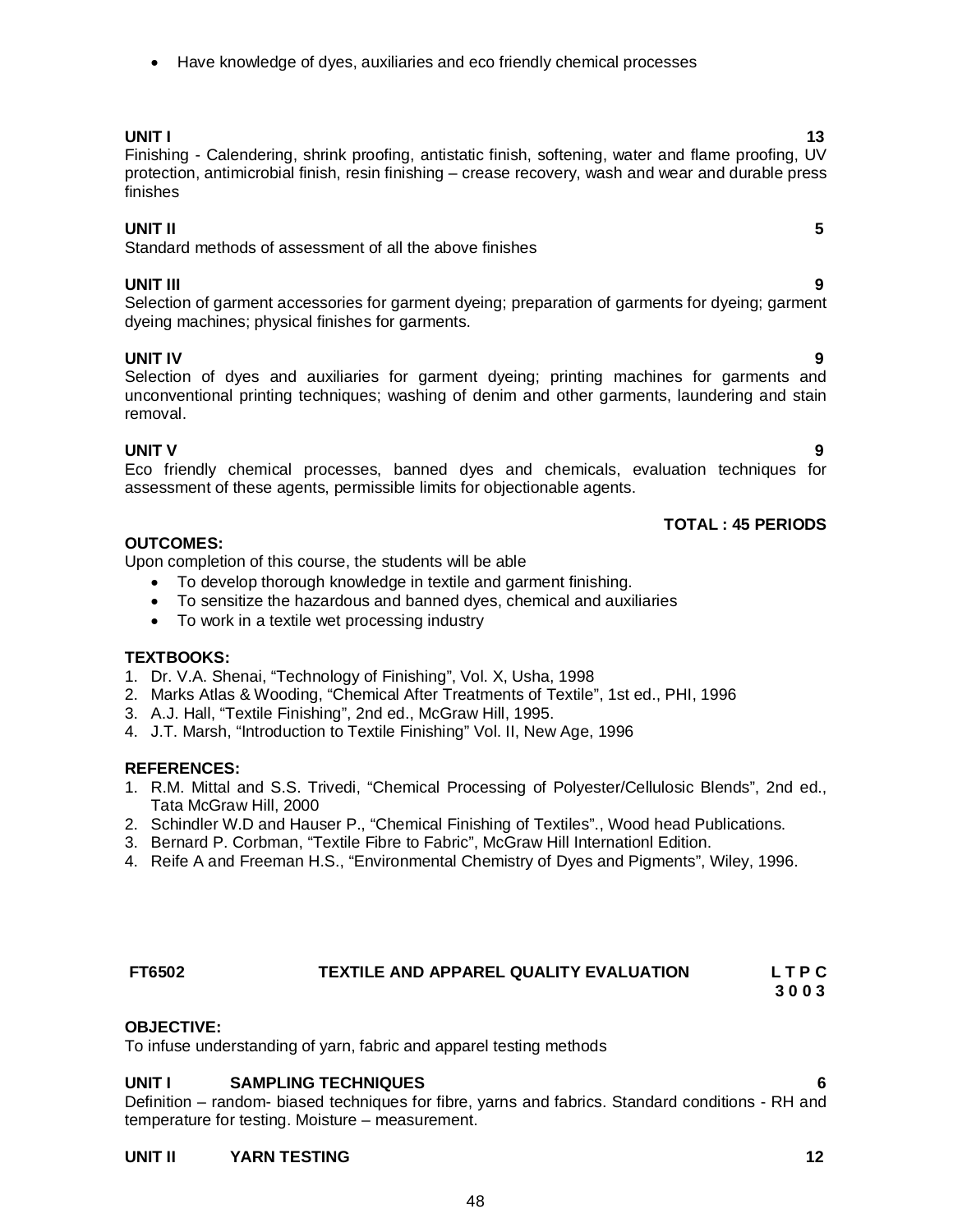Twist direction – Twist multipliers. Twist testers. Tension type – Take-up -ATIRA Direct type testers, Yarn Hairiness Testing - Methods – Optical – Singeing. Yarn count – Instruments – analytical balance – Knowles balance – quadrant balance – Beesley balance- electronic yarn count and yarn diameter. Methods of measuring evenness – Black board – ASTM standards – Cutting and weighing methods – Electronic capacitance – Uster evenness tester – Uster standards – Yarn faults – classification – Uster Classimat.

### **UNIT III FABRIC TESTING 9**

Crimp – Influence on fabric properties – Shirley crimp tester, fabric tensile strength tester – ravelled strip method –grab methods. Elmendorf tear tester, Ballistic tester – Hydraulic bursting strength tester, Fabric abrasion resistance – handle- serviceability assessment, Martindale abrasion tester, Fabric pilling I.C.I Pillbox tester.

### **UNIT IV DRAPE MEASUREMENT 9**

Fabrics drape measurement – Drape meter. Fabrics stiffness - Shirley stiffness tester, fabric crease resistance and crease recovery measurements. Fabric permeability - Shirley air permeability tester – Fabric water permeability tester – Friction measuring instruments.

### **UNIT V APPAREL TESTING 9**

Seam strength testing – Seam severance testing. Evaluation of interlinings quality Colour fastness testing Apparel dimensional stability testing. Objective evaluation of fabric tailorability.

### **TOTAL : 45 PERIODS**

### **OUTCOMES:**

The student will have knowledge on

- Methods by which the physical and mechanical properties of textile materials and products are measured and investigated
- Sampling and yarn quality parameters testing
- Fabric and garment quality parameters testing

### **TEXTBOOKS:**

- 1. Booth J.E., "Principle of Textile Testing", Butterworth Publications, London, 1989
- 2. Kothari V. K., "Testing and Quality Management", Progress in Textile Technology Vol.1, IAFL Publications, New Delhi, 1999
- 3. Sara J. Kadolph., "Quality Assurance for Textiles and Apparels", Fair Child Publications, New York, 1998

#### **REFERENCES:**

- 1. Saville,B.P. "Physical Testing of Textiles", Woodhead Publishing Ltd., England,2004.
- 2. Grover E G and Hamby D. S "Hand Book of Textile testing and quality Control", Wiley Eastern Pvt. Ltd., New Delhi, 1969.
- 3. Ruth clock and Grace Kunz., "Apparel Manufacture Sewn Product Analysis", Upper Sadle River Publications, New York, 2000
- 4. Pradip V. Mehta., "Managing Quality in the Apparel Industry", NIFT Publication, India, 1998
- 5. Slater K., "Physical Testing and Quality Control", The Textile Institute, Vol.23, No.1/2/3 Manchester, 1993
- 6. Arindam Basu, "Textile Testing-Fiber, Yarn & Fabric", SITRA, India, 2001.

#### **TT6503 KNITTING TECHNOLOGY L T P C**

49

 **3 0 0 3**

#### **OBJECTIVES:**

To make the students to understand

- Fundamentals of knitting
- Types of knitting processes in detail
- Functioning of components of knitting machine

#### **UNIT I INTRODUCTION 9**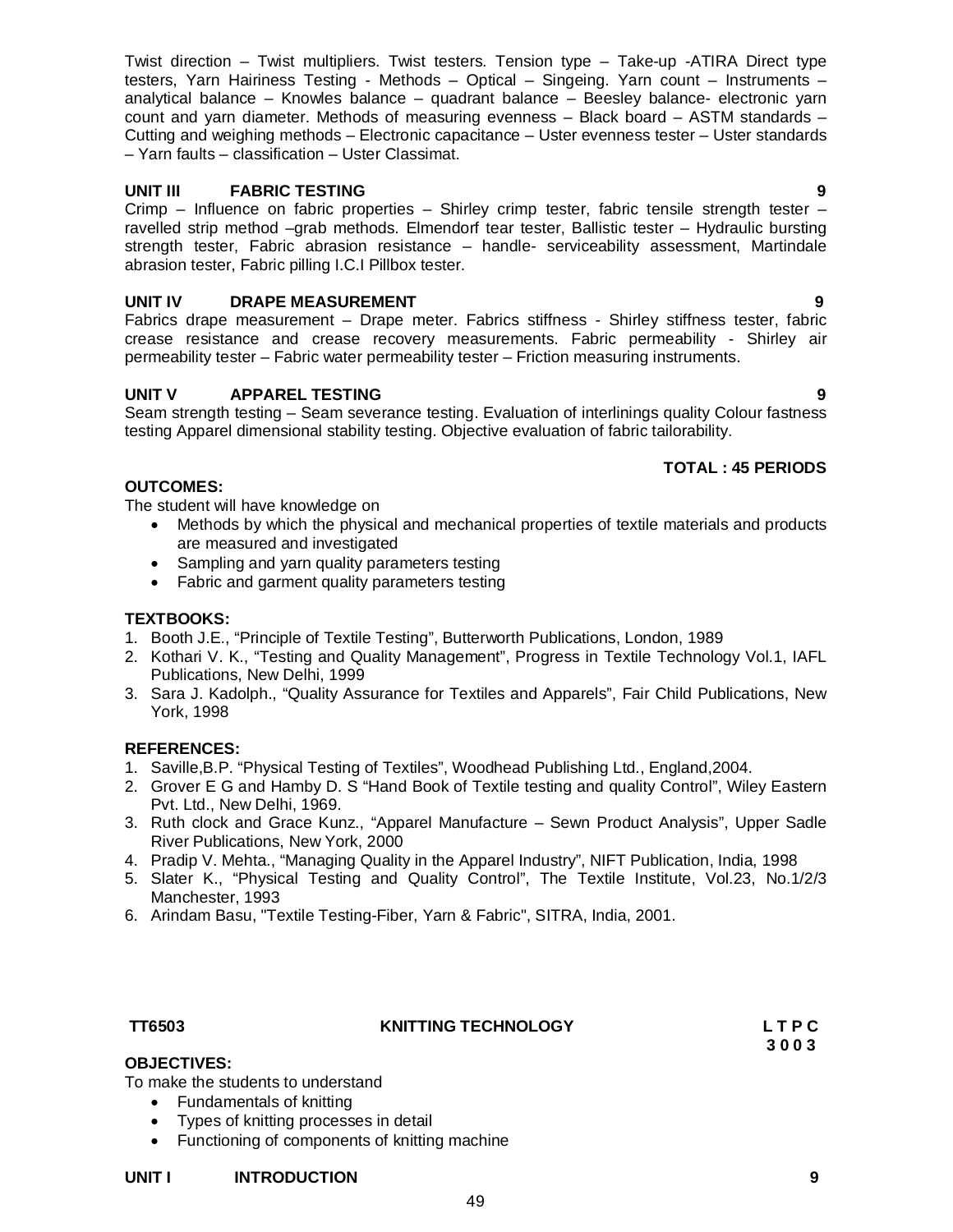Reasons for the growth of the knitting industry. Comparisons of fabric properties - wovens, knits and bonded fabrics; classification of knitting processes – weft and warp knitting; yarn quality requirements for knitting. Preparation of staple yarns for weft and warp knitting.

### **UNIT II FUNDAMENTALS OF KNITTING 9**

General definitions and principles of knitting; Types of knitting needles – bearded, latch & compound needle. Elements of knitted loop structure.

### **UNIT III WEFT KNITTING 9**

Basic weft knitted structures and their production - plain, rib, interlock and purl; Fundamentals of formation of knit, tuck and float stitches; factors affecting the formation of loop; effect of loop length and shape on fabric properties; Analysis of various types of weft knitted structure. Weft knitted fabric geometry.

### **UNIT IV WEFT KNITTING MACHINES 9**

Construction, Characteristics and working of circular knitting machines used for the production of basic structures; production of derivatives of weft knitted structures; needle control in circular knitting machines; quality control in knitted fabric production; production calculation. Basic principles and elements of flat knitting machines  $\overline{\phantom{a}}$ principles and elements of flat knitting machines; different types of flat knitting manual, mechanical and computer controlled; production of various weft knitted structures using flat knitting machines.

### **UNIT V WARP KNITTING 9**

Basic principles; elements of warp knitted loop – open loop, closed loop; warp knitting elementschain link, chain links for simple patterns, guide bar movement mechanism,. Tricot and Rachel warp knitting machines. Principles of double needle bar patterning, Terry pile fabric production. Let off system; run in value based on the lapping diagram; take up system; theoretical concepts of warp knitted loop configuration; Uses of warp knitted fabrics in technical applications.

#### **TOTAL : 45 PERIODS**

#### **OUTCOMES:**

Upon completion of this course, the student shall be able to understand the

- Principle of knitting by different types of knitting machines
- Structure and properties of fabric produced by different knitting machines

#### **TEXTBOOKS:**

- 1. Spencer D.J., "Knitting Technology", III Ed., Textile Institute, Manchester, 2001.
- 2. Ajgaonkar D.B., "Knitting Technology", Universal Publishing Corporation, Mumbai, 1998.

#### **REFERENCES:**

- 1. Chandrasekhar Iyer, Bernd Mammel and Wolfgang Schach., "Circular Knitting", Meisenbach GmbH, Bamberg, 1995.
- 2. Samuel Raz., "Flat Knitting: The new generation", Meisenbach GmbH, Bamberg, 1997.
- 3. Samuel Raz., "Warp Knitting production", Melliand Textilberichte, GmbH, Rohrbacher, 1987.
- 4. Gajjap B.J., "Handbook of warp Knitting Technology", Textile Institute, Manchester, 2004.
- 5. Thomas D.G.B., "An Introduction to Warp Knitting", Merrow Publishing Company, UK., 1971.
- 6. Sam Raz, "Warp Knitting Production", Melliand Textilberichte GmbH, Heidelberg, Germany, 1987.
- 7. Die Maschenbindungen der Kettenwirkerai, "An Introduction to the Stitch Formations in Warp Knitting", Published Employee's Association, Karl Mayere.V., Germany, 1966
- 8. Paling D.F., "Warp Knitting Technology", Columbine Press, U.K, 1966
- 9. Charles Reichman, "Wool and Synthetic Knitwear Handbook", National Knitted Outerwear Association, U.S.A, 1967
- 10. Charles Reichman, "Knitted Stretch Technology", National Knitted Outerwear Association, U.S.A, 1965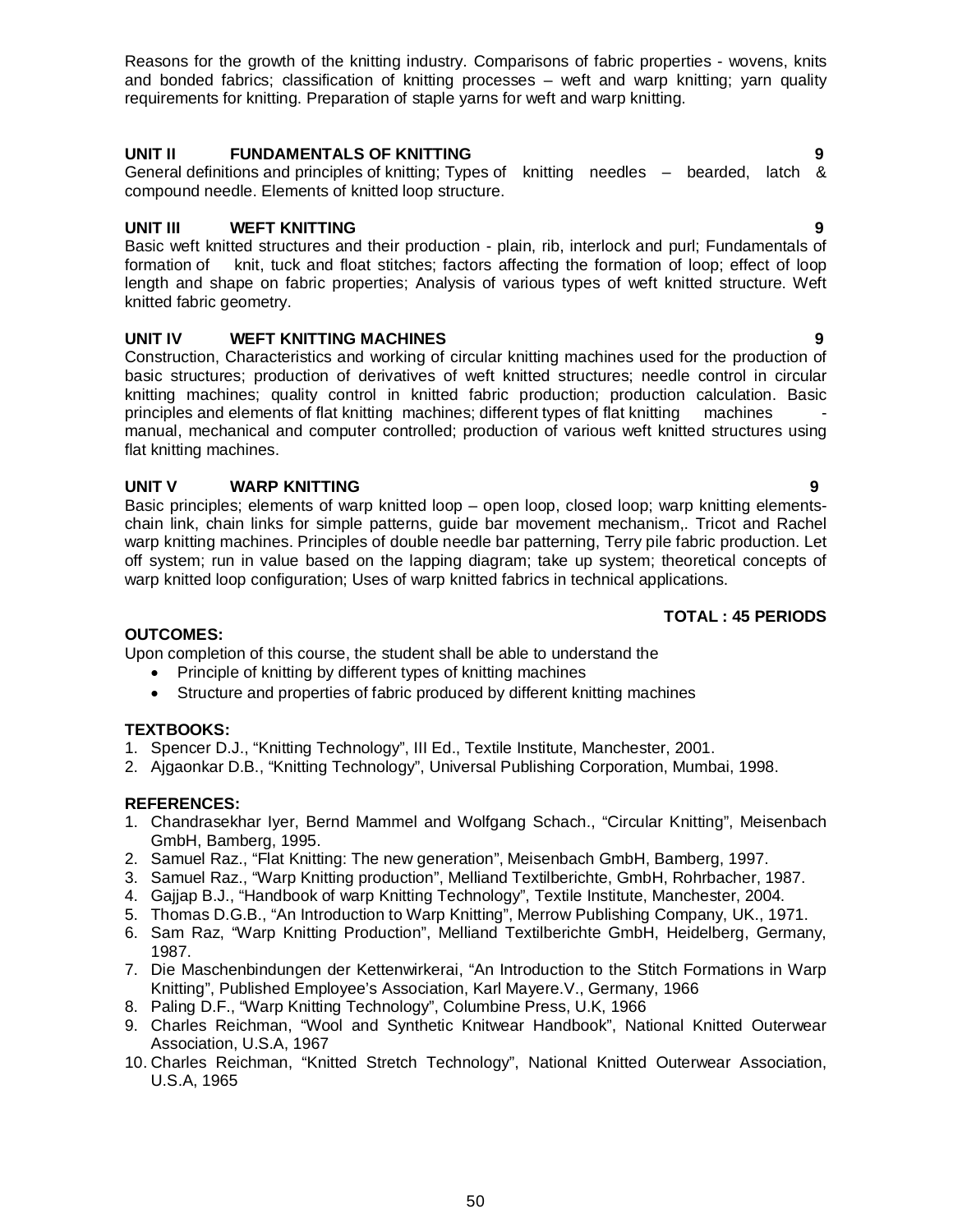#### **FT6503 GARMENT FINISHING AND CLOTHING CARE L T P C**

#### **OBJECTIVES:**

To educate the students in techniques and machinery for dyeing and finishing of garments and to impart knowledge on different garment care techniques.

#### **UNIT I 9**

Water –soft water – hard water – methods of softening water. Garment dyeing, dye selection, garment-dyeing machinery. Washing: Stone washing, acid washing, enzyme washing, bio polishing, mesmerisation, bleaching, laser fading and ozone fading.

#### **UNIT II 9**

Study of laundry equipment and reagents – soaps – detergents – cleaning action of soaps, study of modern and industrial cleaning agents. Finishing; Optical brightening, mercerization, liquid ammonia, treatment, stiffening, softening, crease resistant and crease retentive finish, anti-static finish, anti-bacterial finish, water proofing, flame proofing, soil release finish, mildew and moth proofing.

#### **UNIT III 9**

Study of garment finishing room equipments – steam iron – steam busters – vacuum ironing tables – form finishing equipments – trouser topper, shirt press, collar/cuff press, form finisher for jackets and coats – study of boiler and related equipment for finishing room. Fusing machines for interlinings

#### **UNIT IV 9**

Principles of laundering – stain removal – various solvents for stain removing blood, tea, rust, oil/grease etc. – different methods of washing – application of friction by hand rubbing – scribing – tumble wash

#### **UNIT V 9**

Stain removal – Oil, colour matter, chemicals. Use of care labels and standards / norms for care labels. Garment laundering equipments and procedures. Study of different types of house hold/industrial washing machines- rotary –swirling – pressure – tumble wash etc

#### **TOTAL: 45 PERIODS**

#### **OUTCOMES:**

The students would have knowledge on

- Dyeing techniques for apparel
- Applying of different finishes on garments
- Machinery and equipments for garment care

#### **TEXT BOOKS:**

- 1. Dantyagi S., "Fundamentals of Textile and their care", Oriental longmans Ltd, New Delhi, 1980.
- 2. Denlkar, "Household Textiles & laundry work", Atma Ram & Sons, Delhi, 1993.
- 3. Harrison. P (Editor), "Garment Dyeing: Ready to wear fashion from the dye house", The Textile Institute, U.K. 1988.
- 4. Noemia D' Souza., "Fabric Care", New Age International (P) Ltd. Publisher, Chennai, 1998.

#### **REFERENCES:**

- 1. Marsh, J.T., "An Introduction to Textile Finishing", Chapman and Hall Ltd., London, 1979.
- 2. Shenai, V.A., "Technology of Textile Finishing", Sevak Publications, Bombay, 1995.
- 3. Hall, A.J., "Textile Finishing" Elsevier Publishing Co. Ltd., 1986.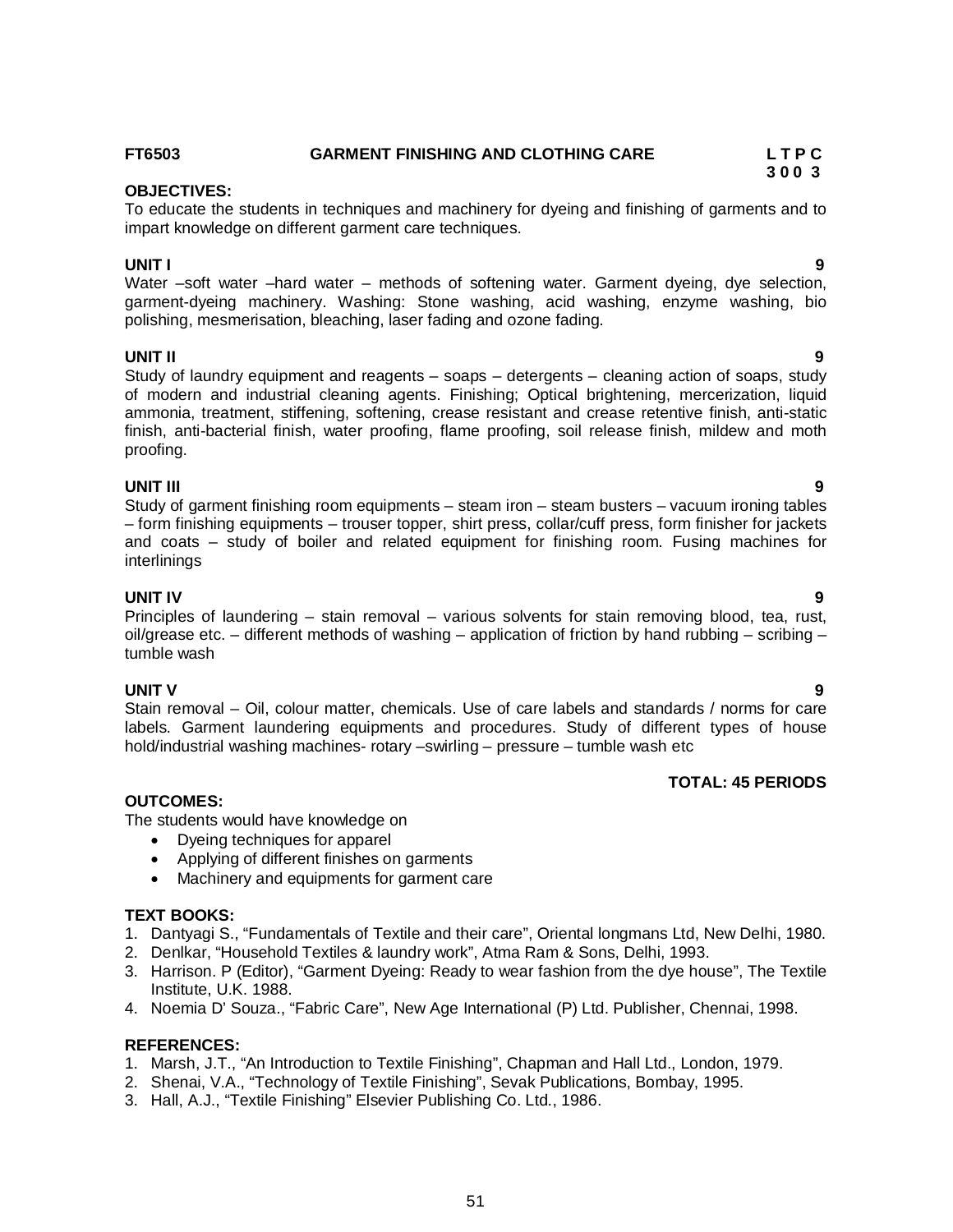### **FT6504 APPAREL PRODUCTION PLANNING AND CONTROL L T P C**

#### **OBJECTIVES:**

- To emphasis on the improved methods of material control in apparel production
- To acquaint student with quality concepts for implementing quality in apparel production

**UNIT I 9** Control parameters and basic data of styles and generalised garment types, new program analysis, style wise design wise analysis on production parameters, product development and duplication. Concepts of concurrent engineering, reverse engineering, production planning and time and action calendar, steps between prototypes to approved sample-production sample, product data management and understanding specification sheets and effective communication.

#### **UNIT II 9**

Operation break down and production sequence, identification of bottle necks and critical area, operation wise machinery allocation, usage of special attachments and tools for operation simplifications, production grid and flow chart.

**UNIT III 9** Cutting techniques, cutting room controls, lay lot planning, bundle distributions, modern methods in cut piece distribution and tracking different manufacturing systems, mass customisation and made to order manufacturing systems advantages disadvantages and control measures in sewing.

**UNIT IV 9** Production planning -Production floor balancing, line balancing, allocation of man power, production set up planning for a shirt factory, production set up planning for a bottoms and jacket factory, production set up planning for a fully integrated apparel manufacturing plant, conveyor system and control parameters.

**UNIT V 9** Quality control in product development, quality control in printing, embroidery, washing and other accessories, quality planning, preproduction meetings and quality procedures, production meetings, in line inspection, final inspection, rescreening conditions and final inspections. Packing - Ratio packing, solid packing, short shipment, excess shipment, calculation of volumetric weight, carton dimension other requirements.

### **TOTAL : 45 PERIODS**

### **OUTCOME:**

The course will enable students to practise better methods in apparel production and planning to take informed business decisions in the apparel industry

#### **TEXTBOOKS:**

- 1. Jacob Solinger, "Apparel Production Handbook", Reinhold Publications, 1998
- 2. Carr H and Latham B., "The Technology of Clothing Manufacturing", Blackwell Science, U.K.,1994
- 3. Ruth E. Glock, Grace I. Kunz, "Apparel Manufacturing, Sewn Product Analysis", Fourth Edition, Pearson Education.
- 4. Chuter A.J., "Introduction to Clothing Production Management", Blackwell Scientific Publications, Oxford 2001.

#### **REFERENCES:**

- 1. Laing R.M., Webster J, "Stitches & Seams", The Textile Institute, India, 1998
- 2. Shaeffer Claire, "Sewing for the Apparel Industry", Prentice Hall, New Jersey, 2001
- 3. Singer, "Sewing Lingerie", Cy DeCosse Incorporated, 1991
- Inc., New Jersey.
- 
-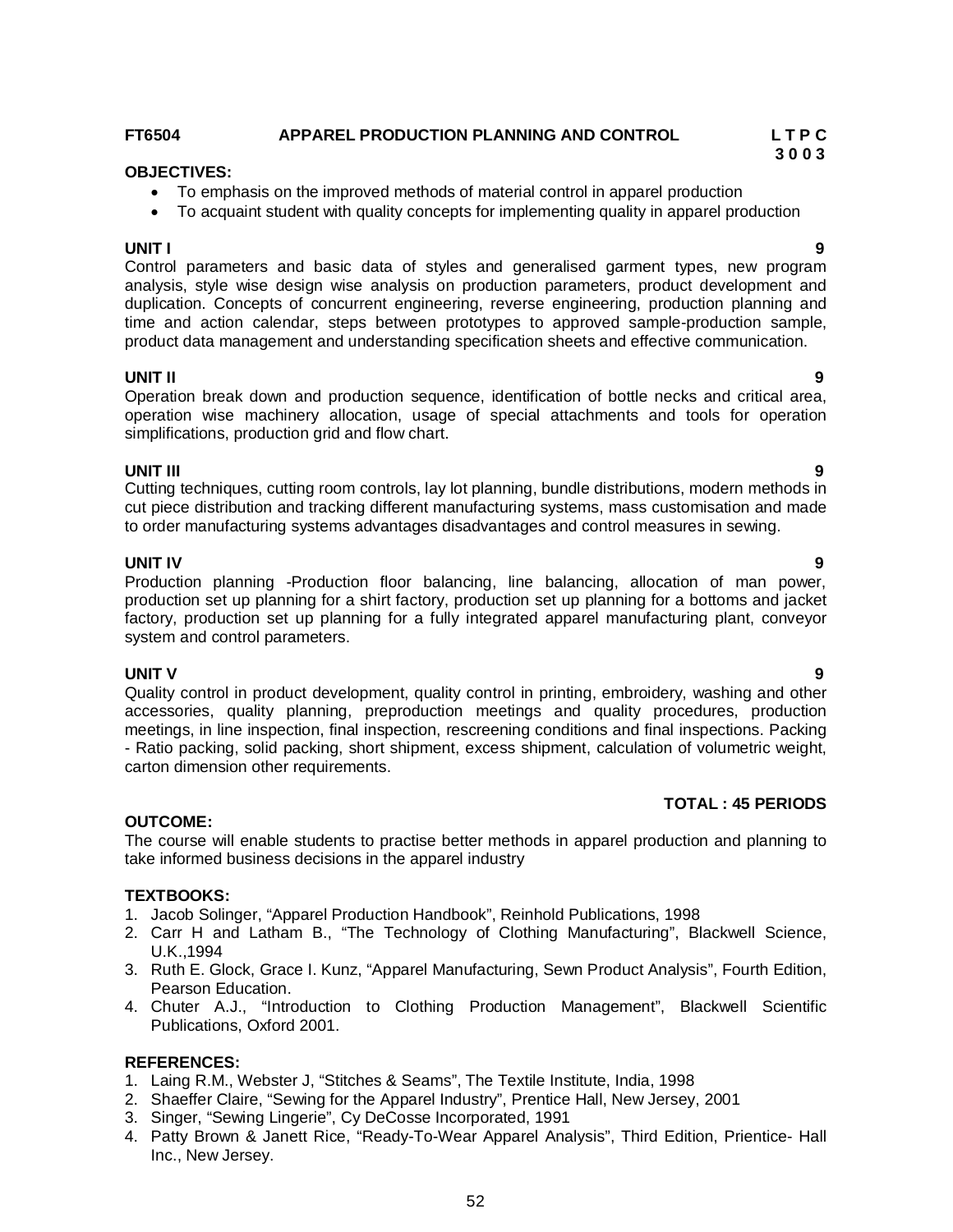#### **FT6505 PATTERN ENGINEERING II L T P C**

#### **OBJECTIVE:**

 To develop better understanding on pattern construction, grading and pattern alteration techniques to provide good fit

#### **UNIT I PATTERNS FOR COLLARS AND SLEEVES 9**

Collar classification and terms, basic shirt collar, Peter Pan collar, sailor collar, mandarin collar, built-up neck lines, Cowls, Sleeve cap, sleeve cuffs, puff, petal, lantern and leg-of-mutton sleeves.

#### **UNIT II PATTERNS FOR POCKET, PLACKET AND FACINGS 6**

Pocket classification, outside pockets, inserted pocket and side-seam pocket. Pointed, Slit opening and Wing collar plackets. Facing patterns for cutout necklines and armholes.

#### **UNIT III FOUNDATIONS FOR TOPS AND BOTTOM WEAR 12**

Basic shirt foundation-Front bodice draft, back bodice draft, sleeve draft, adding seam allowance and pattern information. Kimono, Raglan foundation. Pant foundation- front and back, waist band. Jean foundation, Pant derivatives, Pattern for princess line foundation, strapless princess bodice foundation.

#### **UNIT IV PATTERN FOR KNITS, ACTION WEAR AND SWIMWEAR 9**

Knit top foundations, Bodysuit foundations and variations. Swimwear–Maillot, bikini, little-boy, and full-figure swim foundations. Pattern for Bias-cut dresses. Jacket and Coat foundations.

#### **UNIT V PATTERN ALTERATIONS AND GRADING 9**

Pattern alteration for fit, Factors affecting the pattern making process. Grading process, grade rules, and types of grading system.

### **TOTAL : 45 PERIODS**

#### **OUTCOMES:**

The course will enable the students to have knowledge on

- Need for basic foundation patterns
- Body suit foundation and its variations
- Different styles of collar and sleeve patterns
- Procedural illustrations to stimulate the creative imaginations of students

### **TEXTBOOKS:**

- 1. Helen Joseph, Armstrong, "Patternmaking for Fashion Design", Pearson Education Pte. Ltd., 2005
- 2. Winifred Aldrich, "Metric Pattern Cutting for Children's Wear and Baby Wear", Blackwell Publishing, 2004

### **FT6511 PATTERN ENGINEERING LABORATORY – II L T P C**

 **0 0 3 2**

#### **OBJECTIVE:**

To train the students in pattern engineering of garments

#### **LIST OF EXPERIMENTS**

Development of patterns using drafting method of pattern making

- 1. Women's formal, casual and party wears
- 2. Men's formal, casual and party wears.
- 3. Children's uniforms, playtime wear and sleep suits.
- 4. Grading of patterns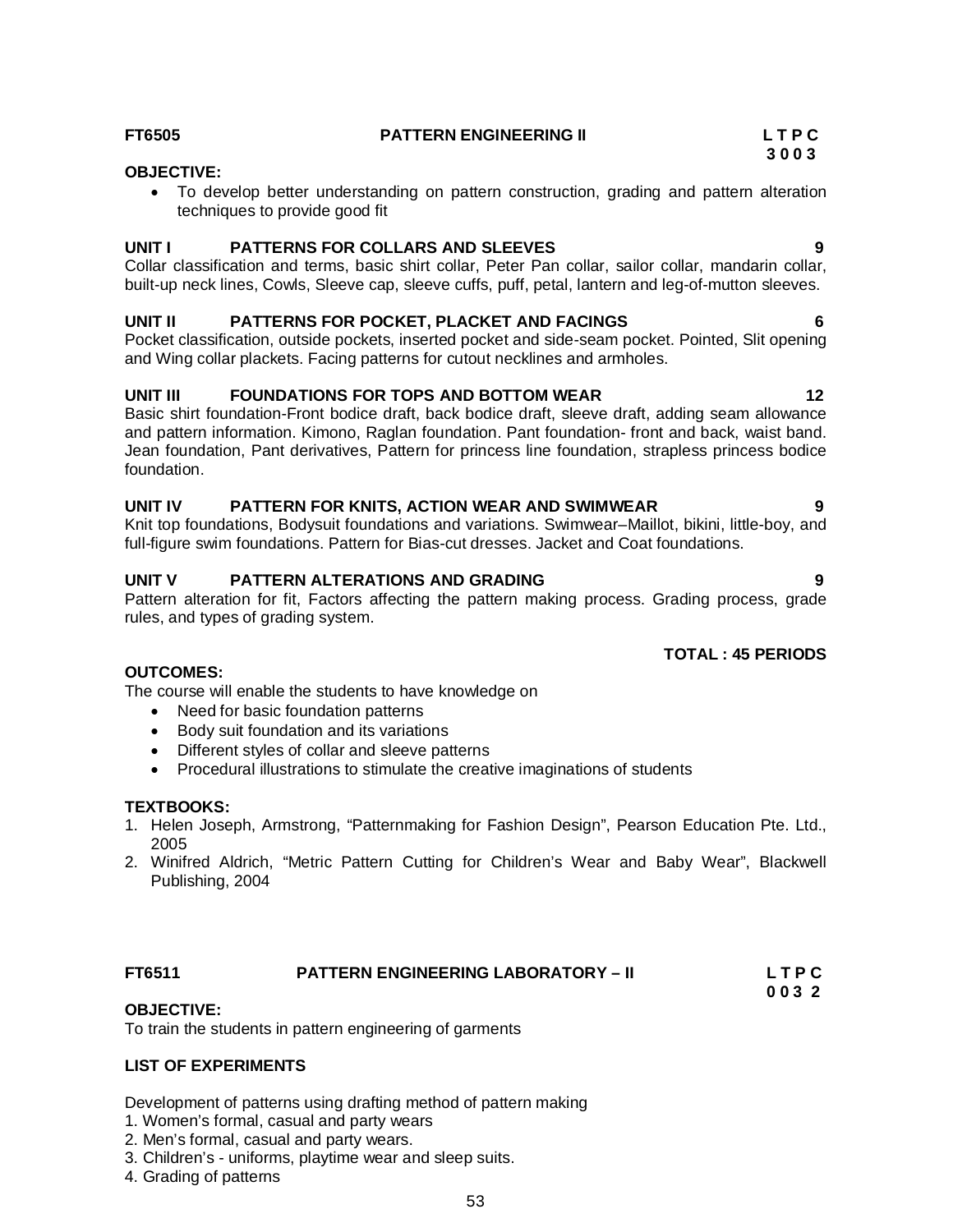Development of patterns using draping method of pattern making

- 1. Basic bodice front and back
- 2. Bodice with dart variations
- 3. Gored, flared skirts, Jeans, jumpsuits
- 4. Sleeve's, collar (convertible, peter-pan collar, turtle neck collar, shawl collar).
- 5. Neckline cowl, side seam cowl, bias cowl.

#### **OUTCOMES:**

Upon completion of this practical course, the students will be able to

- Develop patterns for women's, men's and children's garments
- Do grading of patterns
- Develop patterns for basic bodice, gored, flared skirts, jeans and jumpsuits

#### **LIST OF EQUIPMENT FOR BATCH OF 30 STUDENTS**

- Working surface pattern making / cutting table (polished or laminated top)
- Fabric and paper scissors 15 No.
- Rulers  $-12$ " and  $36$ "  $-15$  No.
- Tailor's square  $-24$ " x 14" 15 No.
- $\bullet$  Curve rules French curves, hip curves and vary form curve  $\qquad 15$  No.
- Pattern notcher, tracing wheel, awl 5 No.<br>■ Measuring tape = 30 No.
- Measuring tape
- Pattern weights 10 No.
- Dress forms (Full and Half) Kids, Children's, Women's and Men's 3 Each

### **FT6512 TEXTILE CHEMICAL PROCESSING LABORATORY L T P C**

 **0 0 3 2** 

**TOTAL : 45 PERIODS** 

### **OBJECTIVE:**

To train the students in pre treatment and wet processing of textile materials

#### **LIST OF EXPERIMENTS**

- 1. Desizing and scouring of cotton fabric.
- 2. Peroxide Bleaching of Cotton Yarn/Fabric.
- 
- 3. Degumming of silk.<br>4. Identification of dyes 4. Identification
- 5. Dyeing of Cotton using Reactive dyes.
- 6. Dyeing of Cotton using Vat dye.
- 7. Dyeing of polyester using disperse dyes.
- 8. Dyeing of polyester and cotton blend
- 9. Determination of wash, light, perspiration and rubbing fastness of dyed fabrics.
- 10. Printing of cotton fabric by direct technique.
- 11. Determination of Whiteness and Yellowness index
- 12. Determination of K/S of dyed fabrics using Spectrophotometer
- 13. Water proof and Flame retardant finishing of cotton
- 14. Resin and softener finishes.
- 15. Antimicrobial Finish Evaluation

#### **TOTAL : 45 PERIODS**

#### **OUTCOME:**

Upon completing this practical course, the student would be able to desize, bleach, dye, print and finish the fabric with different types of chemicals and colourants

#### **LIST OF EQUIPMENT FOR BATCH OF 30 STUDENTS**

- 1. Stainless vats (500 ml)
- 2. Water bath, Thermometers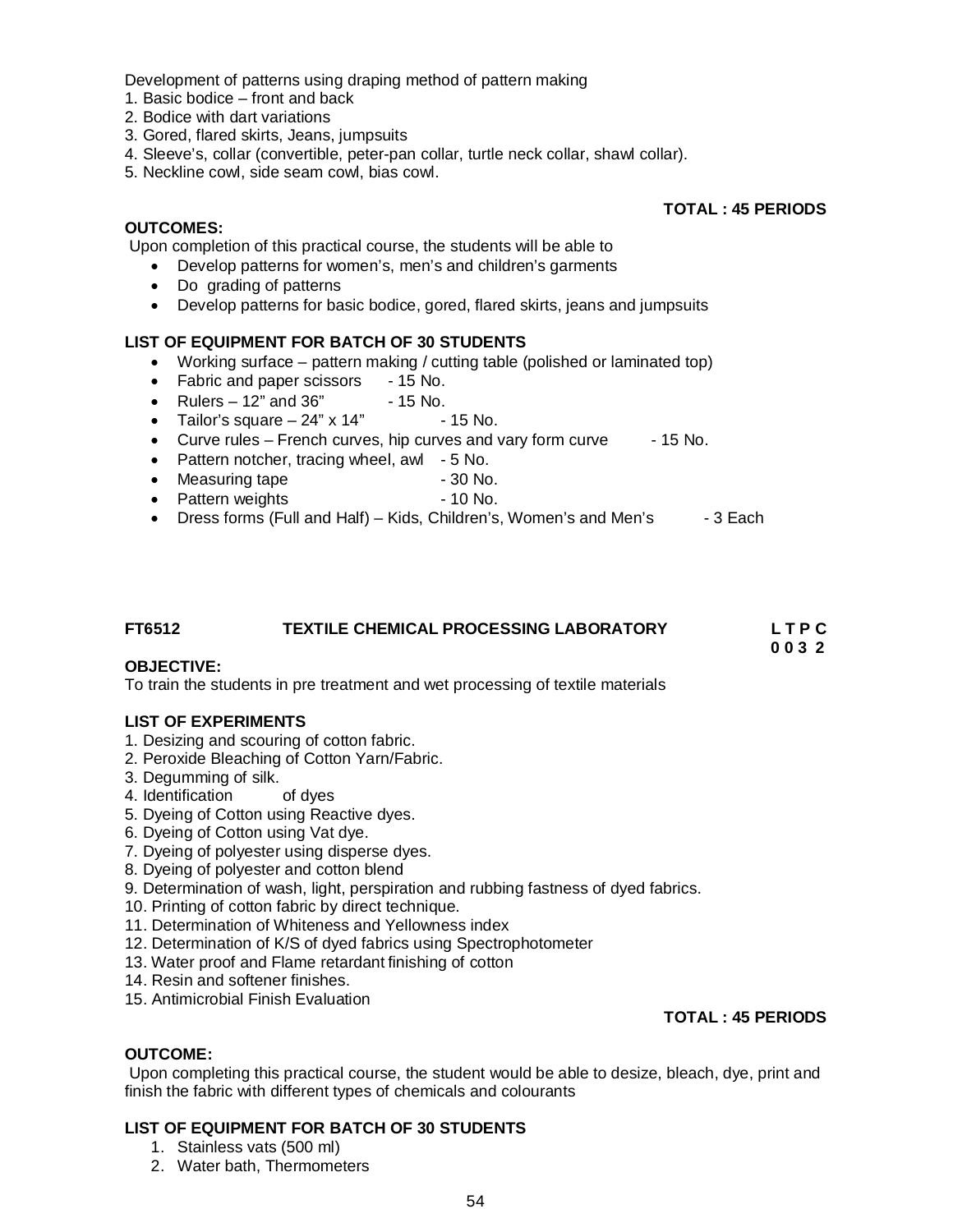- 3. Stirrer
- 4. Steam ager
- 5. Pilot padding mangle
- 6. HTHP Beaker dyeing machine
- 7. Pilot curing chamber
- 8. Fastness tester for Washing, Light, Perspiration &Rubbing
- 9. Printing table
- 10. Spectrophotometer

#### **FT6513 TEXTILE AND GARMENT TESTING LABORATORY LT P C 0 0 3 2**

#### **OBJECTIVE:**

To impart knowledge of fabric and garment quality parameters testing.

#### **LIST OF EXPERIMENTS**

### Determination of

- 1. Fabric tensile, tear and bursting strength
- 2. Fabric flexural rigidity, bending modulus and drapability
- 3. Fabric crease and wrinkle recovery
- 4. Fabric abrasion and pilling resistance tests
- 5. Fabric air permeability
- 6. Fabric surface roughness and friction coefficient
- 7. Determination of seam strength and seam slippage
- 8. Determination of fabric shrinkage, washing and crocking fastness (knitted and woven)
- 9. Kawabata fabric low stress mechanical properties
- 10. Zipper endurance, slider pull-off strength tests

#### **TOTAL : 45 PERIODS**

#### **OUTCOMES:**

Upon completion the students will be able to

- Measure important characteristics of fabric and garment
- Interpret the results obtained during evaluation of fabrics

### **LIST OF EQUIPMENT FOR BATCH OF 30 STUDENTS**

| <b>Equipments</b>                        | No. |
|------------------------------------------|-----|
| Fabric tensile strength tester           | 1   |
| Fabric tearing strength tester           | 1   |
| <b>Fabric Thickness Tester</b>           | 1   |
| <b>Fabric Stiffness Tester</b>           | 1   |
| <b>Fabric Crease Recovery Tester</b>     | 1   |
| <b>Fabric Bursting Strength Tester</b>   | 1   |
| <b>Fabric Abrasion Resistance Tester</b> | 1   |
| Fabric Pilling resistance tester         | 1   |
| Wrinkle recovery tester                  | 1   |
| <b>Fabric Crock meter</b>                | 1   |
| Fabric air permeability tester           | 1   |
| Weighing balance                         | 1   |
| Fabric Drape meter                       | 1   |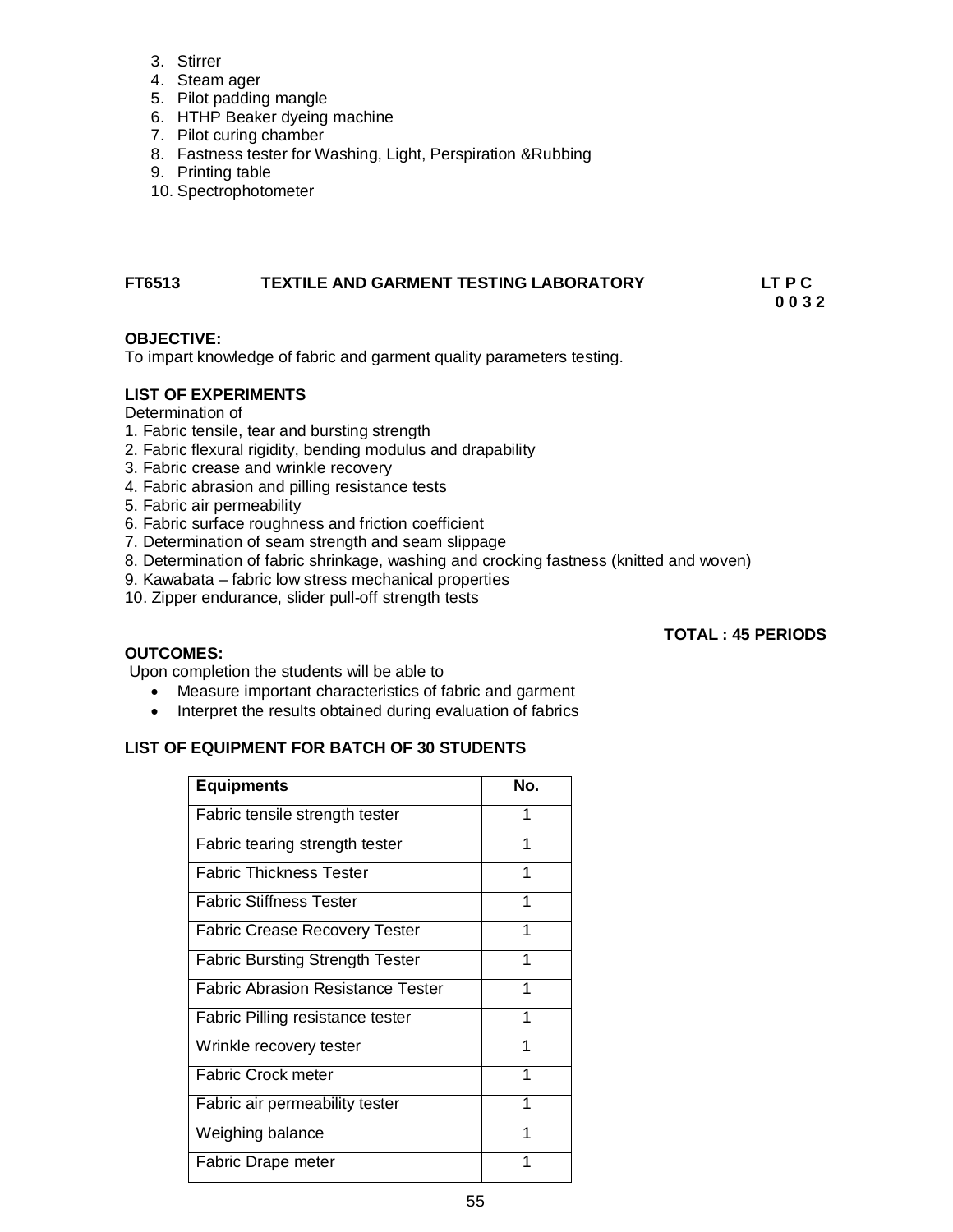| FT6601                                                                                                                                                                                                     | <b>CLOTHING SCIENCE</b>                                                                                                                                                             | LTPC<br>3003             |
|------------------------------------------------------------------------------------------------------------------------------------------------------------------------------------------------------------|-------------------------------------------------------------------------------------------------------------------------------------------------------------------------------------|--------------------------|
| <b>OBJECTIVE:</b><br>To enable the students to learn about the<br>fabric.                                                                                                                                  | Important characteristics of the fabric responsible for its comfort properties and<br>• Different phenomena which take place in the fabric related to the comfort properties of the |                          |
| UNIT I<br>Comfort – types and definition; human clothing system, comfort perception and preferences                                                                                                        |                                                                                                                                                                                     | 9                        |
| <b>UNIT II</b><br>Thermo physiological comfort – thermoregulatory Mechanisms of the Human Body, role of clothing<br>on thermal regulations                                                                 |                                                                                                                                                                                     | 9                        |
| <b>UNIT III</b><br>Heat and moisture transfer – moisture exchange, wearer's temperature regulations, effect of<br>physical properties of fibres, behavior of different types of fabrics                    |                                                                                                                                                                                     | 9                        |
| <b>UNIT IV</b><br>Psychological comfort; neuro physiological comfort - basis of Sensory Perceptions, measurement<br>techniques - Mechanical Stimuli and thermal stimuli.                                   |                                                                                                                                                                                     | 9                        |
| <b>UNIT V</b><br>Fabric tactile and mechanical properties - fabric prickliness, itchiness, stiffness, softness,<br>smoothness, roughness, and scratchiness. Predictability of clothing comfort performance |                                                                                                                                                                                     | 9                        |
|                                                                                                                                                                                                            |                                                                                                                                                                                     | <b>TOTAL: 45 PERIODS</b> |
| <b>OUTCOMES:</b><br>Upon completion of this course, the student shall be able to                                                                                                                           | Understand different phenomena such as perception of comfort, fabric mechanical                                                                                                     |                          |

- properties and, heat and moisture interaction and
- Correlate the property of the fabric with comfort to the wearer.

### **TEXTBOOKS:**

- 1. Hassan M. Behery, "Effect of Mechanical and Physical Properties on Fabric Hand", Wood head Publishing Ltd.,
- 2. Y. Li, "The Science of Clothing Comfort", Textile Progress 31:1

### **REFERENCE:**

1. R.M.Laing, G.G. Sleivert, "Clothing, Textile and Human Performance, Textile Progress, 32:2

#### **FT6602 SPECIALITY FABRICS AND TECHNOLOGY L T P C 3 0 0 3**

### **OBJECTIVE:**

To facilitate the understanding of structure and formation of speciality textile materials

#### **UNIT I 9**

Scope of speciality fabrics-fibres, yarns and fabrics. Structure and formation of fancy, core and coloured yarns.

#### **UNIT II 9**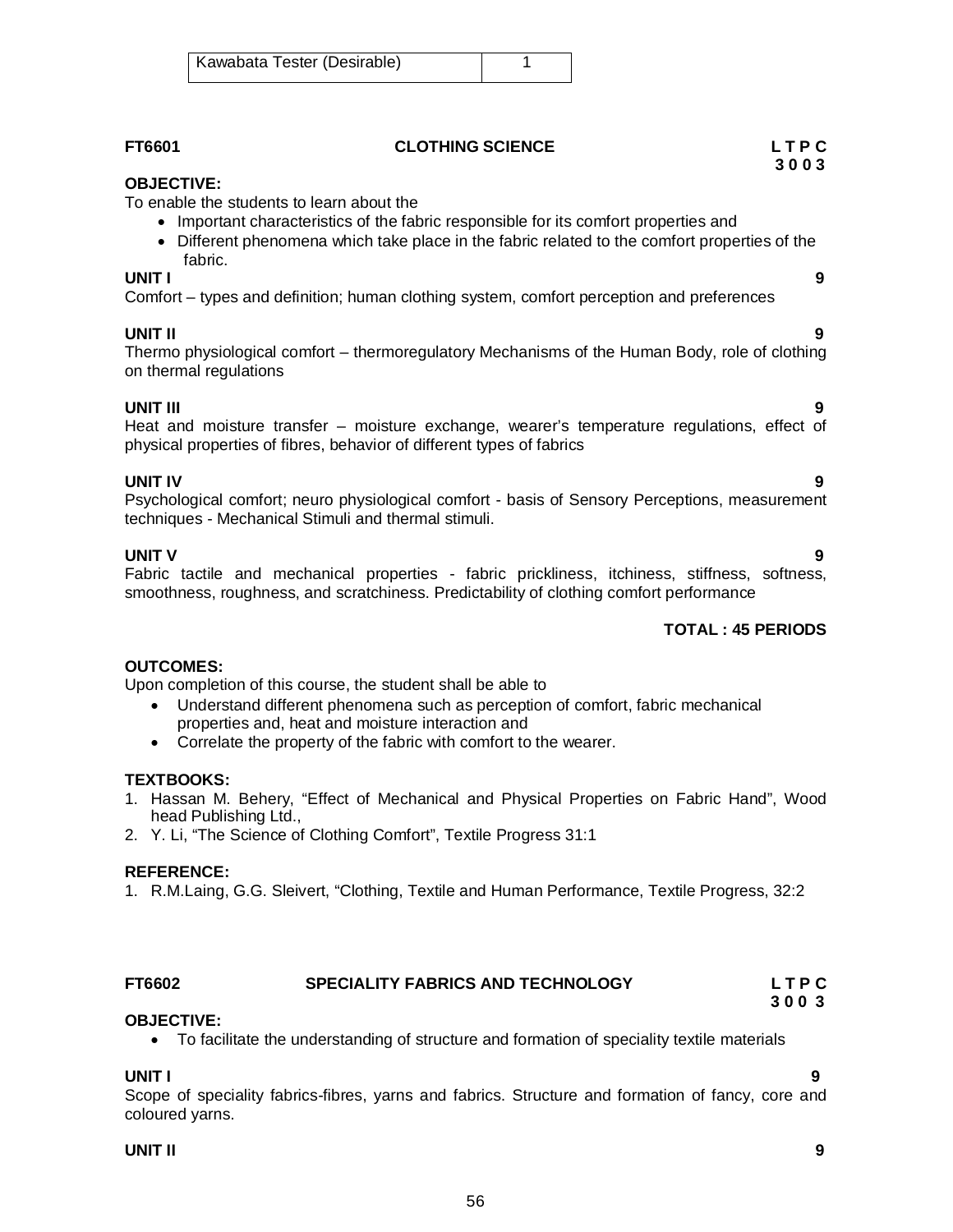Tape looms, needle looms, crochet and knitting machines for manufacture of narrow width products; tapes, ribbon, elastic, laces, woven labels – its production techniques, properties and applications.

**UNIT III** 12 Weft knitted structures - Blister jacquard, plush, pile, velour and fleecy fabrics. Directionally oriented warp knitted structures. Classification of braided structure, production techniques, properties and applications.

### **UNIT IV 9**

Lining and interlining, fusible and non-fusible interlining-functional requirements-factors influencing fusing-material and machine parameters. Fusing methods-quality assurance in fusing.

### **UNIT V 6**

Coating – requirements – scope - application methods.

#### **OUTCOMES:**

This course enables

- To acquaint student with the scope of speciality fabrics and its application
- The student understand the production techniques used in the manufacture of speciality fabrics
- To provide an advanced text for engineering and technology students, to bridge the gap between graduate studies and practical work operations for design and subsequent profitable operation of advanced textile mill catering to speciality fabrics

### **TEXTBOOKS:**

- 1. Sabit Adanur, " Wellington Sears Handbook of Industrial Textiles", Technomic publishing company Inc.,USA, 1995.
- 2. Horrocks.. A. R & Anand..S. C, " Handbook of Technical Textiles" ,Woodhead Publishing and Textile Institute, UK, 2000.
- 3. Russel.S, "Handbook of Nonwovens", The Textile Institute Publication, Manchester, 2004.

#### **REFERENCES:**

- 1. Walter Fung,"Coated and Laminated Textiles", Wood head publishing Limited, Cambridge, England, 2000.
- 2. McKenn H A, Hearle J W S and Hear NO, Handbook of fibre rope technology, Wood head publishing Limited, Cambridge, 2004.
- 3. Oxtoby E., "Spun Yarn Technology", Butterworths, London, 2002.
- 4. Harold Carr and Barbara Latham,"The Technology of Clothing Manufacture", Blackwell Science, Oxford, 2002.

### **FT6603 FASHION FORCASTING L T P C**

### **OBJECTIVE:**

To impart knowledge on principles marketing, marketing research. Domestic and international market.

**UNIT I 9**  Fashion market and marketing environment – market research – evaluating the collections - Fashion consumer – Consumer influence on market.

#### **UNIT II 9**

Fashion, Fad, style – Application – Society Fashion and individual fashion – their Coordination wardrobe.

57

#### **UNIT III 9**

## **TOTAL : 45 PERIODS**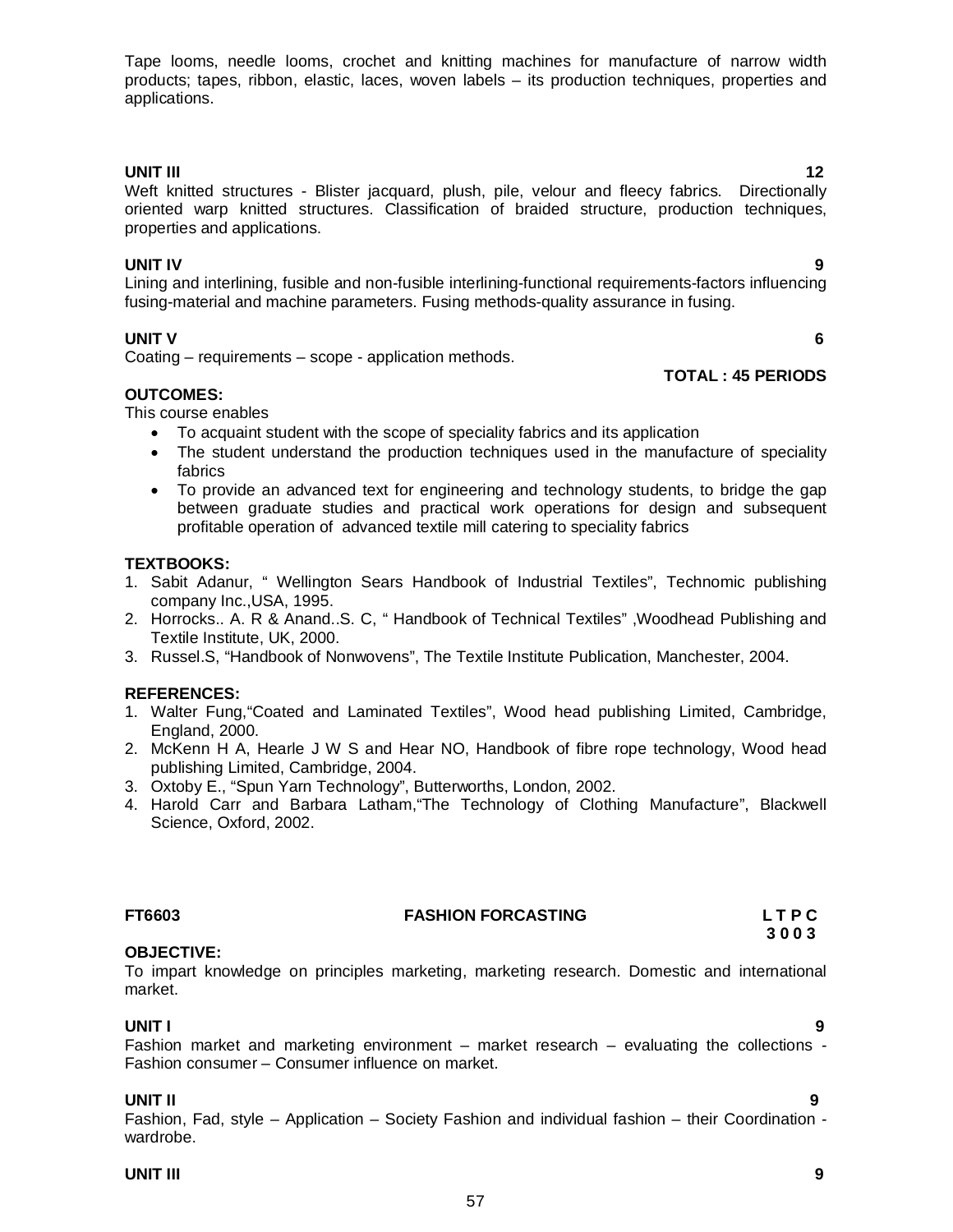Applied illusions – Physical effects- Overall height - over all weight – Covering body defects by design – Visual design in Dress in Australia - Brazil – Germany - India – Japan - Nigeria.

#### **UNIT IV 9**

#### Fashion marketing research - Purpose of research - research design & data sources - Sampling methods – data Collection – Forecasting Fashion – Market Segmentation - marketing mix.

#### **UNIT V 9**

Fashion Products and its importance – Fashion Industry & new Product Development – Fashion Designers role in apparel market – Branded Products – personal labels – stores that seek the merchandise.

#### **TOTAL : 45 PERIODS**

#### **OUTCOME:**

The students will have understanding on principles of marketing, factors affecting domestic and international market, fashion trends and consumer behaviour.

#### **TEXTBOOKS:**

- 1. Marian L. Davis, "Visual Design in Dress", Prentice Hall Inc., 1976.
- 2. Elaine Stone," Fashion Merchandising", Blackwell Science Ltd., 2000.
- 3. Mike Easey, "Fashion Marketing", Blackwell Science, 2002.

#### **REFERENCE:**

1. Maurice J.Johnson & Evelyn C.moore, "Apparel Product Development", Prentice Hall Inc., 2001.

| FT6604                                                                                                                                                                                                     | <b>APPAREL COSTING</b>                                                                               | LTPC<br>3003             |
|------------------------------------------------------------------------------------------------------------------------------------------------------------------------------------------------------------|------------------------------------------------------------------------------------------------------|--------------------------|
| <b>OBJECTIVE:</b>                                                                                                                                                                                          | To facilitate better understanding of apparel costing and foreign exchange management                |                          |
| UNIT I<br>industry, methods of costing                                                                                                                                                                     | Cost accounting, elements of cost, classification of cost elements – examples from apparel           | 9                        |
| <b>UNIT II</b>                                                                                                                                                                                             | Cost profit volume analysis, breakeven analysis; standard costing, analysis of variance              | 5                        |
| <b>UNIT III</b><br>overheads; cost sheet preparation                                                                                                                                                       | Costing of fabrics; costing of apparel – accounting of prime costs and overhead costs, allocation of | 17                       |
| <b>UNIT IV</b><br>strategies to reduce risk                                                                                                                                                                | Foreign exchange mechanisms, exchange rates; foreign exchange exposure management - risks,           | 9                        |
| <b>UNIT V</b><br>Budget, types of budgets, budgeting and control in apparel industry                                                                                                                       |                                                                                                      | 5                        |
| <b>OUTCOMES:</b><br>At the end of this course, the students would have knowledge on<br>Cost accounting and cost elements<br>$\bullet$<br>Cost elements involved in fabric and apparel costing<br>$\bullet$ |                                                                                                      | <b>TOTAL: 45 PERIODS</b> |
|                                                                                                                                                                                                            | Ascertaining apparel product standard that maximise quality while balancing cost                     |                          |

 Ascertaining apparel product standard that maximise quality while balancing cost restrictions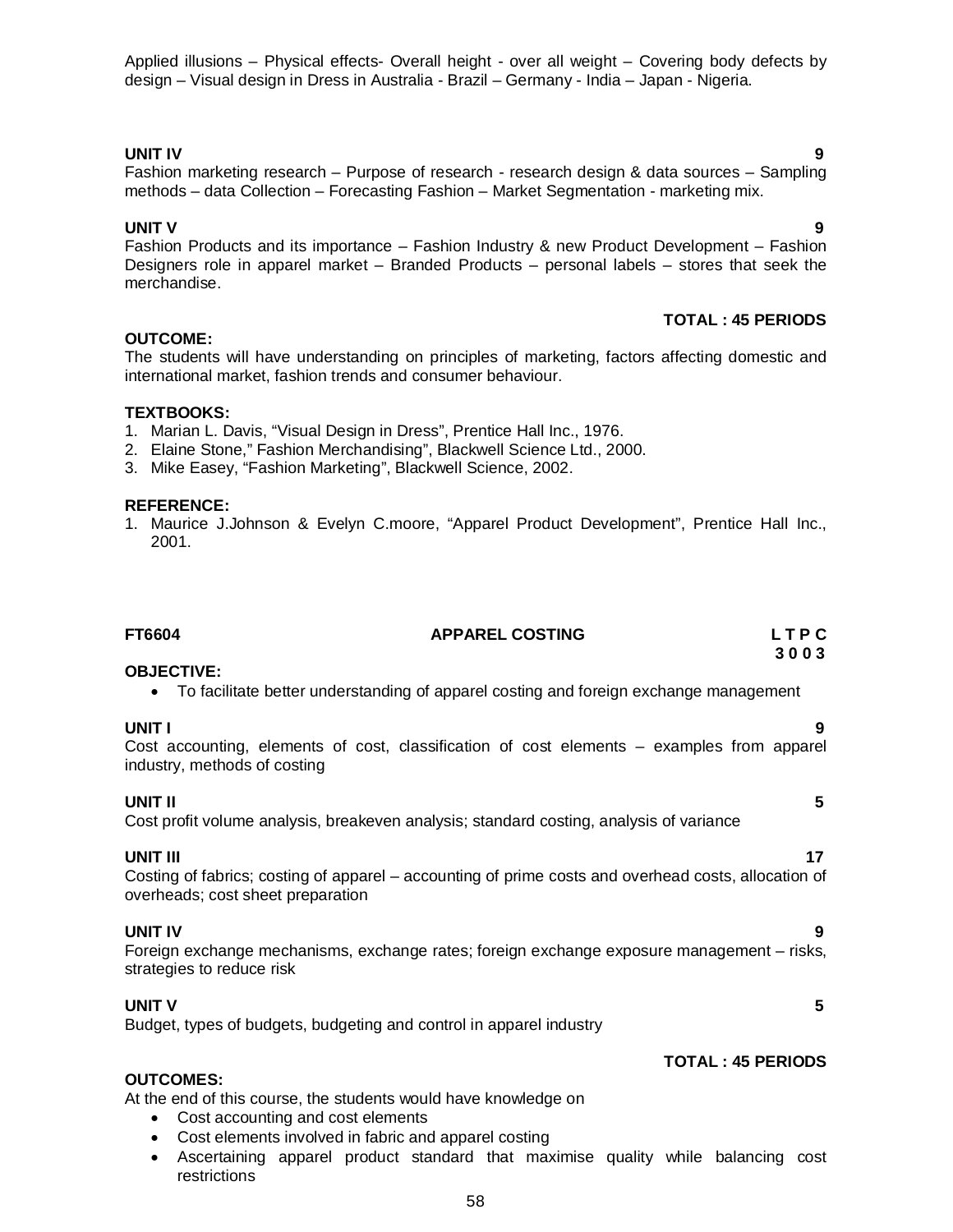#### **TEXT BOOKS:**

- 1. Pandey I. M., "Financial Management", Vikas Publishing House Pvt. Ltd., New Delhi, 8th Edition, 1999
- 2. Prasanna Chandra, "Financial Management, Theory and Practice, Tata McGraw-Hill Publishing Company Ltd, 5th Edition, New Delhi, 2001

#### **REFERENCES:**

- 1. Aswat Damodaran, "Corporate Finance Theory and Practice", John Wiley & Sons, 2000
- 2. James C., Van Home., "Financial Management and Policy", Prentice Hall of India Pvt. Ltd., New Delhi, 1980
- 3. Thukaram Rao M.E., "Cost and Management Accounting" New Age International, Bangalore, 2004
- 4. Khan and Jain, "Basic financial Management & Practice", Tata McGraw Hill, New Delhi, 5th edition, 2001

| <b>FT6605</b> | INDUSTRIAL ENGINEERING IN APPAREL INDUSTRY | <b>LTPC</b> |
|---------------|--------------------------------------------|-------------|
|               |                                            | 3003        |

#### **OBJECTIVES:**

To enable the students to learn about

- Basics of industrial engineering
- Different tools of industrial engineering and its application in apparel industry

#### **UNIT I** 5

Industrial Engineering - evolution, functions, role of industrial engineer

#### **UNIT II** 13

Methods study – introduction, techniques of recording; method analysis techniques; principles of motion economy; method study in garment manufacture; ergonomics- importance, workplace design, fatigue

**UNIT III** 13 Work measurement – introduction; time study – equipment and procedure; standard data; predetermined time standards; work sampling techniques; incentive wage system; work measurement applied to garment industry

**UNIT IV 5** Site selection for textile industry; plant layout - types of layouts suitable for textile industry, methods to construct layout; line balancing

#### **UNIT V 9**

Statistical Process Control – data collection; concept of AQL, control charts in quality control; process capability

#### **TOTAL : 45 PERIODS**

#### **OUTCOMES:**

Upon completion of this course the student will be able to apply the following methodologies in apparel industry.

- Method study, work measurement
- Layout study and line balancing
- Statistical process control

#### **TEXTBOOKS:**

- 1. Khanna O. P. and Sarup A., "Industrial Engineering and Management", Dhanpat Rai Publications, New Delhi, 2005
- 2. George Kanwaty, "Introduction to Work Study ", ILO, Geneva, 1989
- 3. Norberd Lloyd Enrick, "Industrial Engineering Manual for Textile Industry", Wiley Eastern (P) Ltd., New Delhi, 1988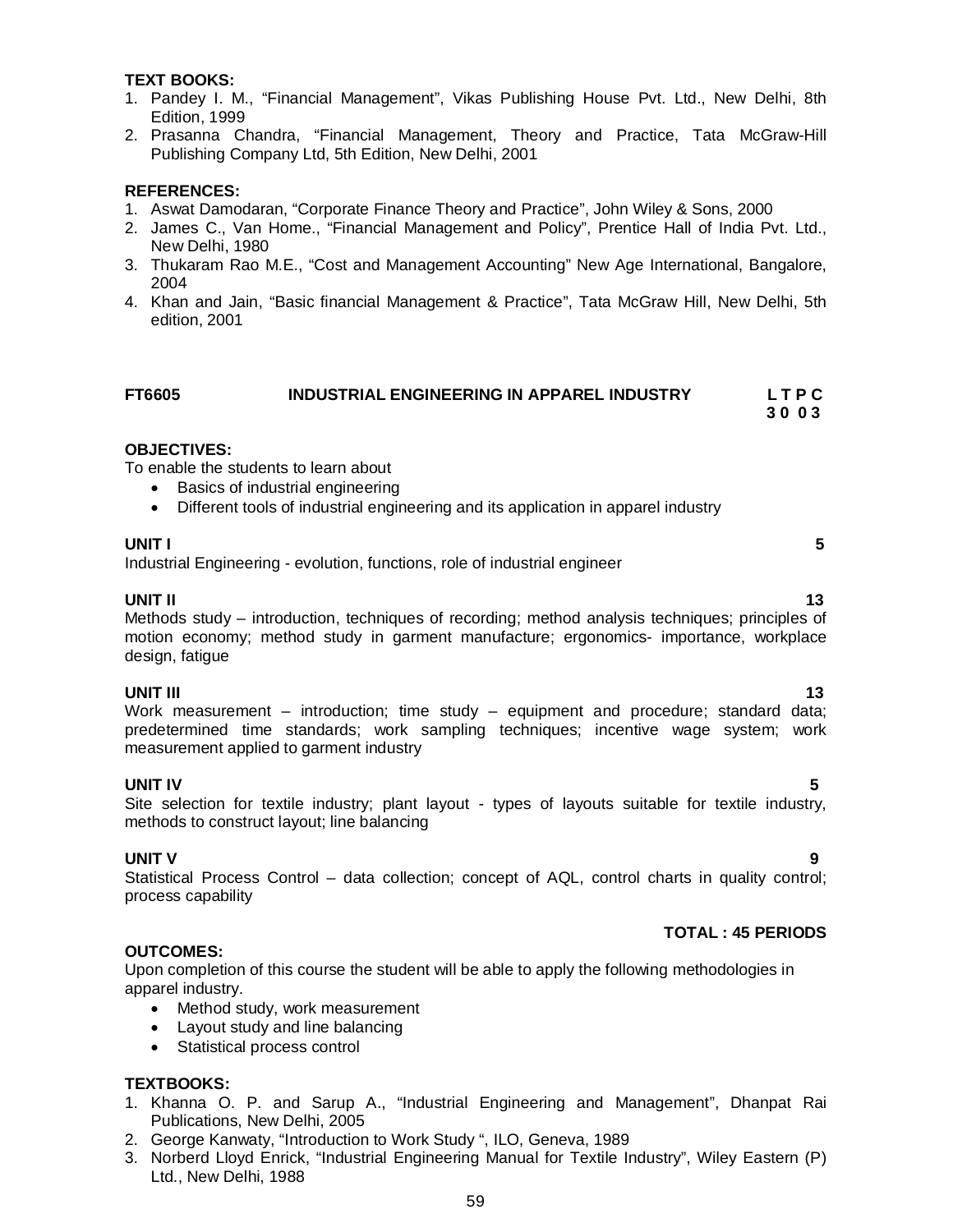4. Enrick N. L., "Time study manual for Textile industry", Wiley Eastern (P) Ltd., 1989

#### **REFERENCES:**

- 1. Chuter A. J., "Introduction to Clothing Production Management", Black well Science, U. S. A., 1995
- 2. Richard I. Levin. and David S. Rubin., "Statistics for Management", 7th Edition, Prentice Hall of India Pvt. Ltd., New Delhi, 1997
- 3. David M. Levine, Timothy C. Krehbiel and Mark L. Berenson., "Business Statistics: A First Course", Pearson Education Asia, New Delhi, 2nd Edition, 2000
- 4. Panneerselvam R., "Production and Operation Management", Prentice Hall of India, 2002
- 5. Edward S. Buffa and Rakesh Sarin., "Modern Production and Operations Management", John Wiley & Sons, U. S. A., 1987
- 6. Lee J. Krajewski and Larry P. Ritzman., "Operations Management: Strategy and Analysis", Addison Wesley, 2000
- 7. Chase, Aquilano and Jacobs., "Production and Operations Management", Tata McGraw- Hill, New Delhi, 8th Edition, 1999

#### **FT6606 APPAREL MARKETING AND MERCHANDISING L T P C 3 0 0 3**

#### **OBJECTIVE:**

 To acquaint the students of the concepts of business, merchandising, sourcing and export documentation

#### **UNIT I INTRODUCTION TO APPAREL BUSINESS 9**

International apparel business pattern, basic business concepts in Indian apparel export house, business operations in China and other south Asian countries. Business patterns for Indian apparel retail and home textiles. Understanding from concept board to finished product and its sequence.

#### **UNIT II MARKETING FOR APPAREL AND TEXTILE PRODUCTS 9**

Defining marketing, marketing mix the objectives of marketing department, market research, different types of markets, marketing strategies with respect to a product/brand, Indian apparel houses international marketing strategies and domestic marketing strategies, marketing models, B to B marketing, B to C marketing, direct marketing, digital marketing.

#### **UNIT III MERCHANDISING 9**

Concepts of merchandising, concepts and apparel product lines, dimensions of product change, determination and development of product line and product range. Creative and technical design in garments and accessories, new product development and seasons of sale, costing, coordination and communication with the production house and export house

#### UNIT IV SOURCING

Understanding the basics of sourcing, sourcing strategy and best sourcing practice in apparel and textile businesses, supply chain and demand chain understanding, sourcing negotiations, global co-ordination in sourcing, materials management and quality in sourcing, quick response and supplier partnership in sourcing, JIT technology.

#### **UNIT V EXPORT DOCUMENTATION AND POLICIES 9**

Government policies a guide lines for apparel export and domestic trade, tax structures and government incentives in apparel trade. Export documents and its purposes, banking activities, Letter of credit, logistics and shipping, foreign exchange regulation, export risk management and insurance. Export finance, Special economic zones.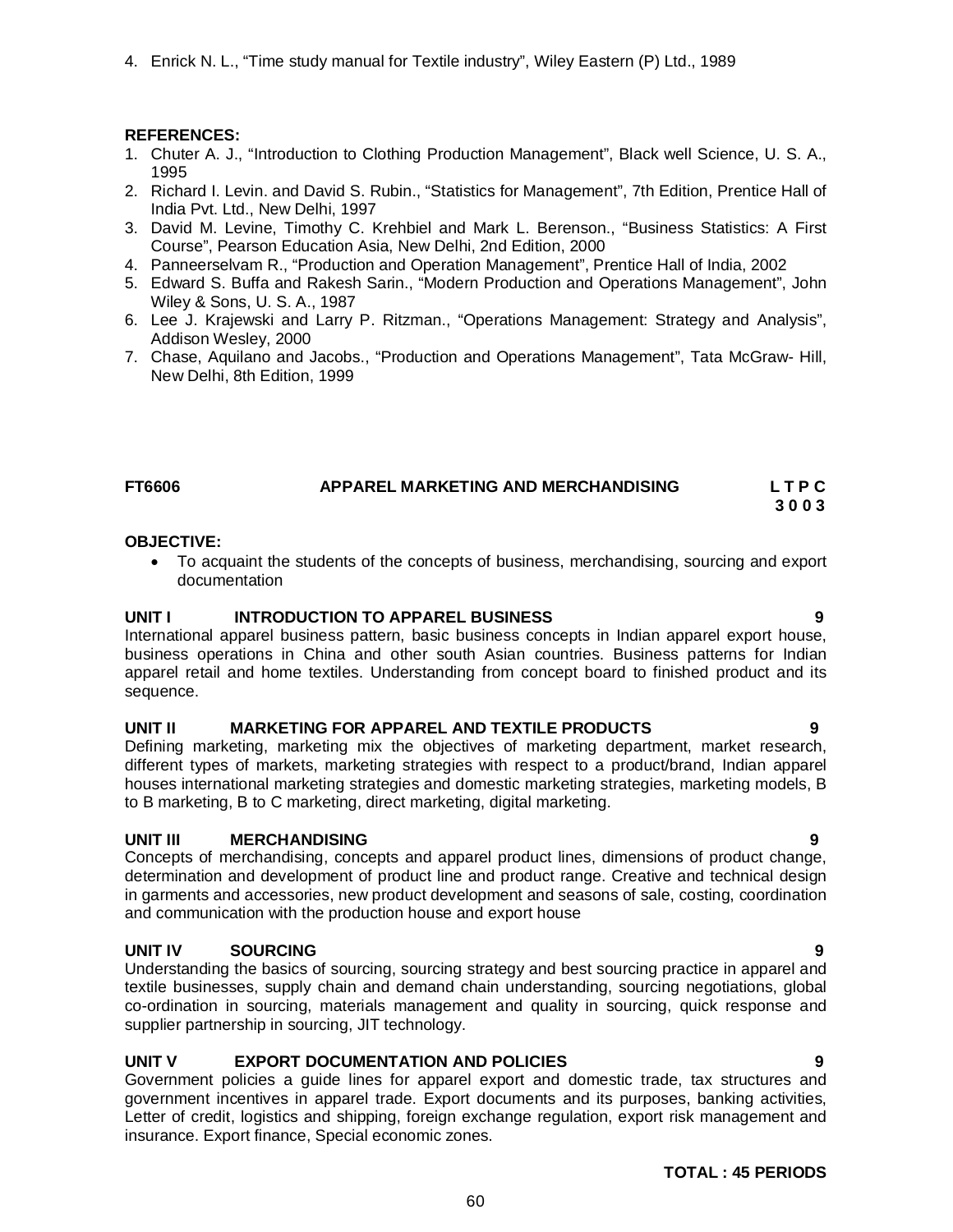#### **OUTCOMES:**

Upon completion of this course, the student shall be able to apply

- Concept of marketing and merchandizing in the apparel industry in India
- Procedure involved in the export of apparel

#### **TEXTBOOKS:**

- 1. Elian stone, Jean A samples, "Fashion Merchandising", McGraw Hill Book Company, New York, 1985.
- 2. Shivaramu S.," Export Marketing" A Practical Guide to Exporters", Wheeler Publishing, Ohio, 1996.

#### **REFERENCE:**

1. Ruth E. Glock, Grace I. Kunz " Apparel Manufacturing Sewn Product Analysis" Fourth Edition, Pearson Prentice Hall, NJ, 2005.

#### **FT6611 GARMENT CAD LABORATORY L T P C**

 **0 0 3 2**

#### **OBJECTIVE:**

To train the students in CAD used for pattern making of garments

#### **LIST OF EXPERIMENTS**

- 1. Development of the basic Blocks for Men's and Women (top and bottom)
- 2. Pattern for Men's Formal shirt
- 3. Pattern for Men's formal trouser (pleats and Flange)
- 4. Pattern for Women's Tops (application of Dart manipulation principle)
- 5. Pattern for Women's Bottoms (skirts, pants Added fullness techniques Gatherings and pleats)
- 6. Patterns for children's dresses (principles of contouring applied)
- 7. Patterns for Dungaree and work wear
- 8. Patterns for Close fitting body shapes
- 9. Reverse pattern Engineering
- 10. Grading rules
- 11. Marker planning and optimisation

#### **OUTCOME:**

Upon completion of the course, the student will have practical experience on pattern making of different wears and maker planning and optimization

#### **LIST OF EQUIPMENT FOR BATCH OF 30 STUDENTS**

| • Computer with Marker planning software | $\sim$ 100 $\mu$ | 15 No.  |
|------------------------------------------|------------------|---------|
| • Pattern Digitizer                      | $\sim$ 100 $\mu$ | 02 No.  |
| • Printer / plotter (above 42")          | $\sim$ 100 $\mu$ | -01 No. |

## **FT6612 GARMENT CONSTRUCTION LABORATORY – II L T P C**

 **0 0 3 2**

#### **OBJECTIVE:**

To train the students in construction of garments

#### **LIST OF EXPERIMENTS**

- 1. Sewing and finishing formal men's top wear.
- 2. Sewing and finishing formal men's bottom wear.

**TOTAL : 45 PERIODS**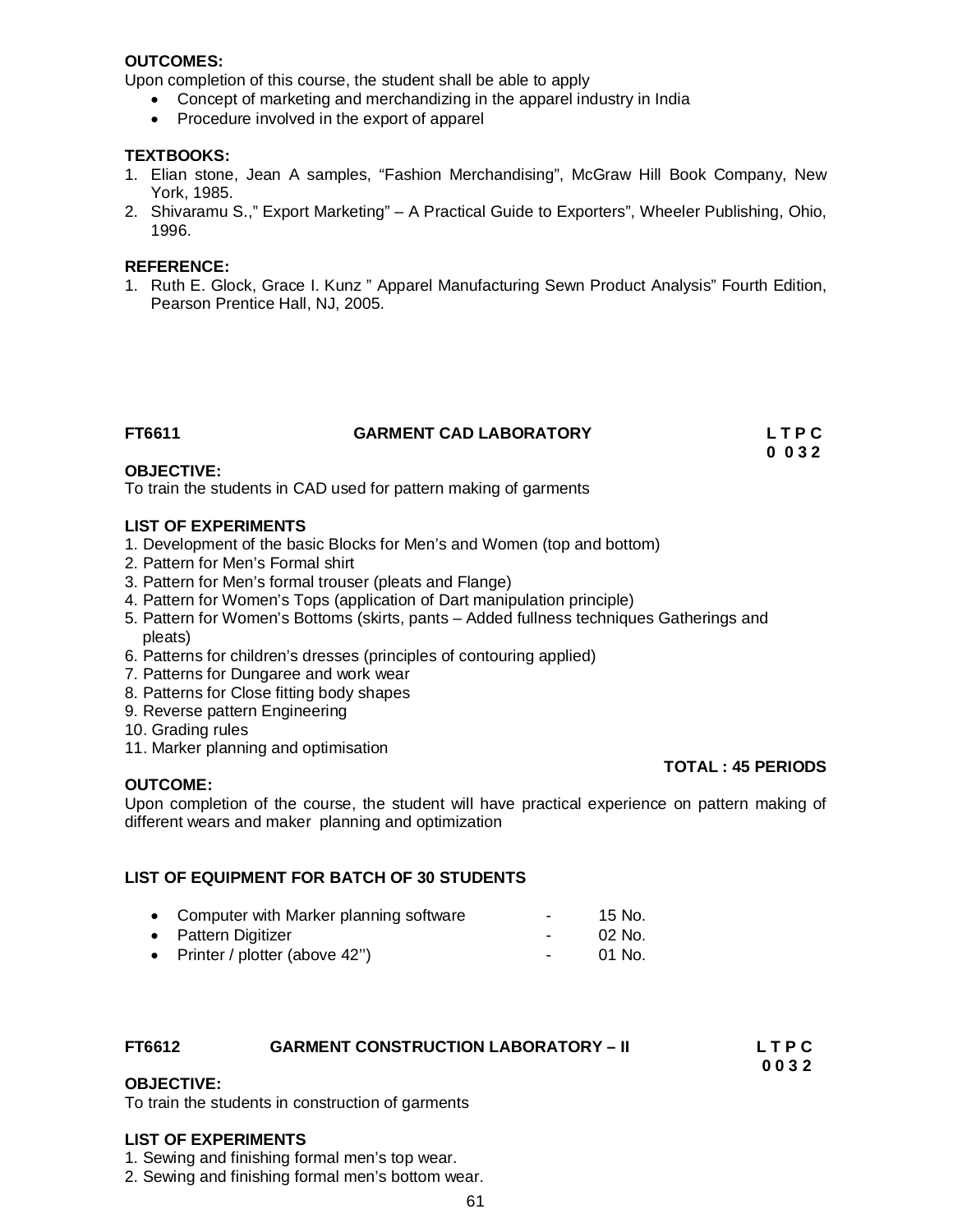- 3. Sewing and finishing basic women's top wear.
- 4. Sewing and finishing basic women's bottom wear.
- 5. Sewing and finishing kid's wear.

#### **OUTCOME :**

### **TOTAL : 45 PERIODS**

Upon completion of this practical course, the student will be able to sew and finish differentt types of wears.

#### **LIST OF EQUIPMENT FOR BATCH OF 30 STUDENTS**

| Folding clips $\frac{1}{4}$ , $\frac{1}{2}$ , $\frac{3}{4}$ . | 2 each        |
|---------------------------------------------------------------|---------------|
| Rib cutting machines                                          |               |
| Single needle lock stitch machine                             | 15            |
| Flat lock machine with elastic attachment                     |               |
| Feed off the arm machine                                      |               |
| Over lock machine                                             |               |
| Button holing & button stitching machine                      | 1each         |
| <b>Cylinder bed Sewing machines</b>                           | 1(Preferable) |
| Collar & Cuff recessing machine                               | 1(Preferable) |

#### **CONSUMBALES:**

#### **(To be brought by students)**

Needles Canvas material Sewing threads Fusing canvas **Elastics** Sponge Draw cords **Fasteners** 

#### **FT6613 MINI PROJECT AND DESIGN COLLECTION L T P C**

#### **OBJECTIVES:**

To understand Fashion Forecasting w.r.t colour, pattern and materials used

- o learn to prepare story / mood board
- o learn about design details, fabrics and accessories
- o To develop garments

#### **EXPERIMENTS**

Preparation of garments as per the current trend / design style. Preparation of costing sheet for each garment designed Documenting the Design Collection in suitable format and Final Presentation

(Minimum of 4 garments is to be developed in the course)

**TOTAL : 45 PERIODS** 

**FT6701 VISUAL MERCHANDISING L T P C** 

 **0 0 3 2**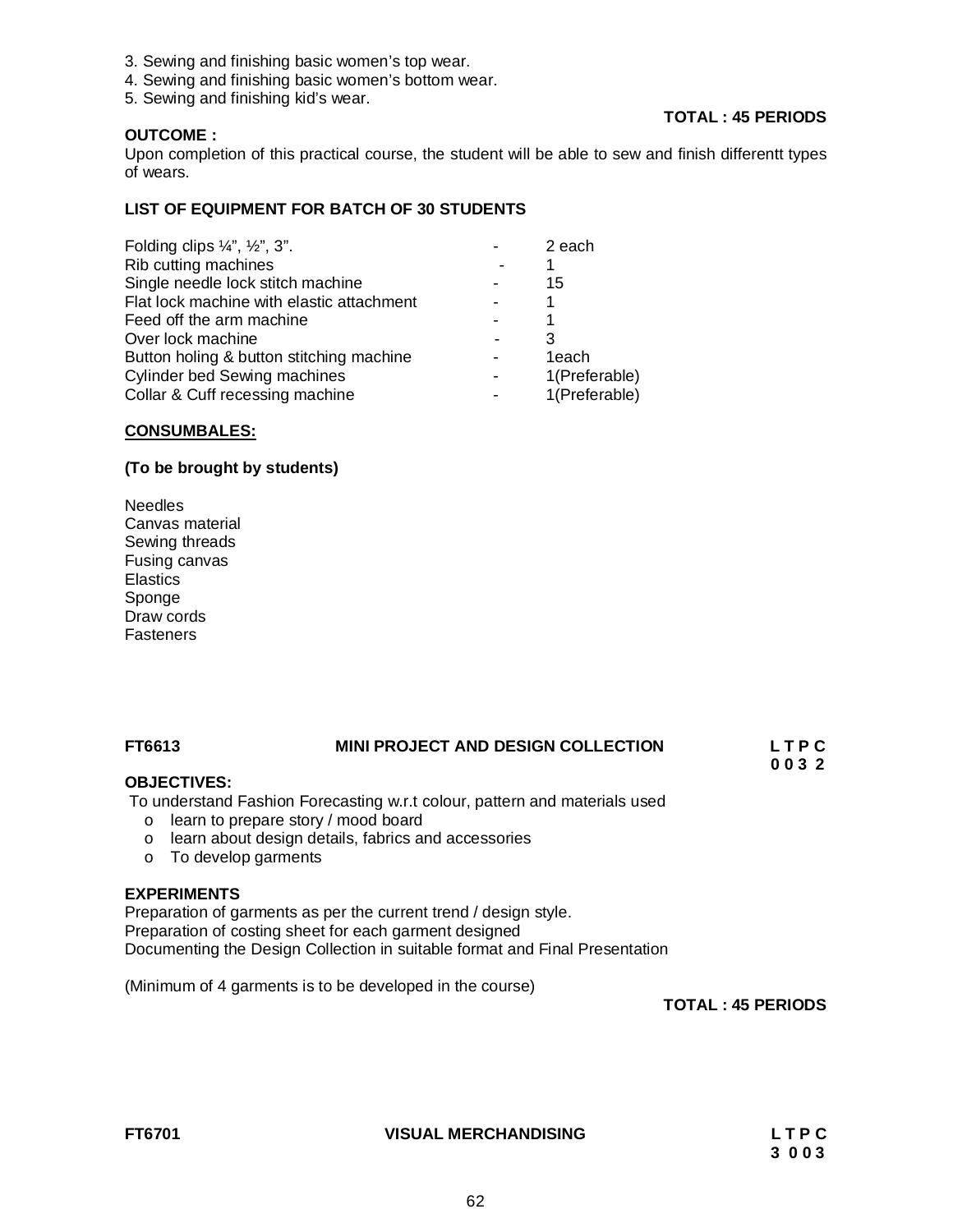#### **OBJECTIVES:**

- To introduce the student to the fashion business segments
- To acquaint the students with fashion communication tools

#### **UNIT I 9**

Fashion Business - Nature – Environment – Segment of Fashion Industry. Merchandising – Principles, types. Product presentation – role of consumer.

**UNIT II** 12 Visual display - Fashion communication – Visual / 3D visual – Elements of visual merchandising. Visual merchandising as a communication tool, presentations in visual merchandising, visual merchandising and enhanced customer buying decision, interiors with respect to brand, 65 sensory elements, signs and graphics, focal point for season and type of sale.

**UNIT III** 12 Objectives of Store planning, location, design, retail image mix, and layout, the circulation plan for retail formats and a generic apparel and fashion store, buying, mark-up and mark-down in merchandise management, private apparel brands and labels. – windows - interiors – optimizing techniques in retail space. Study on apparel franchising, franchising in India.

### **UNIT IV 6**

Optimize apparel assortments – retail environment defining. Comparison of Visual Merchandising with Fashion Merchandising.

#### . **UNIT V 6**

Assortment planning – Visual data management – Data sharing – Assortment planning – Visualization & printing.

### **TOTAL : 45 PERIODS**

### **OUTCOMES:**

The course would

- develop sound knowledge on store planning and optimizing apparel assortments
- prepare the students with knowledge on visual merchandising concepts

#### **TEXTBOOKS:**

- 1. Marian L.Davis, "Visual Design in Dress", Prentice Hall inc., 1976.
- 2. Elaine Stone, "Fashion Merchandising", Blackwell Science Ltd., 2000.
- 3. Martin.M. Pegler, "Visual Merchandising and Display", (fifth edition), Fair Child Publications, 2011.

#### **REFERENCES:**

- 1. Frings G. S. "Fashion-from concept to consumer".
- 2. Gibson G. Vedamani., "Retail Management Functional Principles & Practices, Third Edition" Jaico Publishing House, 2003.
- 3. Mike Easey, "Fashion Marketing ; Blackwell Science", 2000.
- 4. Maurice J. Johnson and Evelyne C. Moore, "Apperal product development", Prentice Hall inc. 2001.

#### GE6757 TOTAL QUALITY MANAGEMENT L T P C

 **3 0 0 3**

#### **OBJECTIVE :**

To facilitate the understanding of Quality Management principles and process.

#### **UNIT I INTRODUCTION 9**

Introduction - Need for quality - Evolution of quality - Definitions of quality - Dimensions of product and service quality - Basic concepts of TQM - TQM Framework - Contributions of Deming, Juran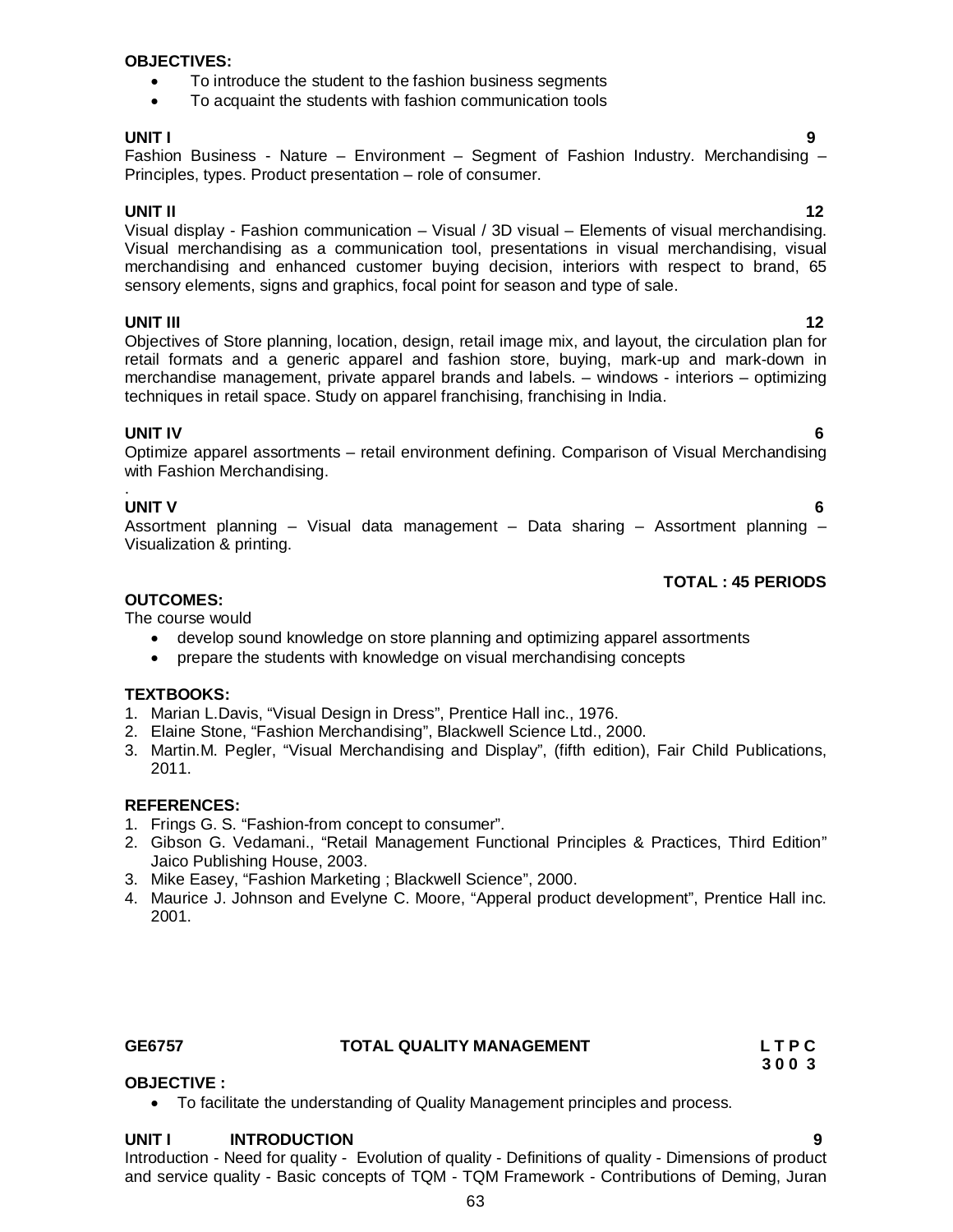and Crosby - Barriers to TQM - Quality statements - Customer focus - Customer orientation, Customer satisfaction, Customer complaints, Customer retention - Costs of quality.

### **UNIT II TQM PRINCIPLES 9**

Leadership - Strategic quality planning, Quality Councils - Employee involvement - Motivation, Empowerment, Team and Teamwork, Quality circles Recognition and Reward, Performance appraisal - Continuous process improvement - PDCA cycle, 5S, Kaizen - Supplier partnership - Partnering, Supplier selection, Supplier Rating.

#### **UNIT III TQM TOOLS AND TECHNIQUES I 9**

The seven traditional tools of quality - New management tools - Six sigma: Concepts, Methodology, applications to manufacturing, service sector including IT - Bench marking - Reason to bench mark, Bench marking process - FMEA - Stages, Types.

#### **UNIT IV TQM TOOLS AND TECHNIQUES II 9**

Control Charts - Process Capability - Concepts of Six Sigma - Quality Function Development (QFD) - Taguchi quality loss function - TPM - Concepts, improvement needs - Performance measures.

#### **UNIT V QUALITY SYSTEMS 9**

Need for ISO 9000 - ISO 9001-2008 Quality System - Elements, Documentation, Quality Auditing - QS 9000 - ISO 14000 - Concepts, Requirements and Benefits - TQM Implementation in manufacturing and service sectors..

#### **TOTAL: 45 PERIODS**

 **3 0 0 3**

#### **OUTCOME :**

• The student would be able to apply the tools and techniques of quality management to manufacturing and services processes.

#### **TEXTBOOK:**

1. Dale H. Besterfiled, et at., "Total quality Management", Pearson Education Asia, Third Edition, Indian Reprint, 2006.

#### **REFERENCES:**

- 1. James R. Evans and William M. Lindsay, "The Management and Control of Quality",  $8^{th}$ Edition, First Indian Edition, Cengage Learning, 2012.
- 2. Suganthi.L and Anand Samuel, "Total Quality Management", Prentice Hall (India) Pvt. Ltd., 2006.
- 3. Janakiraman. B and Gopal .R.K., "Total Quality Management Text and Cases", Prentice Hall (India) Pvt. Ltd., 2006.

#### SUPPLY CHAIN MANAGEMENT LTPC

#### **OBJECTIVE:**

To provide an insight on the fundamentals of supply chain networks, tools and techniques.

#### **UNIT I INTRODUCTION 5**

Role of Logistics and Supply chain Management: Scope and Importance- Evolution of Supply Chain -Decision Phases in Supply Chain - Competitive and Supply chain Strategies – Drivers of Supply Chain Performance and Obstacles.

#### **UNIT II SUPPLY CHAIN NETWORK DESIGN 10**

Role of Distribution in Supply Chain – Factors influencing Distribution network design – Design options for Distribution Network Distribution Network in Practice-Role of network Design in Supply Chain – Framework for network Decisions.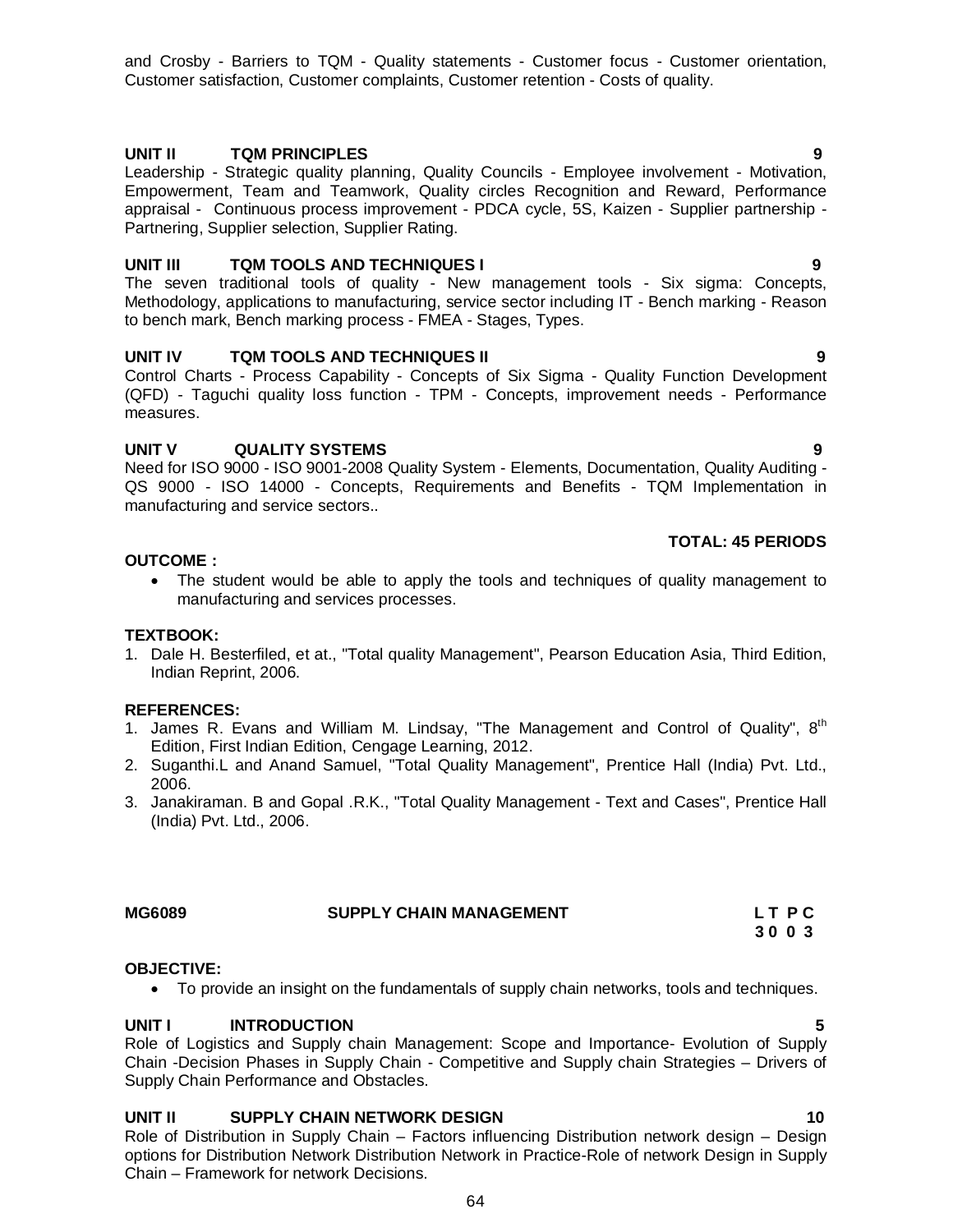#### **UNIT III LOGISTICS IN SUPPLY CHAIN 10**

Role of transportation in supply chain – factors affecting transportations decision – Design option for transportation network – Tailored transportation – Routing and scheduling in transportation.

#### **UNIT IV SOURCING AND COORDINATION IN SUPPLY CHAIN 10**

Role of sourcing supply chain supplier selection assessment and contracts- Design collaboration sourcing planning and analysis - supply chain co-ordination - Bull whip effect – Effect of lack of co-ordination in supply chain and obstacles – Building strategic partnerships and trust within a supply chain.

#### **UNIT V SUPPLY CHAIN AND INFORMATION TECHNOLOGY 10**

The role IT in supply chain- The supply chain IT frame work Customer Relationship Management – Internal supply chain management – supplier relationship management – future of IT in supply chain –E-Business in supply chain.

#### **TOTAL : 45 PERIODS**

#### **OUTCOME:**

 The student would understand the framework and scope of supply chain networks and functions.

#### **TEXTBOOK:**

1. Sunil Chopra, Peter Meindl and Kalra, "Supply Chain Management , Strategy, Planning, and operation", Pearson Education, 2010.

#### **REFERENCES:**

- 1. Jeremy F.Shapiro, "Modeling the supply chain", Thomson Duxbury, 2002.
- 2. Srinivasan G.S, "Quantitative models in Operations and Supply Chain Management, PHI, 2010
- 3. David J.Bloomberg , Stephen Lemay and Joe B.Hanna, "Logistics", PHI 2002.
- 4. James B.Ayers, "Handbook of Supply chain management", St.Lucle press, 2000.

### **FT6702 HOME TEXTILES L T P C**

## **3 0 0 3**

#### **OBJECTIVES**

To enable the students to learn about the

- Recent developments in furnishing, floor covering and other home textile products
- Various kinds of materials used in home textile.

#### **UNIT I FURNISHINGS 9**

Developments in Textile Furnishing - Type of Furnishings Materials – Woven and non-woven – Factors affecting Selection of Home Furnishings.

#### **UNIT II FLOOR COVERINGS 9**

Recent Developments in manufacturing of floor coverings -Hard Floor Coverings, Resilient Floor Coverings, Soft Floor Coverings, Rugs, Cushion and Pads – Care of floor coverings.

#### **UNIT III CURTAINS AND DRAPERIES 9**

Advances in Home decoration -Draperies – Choice of Fabrics – Curtains – Types of Developments in Finishing of Draperies – Developments in tucks and Pleats and uses of Drapery Rods, Hooks, Tape Rings and Pins.

#### **UNIT IV HOME FURNISHING 9**

Advances in period style in, Different styles, and use of Colours, design & texture in home furnishing. Developments in living room furnishing including upholstery, Wall Hangings, Cushion, Cushion Covers, Bolster and Bolster Cover.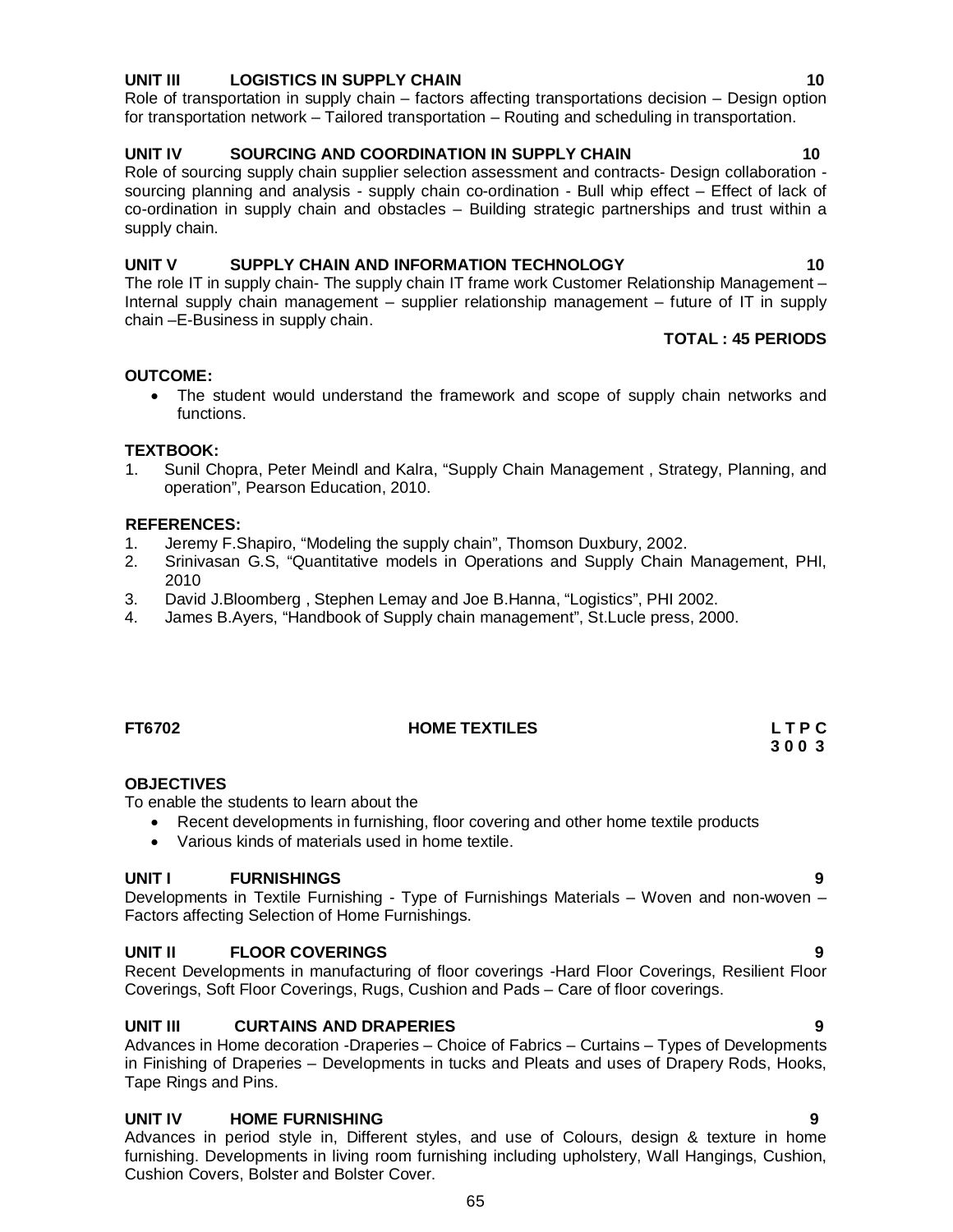#### **UNIT V BED LINENS 9**

Advances in the production of - Different Types of Bed Linen - Sheets - Blankets - Blanket Covers – Comforts – Comfort Covers – Bed Spreads – Mattress and Mattress Covers – Pads– Pillows.

#### **TOTAL : 45 PERIODS**

### **OUTCOMES:**

Upon completion of this course, the student shall be able to

- Know about different types of home textiles
- Understand the production method of different types of home textile products

#### **TEXTBOOKS:**

- 1. Alexander.N.G., "Designing Interior Environment", Mas Court Brace Covanorich, Newyork, 1972
- 2. Donserkery.K.G., "Interior Decoration in India", D.B.Taraporeval Sons and Co. Pvt. Ltd., 1973

#### **REFERENCE:**

1. Wingate I.B. & Mohler J.F., "Textile Farbics & Their Selection", Prentice Hall Inc., New York, 1984

### **FT6711 APPAREL ENGINEERING AND PRODUCT DEVELOPMENT LT P C LABORATORY 0 0 2 1**

#### **OBJECTIVE:**

To train the students in apparel engineering including sourcing of fabrics and designing of apparel

#### **LIST OF EXPERIMENTS**

- 1. Design of Apparel for specific enduse applications.
- 2. Sourcing of suitable fabric for the intended applications.
- 3. Development of patterns for the design
- 4. Sewing and finishing of Apparel product for specific enduse applications.

#### **TOTAL: 45 PERIODS**

#### **OUTCOMES:**

Upon completion of this course, the student would be able to

- Source the fabric and design the apparel for specific end uses
- Sew and finish the apparel for specific end uses

#### **LIST OF EQUIPMENT FOR BATCH OF 30 STUDENTS**

Working surface – pattern making / cutting table (polished or laminated top)

|           | • Fabric and paper scissors                                       | - 15 No.  |
|-----------|-------------------------------------------------------------------|-----------|
|           | Rulers $-12$ " and 36"                                            | - 15 No.  |
|           | • Tailor's square $-24$ " x 14"                                   | - 15 No.  |
|           | • Curve rules – French curves, hip curves and vary form curve     | - 15 No.  |
|           | • Pattern notcher, tracing wheel, awl                             | - 5 No.   |
| $\bullet$ | Measuring tape                                                    | $-30$ No. |
| $\bullet$ | Pattern weights                                                   | $-10$ No. |
|           | Dress forms (Full and Half) – Kids, Children's, Women's and Men's | - 3 Each  |
|           |                                                                   |           |

• High speed industrial sewing machines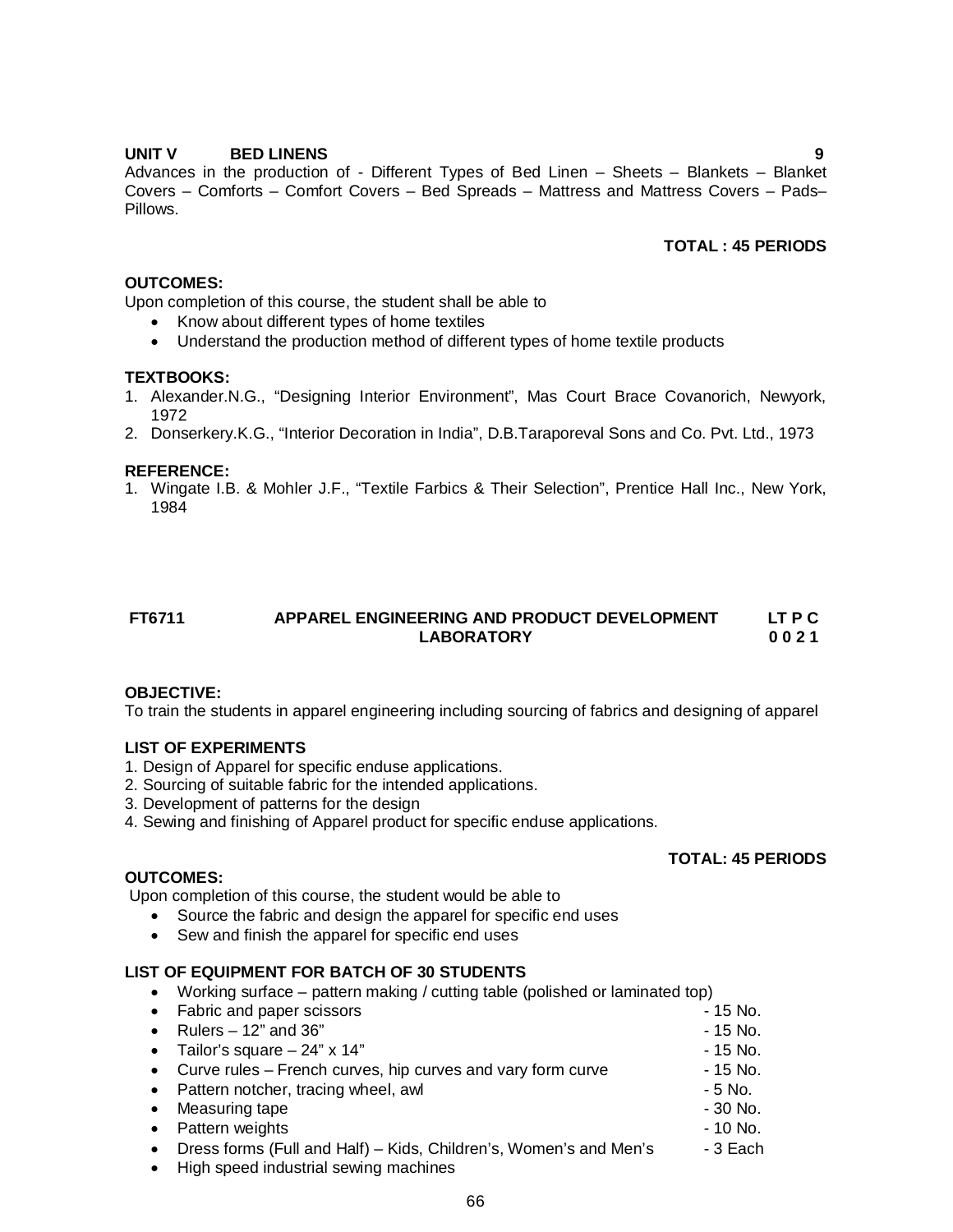|                                  | Single needle lock stitch machine                   | - 30 No. |
|----------------------------------|-----------------------------------------------------|----------|
|                                  | Double needle lock stitch machine<br>$\blacksquare$ | - 02 No. |
|                                  | Over-lock machine                                   | - 02 No. |
|                                  | - Feed-of-the-arm machine                           | - 01 No. |
|                                  | - Button stitch machine                             | - 01 No. |
|                                  | - Button hole machine                               | - 01 No. |
|                                  | - Flat lock machine                                 | - 01 No. |
|                                  | - Zigzag machine                                    | - 01 No. |
| • Straight knife cutting machine |                                                     | - 01 No. |
| • Steam pressing table           |                                                     | - 01 No. |
| • Iron box (electric)            |                                                     | - 04 NO. |
|                                  |                                                     |          |

### **GE6773 PRESENTATION SKILLS AND TECHNICAL SEMINAR LT P C**

#### **0 0 2 1**

#### **OBJECTIVES:**

- To encourage the students to study advanced engineering developments
- To prepare and present technical reports.
- To encourage the students to use various teaching aids such as over head projectors, power point presentation and demonstrative models.

#### **METHOD OF EVALUATION :**

During the seminar session each student is expected to prepare and present a topic on engineering/ technology, for a duration of about 8 to 10 minutes. In a session of three periods per week, 15 students are expected to present the seminar. Each student is expected to present atleast twice during the semester and the student is evaluated based on that. At the end of the semester, he / she can submit a report on his / her topic of seminar and marks are given based on the report. A Faculty guide is to be allotted and he / she will guide and monitor the progress of the student and maintain attendance also. Evaluation is 100% internal.

#### **TOTAL : 30 PERIODS**

#### **OUTCOMES:**

The course will improve the student's

- Ability to review, prepare and present technological developments
- Ability to face the placement interviews

### **FT6001 FASHION PHOTOGRAPHY L T P C**

 **3 0 0 3** 

#### **OBJECTIVES:**

- To educate on principles of photography. Different techniques and lighting methods
- To educate on different types of photography equipments. Photography for different media, printing techniques.
- To impart knowledge on videography and computer applications in photography.

#### **UNIT I 9**

General principle – Photography - camera, lens. How to use your camera – Needs and methods lighting techniques for indoor / outdoor photography – methods and equipment's – advantage and disadvantages.

#### **UNIT II 9**

Image capture – parts of camera- classification and types of camera – Applications Disadvantages. Light – Natural, artificial, flash and strobe.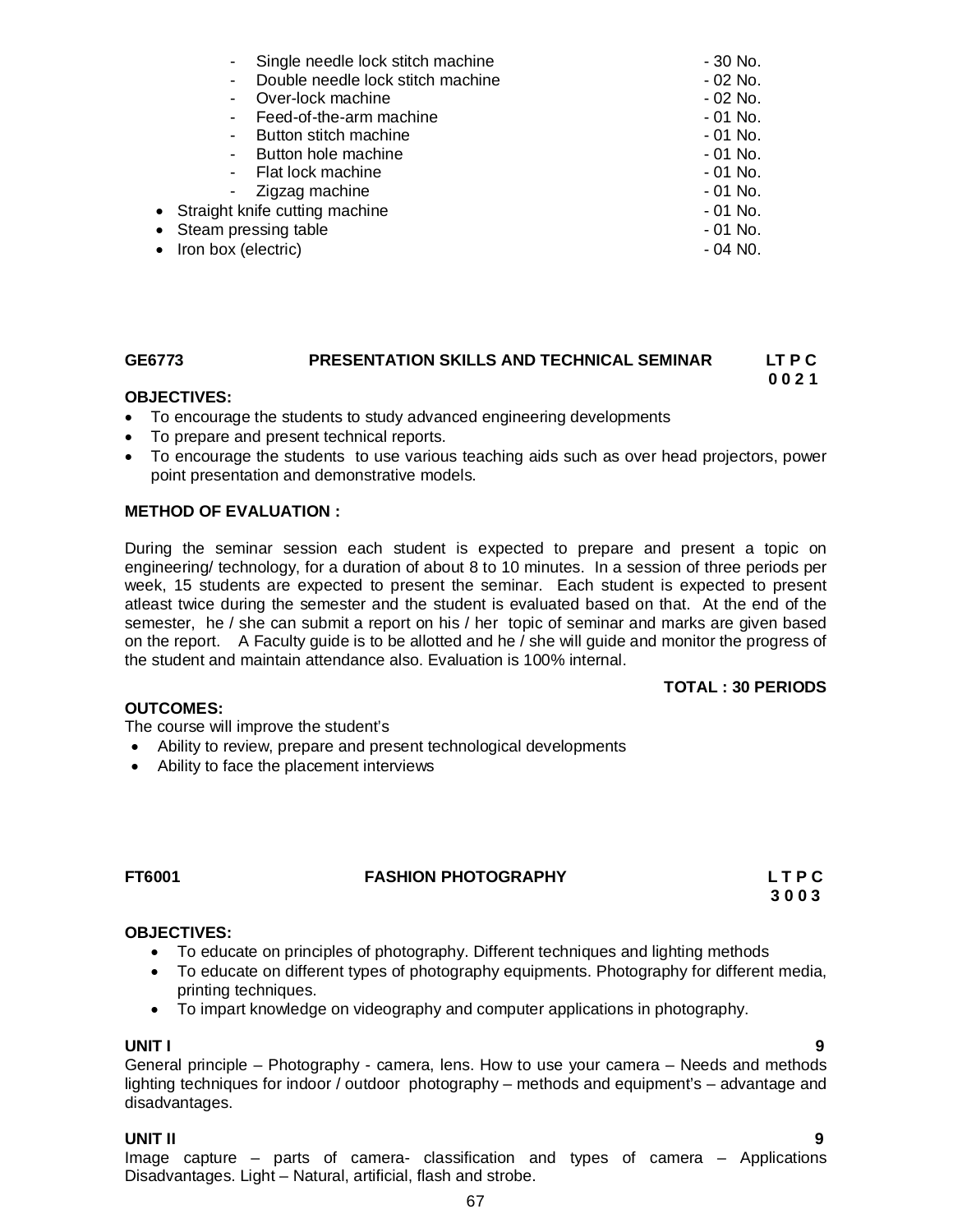#### **UNIT III 9**

### Photography techniques and equipment for different fields. Basic, studio, location portraiture, Photojournalism, Fashion Photography, wedding photography – Fashion shows.

#### **UNIT IV 9**

Exposure and processing of colour and black and white films. Different techniques in developing. Printing – definitions – Methods of printing for black & white color.

#### **UNIT V 9**

Photography using digital cameras – Video photography – image mixing – advertising and still life application of computers in photography.

### **TOTAL : 45 PERIODS**

The students would have enhanced their knowledge on

- Different photography techniques and equipments.
- Different printing techniques.

#### **TEXTBOOK:**

**OUTCOMES:**

1. W.R. Miller, "Basic Industrial Arts, Plastics, Graphics Arts, Power Mechanics, Photography", McKnight Publishing Company, Illionois, 1978.

#### **REFERENCE:**

1. John Hedge, "Photography Course", John Hedge Co, 1992

| FT6002 | <b>INTIMATE APPARELS</b> | LTPC |
|--------|--------------------------|------|
|        |                          |      |

#### **OBJECTIVE:**

 To acquaint student on the design, material, accessories and sewing aspects of intimate garments

**UNIT I 6** Intimate apparels – Definition, classification, materials-fiber, fabric and accessories; physical and physiological requirements of intimate apparels

#### **UNIT II** 12 Design analysis, measurements, pattern drafting of men's intimate apparel – Long johns, tank top, tanga, boy shorts, knickers, bikini underwear, thong, boxer briefs, boxer shorts and jock strap.

### **UNIT III** 12

Design analysis, measurements, pattern drafting of women's intimate apparel – waist petticoats, panties, camisoles, tube top, shape wear, bikini and bra.

**UNIT IV 6** Intimate apparel accessories - Bra wire, hook and eye tape, ring and slider, buckle, plastic bone, elastics and sewing threads

#### **UNIT V 9**

**OUTCOME:**

Sewing of intimate apparels - seams, stitches, machines; lamination; moulding and welding technique.

### **TOTAL : 45 PERIODS**

Upon completion of this course, the students will have the skills essential to design and develop intimate apparels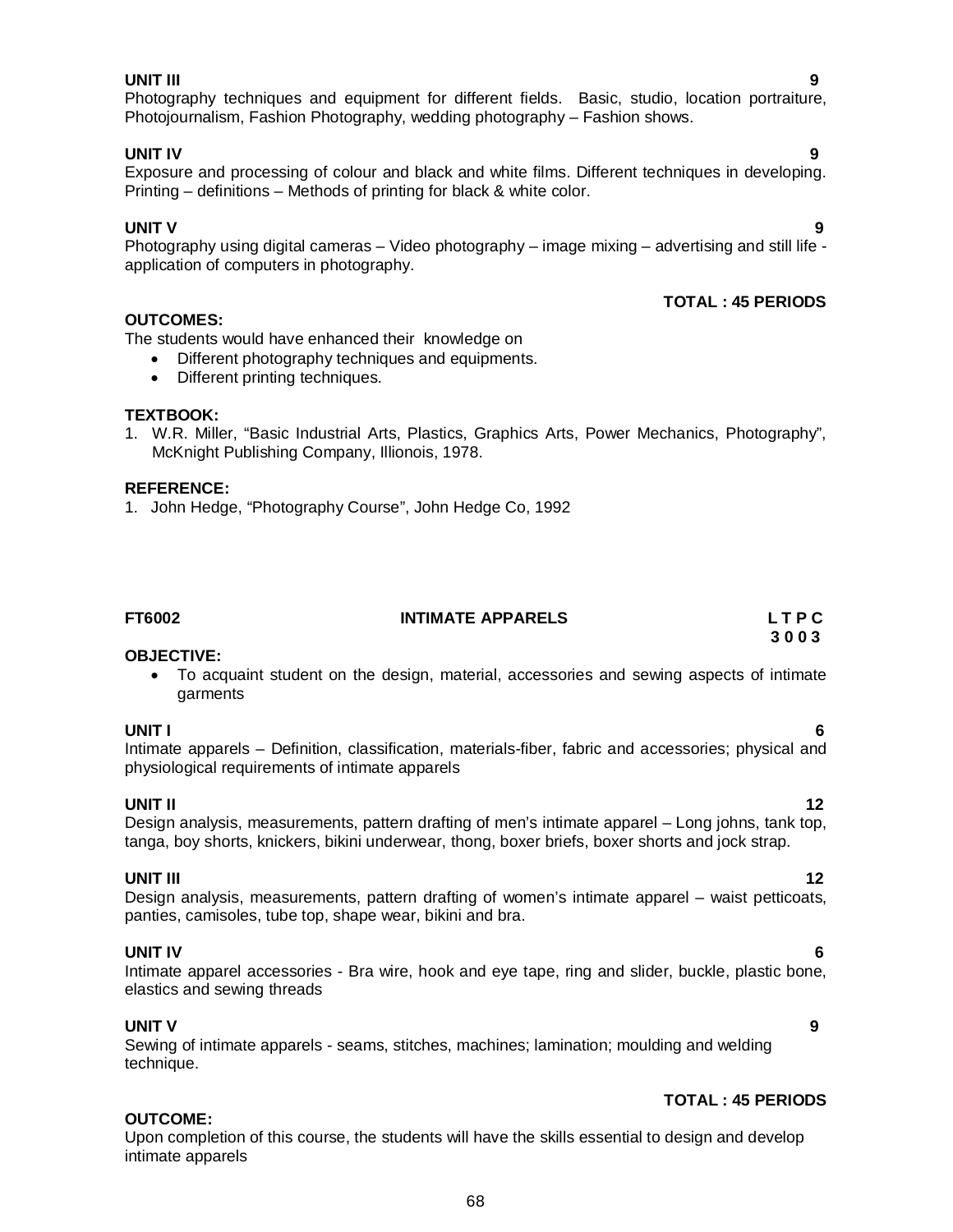#### **TEXTBOOK:**

1. Ann Haggar, "Pattern Cutting for Lingerie, Beach Wear and Leisure Wear", Black Well Science Limited, France, 2001

#### **REFERENCE:**

1. W.Yu, J. Fan, S.C. Harlock, S.P. Ng., "Innovations and Technology of Womens Intimate Apparel", Wood head Publishing Limited, England 2006

#### **FT6003 GARMENT TRIMS AND ACCESSORIES L T P C 3 0 0 3**

#### **OBJECTIVE:**

 To introduce students to different trims, components and fashion accessories used in apparel industry to enhance value addition

**UNIT I 9** Garment components and trimmings – labels and motifs, linings, interlining wadding, lace, braid and elastic, seam binding and tape, shoulder pads, eyelets and laces, zip fasteners, buttons – tack buttons, snap fastener and rivets; buckles, frag closures, belts, ribbons, fringe, emblems and sequins, decorative and functional trimmings; performance properties of components and trims.

#### **UNIT II 9**

Hook and loop fastening (Velcro), Zippers – anatomy of zipper, types, function of zipper, position of slider, standards on zipper, selection of zipper, application of zipper, shortening of zipper; evaluation of quality of accessories

#### **UNIT III 9**

Embroideries - basic embroidery stitches – chain stitch, button hole stitch, herringbone stitch, feather stitch, lazy daisy, double knot stitch, interlacing stitch, stem stitch, French knot stitch, types of embroidery machines, limitations of hand embroidery; kaustic embroidery; kasida, kathiwar; Sind; chickankari; zardosai; tribal embroideries.

#### **UNIT IV 9**

Fashion accessories – footwear, handbags, gloves, hats, scarves, hosiery, jewelry, watches; testing of zippers, elastic waist band testing, fusible interlinings; safety issues for different accessories in children garment.

#### **UNIT V 9**

Printing – introduction; different methods – block printing, roller, screen, discharge, resist and pigment; styles of printing - batik, tie and dye, patch work, appliqué work, bead work

#### **TOTAL : 45 PERIODS**

#### **OUTCOME:**

The students would develop a capacity to offer cum use appropriate fashion accessories to enhance over-all appearance of the ensemble

#### **TEXTBOOK:**

1. Shailaja D. Naik, "Traditional Embroideries of India", API Publishing Corporation, New Delhi, 1996

#### **REFERENCE:**

1. Shella Paine, "Embroidered Textiles", Thames and Hudson Ltd., U. S. A., 1990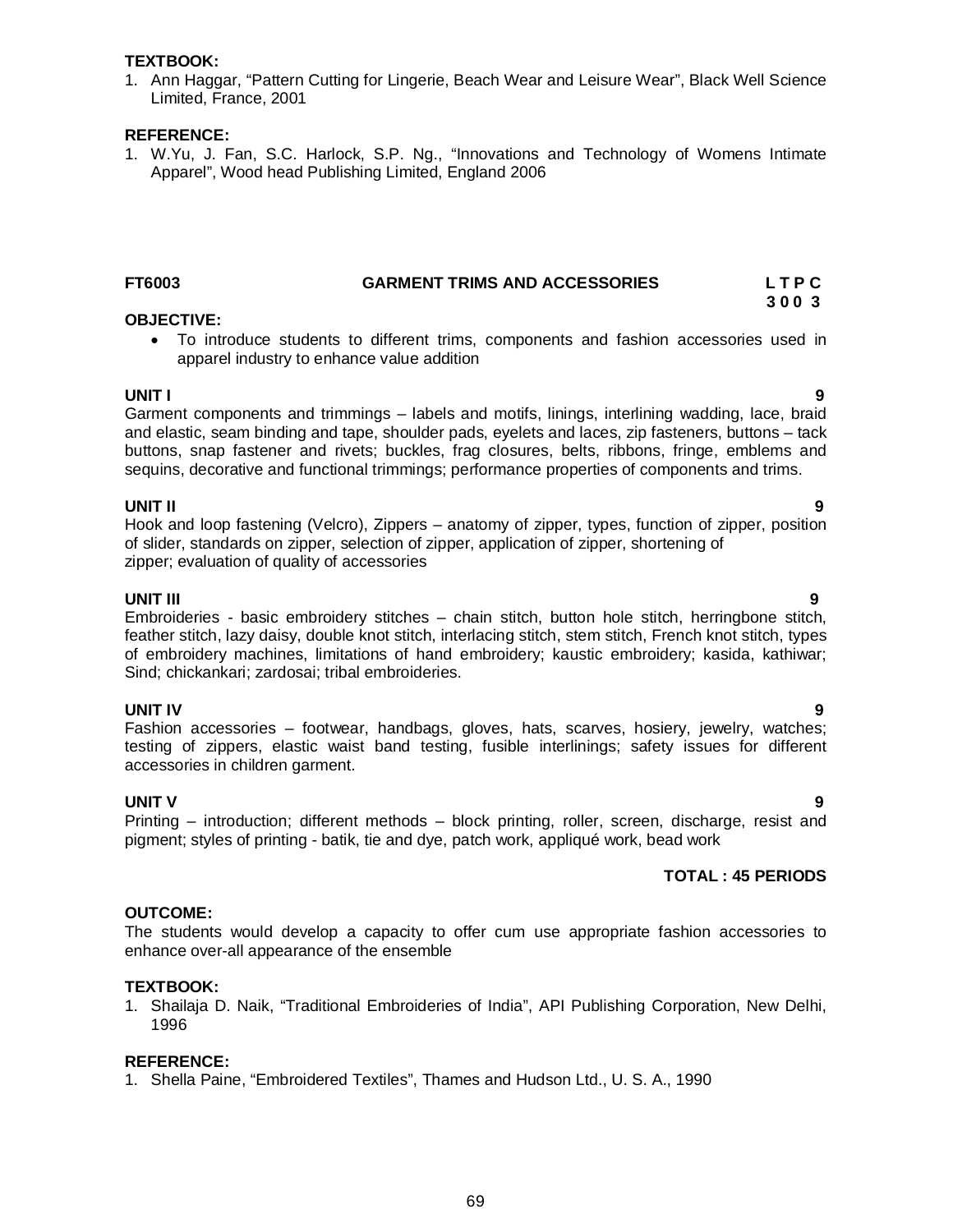#### **FT6004 FUNCTIONAL APPARELS AND CLOTHING L T P C**

#### **OBJECTIVES:**

- To make the student acquire sound knowledge of the material characteristics required for functional clothing
- To acquaint student of the mechanism, chemistry and evaluation of chemical finishes for the functional textiles
- $\bullet$

#### **UNIT I FIBRES, YARNS AND FABRICS FOR FUNCTIONAL APPARELS 9**

Characteristic requirements of fiber, yarn and fabric for flame proof, heat resistant, ballistic resistance, electrical conduction, bacterial protection, radiation protection and radiation contamination protection

#### **UNIT II CHEMICAL FINISHES FOR FUNCTIONAL FABRICS 9**

Mechanism, Chemistry, Materials and methods - Flame retardant, Liquid repellent, Antistatic, Antibacterial, UV protection and mite protection finishes

#### **UNIT III FUNCTIONAL APPARELS IN DIFFERENT APPLICATIONS 9**

Functional fabrics used in the medical field and in hygiene; military combat clothing; protective fabrics against biological and chemical warfare; textiles for high visibility

#### **UNIT IV PROTECTIVE GARMENT CONSTRUCTION 9**

Garment construction - method of construction of garments according to various protective end uses; use of accessories for protective garment

#### **UNIT V EVALUATION OF FUNCTIONAL APPARELS 9**

Standards and test method for protective fabric performance - Flame retardant finishes, Liquid repellent finishes, Antistatic, Liquid repellent, antibacterial, UV protection, mite protection; Materials and methods. Manikins – Thermal manikins, segmented thermal manikins, evaporative resistance measurement- moisture permeability index, skin model, Concept of dynamic manikins; Permeation resistance test – index of penetration and index of repellency; Liquid tight integrity and gas tight integrity; Ergonomics of protective clothing

#### **TOTAL : 45 PERIODS**

#### **OUTCOME:**

The students would develop and understanding of the materials, mechanism, chemistry and evaluation of functional garments

#### **TEXTBOOKS:**

- 1. Adanur S., "Wellington Sears Handbook of Industrial Textiles", Technomic Publishing Co. Inc., 1995
- 2. Pushpa Bajaj and Sengupta A.K., "Protective Clothing", The Textile Institute, 1992.
- 3. Horrocks A.R. and Anand S.C., "Handbook of Technical Textiles", Wood head Publishing Limited, Cambridge, UK.
- 4. Anand S.C., Kennedy J.F., Miraftab M. and Rajendran S., "Medical Textiles and Biomaterials for Health Care", Wood head Publishing Limited, Cambridge, UK.

#### **REFERENCES:**

- 1. Chellamani K.P. and Chattopadhyay D., "Yarns and Technical Textiles", SITRA, 1999.
- 2. Scott R.A., "Textiles for Protection", Wood head Publishing Limited, Cambridge, UK.
- 3. Saville.B.P., "Physical Testing of Textiles", Wood head Publishing Limited, Cambridge, UK.
- 4. Fan Q., "Chemical Testing of Textiles", Wood head Publishing Limited, Cambridge, UK.
- 5. Long A.C., "Design and Manufacture of Textile Composites", Wood head Publishing Limited, Cambridge, UK.
- 6. Fung W., "Coated and Laminated Textiles", Wood head Publishing Limited, Cambridge, UK.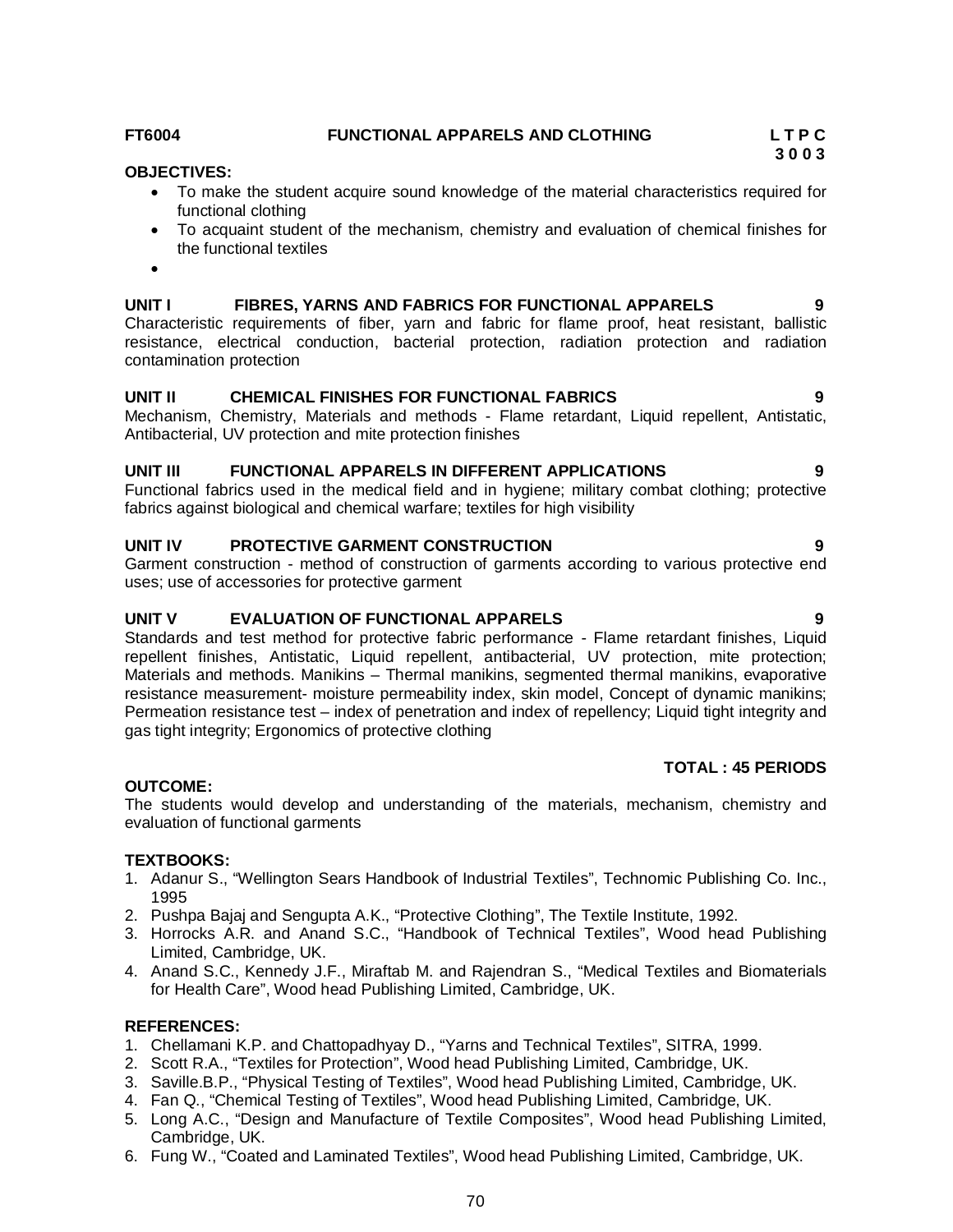## **FT6005 PROTECTIVE CLOTHING L T P C**

## **OBJECTIVE:**

 To make the student acquire sound knowledge of material characteristics required for protective clothing

#### **UNIT I FIBRES, YARNS AND FABRICS FOR PROTECTIVE GARMENTS 9**

Selection of fibres-suitability and properties of high performance fibres for various protective clothing, chemical composition and physical structure, characteristics and working of various fibres according to different end uses like thermal protection, ballistic protection, anti-microbial protection, Protection against cold etc.

Yarn and fabric (knitted, woven and Non-woven) parameters, their methods of production, effect of structure on their performance; use of composite materials in yarn and fabric formation used for protective end uses.

#### **UNIT II CHEMICAL FINISHES FOR PROTECTIVE GARMENTS 9**

Use of coated fabrics – different types of finishes like fire retardant finishes, for different textile materials, water repellent finishes, anti-microbial finishes; chemical finishes against radiation and chemicals – method of application of those finishes; machines and techniques used for such applications; protective finishes for health care garments.

#### **UNIT III PROTECTIVE GARMENTS IN OTHER APPLICATIONS 9**

Protective fabrics used in the medical field and in hygiene; military combat clothing; protective fabrics against biological and chemical warfare; textiles for high visibility.

#### **UNIT IV GARMENT CONSTRUCTION 9**

Garment construction - method of construction of garments according to various protective end uses like protection against cold, heat, chemical, ballistic protection etc.; use of different fabric type - knitted, woven, and Non-woven; coated / laminated in protective applications different places; use of inter lining and composites.

#### **UNIT V EVALUATION OF PROTECTIVE GARMENTS 9**

Evaluation of protective fabrics - desirable properties of protective textiles, method of testing for thermal protective performance, water, cold, abrasion and wear resistance; evaluation of resistance in to mildew, ageing, sunlight, chemical, electrostatic and electrical resistivity, impact properties; ASTM standards for protective garments.

### **TOTAL : 45 PERIODS**

#### **OUTCOME:**

The students would develop an understanding of the materials, chemical finishes, garment construction and evaluation methods of protective garments

#### **TEXTBOOKS:**

- 1. Adanur S., "Wellington sears handbook of Industrial textiles", Technomic publishing co inc, 1995.
- 2. Pushpa Bajaj and Sengupta A.K., "Protective clothing", The Textile Institute, 1992.
- 3. Horrocks A.R. and Anand S.C., "Handbook of Technical Textiles", Woodhead Publishing Limited, Cambridge, UK.
- 4. Anand S.C., Kennedy J.F., Miraftab M. and Rajendran S., "Medical textiles and biomaterialsfor health care", Woodhead Publishing Limited, Cambridge, UK.

#### **REFERENCES:**

- 1. Chellamani K.P. and Chattopadhyay D., "Yarns and Technical Textiles", SITRA, 1999.
- 2. Scott R.A.,"Textiles for protection", Woodhead Publishing Limited, Cambridge, UK.
- 3. Saville.B.P., "Physical testing of textiles", Woodhead Publishing Limited, Cambridge, UK.
- 4. Fan Q., "Chemical Testing of Textiles", Woodhead Publishing Limited, Cambridge, UK.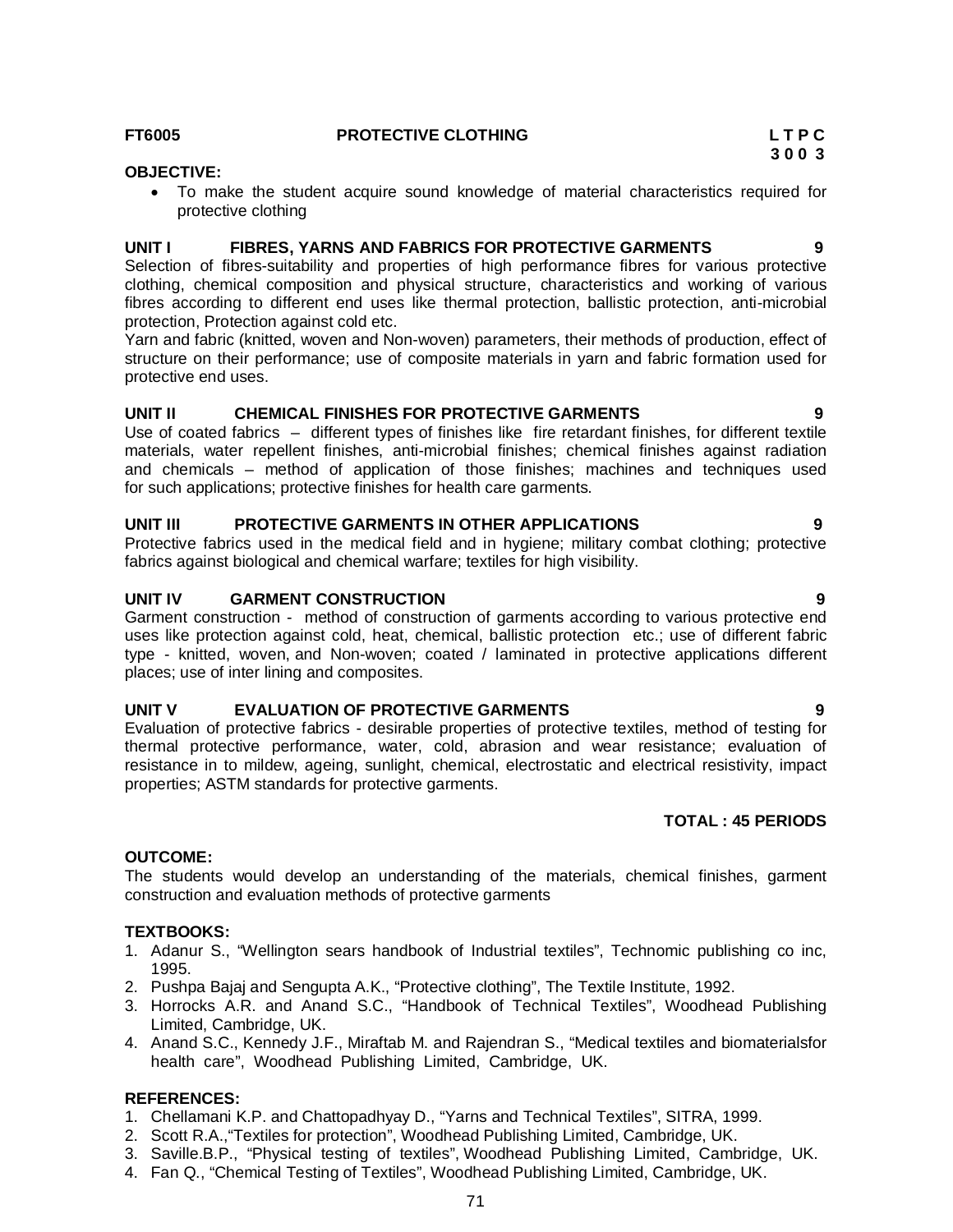- 5. Long A.C., "Design and manufacture of Textile Composities", Woodhead Publishing Limited, Cambridge, UK.
- 6. Fung W., "Coated and laminated textiles", Woodhead Publishing Limited, Cambridge, UK.

#### **FT6006 APPAREL SIZE AND FIT ANALYSIS L T P C 3 0 0 3**

## **OBJECTIVE:**

The course is aimed at providing an overview of sizing system and its impact on the fit of the constructed silhouettes.

**UNIT I** 12 Anthropometry; Study of body measurements – infants, children's, women's and men's. perception of body appearance; figure analysis; body ideals; height and weight distributions; body proportions.

## **UNIT II** 12

History of sizing system; creating sizing system. Sizing standardization-numbered, lettered sizing-Men's, Women's and Children's. Methods of sizing for mass production of clothing for men, women. Mass customization-sizing technologies and application.

**UNIT III** 12 Fit-Elements of fit-Human performance in clothing system-objective and subjective evaluation of fit. Analyzing poor fit – pattern alteration for fit. Virtual garmenting.

**UNIT IV 9** Fabric properties influencing clothing appearance and fit. Fabric drape, seamed fabric drape, dynamic fabric drape. Objective evaluation of overall garment appearance.

### **TOTAL : 45 PERIODS**

### **OUTCOME:**

The students would develop an understanding of the complex issue of sizing and overall garment appearance

### **TEXTBOOKS:**

- 1. Fan J, Yu W and Hunter L, "Clothing Appearance and Fit", The Textile Institute, Wood head Publishing Limited, England, 2004.
- 2. Ashdown S P, "Sizing in clothing", The Textile Institute, Woodhead Publishing Limited, England, 2007.
- 3. Sandra Betzina ,"Fast Fit-Easy pattern alterations for every figure", The Taunton Press, Inc., Singapore, 2003.

### **REFERENCES:**

- 1. Patty Brown and Janett Rice, "Ready-To-Wear Apparel Analysis", Prentice Hall, 2001.
- 2. Editors of Creative publishing," The Perfect Fit- classic guide to alter patterns", Creative publishing international, USA, 2005.
- 3. Lynn Macintyre and Mary Tilton, "Easy Guide to sewing", Taunton press, USA, 2009.

#### **FT6007 LEATHER GARMENT TECHNOLOGY L T P C**

**OBJECTIVE:**

#### To introduce the students to the manufacture of leather garments and other production parameters influencing productivity

#### **UNIT I OVERVIEW AND FABRICATION OF LEATHER GARMENTS – PRODUCTION AND PLANNING 14**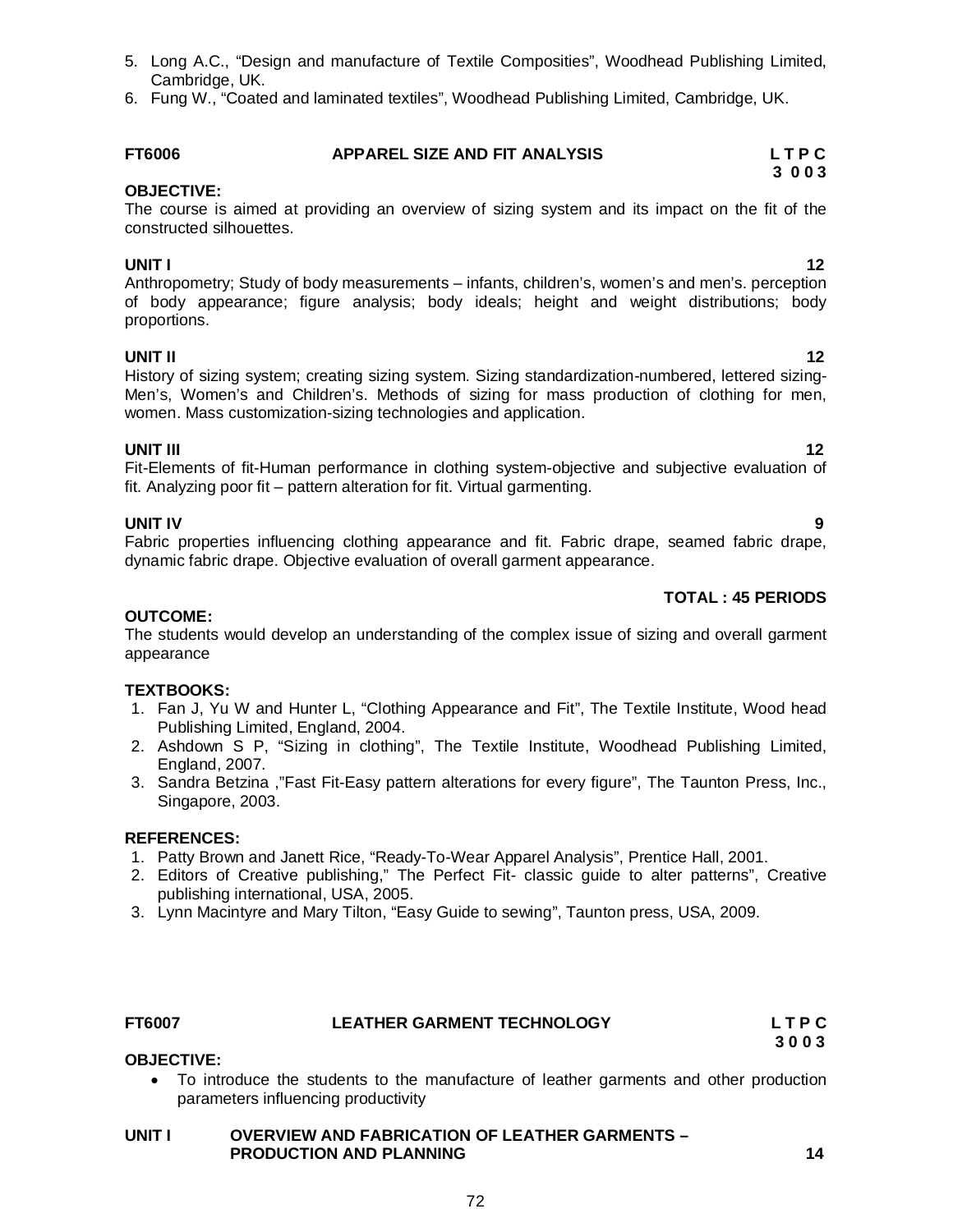Ticket number in sewing threads; testing of sewing threads – physical and chemical properties; Sewability of the thread, seam efficiency index, tensile properties, abrasion resistance, friction,

Classification of leather garments; Grading and assorting of leathers for leather garments; Property requirements for leather and lining materials; Accessories for leather garments; Various types of fasteners, fittings and other accessories. Alternative materials and their adaptability for garments. Nomenclature used for component identification in various leather garments – Wallet, hand bags, Executive bags etc. operational sequences in leather garments production.

## **UNIT II FABRICATION OF LEATHER GARMENTS – CUTTING, CLICKING AND ASSEMBLING 5**

Hand and machine cutting, knives and tools – Preparation and handling. Pattern interlocking / nesting for material optimization. Factors influencing cutting value. Various types of assembly techniques for leather garments. Pre-assembly and assembly techniques – skiving, splitting, folding, sewing etc.

# **UNIT III PROCESS SCHEDULING AND LINE BALANCING 4**

Quality control measures in leather garment manufacture.

# **UNIT IV DESIGN AND DEVELOPMENT 12** 12

Basic design development – measurement /sizing for various types of leather garments – pattern grading for leather garments. CAD application for leather garments design and production; Analysis of fashion and material trends.

# **UNIT V ORGANIZATION AND MANAGEMENT 10** 10

Project feasibility reports for leather; Plant lay out, Costing and pricing for leather garments and garments. Analysis of international market trends for garments – Europe, USA and other markets. Social auditing of leather garments, occupational Health and Safety, ISO 9000 and 14000.

# **TOTAL : 45 PERIODS**

# **OUTCOME:**

The students would understand interdisciplinary nature of this field and appreciate the processes involved in leather garment fabrication

# **TEXTBOOKS:**

- 1. Skiving Manual, First Edition, 1994 CLRI, Chennai.
- 2. A Course Manual on Leather Garment Pattern Designing, 2007 CLRI Chennai.
- 3. Matric Pattern Cutting for Menswear, Winifred Aldrich, BSP Professional Books, London, 1990.

# **REFERENCES:**

- 1. Pattern Making Manual Womens Garments, ESMOD, Parts, 1991.
- 2. Fashion Drawing Methods, ESMOD, Paris 1992.
- 3. Grading Manual, ESMOD, Paris, 1994.
- 4. Training in Tanning Techniques and Leather Garments Manufacture Course material, CLRI, Chennai, 1990.

# **FT6008 SEWING THREADS AND FANCY YARNS L T P C**

#### **OBJECTIVE:**  To develop comprehensive understanding of sewing threads and fancy yarns

**UNIT I 9** Sewing thread – Introduction - Basic requirements and characteristics - Types of sewing thread – spun threads, core spun threads, filament threads; sewing thread production method; characteristics and application. Other sewing threads – tencel, acrylic, linen, elastic, soluble; embroidery threads.

# **UNIT II** 15

 **3 0 0 3**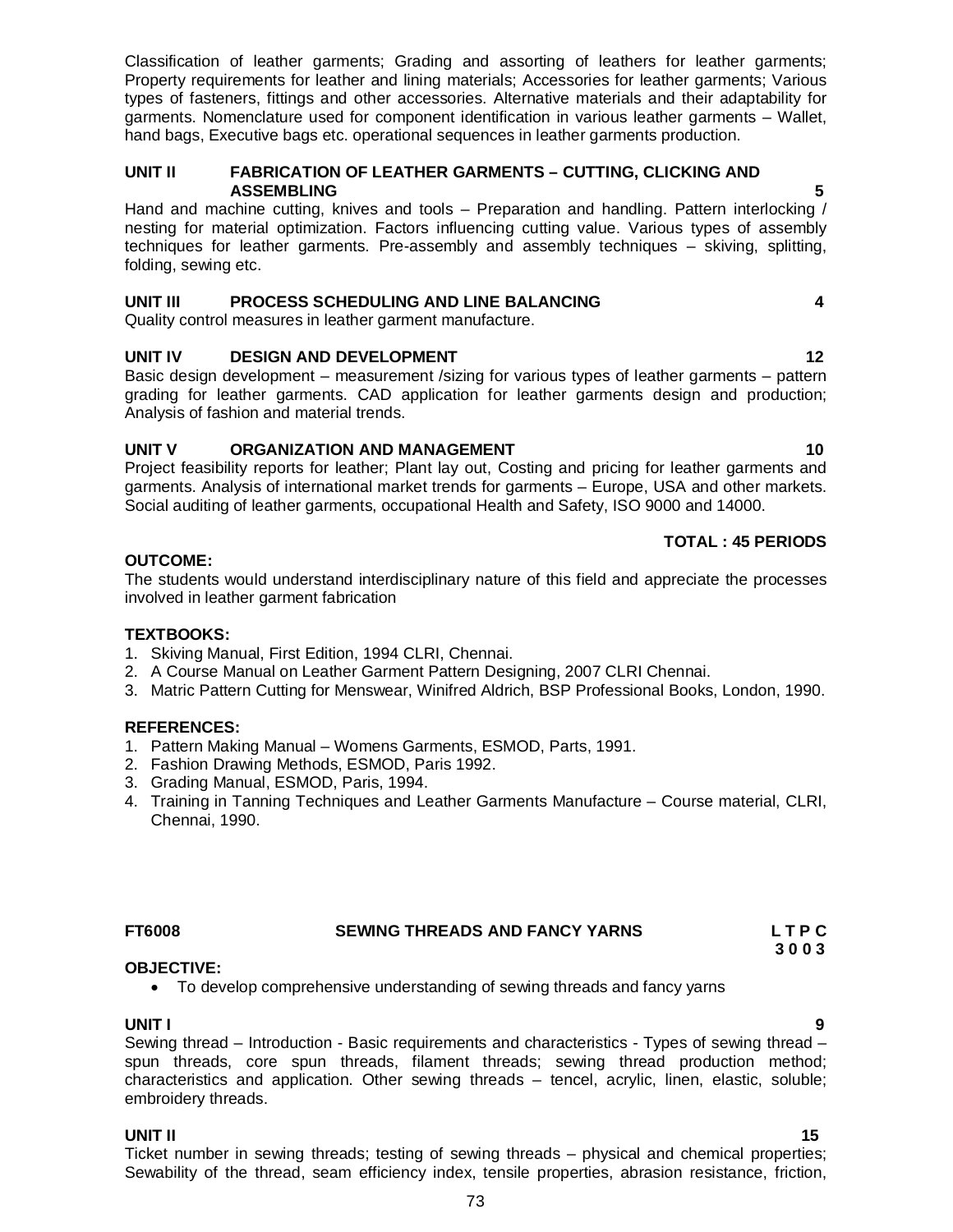heat resistance, shrinkage, snarling tendency. fastness, mass evenness. Sewing performance – control of missing stitches and seam puckering, factors affecting seam strength.

# **UNIT III** 12

Fancy yarn – Introduction background – structures and formation of fancy yarns: Marl, corkscrew, Gimp, Boucle, snarl, loop, knop, strip, grandrelle, slub, nep, tape, chenille, metalilic yarn – Manufacturing techniques

**UNIT IV 9** Selection of sewing thread for different end uses, design and application of fancy yarns

The students will have understand on

- Basic requirements and characteristics of sewing and fancy yarn manufacture and its applications
- Varieties of sewing threads, their modes of manufacture and the design implications that results from their use

# **TEXTBOOKS:**

**OUTCOMES:**

- 1. Rao J.V and Rajendra Kr. Gaur "Sewing Threads: Technology, Stitches, Seams, Problems, Needles", NITRA, 2006
- 2. Gong R. H and Wright R.M."Fancy yarns Their manufacture and application", Woodhead Publishing Ltd, 2002.

## **REFERENCES:**

- 1. Carl A Lawrence, "Fundamentals of Spun Yarn Technology", CRC Press, Florida, USA, 2003
- 2. Carr H., "The Technology of Clothing Manufacture", Blackwell Publisher, UK, 2004
- 3. Ruth E. Glock., "Apparel Manufacturing Sewn Product Analysis", Prentice Hall, New Jersey, 2005.
- 4. Jacop Solinger, "Apparel Manufacturing Hand Book", Litton Educational Publishing, 1980

### **FT6009 COLOUR SCIENCE L T P C**

### **OBJECTIVES:**

- To provide an insight into the theoretical aspects of colour science.
- To make the student understand physical and physiological aspects of colour vision.
- To introduce student to instruments of colour measurement and evaluation of colour differences

### **UNIT I LIGHT-MATTER INTERACTION 9**

The electromagnetic spectrum – the optical region, interaction of light with matter a) Transparent case – Beer's Law and Lambert's Law b) Opaque case – reflection absorption and scattering, the concept of "Radiative Transfer Theory" and its simplification into the Kubelka – Munk model.

# **UNIT II HUMAN COLOUR VISION 9**

Colour Sensation – physiological and psychological mechanism of color vision, color vision theories, defects in color vision, color vision tests, additive and subtractive color mixing, confusion in color perception.

# **UNIT III COLOUR ORDER SYSTEMS 9**

 **3 0 0 3**

**TOTAL : 45 PERIODS**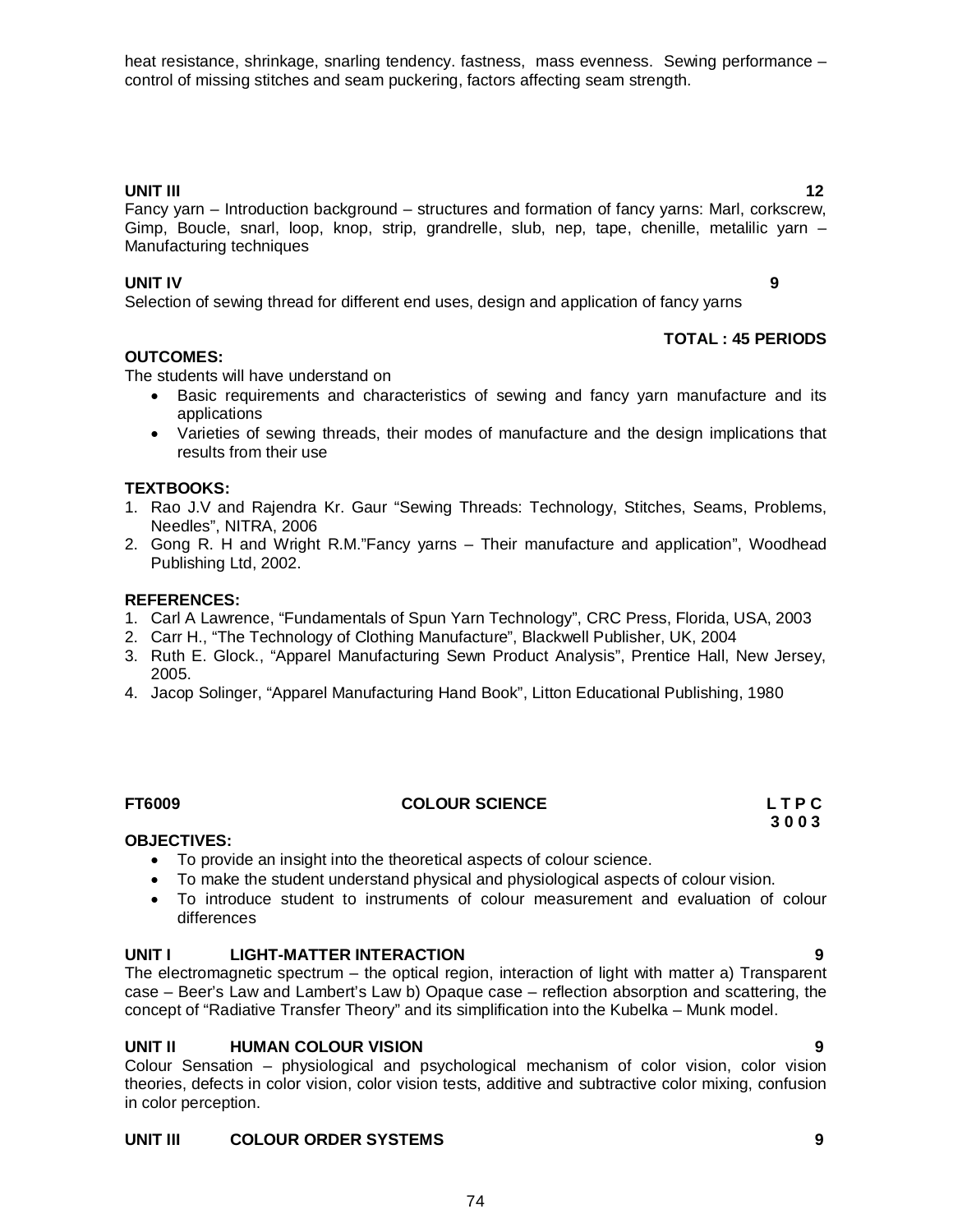Description of color, various color order systems, CIE numerical system for colour definition and its components – illuminants, the versions of the standard observer, the colour scales, chromaticity diagram.

# **UNIT IV NUMERICAL COLOUR MATCHING 9**

Reflectance and K/S value, relationship between dye concentrations and a) reflectance values and b) K/S values, reflectance and K/S curves of dyed samples, the CIE model for computer color matching and the calculation of colour recipes, non CIE models for colour matching, limitations of computer color matching

# **UNIT V METAMERISM AND COLOUR DIFFERENCE ASSESSMENT 9**

Metamerism – types and its assessment, metamerism in textile materials; colour differences – visual assessment, standard conditions, methods and problems, assessment of colour difference, the non linearity of subjective perception of colour, the need for specific colour difference systems, setting up of objective pass/fail standards.

# **TOTAL : 45 PERIODS**

# **OUTCOME:**

Upon completion of this course, the student would develop comprehensive knowledge on colour science physics, its measurement and evaluation

# **TEXTBOOKS:**

- 1. Wright W.D., "The Measurement of Colour", Adam Hilger Ltd., 1969
- 2. Sule A.D., "Computer Colour Analysis", New Age International Publishers, 2002
- 3. McLaren K., "The Colour Science of Dyes & Pigments", Adam Hilger Ltd., 1983.
- 4. Shah H.S. and Gandhi R. S., "Instrumental Colour Measurement and Computer Aided Colour Matching for Textiles", Mahajan Book Publication, 1990

# **REFERENCES:**

- 1. Park J., "Instrumental Colour Formulation: A Practical Guide", Wood head Publishing, 1993.
- 2. Kuehni R.G., "Computer Colorant Formulation", Lexington Books, 1975.
- 3. Choudhury A. K. R., "Modern Concepts of Colour and Appearance", Oxford and IBH Publishing Ltd., 2000
- 4. D. Travis, "Effective Colour Displays", Academic Press,1991.

| GE6084 | <b>HUMAN RIGHTS</b> | <b>LTPC</b> |
|--------|---------------------|-------------|
|        |                     | 3003        |

# **OBJECTIVES :**

To sensitize the Engineering students to various aspects of Human Rights.

**UNIT I 9** Human Rights – Meaning, origin and Development. Notion and classification of Rights – Natural, Moral and Legal Rights. Civil and Political Rights, Economic, Social and Cultural Rights; collective / Solidarity Rights.

 **UNIT II 9** Evolution of the concept of Human Rights Magana carta – Geneva convention of 1864. Universal Declaration of Human Rights, 1948. Theories of Human Rights.

**UNIT III 9** Theories and perspectives of UN Laws – UN Agencies to monitor and compliance.

# **UNIT IV 9**

Human Rights in India – Constitutional Provisions / Guarantees.

# **UNIT V 9**

Human Rights of Disadvantaged People – Women, Children, Displaced persons and Disabled persons, including Aged and HIV Infected People. Implementation of Human

- 
-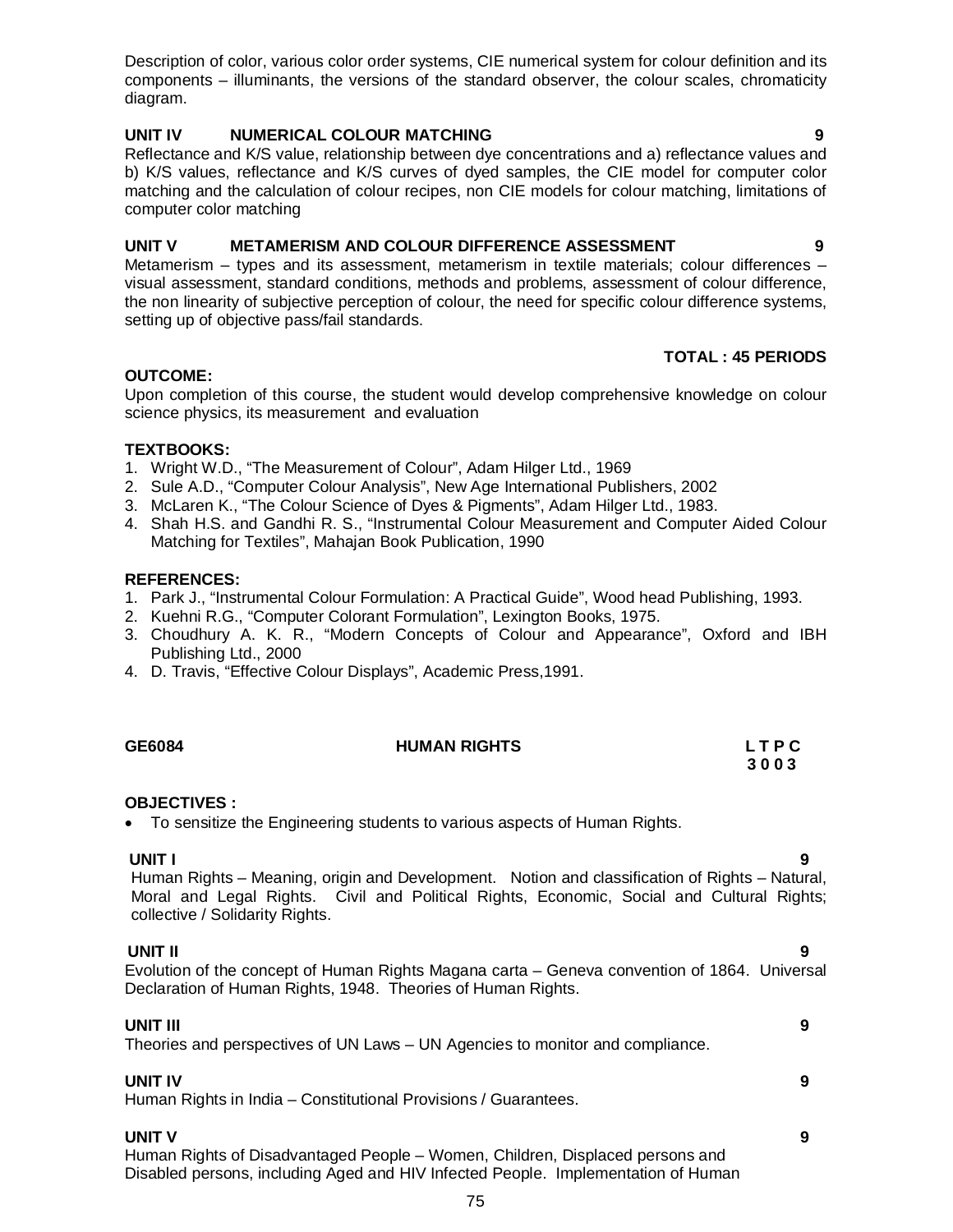Rights – National and State Human Rights Commission – Judiciary – Role of NGO's, Media, Educational Institutions, Social Movements.

# **TOTAL : 45 PERIODS**

## **OUTCOME :**

Engineering students will acquire the basic knowledge of human rights.

### **REFERENCES:**

- 1. Kapoor S.K., "Human Rights under International law and Indian Laws", Central Law Agency, Allahabad, 2014.
- 2. Chandra U., "Human Rights", Allahabad Law Agency, Allahabad, 2014.
- 3. Upendra Baxi, The Future of Human Rights, Oxford University Press, New Delhi.

#### **GE6075 PROFESSIONAL ETHICS IN ENGINEERING LT P C 3 0 0 3**

### **OBJECTIVES:**

 To enable the students to create an awareness on Engineering Ethics and Human Values, to instill Moral and Social Values and Loyalty and to appreciate the rights of others.

## **UNIT I HUMAN VALUES 10**

Morals, values and Ethics – Integrity – Work ethic – Service learning – Civic virtue – Respect for others – Living peacefully – Caring – Sharing – Honesty – Courage – Valuing time – Cooperation – Commitment – Empathy – Self confidence – Character – Spirituality – Introduction to Yoga and meditation for professional excellence and stress management.

## **UNIT II ENGINEERING ETHICS 9**

Senses of 'Engineering Ethics' – Variety of moral issues – Types of inquiry – Moral dilemmas – Moral Autonomy – Kohlberg's theory – Gilligan's theory – Consensus and Controversy – Models of professional roles - Theories about right action – Self-interest – Customs and Religion – Uses of Ethical Theories

### **UNIT III ENGINEERING AS SOCIAL EXPERIMENTATION 9**

Engineering as Experimentation – Engineers as responsible Experimenters – Codes of Ethics – A Balanced Outlook on Law.

# **UNIT IV SAFETY, RESPONSIBILITIES AND RIGHTS 9**

Safety and Risk – Assessment of Safety and Risk – Risk Benefit Analysis and Reducing Risk - Respect for Authority – Collective Bargaining – Confidentiality – Conflicts of Interest – Occupational Crime – Professional Rights – Employee Rights – Intellectual Property Rights (IPR) – Discrimination

### **UNIT V GLOBAL ISSUES 8**

Multinational Corporations – Environmental Ethics – Computer Ethics – Weapons Development – Engineers as Managers – Consulting Engineers – Engineers as Expert Witnesses and Advisors – Moral Leadership –Code of Conduct – Corporate Social Responsibility

# **TOTAL : 45 PERIODS**

### **OUTCOME:**

 Upon completion of the course, the student should be able to apply ethics in society, discuss the ethical issues related to engineering and realize the responsibilities and rights in the society

### **TEXTBOOKS:**

- 1. Mike W. Martin and Roland Schinzinger, "Ethics in Engineering", Tata McGraw Hill, New Delhi, 2003.
- 2. Govindarajan M, Natarajan S, Senthil Kumar V. S, "Engineering Ethics", Prentice Hall of India,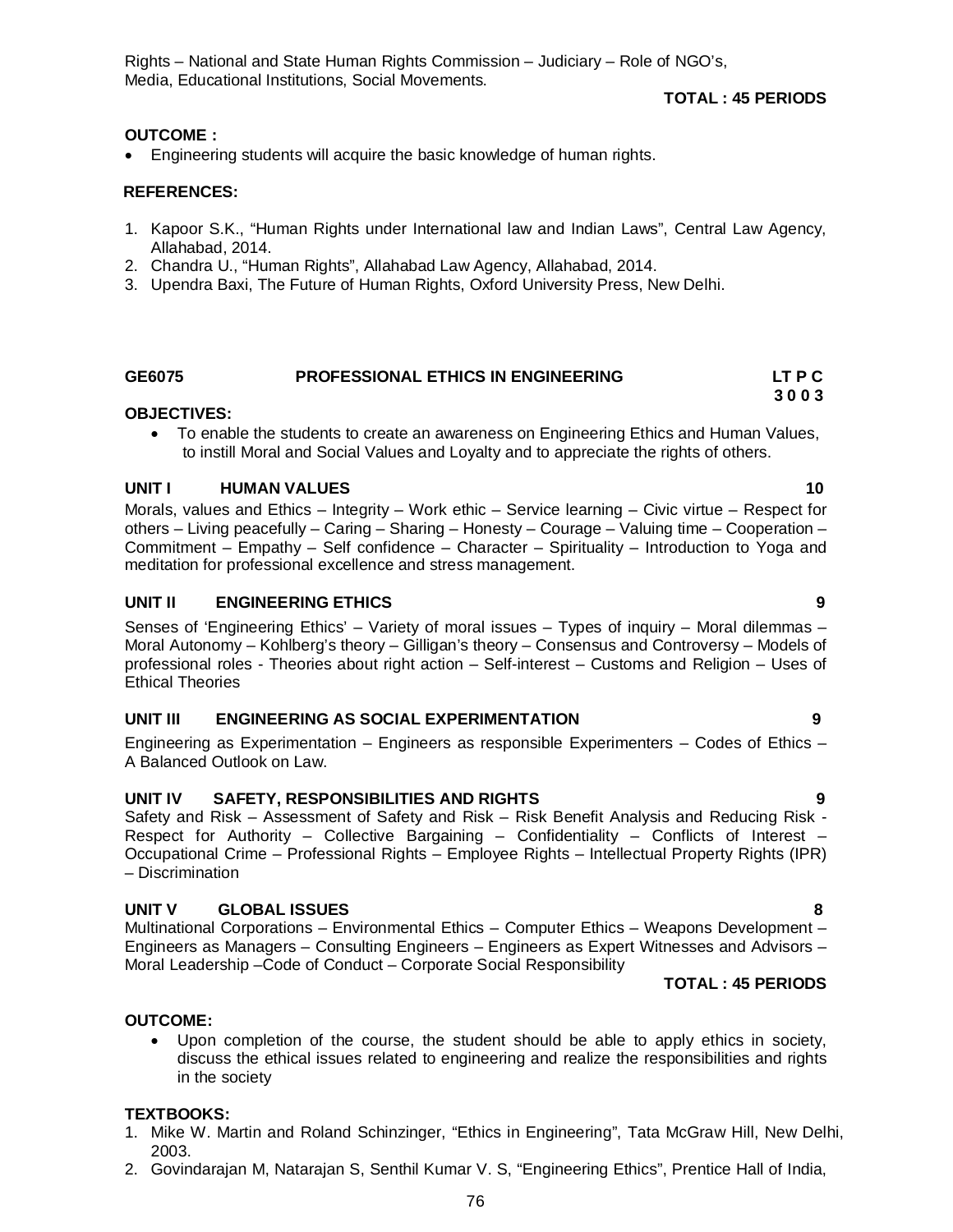New Delhi, 2004.

## **REFERENCES:**

- 1. Charles B. Fleddermann, "Engineering Ethics", Pearson Prentice Hall, New Jersey, 2004.
- 2. Charles E. Harris, Michael S. Pritchard and Michael J. Rabins, "Engineering Ethics Concepts and Cases", Cengage Learning, 2009
- 3. John R Boatright, "Ethics and the Conduct of Business", Pearson Education, New Delhi, 2003
- 4. Edmund G Seebauer and Robert L Barry, "Fundametals of Ethics for Scientists and Engineers", Oxford University Press, Oxford, 2001
- 5. Laura P. Hartman and Joe Desjardins, "Business Ethics: Decision Making for Personal Integrity and Social Responsibility" Mc Graw Hill education, India Pvt. Ltd.,New Delhi 2013.\
- 6. World Community Service Centre, ' Value Education', Vethathiri publications, Erode, 2011

### **Web sources:**

- 1. www.onlineethics.org
- 2. www.nspe.org
- 3. www.globalethics.org
- 4. www.ethics.org

# **FT6010 BRAND MANAGEMENT L T P C**

 **3 0 0 3**

## **OBJECTIVE:**

 To introduce students to the concept of brand, brand building, branding strategies and legal issues in brand management

**UNIT I 9** Product – definition, types; product line, product mix; new product development; estimating market and sales potential, sales forecasting

**UNIT II** 13 Brand – definition, evolution, importance; product vs brand; terminologies used in branding; branding – meaning, creation, challenges; brand design – understanding consumer, competition, components, brand identity - brand naming, logos, characters, slogans, tools to maintain identity, illustrations from apparel industry

**UNIT III 9** Brand Building: brand insistence model; advertising – definition, objectives, modes, economic and ethics; non traditional marketing approach

# **UNIT IV 9**

Branding strategies; brand extension, brand revitalization, brand repositioning, brand recall, brand elimination, brand imitation

# **UNIT V** 5

Brand equity measurement systems; legal issues in brand management; global branding

# **TOTAL : 45 PERIODS**

# **OUTCOME:**

The students would have knowledge on consumer behaviour, brand identity and brand equity management

# **TEXTBOOKS:**

- 1. Brad Van Auken, "Branding", Jaico Publishing House, Mumbai, India, 2010.
- 2. Mahim Sagar, Deepali Singh, Agrawal DP, Achintya Gupta, "Brand Management", Ane Books India Pvt. Ltd., India, 2009**.**

### **REFERENCE:**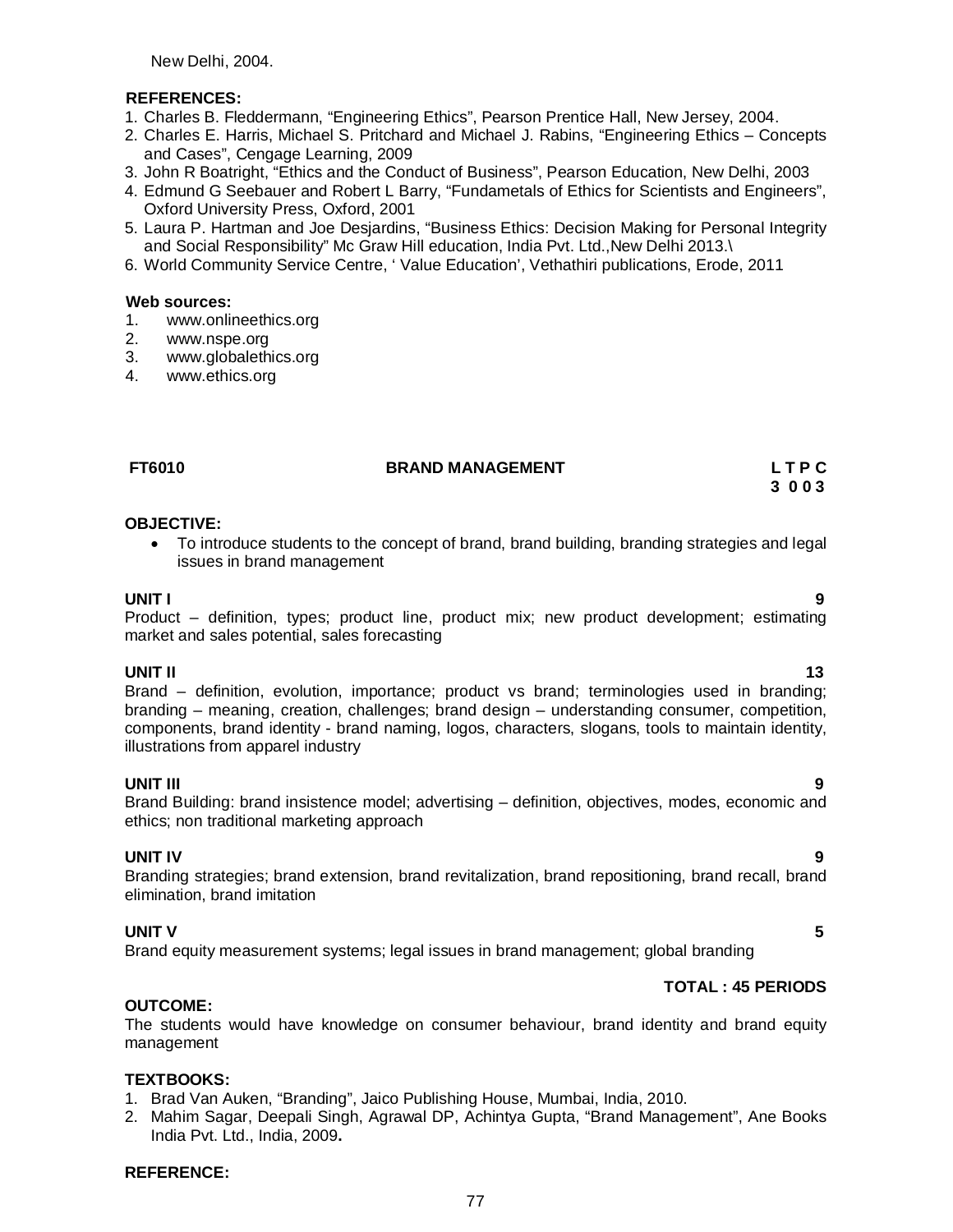# **FT6011 APPAREL ENTREPRENEURSHIP L T P C**

# **3 0 0 3**

## **OBJECTIVE:**

 Study of this subject provides an understanding of the scope of an entrepreneur, key areas of development, financial assistance by the institutions, methods of taxation and tax benefits.

## **UNIT I ENTREPRENEURSHIP 9**

Entrepreneur – Types of Entrepreneurs – Difference between Entrepreneur and Intrapreneur – Entrepreneurship in Economic Growth, Factors Affecting Entrepreneurial Growth.

## **UNIT II MOTIVATION 9**

Major Motives Influencing an Entrepreneur – Achievement Motivation Training, self Rating, Business Game, Thematic Apperception Test – Stress management, Entrepreneurship Development Programs – Need, Objectives.

# **UNIT III BUSINESS 9**

Small Enterprises – Definition, Classification – Characteristics, Ownership Structures – Project Formulation – Steps involved in setting up a Business – identifying, selecting a Good Business opportunity, Market Survey and Research, Techno Economic Feasibility Assessment – Preparation of Preliminary Project Reports – Project Appraisal – Sources of Information – Classification of Needs and Agencies.

## **UNIT IV FINANCING AND ACCOUNTING 9**

Need – Sources of Finance, Term Loans, Capital Structure, Financial Institution, management of working Capital, Costing, Break Even Analysis, Network Analysis Techniques of PERT/CPM – Taxation – Income Tax, Excise Duty – Sales Tax.

# **UNIT V SUPPORT TO ENTREPRENEURS 9**

Sickness in small Business – Concept, Magnitude, causes and consequences, Corrective Measures – Government Policy for Small Scale Enterprises – Growth Strategies in small industry – Expansion, Diversification, Joint Venture, Merger and Sub Contracting.

# **TOTAL : 45 PERIODS**

### **OUTCOME:**

The students will have confidence and entrepreneurial skills essential for the successful launch and scaling-up of an enterprise

### **TEXT BOOKS:**

- 1. S.S.Khanka "Entrepreneurial Development" S.Chand & Co. Ltd. Ram Nagar New Delhi, 1999.
- 2. Kuratko & Hodgetts, "Enterprenuership Theory, process and practices", Thomson learning 6th edition.

### **REFERENCES:**

- 1. Hisrich R D and Peters M P, "Entrepreneurship" 5th Edition Tata McGraw-Hill, 2002.
- 2. Mathew J Manimala," Enterprenuership theory at cross roads: paradigms and praxis" Dream tech 2nd edition 2006.
- 3. Rabindra N. Kanungo "Entrepreneurship and innovation", Sage Publications, New Delhi, 1998.
- 4. EDII " Faulty and External Experts A Hand Book for New Entrepreneurs Publishers: Entrepreneurship Development" Institute of India, Ahmadabad, 1986.

### **GE6083 DISASTER MANAGEMENT L T P C**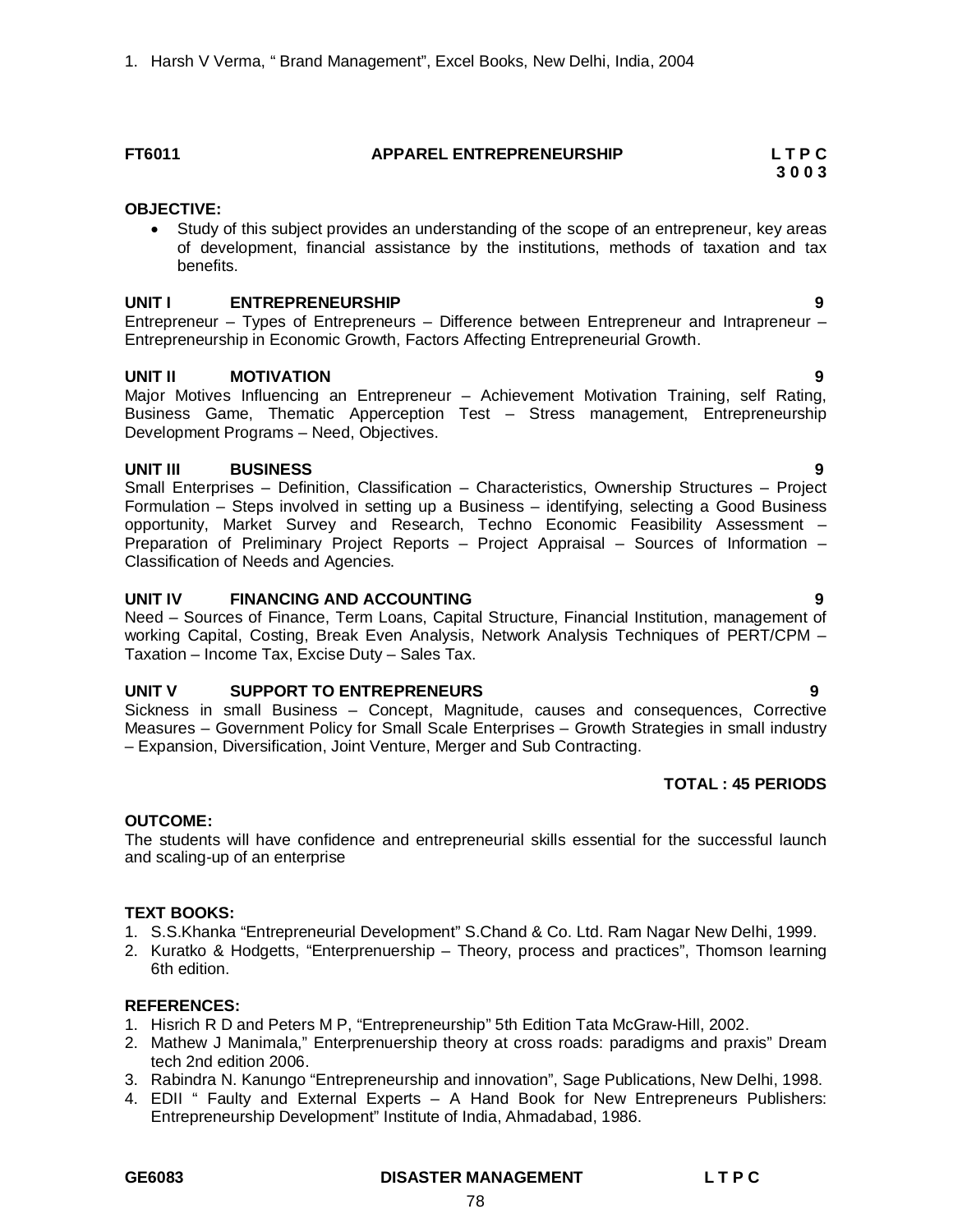# **OBJECTIVES:**

- To provide students an exposure to disasters, their significance and types.
- To ensure that students begin to understand the relationship between vulnerability, disasters, disaster prevention and risk reduction
- To gain a preliminary understanding of approaches of Disaster Risk Reduction (DRR)
- To enhance awareness of institutional processes in the country and
- To develop rudimentary ability to respond to their surroundings with potential disaster response in areas where they live, with due sensitivity

## **UNIT I INTRODUCTION TO DISASTERS 9**

Definition: Disaster, Hazard, Vulnerability, Resilience, Risks – Disasters: Types of disasters – Earthquake, Landslide, Flood, Drought, Fire etc - Classification, Causes, Impacts including social, economic, political, environmental, health, psychosocial, etc.- Differential impacts- in terms of caste, class, gender, age, location, disability - Global trends in disasters: urban disasters, pandemics, complex emergencies, Climate change- Dos and Don'ts during various types of Disasters.

## **UNIT II APPROACHES TO DISASTER RISK REDUCTION (DRR) 9**

Disaster cycle - Phases, Culture of safety, prevention, mitigation and preparedness community based DRR, Structural- nonstructural measures, Roles and responsibilities of- community, Panchayati Raj Institutions/Urban Local Bodies (PRIs/ULBs), States, Centre, and other stakeholders- Institutional Processess and Framework at State and Central Level- State Disaster Management Authority(SDMA) – Early Warning System – Advisories from Appropriate Agencies.

#### **UNIT III INTER-RELATIONSHIP BETWEEN DISASTERS AND DEVELOPMENT 9**

Factors affecting Vulnerabilities, differential impacts, impact of Development projects such as dams, embankments, changes in Land-use etc.- Climate Change Adaptation- IPCC Scenario and Scenarios in the context of India - Relevance of indigenous knowledge, appropriate technology and local resources.

### **UNIT IV DISASTER RISK MANAGEMENT IN INDIA 9**

Hazard and Vulnerability profile of India, Components of Disaster Relief: Water, Food, Sanitation, Shelter, Health, Waste Management, Institutional arrangements (Mitigation, Response and Preparedness, Disaster Management Act and Policy - Other related policies, plans, programmes and legislation – Role of GIS and Information Technology Components in Preparedness, Risk Assessment, Response and Recovery Phases of Disaster – Disaster Damage Assessment.

# **UNIT V DISASTER MANAGEMENT: APPLICATIONS AND CASE STUDIES AND FIELD WORKS 9**

Landslide Hazard Zonation: Case Studies, Earthquake Vulnerability Assessment of Buildings and Infrastructure: Case Studies, Drought Assessment: Case Studies, Coastal Flooding: Storm Surge Assessment, Floods: Fluvial and Pluvial Flooding: Case Studies; Forest Fire: Case Studies, Man Made disasters: Case Studies, Space Based Inputs for Disaster Mitigation and Management and field works related to disaster management.

# **TOTAL: 45 PERIODS**

# **OUTCOMES:**

The students will be able to

- Differentiate the types of disasters, causes and their impact on environment and society
- Assess vulnerability and various methods of risk reduction measures as well as mitigation.
- Draw the hazard and vulnerability profile of India, Scenarious in the Indian context,
- Disaster damage assessment and management.

# **TEXTBOOKS:**

- 1. Singhal J.P. "Disaster Management", Laxmi Publications, 2010. ISBN-10: 9380386427 ISBN-13: 978-9380386423
- 2. Tushar Bhattacharya, "Disaster Science and Management", McGraw Hill India Education Pvt. Ltd., 2012. **ISBN-10:** 1259007367, **ISBN-13:** 978-1259007361]
- 3. Gupta Anil K, Sreeja S. Nair. Environmental Knowledge for Disaster Risk Management, NIDM, New Delhi, 2011